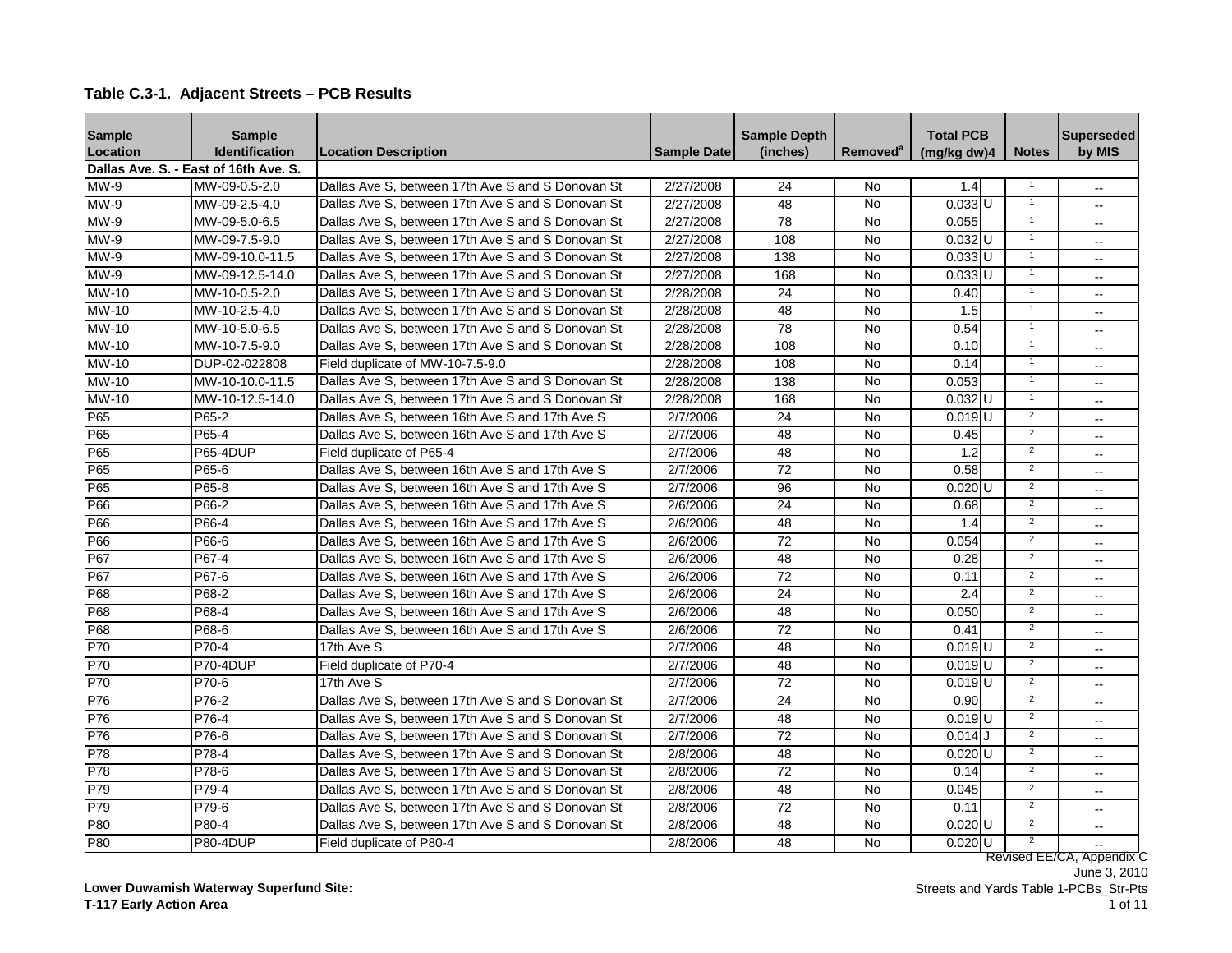| <b>Sample</b>   | <b>Sample</b>   |                                                   |                    | <b>Sample Depth</b> |                            | <b>Total PCB</b>     |                | <b>Superseded</b>         |
|-----------------|-----------------|---------------------------------------------------|--------------------|---------------------|----------------------------|----------------------|----------------|---------------------------|
| Location        | Identification  | <b>Location Description</b>                       | <b>Sample Date</b> | (inches)            | <b>Removed<sup>a</sup></b> | (mq/kg dw)4          | <b>Notes</b>   | by MIS                    |
| P80             | P80-6           | Dallas Ave S. between 17th Ave S and S Donovan St | 2/8/2006           | 72                  | No                         | $0.016$ U            |                |                           |
| P85             | P85-2           | Dallas Ave S and 17th Ave S                       | 3/31/2006          | 24                  | <b>No</b>                  | 8.3                  | $\overline{2}$ | $\overline{\phantom{a}}$  |
| P85             | P85-4           | Dallas Ave S and 17th Ave S                       | 3/31/2006          | 48                  | <b>No</b>                  | 0.61                 | $\overline{2}$ | $\overline{a}$            |
| P85             | P85-6           | Dallas Ave S and 17th Ave S                       | 3/31/2006          | $\overline{72}$     | <b>No</b>                  | $0.020$ U            | $\overline{2}$ | $\overline{a}$            |
| P85             | P85-8           | Dallas Ave S and 17th Ave S                       | 3/31/2006          | $\overline{96}$     | $\overline{N}$             | $0.020$ U            | $\overline{2}$ | $\overline{\phantom{a}}$  |
| P85             | P85-10          | Dallas Ave S and 17th Ave S                       | 3/31/2006          | 120                 | No                         | $0.019$ U            | $\overline{2}$ | $-$                       |
| P86             | P86-2           | Dallas Ave S. between 17th Ave S and S Donovan St | 3/31/2006          | 24                  | No                         | 61                   | $\overline{2}$ | $\overline{\phantom{a}}$  |
| P86             | P86-4           | Dallas Ave S. between 17th Ave S and S Donovan St | 3/31/2006          | 48                  | No                         | $0.019$ U            | $\overline{2}$ | $\overline{a}$            |
| P86             | P86-6           | Dallas Ave S. between 17th Ave S and S Donovan St | 3/31/2006          | $\overline{72}$     | No                         | $0.020$ U            | $\overline{2}$ | $\overline{a}$            |
| P86             | P86-8           | Dallas Ave S, between 17th Ave S and S Donovan St | 3/31/2006          | 96                  | No                         | $0.020$ <sub>U</sub> | $\overline{2}$ | $\overline{\phantom{a}}$  |
| P86             | <b>P86-8DUP</b> | Field duplicate of P86-8                          | 3/31/2006          | 96                  | No                         | $0.019$ <sub>U</sub> | $\overline{2}$ | $\overline{\phantom{a}}$  |
| P86             | P86-10          | Dallas Ave S, between 17th Ave S and S Donovan St | 3/31/2006          | 120                 | <b>No</b>                  | $0.020$ U            | $\overline{2}$ | $\overline{a}$            |
| P87             | P87-2           | Dallas Ave S. between 17th Ave S and S Donovan St | 3/31/2006          | $\overline{24}$     | <b>No</b>                  | 0.20                 | $\overline{2}$ | $\overline{\phantom{a}}$  |
| <b>P87</b>      | P87-4           | Dallas Ave S. between 17th Ave S and S Donovan St | 3/31/2006          | 48                  | No                         | 0.027                | $\overline{2}$ | $\overline{\phantom{a}}$  |
| <b>P87</b>      | P87-6           | Dallas Ave S. between 17th Ave S and S Donovan St | 3/31/2006          | 72                  | No                         | 0.22                 | $\overline{2}$ | $\overline{\phantom{a}}$  |
| P87             | P87-8           | Dallas Ave S. between 17th Ave S and S Donovan St | 3/31/2006          | $\overline{96}$     | <b>No</b>                  | 0.049                | $\overline{2}$ | $\overline{a}$            |
| P87             | P87-10          | Dallas Ave S, between 17th Ave S and S Donovan St | 3/31/2006          | 120                 | <b>No</b>                  | $0.019$ U            | $\overline{2}$ | $\overline{a}$            |
| RS-A1           | A1-11-06        | Dallas Ave S                                      | 11/10/2006         | $\Omega$            | <b>No</b>                  | 0.61                 | $\overline{3}$ | $\overline{a}$            |
| RS-A1           | A14-11-06       | Field duplicate of A1-11-06                       | 11/10/2006         | $\mathbf 0$         | No                         | $0.036$ U            | 3              | $\overline{\phantom{a}}$  |
| RS-A1           | A1-09-14-06     | Dallas Ave S                                      | 9/14/2006          | $\overline{0}$      | $\overline{N}$             | 3.6 <sub>1</sub>     | 3              | $\overline{a}$            |
| RS-A1           | A10-09-14-06    | Field duplicate of A1-09-14-06                    | 9/14/2006          | $\mathbf 0$         | No                         | 3.5                  | $\overline{3}$ | $\overline{\phantom{a}}$  |
| RS-A2           | A2-09-12-06     | Dallas Ave S                                      | 9/12/2006          | $\Omega$            | No                         | 2.4                  | $\overline{3}$ | $\overline{a}$            |
| RS-A2           | A2-11-06        | Dallas Ave S                                      | 11/10/2006         | $\mathbf 0$         | No                         | 0.89                 | 3              | $-$                       |
| RS-A7           | A7-11-06        | Dallas Ave S                                      | 11/10/2006         | $\mathbf 0$         | No                         | 1.8                  | 3              | $-$                       |
| RS-A7           | A7-09-15-06     | Dallas Ave S                                      | 9/15/2006          | $\overline{0}$      | <b>No</b>                  | 2.2                  | $\overline{3}$ | $\overline{a}$            |
| <b>RW-03</b>    | <b>RW-03</b>    | Dallas Ave S, between 17th Ave S and S Donovan St | 3/2/2004           | 1.2                 | <b>No</b>                  | 0.62                 | $\overline{3}$ | $\overline{a}$            |
| <b>RW-04</b>    | <b>RW-04</b>    | Dallas Ave S. between 17th Ave S and S Donovan St | 3/3/2004           | 1.2                 | <b>No</b>                  | 0.33                 | $\overline{3}$ | $\overline{a}$            |
| <b>RW-06</b>    | <b>RW-06</b>    | Dallas Ave S. between 17th Ave S and S Donovan St | 3/4/2004           | 1.2                 | <b>No</b>                  | 0.32                 | $\overline{3}$ | $\overline{\phantom{a}}$  |
| TP <sub>1</sub> | TP1-0.5         | Dallas Ave S at W edge 17th Ave S                 | 11/16/2004         | 6                   | No                         | 9.8                  | 4,5            | $\sim$                    |
| TP <sub>1</sub> | TP1-1.0         | Dallas Ave S at W edge 17th Ave S                 | 11/16/2004         | 12                  | No                         | 1.1                  | 4,5            | $\overline{\phantom{a}}$  |
| TP <sub>2</sub> | TP2-0.5         | Dallas Ave S and 17th Ave S                       | 11/16/2004         | 6                   | <b>No</b>                  | 7.0                  | 4,5            | $\sim$                    |
| TP <sub>2</sub> | TP2-1.0         | Dallas Ave S and 17th Ave S                       | 11/16/2004         | 12                  | <b>No</b>                  | 0.36                 | 4,5            | $\sim$                    |
| TP <sub>3</sub> | TP3-0.5         | 17th Ave S at S edge Dallas Ave S                 | 11/16/2004         | 6                   | No                         | 4.7                  | 4,5            | $\overline{a}$            |
| TP <sub>3</sub> | TP3-1.0         | 17th Ave S at S edge Dallas Ave S                 | 11/16/2004         | $\overline{12}$     | No                         | 1.7                  | 4,5            | $-$                       |
| TP <sub>6</sub> | TP6-1.0         | Dallas Ave S at BO1                               | 11/16/2004         | 12                  | No                         | 12                   | 4,5            | $\overline{\phantom{a}}$  |
| TP <sub>6</sub> | TP6-2.0         | Dallas Ave S at BO1                               | 11/16/2004         | 24                  | No                         | 0.34                 | 4,5            | $-$                       |
| TP <sub>6</sub> | TP6-3.0         | Dallas Ave S at BO1                               | 11/16/2004         | $\overline{36}$     | <b>No</b>                  | 0.10                 | 4,5            | $-$                       |
| TP7             | $TP7-1.0$       | Dallas Ave S at BO2                               | 11/17/2004         | $\overline{12}$     | No                         | 7.5                  | 4,5            | $\sim$                    |
| TP7             | TP7-2.0         | Dallas Ave S at BO2                               | 11/17/2004         | 24                  | No                         | 0.59                 | 4.5            |                           |
|                 |                 |                                                   |                    |                     |                            |                      |                | Revised EE/CA, Appendix C |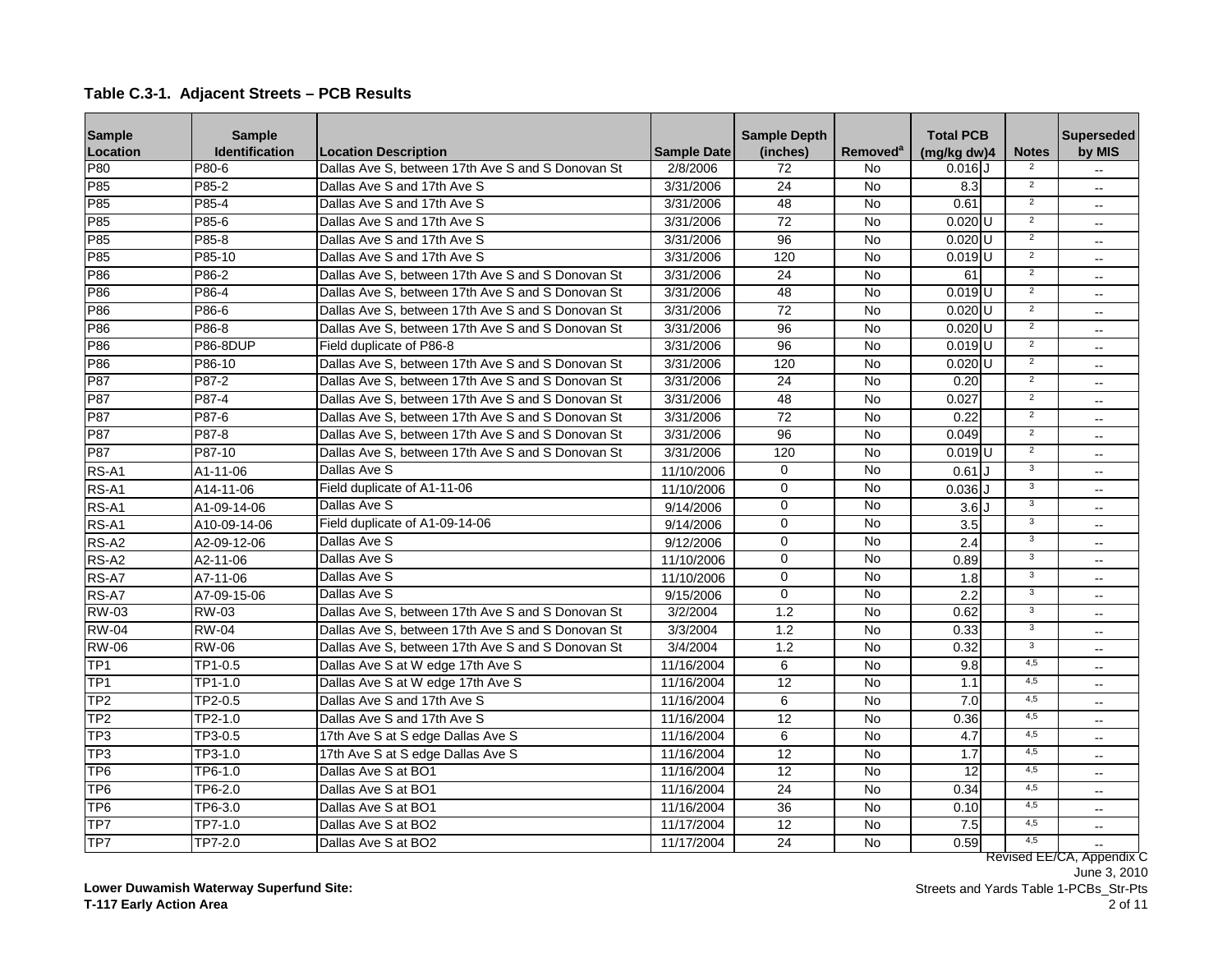| <b>Sample</b><br>Location | <b>Sample</b><br>Identification       | <b>Location Description</b>                                                   | <b>Sample Date</b> | <b>Sample Depth</b><br>(inches) | Removed <sup>a</sup> | <b>Total PCB</b><br>(mg/kg dw)4 | <b>Notes</b>   | <b>Superseded</b><br>by MIS |
|---------------------------|---------------------------------------|-------------------------------------------------------------------------------|--------------------|---------------------------------|----------------------|---------------------------------|----------------|-----------------------------|
| TP7                       | TP7-3.0                               | Dallas Ave S at BO2                                                           | 11/17/2004         | $\overline{36}$                 | No                   | $0.15$ J                        | 4,5            |                             |
| TP <sub>8</sub>           | TP8-1.0                               | Dallas Ave S at BO3                                                           | 11/17/2004         | $\overline{12}$                 | No                   | 11                              | 4,5            | $\overline{a}$              |
| TP <sub>8</sub>           | TP8-2.0                               | Dallas Ave S at BO3                                                           | 11/17/2004         | 24                              | No                   | 0.24                            | 4,5            | $\overline{\phantom{a}}$    |
| TP <sub>8</sub>           | TP8-3.0                               | Dallas Ave S at BO3                                                           | 11/17/2004         | $\overline{36}$                 | <b>No</b>            | 0.045                           | 4,5            | $\overline{\phantom{a}}$    |
| TP <sub>9</sub>           | TP9-1.0                               | Dallas Ave S at S Donovan St                                                  | 11/17/2004         | $\overline{12}$                 | No                   | 18                              | 4,5            | $-$                         |
| TP <sub>9</sub>           | TP9-2.0                               | Dallas Ave S at S Donovan St                                                  | 11/17/2004         | $\overline{24}$                 | <b>No</b>            | 21                              | 4,5            | $\overline{\phantom{a}}$    |
| TP <sub>9</sub>           | TP9-3.0                               | Dallas Ave S at S Donovan St                                                  | 11/17/2004         | $\overline{36}$                 | $\overline{N}$       | $0.042$ U                       | 4,5            | $\overline{\phantom{a}}$    |
| <b>TP10</b>               | TP10-1.0                              | CB at Dallas Ave S and S Donovan St                                           | 11/17/2004         | 12                              | <b>No</b>            | 2.6                             | 4,5            | $-$                         |
| <b>TP10</b>               | TP10-2.0                              | CB at Dallas Ave S and S Donovan St                                           | 11/17/2004         | 24                              | <b>No</b>            | 0.17                            | 4,5            | $\overline{a}$              |
| <b>TP10</b>               | TP10-3.0                              | CB at Dallas Ave S and S Donovan St                                           | 11/17/2004         | $\overline{36}$                 | <b>No</b>            | 0.046                           | 4,5            | $\overline{\phantom{a}}$    |
| <b>TP10</b>               | TP10-4.0                              | CB at Dallas Ave S and S Donovan St                                           | 11/17/2004         | 48                              | <b>No</b>            | 0.031                           | 4.5            | $-$                         |
| <b>TP10</b>               | TP10-5.0                              | CB at Dallas Ave S and S Donovan St                                           | 11/17/2004         | 60                              | <b>No</b>            | $0.031$ J                       | 4,5            | $\overline{a}$              |
| <b>TP23</b>               | $D-C1-0.5$                            | Dallas Ave S across from Basin Oil entrance center                            | 11/3/2004          | 6                               | <b>No</b>            | 4.9                             | 4,5            | $\sim$                      |
| <b>TP23</b>               | $D-C1-1.0$                            | Dallas Ave S across from Basin Oil entrance center                            | 11/3/2004          | $\overline{12}$                 | <b>No</b>            | 1.7                             | 4,5            | $-$                         |
| <b>TP24</b>               | $D-E1-0.5$                            | Dallas Ave S at T117 S entrance                                               | 11/4/2004          | 6                               | <b>No</b>            | 7.0                             | 4,5            | $\overline{\phantom{a}}$    |
| <b>TP24</b>               | D-E1-1.0                              | Dallas Ave S at T117 S entrance                                               | 11/4/2004          | 12                              | <b>No</b>            | 1.9                             | 4,5            | $\overline{\phantom{a}}$    |
| <b>TP25</b>               | D-E2-0.5                              | E side Dallas Ave S at T117 (mid)                                             | 11/2/2004          | 6                               | <b>No</b>            | 6.8                             | 4,5            | $\overline{\phantom{a}}$    |
| <b>TP25</b>               | D-E2-1.0                              | E side Dallas Ave S at T117 (mid)                                             | 11/2/2004          | $\overline{12}$                 | <b>No</b>            | 6.5                             | 4,5            | $\overline{a}$              |
| <b>TP26</b>               | $D-E3-0.5$                            | E side Dallas Ave S at center entrance                                        | 11/2/2004          | 6                               | <b>No</b>            | 66                              | 4,5            | $\overline{\phantom{a}}$    |
| TP <sub>26</sub>          | $D-E3-1.0$                            | E side Dallas Ave S at center entrance                                        | 11/2/2004          | $\overline{12}$                 | <b>No</b>            | $\overline{13}$                 | 4,5            | $-$                         |
| <b>TP28</b>               | $D-S1-0.5$                            | S side Dallas Ave S, W of 17th Ave S                                          | 11/2/2004          | 6                               | $\overline{N}$       | 9.5                             | 4,5            | $\overline{\phantom{a}}$    |
| <b>TP28</b>               | D-S1-1.0                              | S side Dallas Ave S, W of 17th Ave S                                          | 11/2/2004          | 12                              | <b>No</b>            | 8.7                             | 4,5            | $\overline{\phantom{a}}$    |
| <b>TP37</b>               | TP37-0.5                              | Dallas Ave across from boat storage yard (base of 6"<br>excavation)           | 12/9/2004          | 6                               | <b>No</b>            | $\overline{5.8}$                | 4,5            |                             |
| <b>TP40</b>               | TP40-0.5                              | 8601 17th Ave S (Dallas side #1) - base of 6" excavation                      | 12/10/2004         | 6                               | <b>No</b>            | 480                             | 4,5            |                             |
| <b>TP40</b>               | TP40-1.0                              | 8601 17th Ave S (Dallas side #1)                                              | 12/10/2004         | $\overline{12}$                 | $\overline{N}$       | 0.68                            | 4,5            | $\overline{a}$              |
| <b>TP40</b>               | TP40-2.0                              | 8601 17th Ave S (Dallas side #1)                                              | 12/10/2004         | 24                              | <b>No</b>            | 0.34                            | 4,5            | $- -$                       |
| <b>TP41</b>               | TP41-0.5                              | Dallas Ave S at boat storage yard--base of 6" excavation                      | 12/10/2004         | 6                               | <b>No</b>            | 140                             | 4,5            |                             |
| <b>TP41</b>               | TP41-1.0                              | Dallas Ave S at boat storage yard                                             | 12/10/2004         | 12                              | <b>No</b>            | $\overline{12}$                 | 4,5            | $\overline{a}$              |
| <b>TP41</b>               | TP41-2.0                              | Dallas Ave S at boat storage yard                                             | 12/10/2004         | 24                              | <b>No</b>            | $\overline{5.9}$                | 4,5            | $\overline{a}$              |
| $\overline{\text{TP42}}$  | TP42-0.5                              | 8601 17th Ave S (Dallas side #2-in front of garage)--base<br>of 6" excavation | 12/10/2004         | 6                               | <b>No</b>            | 100                             | 4,5            | $\overline{a}$              |
| <b>TP42</b>               | TP42-1.0                              | 8601 17th Ave S (Dallas side #2-in front of garage)                           | 12/10/2004         | 12                              | <b>No</b>            | 0.57                            | 4,5            | $\overline{\phantom{a}}$    |
| <b>TP42</b>               | TP42-2.0                              | 8601 17th Ave S (Dallas side #2-in front of garage)                           | 12/10/2004         | 24                              | No                   | 0.28                            | 4,5            |                             |
|                           | Dallas Ave. S. - West of 16th Ave. S. |                                                                               |                    |                                 |                      |                                 |                |                             |
| P60                       | P60-4                                 | Dallas Avenue S, W of 16th Avenue S                                           | 2/6/2006           | 48                              | No                   | $0.020$ U                       | $\overline{2}$ | $\overline{a}$              |
| P60                       | P60-6                                 | Dallas Avenue S, W of 16th Avenue S                                           | 2/6/2006           | 72                              | No                   | $0.019$ <sub>U</sub>            | $\overline{2}$ | $\overline{a}$              |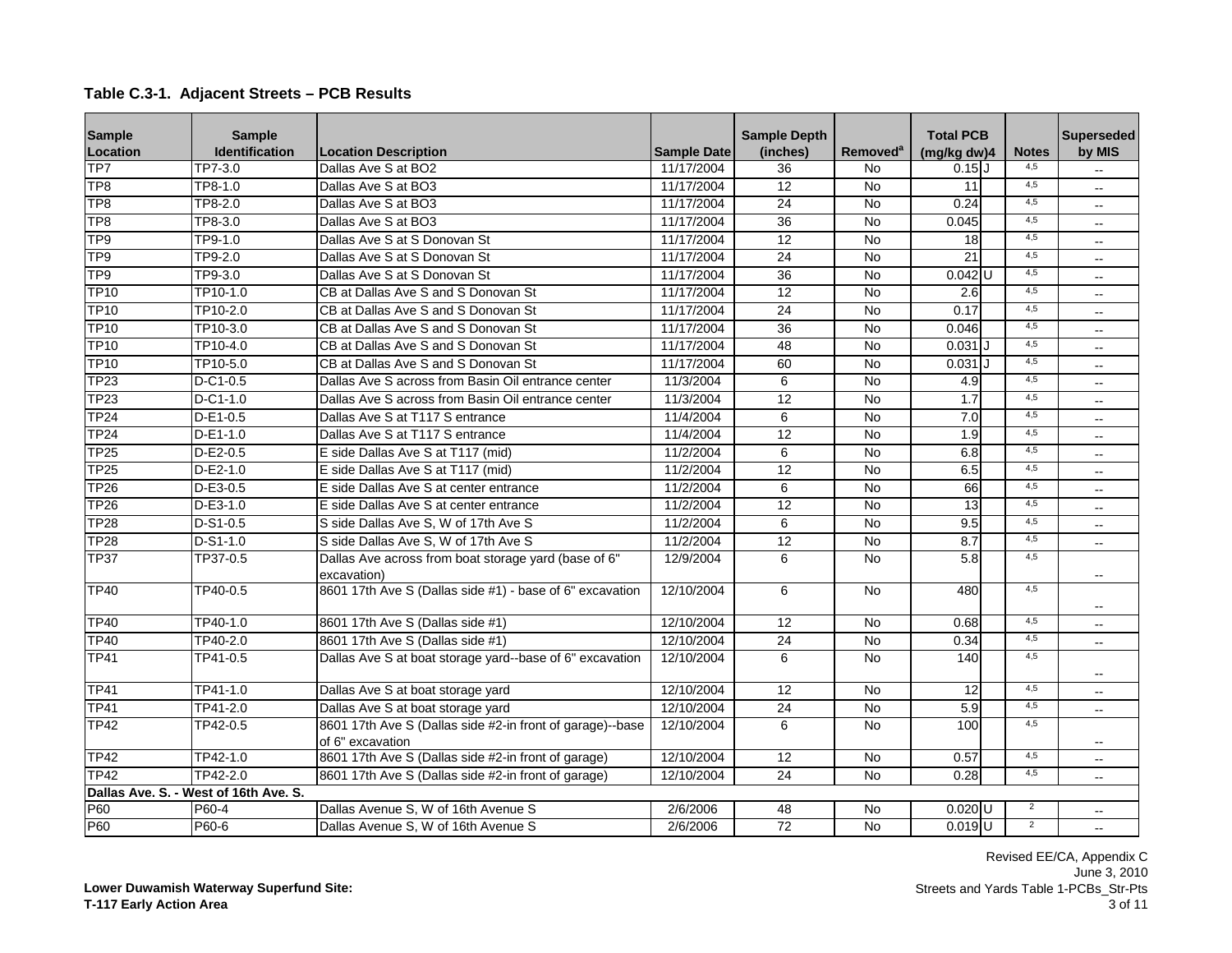| <b>Sample</b> | <b>Sample</b>       |                                                                              |                    | <b>Sample Depth</b> |                      | <b>Total PCB</b>     |                | <b>Superseded</b>        |
|---------------|---------------------|------------------------------------------------------------------------------|--------------------|---------------------|----------------------|----------------------|----------------|--------------------------|
| Location      | Identification      | <b>Location Description</b>                                                  | <b>Sample Date</b> | (inches)            | Removed <sup>a</sup> | (mg/kg dw)4          | <b>Notes</b>   | by MIS                   |
| P83           | P83-2               | Dallas Avenue S, W of 16th Avenue S                                          | 2/6/2006           | $\overline{24}$     | <b>No</b>            | 7.7                  |                |                          |
| P83           | P83-4               | Dallas Avenue S, W of 16th Avenue S                                          | 2/6/2006           | 48                  | <b>No</b>            | 0.049                | $\overline{2}$ | $\sim$                   |
| P83           | P83-6               | Dallas Avenue S, W of 16th Avenue S                                          | 2/6/2006           | 72                  | <b>No</b>            | $0.020$ U            | $\overline{2}$ | $\overline{\phantom{a}}$ |
| P84           | P84-2               | Dallas Avenue S. W of 16th Avenue S                                          | 2/6/2006           | 24                  | $\overline{N}$       | $0.015$ J            | $\overline{2}$ |                          |
| P84           | P84-4               | Dallas Avenue S, W of 16th Avenue S                                          | 2/6/2006           | 48                  | <b>No</b>            | $0.020$ U            | $\overline{2}$ | $\mathbf{u}$             |
| P84           | P84-6               | Dallas Avenue S, W of 16th Avenue S                                          | 2/6/2006           | 72                  | <b>No</b>            | $0.020$ U            | $\overline{2}$ |                          |
| P92           | P92-0.2-1.0         | Dallas Avenue S. West of 16 Avenue S                                         | 8/20/2008          | 12                  | <b>No</b>            | $0.20$ U             | 6,7            |                          |
| P94           | P94-0.1-1.0         | Dallas Avenue S, immediately West of 16th Avenue S                           | 8/19/2008          | 12                  | No                   | 7.4                  |                | $\sim$                   |
| P95           | P95-0.1-1.0         | Dallas Avenue S, immediately West of 17th Avenue S                           | 8/19/2008          | 12                  | <b>No</b>            | 57                   | $\overline{7}$ |                          |
| RS-A3         | A3-11-06            | Dallas Ave S                                                                 | 11/10/2006         | $\mathbf 0$         | <b>No</b>            | 0.098                | 3              | $\sim$ $\sim$            |
| RS-A3         | A3-09-15-06         | Dallas Ave S                                                                 | 9/15/2006          | $\mathbf 0$         | $\overline{N}$       | 0.18                 | $\overline{3}$ | $\sim$                   |
| RS-A4         | A4-11-06            | Dallas Ave S                                                                 | 11/10/2006         | $\Omega$            | <b>No</b>            | 0.038                | $\overline{3}$ |                          |
| RS-A4         | A4-09-15-06         | Dallas Ave S                                                                 | 9/15/2006          | $\Omega$            | <b>No</b>            | 0.089                | 3              | $\overline{\phantom{a}}$ |
| RS-A5         | A5-11-06            | Dallas Ave S                                                                 | 11/10/2006         | $\mathbf 0$         | No                   | 0.046                | 3              | $\overline{a}$           |
| RS-A5         | A5-09-15-06         | Dallas Ave S                                                                 | 9/15/2006          | $\overline{0}$      | <b>No</b>            | 0.20                 | $\overline{3}$ |                          |
| RS-A6         | A6-11-06            | Dallas Ave S                                                                 | 11/10/2006         | $\Omega$            | <b>No</b>            | 0.10                 | 3              | $\overline{\phantom{a}}$ |
| RS-A6         | A6-09-15-06         | Dallas Ave S                                                                 | 9/15/2006          | $\mathbf 0$         | <b>No</b>            | 0.21                 | $\overline{3}$ |                          |
| <b>TP27</b>   | $D-N2-1.0$          | N side Dallas Ave S. at marina N entrance                                    | 11/4/2004          | $\overline{12}$     | $\overline{N}$       | 0.10                 | 4,5            | $\mathbf{u}$             |
| <b>TP27</b>   | $D-N2-0.5$          | N side Dallas Ave S, at marina N entrance                                    | 11/4/2004          | 6                   | $\overline{N}$       | 0.66                 | 4,5            | $\overline{\phantom{a}}$ |
| <b>TP29</b>   | $D-S2-0.5$          | S side Dallas Ave S, W of 16th Ave S                                         | 11/3/2004          | 6                   | <b>No</b>            | 18                   | 4,5            |                          |
| <b>TP29</b>   | $D-S2-1.0$          | S side Dallas Ave S, W of 16th Ave S                                         | 11/3/2004          | $\overline{12}$     | $\overline{N}$       | $\overline{3.6}$     | 4,5            |                          |
| <b>TP30</b>   | D-S3-0.5            | S side Dallas Ave S, at marina N entrance                                    | 11/3/2004          | 6                   | <b>No</b>            | 0.30                 | 4,5            | $\overline{a}$           |
| <b>TP30</b>   | $D-S3-1.0$          | S side Dallas Ave S. at marina N entrance                                    | 11/3/2004          | $\overline{12}$     | <b>No</b>            | 0.13                 | 4,5            |                          |
| <b>TP31</b>   | TP31-0.5            | 8523 Dallas Ave S (base of 6" excavation)                                    | 12/7/2004          | 6                   | <b>No</b>            | 0.82                 | 4,5            | $\overline{\phantom{a}}$ |
| <b>TP32</b>   | TP32-0.5            | 8525 Dallas Ave S (base of 6" excavation)                                    | 12/7/2004          | 6                   | <b>No</b>            | $0.019$ <sub>U</sub> | 4.5            |                          |
| <b>TP33</b>   | TP33-0.5            | 8529 Dallas Ave S (base of 6" excavation)                                    | 12/8/2004          | 6                   | $\overline{N}$       | $0.020$ U            | 4,5            | $\overline{\phantom{a}}$ |
| TP34          | TP34-0.5            | Duplicate of TP33                                                            | 12/8/2004          | $\overline{6}$      | <b>No</b>            | $0.020$ U            | 4,5            | $\sim$                   |
| <b>TP35</b>   | TP35-1.0            | Dallas Ave S, N boundary of 1440 S Cloverdale St (base<br>of 12" excavation) | 12/8/2004          | 12                  | <b>No</b>            | 0.46                 | 4.5            |                          |
| <b>TP36</b>   | TP36-0.5            | S Park Marina E (base of 6" excavation)                                      | 12/9/2004          | 6                   | <b>No</b>            | $0.020$ U            | 4,5            | $-$                      |
| <b>TP39</b>   | TP39-0.5            | S Park Marina W (base of 6" excavation)                                      | 12/9/2004          | 6                   | No                   | 0.44                 | 4,5            | $\sim$                   |
| <b>TP47</b>   | ROWS <sub>0-3</sub> | Outside fence at 1440 S Cloverdale St (Dallas Ave S<br>side)                 | 10/26/2004         | $\mathbf 0$         | <b>No</b>            | 6.2                  | 4,5            |                          |
| <b>TP47</b>   | ROWS6-3             | 6-in depth at 1440 S Cloverdale St                                           | 10/26/2004         | 6                   | <b>No</b>            | 2.8                  | 4,5            |                          |
| <b>TP48</b>   | ROWS6-4             | 8529 Dallas Ave S                                                            | 10/26/2004         | 6                   | <b>No</b>            | 0.99                 | 4.5            |                          |
| <b>TP48</b>   | ROWS <sub>0-4</sub> | Surface soil next to sidewalk at 8529 Dallas Ave S                           | 10/26/2004         | $\mathbf 0$         | Yes                  | $\overline{2.2}$     | 4,5            | $-$                      |
| <b>TP49</b>   | ROWS0-5             | Surface soil next to sidewalk at 8523 Dallas Ave S                           | 10/27/2004         | $\Omega$            | Yes                  | 1.2                  | 4,5            | $\overline{\phantom{a}}$ |
| <b>TP49</b>   | ROWS <sub>0-6</sub> | Duplicate of ROWS0-5                                                         | 10/27/2004         | $\mathbf 0$         | Yes                  | 1.1                  | 4,5            |                          |
| <b>TP49</b>   | ROWS6-5             | 6-in depth at 8523 Dallas Ave S                                              | 10/27/2004         | 6                   | Yes                  | 0.85                 | 4,5            | $\sim$                   |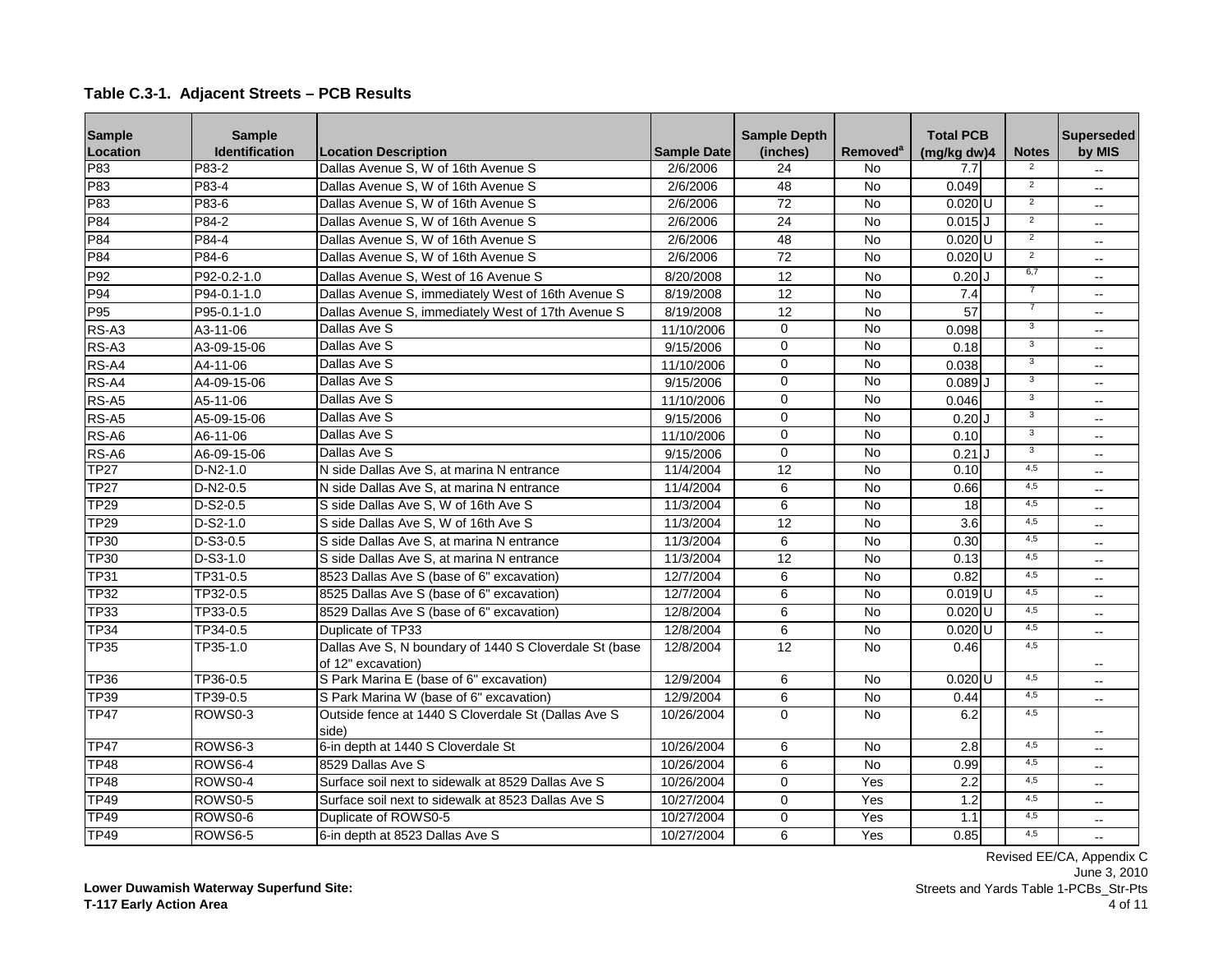| <b>Sample</b>   | <b>Sample</b>        |                                                      |                    | <b>Sample Depth</b> |                      | <b>Total PCB</b>     |                | <b>Superseded</b>        |
|-----------------|----------------------|------------------------------------------------------|--------------------|---------------------|----------------------|----------------------|----------------|--------------------------|
| Location        | Identification       | <b>Location Description</b>                          | <b>Sample Date</b> | (inches)            | Removed <sup>a</sup> | (mg/kg dw)4          | <b>Notes</b>   | by MIS                   |
| <b>TP50</b>     | ROWS0-7              | Front yard at 8519 Dallas Ave S                      | 10/27/2004         | $\mathbf 0$         | No                   | 0.32                 | 4.5            |                          |
| <b>TP50</b>     | ROWS6-7              | 6-in depth at 8519 Dallas Ave S                      | 10/27/2004         | 6                   | <b>No</b>            | 0.066                | 4,5            | $-$                      |
| <b>TP52</b>     | TP52-0.5-041305      | 4' in from W edge 16th Ave S, 16' from power pole on | 4/13/2005          | 6                   | No                   | 0.089                | 4,5            |                          |
|                 |                      | Dallas Ave S                                         |                    |                     |                      |                      |                |                          |
| 17th Ave. S.    |                      |                                                      |                    |                     |                      |                      |                |                          |
| <b>MW12</b>     | MW-12-0-6            | 17th Ave S, between Dallas Ave S and S Donovan St    | 5/14/2009          | 6                   | <b>No</b>            | 0.27                 | 8              |                          |
| <b>MW12</b>     | MW-12-2.5            | 17th Ave S. between Dallas Ave S and S Donovan St    | 5/14/2009          | 30                  | $\overline{N}$       | $0.032$ U            | $\overline{8}$ |                          |
| P69             | P69-2                | 17th Ave S                                           | 2/6/2006           | 24                  | <b>No</b>            | $0.020$ U            | $\overline{2}$ | $\overline{a}$           |
| P69             | P69-4                | 17th Ave S                                           | 2/6/2006           | 48                  | $\overline{N}$       | $0.020$ U            | $\overline{2}$ | $-$                      |
| P69             | P69-6                | 17th Ave S                                           | 2/6/2006           | 72                  | <b>No</b>            | $0.019$ <sup>U</sup> | $\overline{2}$ |                          |
| P71             | P71-2                | 17th Ave S                                           | 2/7/2006           | 24                  | $\overline{N}$       | 0.37                 | $\overline{2}$ | $\overline{a}$           |
| P71             | P71-4                | 17th Ave S                                           | 2/7/2006           | 48                  | $\overline{N}$       | 0.14                 | $\overline{2}$ | $-$                      |
| P71             | P71-6                | 17th Ave S                                           | 2/7/2006           | 72                  | No                   | $0.020$ U            | $\overline{2}$ | $-$                      |
| P72             | P72-4                | 17th Ave S                                           | 2/8/2006           | 48                  | $\overline{N}$       | 0.036                | $\overline{2}$ | $\overline{a}$           |
| P72             | P72-6                | 17th Ave S                                           | 2/8/2006           | $\overline{72}$     | $\overline{N}$       | $0.020$ U            | $\overline{2}$ | $\overline{a}$           |
| P72             | $P72-8$              | 17th Ave S                                           | 2/8/2006           | 96                  | $\overline{N}$       | $0.020$ U            | $\overline{2}$ | $-$                      |
| P73             | P73-2                | 17th Ave S                                           | 2/7/2006           | 24                  | No                   | 0.025                | $\overline{2}$ | $\sim$                   |
| P73             | P73-4                | 17th Ave S                                           | 2/7/2006           | 48                  | <b>No</b>            | $0.020$ <sub>U</sub> | $\overline{2}$ | $-$                      |
| P73             | P73-6                | 17th Ave S                                           | 2/7/2006           | $\overline{72}$     | $\overline{N}$       | $0.020$ U            | $\overline{2}$ | $\overline{a}$           |
| P73             | P73-8                | 17th Ave S                                           | 2/7/2006           | 96                  | <b>No</b>            | $0.020$ U            | $\overline{2}$ | $- -$                    |
| P74             | P74-2                | 17th Ave S                                           | 2/7/2006           | 24                  | No                   | 1.7                  | $\overline{2}$ | $-$                      |
| P74             | $P74-4$              | 17th Ave S                                           | 2/7/2006           | 48                  | $\overline{N}$       | 0.020                | $\overline{2}$ |                          |
| P74             | P74-6                | 17th Ave S                                           | 2/7/2006           | 72                  | <b>No</b>            | $0.019$ <sub>U</sub> | $\overline{2}$ | $-$                      |
| P96             | P96-0.4-1.0          | 17th Ave S, just S of Dallas Avenue S                | 8/19/2008          | 12                  | No                   | 0.027                | 7              | $-$                      |
| TP <sub>4</sub> | TP4-0.5              | 17th Ave S at #8609                                  | 11/16/2004         | 6                   | <b>No</b>            | 38                   | 4.5            |                          |
| TP4             | $\overline{TP4-1.0}$ | 17th Ave S at #8609                                  | 11/16/2004         | $\overline{12}$     | $\overline{N}$       | 0.28                 | 4,5            | $- -$                    |
| TP <sub>5</sub> | TP5-1.0              | 17th Ave S at S edge #8609                           | 11/16/2004         | 12                  | No                   | 0.47                 | 4,5            | $\sim$                   |
| TP <sub>5</sub> | TP5-2.0              | 17th Ave S at S edge #8609                           | 11/16/2004         | 24                  | <b>No</b>            | $0.038$ $J$          | 4,5            | $-$                      |
| TP <sub>5</sub> | TP5-3.0              | 17th Ave S at S edge #8609                           | 11/16/2004         | 36                  | <b>No</b>            | 0.055                | 4,5            | $\overline{a}$           |
| TP <sub>5</sub> | TP5-4.0              | 17th Ave S at S edge #8609                           | 11/16/2004         | 48                  | $\overline{N}$       | $0.040$ U            | 4,5            | $-$                      |
| TP <sub>5</sub> | TP5-5.0              | 17th Ave S at S edge #8609                           | 11/16/2004         | 60                  | $\overline{N}$       | $0.039$ U            | 4,5            | $\overline{a}$           |
| <b>TP16</b>     | 17-C2-0.5            | 17th Ave S at 8617 center                            | 11/3/2004          | $\overline{6}$      | $\overline{N}$       | 0.94                 | 4,5            | $\overline{a}$           |
| <b>TP16</b>     | 17-C2-1.0            | 17th Ave S at 8617 center                            | 11/3/2004          | 12                  | <b>No</b>            | 0.16                 | 4,5            | $-$                      |
| <b>TP18</b>     | 17-E1-0.5            | 17th Ave S at 8620 east                              | 11/3/2004          | 6                   | $\overline{N}$       | 1.5                  | 4,5            | $\overline{\phantom{a}}$ |
| <b>TP18</b>     | $17 - E1 - 1.0$      | 17th Ave S at 8620 east                              | 11/3/2004          | $\overline{12}$     | $\overline{N}$       | 0.94                 | 4,5            |                          |
| <b>TP19</b>     | 17-E2-0.5            | 17th Ave S at N end Basin oil east                   | 11/3/2004          | 6                   | $\overline{N}$       | 14                   | 4,5            | $\overline{a}$           |
| <b>TP19</b>     | $17 - E2 - 1.0$      | 17th Ave S at N end Basin oil east                   | 11/3/2004          | $\overline{12}$     | $\overline{N}$       | 11                   | 4,5            | $\overline{\phantom{a}}$ |
| <b>TP19</b>     | 17-E2-2.0            | 17th Ave S at N end Basin oil east                   | 11/3/2004          | 24                  | <b>No</b>            | $\overline{12}$      | 4.5            | $\overline{\phantom{a}}$ |
| <b>TP20</b>     | $17-W1-0.5$          | 17th Ave S at 8609 west                              | 11/2/2004          | 6                   | $\overline{N}$       | 6.3                  | 4,5            |                          |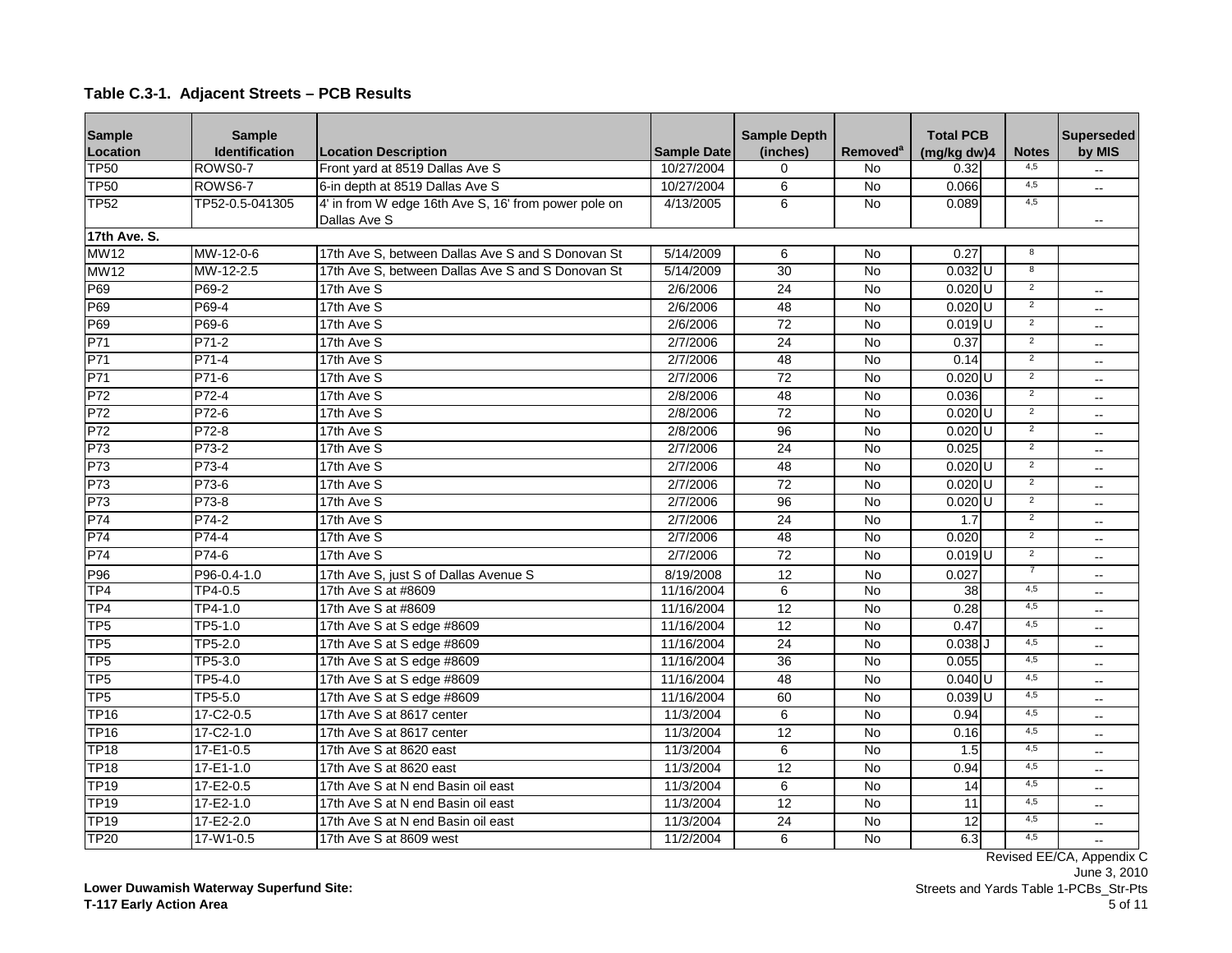| <b>Sample</b>    | <b>Sample</b>  |                                                                |                    | <b>Sample Depth</b> |                             | <b>Total PCB</b>     |                | <b>Superseded</b>        |
|------------------|----------------|----------------------------------------------------------------|--------------------|---------------------|-----------------------------|----------------------|----------------|--------------------------|
| Location         | Identification | <b>Location Description</b>                                    | <b>Sample Date</b> | (inches)            | <b>Removed</b> <sup>a</sup> | (mg/kg dw)4          | <b>Notes</b>   | by MIS                   |
| <b>TP20</b>      | $17-W1-1.0$    | 17th Ave S at 8609 west                                        | 11/2/2004          | 12                  | <b>No</b>                   | 4.5                  | 4.5            |                          |
| <b>TP20</b>      | 17-W1-2.0      | 17th Ave S at 8609 west                                        | 11/2/2004          | 24                  | <b>No</b>                   | 1.6                  | 4,5            |                          |
| <b>TP21</b>      | 17-W2-0.5      | 17th Ave S at 8601 west                                        | 11/2/2004          | 6                   | <b>No</b>                   | 8.6                  | 4,5            | $\mathbf{u}$             |
| <b>TP21</b>      | 17-W2-1.0      | 17th Ave S at 8601 west                                        | 11/2/2004          | 12                  | <b>No</b>                   | 0.88                 | 4,5            | $\sim$                   |
| <b>TP21</b>      | 17-W2-2.0      | 17th Ave S at 8601 west                                        | 11/2/2004          | 24                  | <b>No</b>                   | 1.2                  | 4.5            |                          |
| <b>TP22</b>      | 17-W3-0.5      | 17th Ave S at 8620 west                                        | 11/3/2004          | 6                   | <b>No</b>                   | 0.12                 | 4,5            | $\overline{\phantom{a}}$ |
| <b>TP22</b>      | $17-W3-1.0$    | 17th Ave S at 8620 west                                        | 11/3/2004          | $\overline{12}$     | $\overline{N}$              | 0.090                | 4,5            |                          |
| <b>TP43</b>      | TP43-1.0       | 8601 17th Ave S (17th side #1)--base of 12" excavation         | 12/12/2004         | 12                  | No                          | $0.019$ <sub>U</sub> | 4,5            |                          |
| <b>TP43</b>      | TP43-2.0       | 8601 17th Ave S (17th side #1)                                 | 12/12/2004         | $\overline{24}$     | <b>No</b>                   | $0.020$ U            | 4,5            | $\sim$                   |
| <b>TP44</b>      | TP44-1.0       | 8601 17th Ave S (17th side #2)--base of 12" excavation         | 12/12/2004         | 12                  | No                          | $0.020$ U            | 4,5            | $\mathbf{u}$             |
| <b>TP44</b>      | TP44-2.5       | 8601 17th Ave S (17th side #2)                                 | 12/12/2004         | 30                  | No                          | $0.020$ U            | 4,5            | $\overline{a}$           |
| <b>TP45</b>      | ROWS0-1        | Outside fence at 8609 17th Ave S                               | 10/26/2004         | $\overline{0}$      | $\overline{N}$              | 4.9                  | 4,5            | $\overline{\phantom{a}}$ |
| <b>TP45</b>      | ROWS6-1        | Outside fence at 8609 17th Ave S                               | 10/26/2004         | 6                   | <b>No</b>                   | $\overline{3.6}$     | 4,5            |                          |
| <b>TP46</b>      | ROWS0-2        | Outside fence at 8601 17th Ave S                               | 10/26/2004         | $\mathbf 0$         | No                          | 21                   | 4,5            | $\overline{\phantom{a}}$ |
| <b>TP46</b>      | ROWS6-2        | Outside fence at 8601 17th Ave S                               | 10/26/2004         | 6                   | $\overline{N}$              | 93                   | 4,5            | $\sim$                   |
| 16th Ave. S.     |                |                                                                |                    |                     |                             |                      |                |                          |
| P62              | P62-2          | 16th Ave S                                                     | 2/7/2006           | $\overline{24}$     | <b>No</b>                   | 0.17                 | $\overline{2}$ | $\overline{\phantom{a}}$ |
| P62              | P62-4          | 16th Ave S                                                     | 2/7/2006           | 48                  | <b>No</b>                   | 0.012                | $\overline{2}$ | $\overline{\phantom{a}}$ |
| P62              | P62-6          | 16th Ave S                                                     | 2/7/2006           | $\overline{72}$     | <b>No</b>                   | $0.020$ U            | $\overline{2}$ |                          |
| P82              | P82-2          | 16th Ave S                                                     | 2/6/2006           | $\overline{24}$     | $\overline{N}$              | 0.022                | $\overline{2}$ | $\overline{\phantom{a}}$ |
| P82              | P82-4          | 16th Ave S                                                     | 2/6/2006           | 48                  | $\overline{N}$              | 0.046                | $\overline{2}$ | $\overline{\phantom{a}}$ |
| P82              | P82-6          | 16th Ave S                                                     | 2/6/2006           | 72                  | <b>No</b>                   | 0.030                | $\overline{2}$ | $\sim$                   |
| P88              | P88-0.2-1.0    | Dallas Ave S, at intersection with 16th Ave S                  | 8/19/2008          | 12                  | No                          | 2.0                  |                | $\mathbf{u}$             |
| P88              | P88-1.5-2.0    | Dallas Ave S, at intersection with 16th Ave S                  | 8/19/2008          | 24                  | <b>No</b>                   | 0.0067<br>$\cdot$    | $\overline{9}$ | $\sim$                   |
| P89              | P89-0.3-1.0    | Dallas Ave S. at intersection with 16th Ave S                  | 8/19/2008          | 12                  | <b>No</b>                   | 0.73                 | $\overline{7}$ |                          |
| P90              | P90-0.4-1.0    | Dallas Ave S, at intersection with 16th Ave S                  | 8/20/2008          | 12                  | No                          | 1.6                  |                | $\mathbf{u}$             |
| P90              | P90-1.5-2.0    | Dallas Ave S, at intersection with 16th Ave S                  | 8/20/2008          | 24                  | No                          | 0.015                | 9              | $\overline{\phantom{a}}$ |
|                  |                | 16th Ave S, immediately S of intersection with S Donovan       |                    |                     |                             |                      |                |                          |
| P91              | P91-0.2-1.0    | St                                                             | 8/19/2008          | 12                  | No                          | 1.6                  | $\overline{7}$ | $\overline{\phantom{a}}$ |
|                  |                | 16th Ave S, immediately S of intersection with S Donovan       |                    |                     |                             |                      | 9              |                          |
| P91              | P91-1.5-2.0    | St                                                             | 8/19/2008          | 24                  | <b>No</b>                   | 0.0027<br>J          |                | $\sim$                   |
|                  |                | 16th Ave S, immediately S of intersection with S Donovan       |                    |                     |                             | 1.5                  | $\overline{7}$ |                          |
| P93              | P93-0.2-1.0    | St<br>16th Ave S, immediately S of intersection with S Donovan | 8/19/2008          | 12                  | No                          |                      | $\overline{9}$ | $\overline{\phantom{a}}$ |
| P93              | P93-1.5-2.0    | St                                                             | 8/19/2008          | 24                  | No                          | $0.020$ U            |                |                          |
| P101             | P101-0.0-1.0   | 16th Ave S, at the intersection of S Cloverdale St             | 4/28/2009          | 12                  | <b>No</b>                   | 2.6                  | $\overline{9}$ | $\sim$                   |
| P101             | P103-0.0-1.0   | Field split of P101-0.0-1.0                                    | 4/28/2009          | 12                  | <b>No</b>                   | 2.5                  | $\overline{9}$ | $\sim$                   |
| P101             | P101-1.0-2.0   | 16th Ave S, at the intersection of S Cloverdale St             | 4/28/2009          | 24                  | No                          | $0.020$ U            | 9              | $\overline{\phantom{a}}$ |
| P <sub>101</sub> | P101-2.0-4.0   | 16th Ave S, at the intersection of S Cloverdale St             | 4/28/2009          | 48                  | <b>No</b>                   | $0.020$ U            | 9              | $\sim$                   |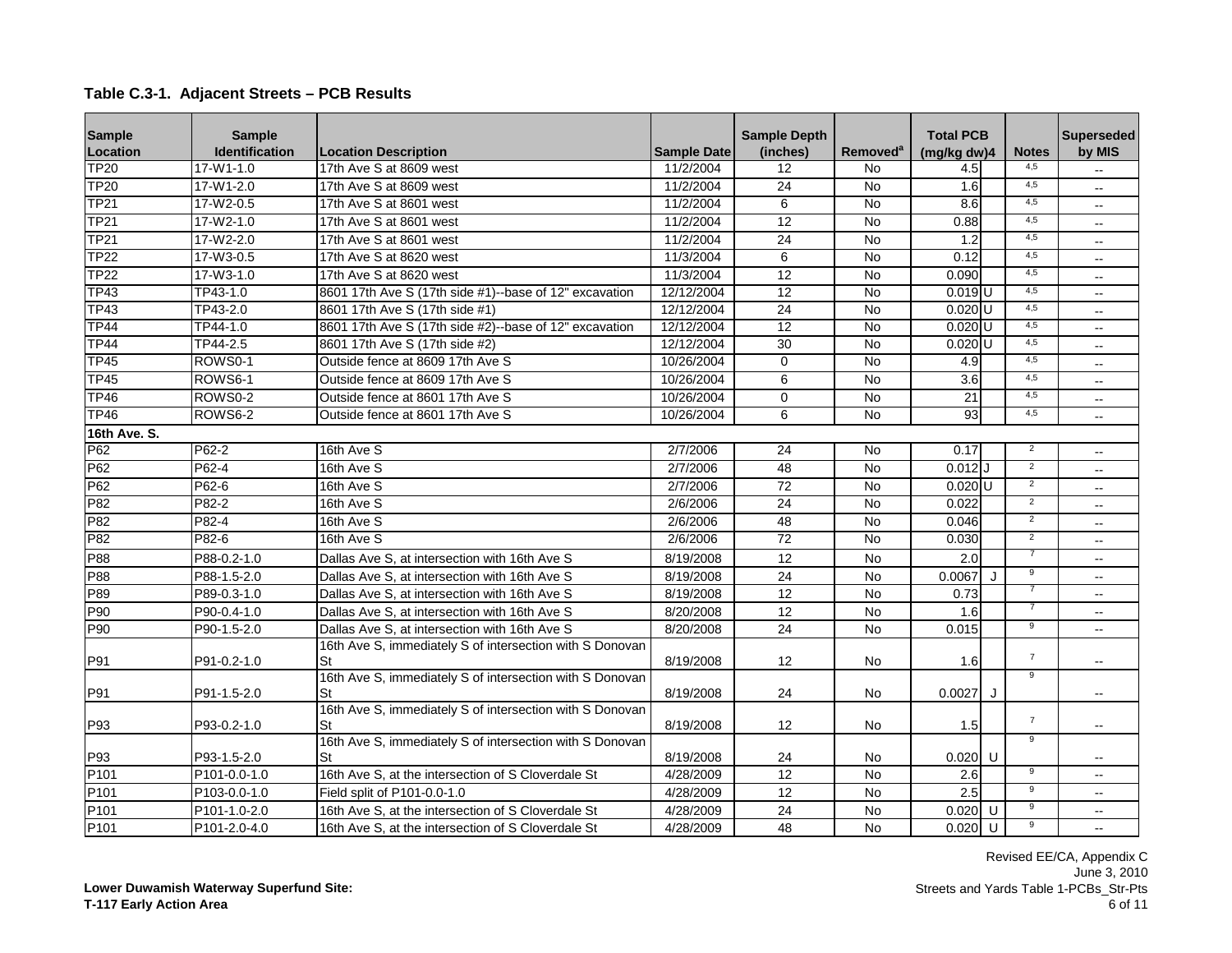| <b>Sample</b>                | <b>Sample</b>             |                                                         |                    | <b>Sample Depth</b> |                      | <b>Total PCB</b> |  |              | Superseded |
|------------------------------|---------------------------|---------------------------------------------------------|--------------------|---------------------|----------------------|------------------|--|--------------|------------|
| Location                     | <b>Identification</b>     | <b>Location Description</b>                             | <b>Sample Date</b> | (inches)            | Removed <sup>a</sup> | (mg/kg dw)4      |  | <b>Notes</b> | by MIS     |
| P <sub>102</sub>             | P <sub>102</sub> -0.0-1.0 | 16th Ave S, at the intersection of S Cloverdale St      | 4/28/2009          | 12                  | No                   | 0.92             |  | 9            |            |
| P <sub>102</sub>             | P <sub>102</sub> -1.0-2.0 | 16th Ave S, at the intersection of S Cloverdale St      | 4/28/2009          | 24                  | <b>No</b>            | 0.020            |  | 9            | --         |
| P <sub>102</sub>             | P <sub>102</sub> -2.0-4.0 | 16th Ave S, at the intersection of S Cloverdale St      | 4/28/2009          | 48                  | No                   | 0.0026           |  | 9            | --         |
| P <sub>104</sub>             | P <sub>104</sub> -0.0-1.0 | 16th Ave S, between S Cloverdale St and lower S Donovar | 4/28/2009          | 12                  | No                   | 0.55             |  | 9            |            |
| P <sub>104</sub>             | P <sub>154</sub> -0.0-1.0 | Field split of P104-0.0-1.0                             | 4/28/2009          | 12                  | <b>No</b>            | 0.48             |  | 9            |            |
| P <sub>104</sub>             | P104-1.0-2.0              | 16th Ave S, between S Cloverdale St and lower S Donoval | 4/28/2009          | 24                  | <b>No</b>            | $0.015$ U        |  | 9            |            |
| P <sub>104</sub>             | P <sub>154</sub> -1.0-2.0 | Field split of P104-1.0-2.0                             | 4/28/2009          | 24                  | <b>No</b>            | $0.015$ U        |  | 9            |            |
| <b>TP51</b>                  | TP51-0.5-041305           | 4' in from W edge 16th Ave S, 60' from power pole on    |                    | 6                   | <b>No</b>            | 0.68             |  | 4,5          |            |
|                              |                           | Dallas                                                  | 4/13/2005          |                     |                      |                  |  |              |            |
| 16th Ave. S. - Rights-of-Way |                           |                                                         |                    |                     |                      |                  |  |              |            |
| P118                         | P118-0.5-1.0              | 16th Ave S, along shoulder of E right-of-way            | 7/29/2009          | $12 \overline{ }$   | <b>No</b>            | 0.44             |  | 9            |            |
| P118                         | P <sub>168</sub> -0.5-1.0 | Field split of P118-0.5-1.0                             | 7/29/2009          | 12                  | No                   | 1.0              |  | 6,9          |            |
| P <sub>118</sub>             | P <sub>118</sub> -1.0-2.0 | 16th Ave S, along shoulder of E right-of-way            | 7/29/2009          | 24                  | <b>No</b>            | 0.010            |  | 9            |            |
| P <sub>118</sub>             | P118-2.0-4.0              | 16th Ave S, along shoulder of E right-of-way            | 7/29/2009          | 48                  | <b>No</b>            | 0.0033           |  | 9            |            |
| P119                         | P <sub>119</sub> -0.5-1.0 | 16th Ave S, along shoulder of W right-of-way            | 7/29/2009          | 12                  | No                   | 0.21             |  | 9            |            |
| P <sub>121</sub>             | P121-0.5-1.0              | 16th Ave S, along E shoulder of W right-of-way          | 7/29/2009          | 12                  | No                   | 0.014            |  | 9            |            |
| P <sub>121</sub>             | P <sub>121</sub> -1.0-2.0 | 16th Ave S, along E shoulder of W right-of-way          | 7/29/2009          | 24                  | No                   | 0.015            |  | 9            |            |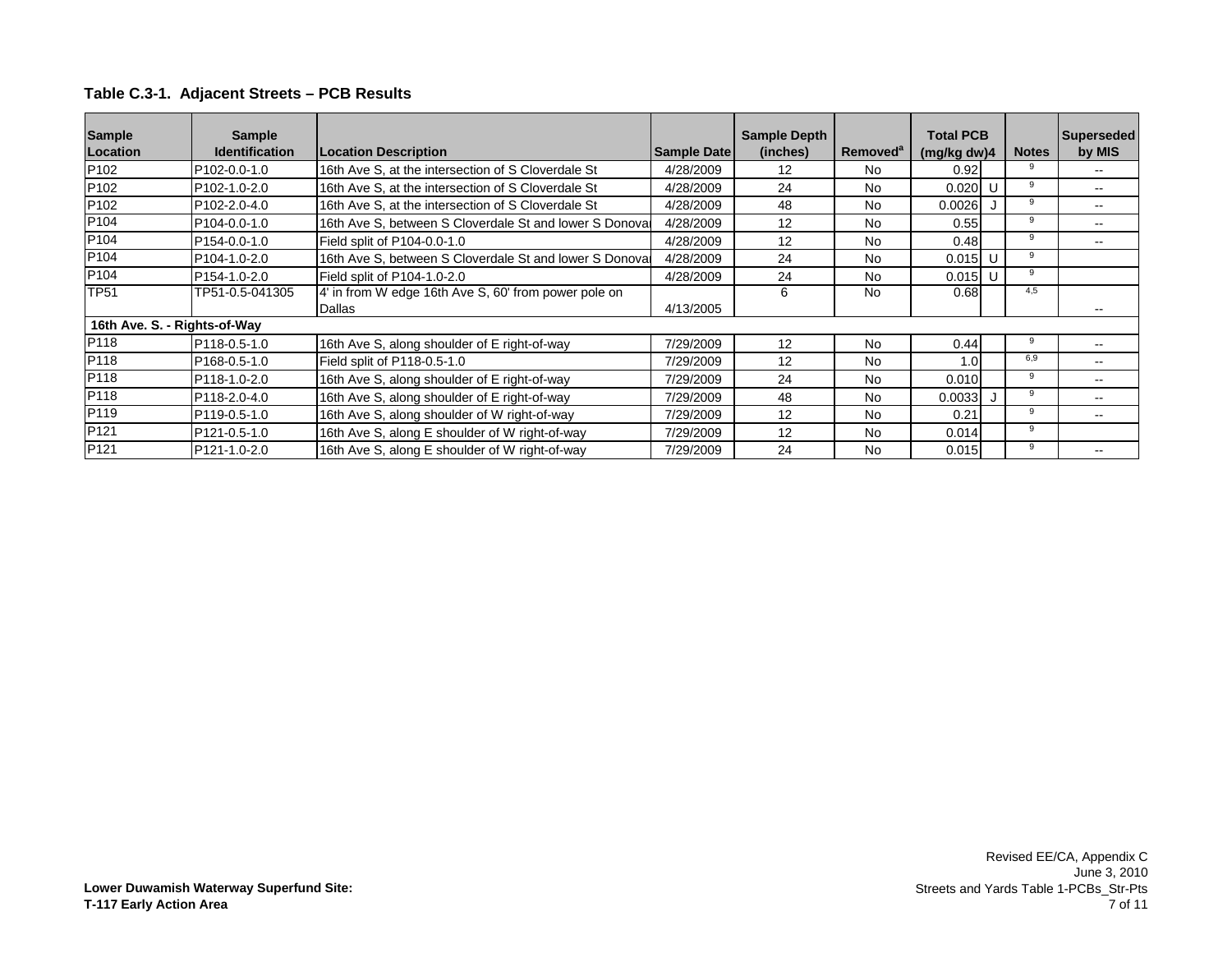| <b>Sample</b>                     | <b>Sample</b>         |                                                           |                    | <b>Sample Depth</b> |                      | <b>Total PCB</b>     |                | <b>Superseded</b>         |
|-----------------------------------|-----------------------|-----------------------------------------------------------|--------------------|---------------------|----------------------|----------------------|----------------|---------------------------|
| Location                          | <b>Identification</b> | <b>Location Description</b>                               | <b>Sample Date</b> | (inches)            | Removed <sup>a</sup> | (mg/kg dw)4          | <b>Notes</b>   | by MIS                    |
| S. Cloverdale St. - Parking Strip |                       |                                                           |                    |                     |                      |                      |                |                           |
| YC06b                             | YC06b-0.2-0.5         | Parking strip in front of 1440 S Cloverdale St            | 8/21/2008          | 6                   | No                   | 2.4                  |                | $\overline{\phantom{a}}$  |
| YC06b                             | YC06b-0.5-1.0         | Parking strip in front of 1440 S Cloverdale St            | 8/21/2008          | 12                  | No                   | 0.77                 | $_{9}$         | $\overline{\phantom{a}}$  |
| YC07c                             | YC07c-0.1-0.5         | Parking strip immediately W of 1440 S Cloverdale St       | 8/21/2008          | 6                   | No                   | 1.3                  | 7              | $\overline{a}$            |
| YC07c                             | YC07c-0.5-1.0         | Parking strip immediately W of 1440 S Cloverdale St       | 8/21/2008          | 12                  | No                   | 0.62                 | $\overline{9}$ | $\overline{a}$            |
| YC08c                             | YC08c-0.1-0.5         | Parking strip in front of 1424 S Cloverdale St            | 8/26/2008          | 6                   | <b>No</b>            | 4.7                  | 7              | $\overline{\phantom{a}}$  |
| YC08c                             | YC08c-0.5-1.0         | Parking strip in front of 1424 S Cloverdale St            | 8/26/2008          | 12                  | <b>No</b>            | 1.9                  | 7              | $\overline{a}$            |
| YC09c                             | YC09c-0.1-0.5         | Parking strip in front of 1420 S Cloverdale St            | 8/22/2008          | 6                   | No                   | 1.6                  |                | $-$                       |
| YC09c                             | YC09c-0.5-1.0         | Parking strip in front of 1420 S Cloverdale St            | 8/22/2008          | 12                  | <b>No</b>            | 0.53                 | 9              | $\overline{a}$            |
| YC10c                             | YC10c-0.2-0.5         | Parking strip in front of 1412 S Cloverdale St            | 8/25/2008          | 6                   | <b>No</b>            | 1.7                  | $\overline{7}$ | $\overline{\phantom{a}}$  |
| <b>YC10c</b>                      | YC10c-0.5-1.0         | Parking strip in front of 1412 S Cloverdale St            | 8/25/2008          | 12                  | No                   | 0.77                 | 9              | $-$                       |
| YC11c                             | YC11c-0.2-0.5         | Parking strip in front of 1410 S Cloverdale St            | 8/25/2008          | 6                   | No                   | 0.54                 | $\overline{7}$ | $\overline{\phantom{a}}$  |
| YC12b                             | YC12b-0.2-0.5         | Parking strip in front of 1417 S Cloverdale St            | 8/26/2008          | 6                   | <b>No</b>            | 0.58                 |                | $-$                       |
| <b>YC12c</b>                      | YC12c-0.2-0.5         | Parking strip in front of 1415 S Cloverdale St            | 8/26/2008          | 6                   | <b>No</b>            | 0.64                 |                | $-$                       |
| YC <sub>13c</sub>                 | YC13c-0.2-0.5         | Parking strip in front of 1421 S Cloverdale St            | 8/25/2008          | 6                   | No                   | 0.67                 |                | $\overline{\phantom{a}}$  |
| YC14c                             | YC14c-0.1-0.5         | Parking strip in front of 1425 S Cloverdale St            | 8/22/2008          | 6                   | No                   | 1.2                  |                | $\overline{\phantom{a}}$  |
| YC14c                             | YC14c-0.5-1.0         | Parking strip in front of 1425 S Cloverdale St            | 8/22/2008          | 12                  | No                   | 0.35                 | 9              | $\overline{a}$            |
| YC15b                             | YC15b-0.1-0.5         | Parking strip in front of 1429 S Cloverdale St            | 8/25/2008          | 6                   | No                   | 0.42                 |                | $\overline{a}$            |
| YC <sub>16a</sub>                 | YC16a-0.0-0.5         | Parking strip in front of 1445 S Cloverdale St            | 8/20/2008          | 6                   | <b>No</b>            | 0.11                 | $\overline{7}$ | $\overline{\phantom{a}}$  |
| <b>YS100</b>                      | YS100-0.0-0.5         | S side of S Cloverdale St near intersection of 16th Ave S | 4/28/2009          | $\,6$               | No                   | 1.4                  | 9              | $\overline{a}$            |
| <b>YS100</b>                      | YS101-0.0-0.5         | Field split of YS100-0.0-0.5                              | 4/28/2009          | 6                   | No                   | 1.9                  | $\overline{9}$ | $\overline{\phantom{a}}$  |
| <b>YS100</b>                      | YS100-0.5-1.0         | S side of S Cloverdale St near intersection of 16th Ave S | 4/28/2009          | 12                  | No                   | 0.33                 | 9              | $\sim$                    |
| S. Donovan St.                    |                       |                                                           |                    |                     |                      |                      |                |                           |
| <b>MW13</b>                       | MW-13-0-6             | S Donovan St. at the intersection with 17th Ave S         | 5/14/2009          | 6                   | <b>No</b>            | 0.15                 | 8              | $\overline{a}$            |
| <b>MW13</b>                       | MW-13-2.5             | S Donovan St. at the intersection with 17th Ave S         | 5/14/2009          | 30                  | <b>No</b>            | $0.031$ U            | 8              | $\sim$                    |
| P75                               | P75-2                 | S Donovan St                                              | 2/7/2006           | 24                  | <b>No</b>            | 0.042                | $\overline{2}$ | $\overline{a}$            |
| P75                               | P75-4                 | S Donovan St                                              | 2/7/2006           | 48                  | No                   | $0.020$ U            | 2              | $\overline{\phantom{a}}$  |
| P75                               | P75-4DUP              | Duplicate of P75-4                                        | 2/7/2006           | 48                  | No                   | $0.020$ U            | $\overline{2}$ | $\overline{a}$            |
| P75                               | P75-6                 | S Donovan St                                              | 2/7/2006           | $\overline{72}$     | <b>No</b>            | $0.019$ <sub>U</sub> | $\overline{2}$ | $\overline{\phantom{a}}$  |
| <b>P77</b>                        | P77-2                 | S Donovan St                                              | 2/7/2006           | 24                  | <b>No</b>            | $0.020$ U            | $\overline{2}$ | $\overline{\phantom{a}}$  |
| <b>P77</b>                        | P77-4                 | S Donovan St                                              | 2/7/2006           | 48                  | <b>No</b>            | $0.019$ U            | $\overline{2}$ | $\overline{\phantom{a}}$  |
| <b>P77</b>                        | P77-6                 | S Donovan St                                              | 2/7/2006           | $\overline{72}$     | <b>No</b>            | $0.020$ U            | $\overline{2}$ | $\overline{a}$            |
| P81                               | P81-2                 | S Donovan St                                              | 2/7/2006           | 24                  | No                   | 390                  | $\overline{2}$ | $\overline{a}$            |
| P81                               | P81-4                 | S Donovan St                                              | 2/7/2006           | 48                  | <b>No</b>            | 0.14                 | $\overline{2}$ | $\overline{a}$            |
| P81                               | P81-6                 | S Donovan St                                              | 2/7/2006           | $\overline{72}$     | <b>No</b>            | 0.04 <sup>2</sup>    | $\overline{2}$ | $-$                       |
| P81                               | P81-8                 | S Donovan St                                              | 2/7/2006           | 96                  | No                   | $0.020$ U            | $\overline{2}$ | $\overline{\phantom{a}}$  |
| P97                               | P97-0.1-1.0           | S Donovan St, at the intersection with 17th Ave S         | 8/19/2008          | 12                  | No                   | 0.057                |                | $\overline{a}$            |
| P98                               | P98-0.3-1.0           | S Donovan St, at the intersection with 17th Ave S         | 8/19/2008          | $\overline{12}$     | No                   | $0.017$ U            |                | $\overline{\phantom{a}}$  |
| P99                               | P99-0.3-1.0           | S Donovan St, E of 17th Ave S                             | 8/20/2008          | 12                  | No                   | 0.14                 |                |                           |
|                                   |                       |                                                           |                    |                     |                      |                      |                | Revised EE/CA, Appendix C |

**Lower Duwamish Waterway Superfund Site: T-117 Early Action Area**

June 3, 2010 Streets and Yards Table 1-PCBs\_Str-Pts 8 of 11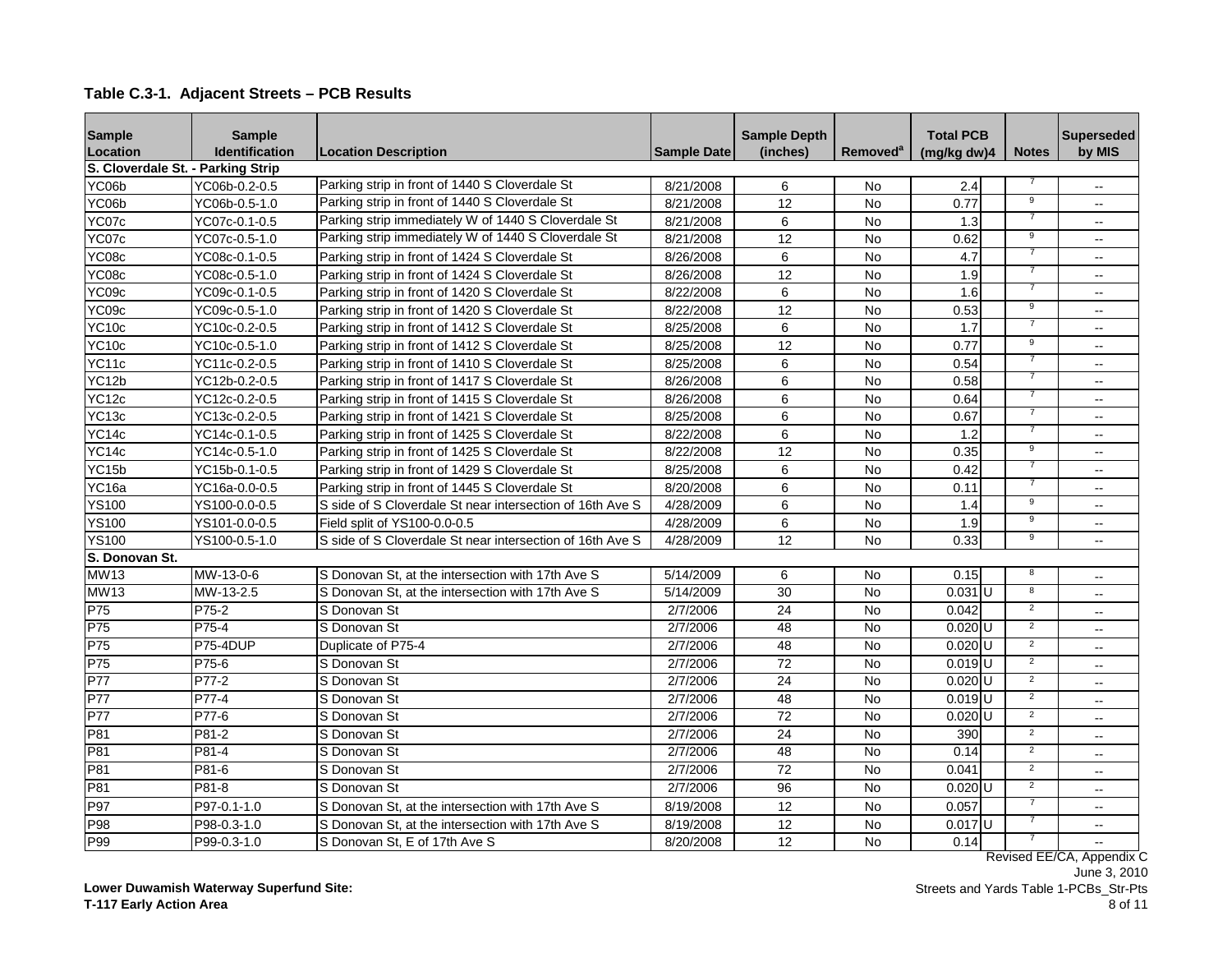#### **Sample Location Sample Identification Location Description Sample Date Sample Depth**  (inches) Removed<sup>a</sup> | (mg/kg dw)4 | Notes **Superseded by MIS Total PCB**  P100 P100-0.4-1.0 S Donovan St, E of 17th Ave S No  $\vert$  8/20/2008 | 12 | No | 21 P100 P100-1.0-2.0 IS Donovan St, E of 17th Ave S | 8/20/2008 24 | No | 98 | <sup>7</sup> | --P100 P100-1.0-2.0DUP Field split of P100-1.0-2.0 8/20/2008 24 No 0.16 <sup>7</sup> --<br>TP11 TP11-1.0 S Donovan St TP11 TP11-1.0 S Donovan St 11/17/2004 12 No 1.9 4,5 -- TP11 TP11-2.0 S Donovan St 11/17/2004 24 No 0.15 4,5 -- TP11 TP11-3.0 S Donovan St 11/17/2004 36 No 0.082 4,5 -- TP12 TP12-1.0 S Donovan St 11/17/2004 12 No 46 4,5 -- TP12 TP12-2.0 S Donovan St 11/17/2004 24 No 7.6 4,5 -- TP12 TP12-3.0 S Donovan St 11/17/2004 36 No 0.36 4,5 -- TP13 TP13-1.0 S Donovan St 11/17/2004 12 No 18 4,5 -- TP13 TP13-2.0 S Donovan St 11/17/2004 24 No 0.81 4,5 -- TP13 TP13-3.0 S Donovan St 11/17/2004 36 No 0.20 4,5 -- TP14 TP14-1.0 S Donovan St 11/17/2004 12 No 0.41 4,5 -- TP14 TP14-2.0 S Donovan St 11/17/2004 24 No 0.12 4,5 -- TP14 TP14-3.0 S Donovan St 11/17/2004 36 No 0.059 4,5 -- TP15 17-C-0.5 17th Ave S and S Donovan St center 11/3/2004 6 No 3.3 4,5 --TP15 17-C-1.0 17th Ave S and S Donovan St center 11/3/2004 12 No 5.5 4,5 --TP17 17-C3-0.5 17th Ave S road end center 11/4/2004 6 No 0.014 4,5 --TP17 17-C3-1.0 17th Ave S road end center 11/4/2004 12 No 0.016 4,5 --<br>TP53 HA1-0.5 Soil pile on S Donovan St 3/10/2005 6 No 0.24 4.5 --TP53 |HA1-0.5 |Soil pile on S Donovan St | 3/10/2005 | 6 | No | 0.24| | <sup>4,5</sup> | --TP53 HA1-1.0 Soil pile on S Donovan St 3/10/2005 12 No 0.14 4,5 -- TP54 HA2-0.5 Soil pile on S Donovan St 3/10/2005 6 No 0.10 4,5 --<br>TP54 HA2-1.0 Soil pile on S Donovan St 3/10/2005 12 No 0.15 4.5 --TP54 HA2-1.0 Soil pile on S Donovan St 3/10/2005 12 No 0.15 4,5 -- TP55 HA3-0.5 Soil pile on S Donovan St 3/10/2005 6 No 0.092 4,5 -- TP55 HA3-1.0 Soil pile on S Donovan St 3/10/2005 12 No 0.13 4,5 -- P105 P105-0.0-1.0 Lower S Donovan St, W of 16th Ave S 7/29/2009 12 No 0.013 <sup>9</sup> --P105 P105-1.0-2.0 Lower S Donovan St, W of 16th Ave S 7/29/2009 24 No 0.012 U 9 --P106 P106-0.0-1.0 Lower S Donovan St, W of T117 Upland Area 7/30/2009 12 No 0.0025 J 9 --P106 P106-1.0-2.0 Lower S Donovan St, W of T117 Upland Area 7/30/2009 24 No 0.015 U 9 --P106 P106-2.0-4.0 Lower S Donovan St, W of T117 Upland Area 7/30/2009 48 No 0.015 U 9 --P109 P109-0.0-1.0 Lower S Donovan St, W of 16th Ave S 7/30/2009 12 No 0.61 9 --P109 P109-1.0-2.0 Lower S Donovan St, W of 16th Ave S 7/30/2009 24 No 0.03 9 --P110 P110-1.0-2.0 Upper S Donovan St, W of 16th Ave S 7/30/2009 24 No 0.013 U <sup>9</sup> --<br>P111 P111-0.0-1.0 Upper S Donovan St W of 16th Ave S 7/30/2009 12 No 0.014 U <sup>9</sup> --P111-0.0-1.0 Upper S Donovan St, W of 16th Ave S 7/30/2009 | 12 | No | 0.014 U | <sup>9</sup> | --P112 P112-0.0-1.0 Upper S Donovan St, W of 17th Ave S 7/30/2009 1 12 No 0.0049 J 9 --P112 P112-1.0-2.0 Upper S Donovan St, W of 17th Ave S 7/30/2009 24 No 0.015 U 9 --P115 P115-0.0-1.0 Upper S Donovan St, W of 17th Ave S 7/30/2009 12 No 0.020 U <sup>9</sup> -- **Lower S. Donovan St. - Street Borings Upper S. Donovan St. - Street Borings**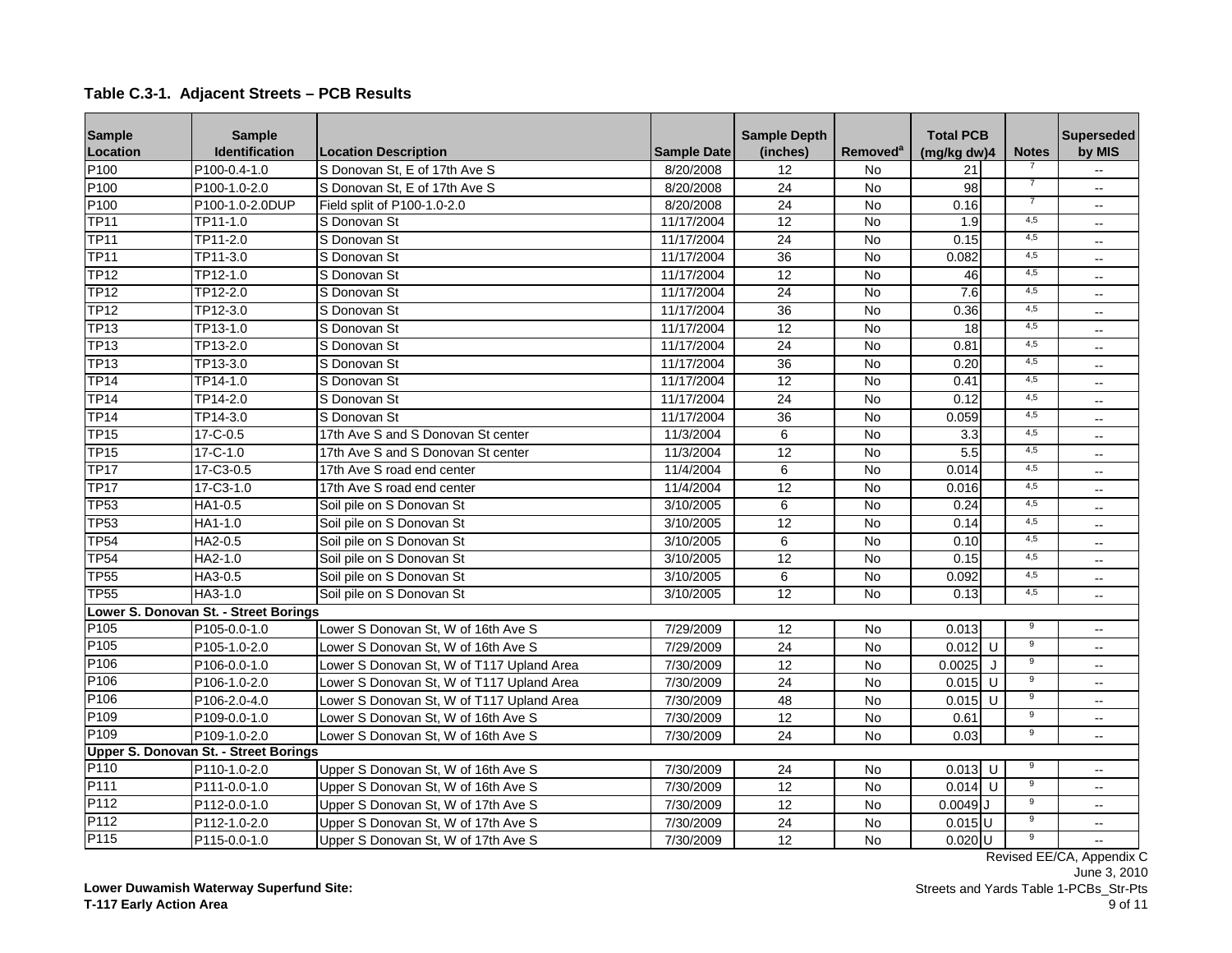| <b>Sample</b><br>Location | Sample<br><b>Identification</b> | <b>ILocation Description</b>        | <b>Sample Date I</b> | <b>Sample Depth</b><br>(inches) | Removed <sup>ª</sup> | <b>Total PCB</b><br>(mg/kg dw)4 | <b>Notes</b> | <b>Superseded</b><br>by MIS |
|---------------------------|---------------------------------|-------------------------------------|----------------------|---------------------------------|----------------------|---------------------------------|--------------|-----------------------------|
| <b>IP115</b>              | P115-1.0-2.0                    | Upper S Donovan St, W of 17th Ave S | 7/30/2009            | 24                              | No                   | $0.015$ U                       |              | $- -$                       |
| <b>P117</b>               | <b>P117-0.5-1.0</b>             | Upper S Donovan St, W of 16th Ave S | 7/30/2009            | 12                              | No                   | $0.014$ IU                      |              |                             |
| <b>IP117</b>              | P117-1.0-2.0                    | Upper S Donovan St, W of 16th Ave S | 7/30/2009            | 24                              | No                   | $0.014$ U                       |              |                             |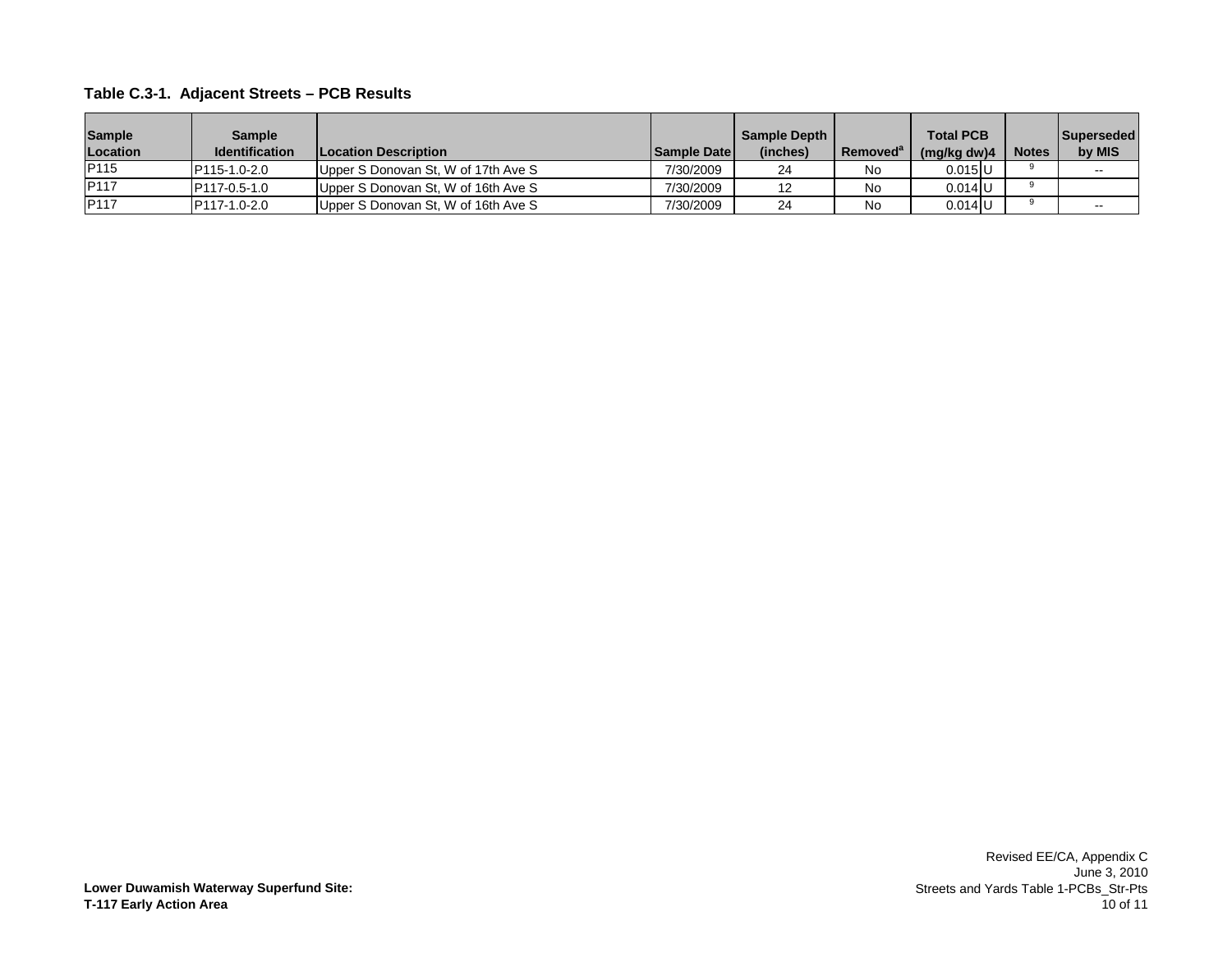| <b>Sample</b><br>Location | <b>Sample</b><br><b>Identification</b><br>S. Donovan St. - Rights of Way | <b>Location Description</b>   | Sample Date | <b>Sample Depth</b><br>(inches) | Removed <sup>a</sup> | <b>Total PCB</b><br>(mg/kg dw)4 | <b>Notes</b> | Superseded<br>by MIS     |
|---------------------------|--------------------------------------------------------------------------|-------------------------------|-------------|---------------------------------|----------------------|---------------------------------|--------------|--------------------------|
| P <sub>107</sub>          | P <sub>107</sub> -0.5-1.0                                                | S Donovan St, W of 17th Ave S | 7/30/2009   | 12                              | <b>No</b>            | 0.030                           |              |                          |
| P <sub>107</sub>          | P107-1.0-2.0                                                             | S Donovan St, W of 17th Ave S | 7/30/2009   | 24                              | <b>No</b>            | $0.015$ U                       |              |                          |
| P108                      | P <sub>108</sub> -0.5-1.0                                                | S Donovan St, W of 17th Ave S | 7/30/2009   | 12                              | <b>No</b>            | 9.2 <sub>1</sub>                |              |                          |
| P <sub>108</sub>          | P108-1.0-2.0                                                             | S Donovan St, W of 17th Ave S | 7/30/2009   | 24                              | <b>No</b>            | 0.27                            |              | $\overline{\phantom{m}}$ |
| P108                      | P108-2.0-4.0                                                             | S Donovan St, W of 17th Ave S | 7/30/2009   | 48                              | <b>No</b>            | $0.013$ U                       |              | $\overline{\phantom{a}}$ |
| P116                      | P116-0.5-1.0                                                             | S Donovan St, W of 16th Ave S | 7/29/2009   | 12                              | <b>No</b>            | 0.25                            |              | $- -$                    |
| P <sub>122</sub>          | P122-0.5-1.0                                                             | S Donovan St, W of 16th Ave S | 7/30/2009   | 12                              | <b>No</b>            | 0.47                            |              |                          |
| P <sub>122</sub>          | P122-1.0-2.0                                                             | S Donovan St, W of 16th Ave S | 7/30/2009   | 24                              | <b>No</b>            | 0.017                           |              | $\sim$ $\sim$            |

Notes:

J - estimated value

PCB - polychlorinated biphenyl

U - not detected at the reported limit shown

Lower Duwamish Waterway Superfund Site:

T-117 Early Action

<sup>1</sup> Data Source: ENSR and AECOM 2008. First Quarter 2008 Interim Groundwater Monitoring Data Results - Non-Time Critical Removal Action, Lower Duwamish Waterway Superfund Site, T-117 Early Action Area, Seattle, Washington. July 31, 2008. Prepared for the Port of Seattle and the City of Seattle. ENSR, Seattle, WA and AECOM, Seattle, WA.

 $2$  Data Source: Integral Consulting Inc., February and March, 2006.

<sup>3</sup> Data Source: RETEC. 2007. Time-critical removal action final report, Terminal 117, Seattle, Washington. March 26, 2007. Prepared for Port of Seattle. The RETEC Group, Inc., Seattle, WA.

<sup>4</sup> Data Source: Seattle Public Utilities, August 31, 2005 and October 19, 2005.

<sup>5</sup> Laboratory data has not been fully validated.

 $6$  Aroclor 1260 was the only Aroclor detected in samples analyzed from the Adjacent Streets, with the exception of these samples footnoted. Aroclor 1248 was detected in sample P92-0.2-1.0 (0.1 J mg/kg) and Aroclor 1254 was detected in sample P168-0.5-1.0 (0.29 mg/kg).

<sup>7</sup> Data Source: Windward and Integral 2009. Dioxin investigation and PCB sediment removal boundary delineation data report (final), Terminal 117, Seattle, Washington. May 8, 2009. Prepared for the Port of Seattle and the City of Seattle. Windward Environmental LLC, Seattle, WA and Integral Consulting Inc., Seattle, WA.

<sup>8</sup> Data Source: Thomas, R. 2009. Personal communication (electronic letter to R. Kuroiwa, Port of Seattle and Tom Meyer, City of Seattle dated August 6, 2009, regarding Basin Oil Validated Data Summary Tables). Washington State Department of Ecology, Bellevue, WA.

<sup>9</sup> Data Source: Integral 2009. PCB boundary refinement data report (draft), Terminal 117, Seattle, Washington. October 22, 2009. Prepared for the Port of Seattle and the City of Seattle. Integral Consulting Inc., Seattle, WA.

Sample Types:

 $TP = Test Pit$ 

P = Direct Push

Y = Yard Sample

RS & RW = Surface Grab Sample

MW = Monitoring Well (soil associated with the installation of the monitoring well)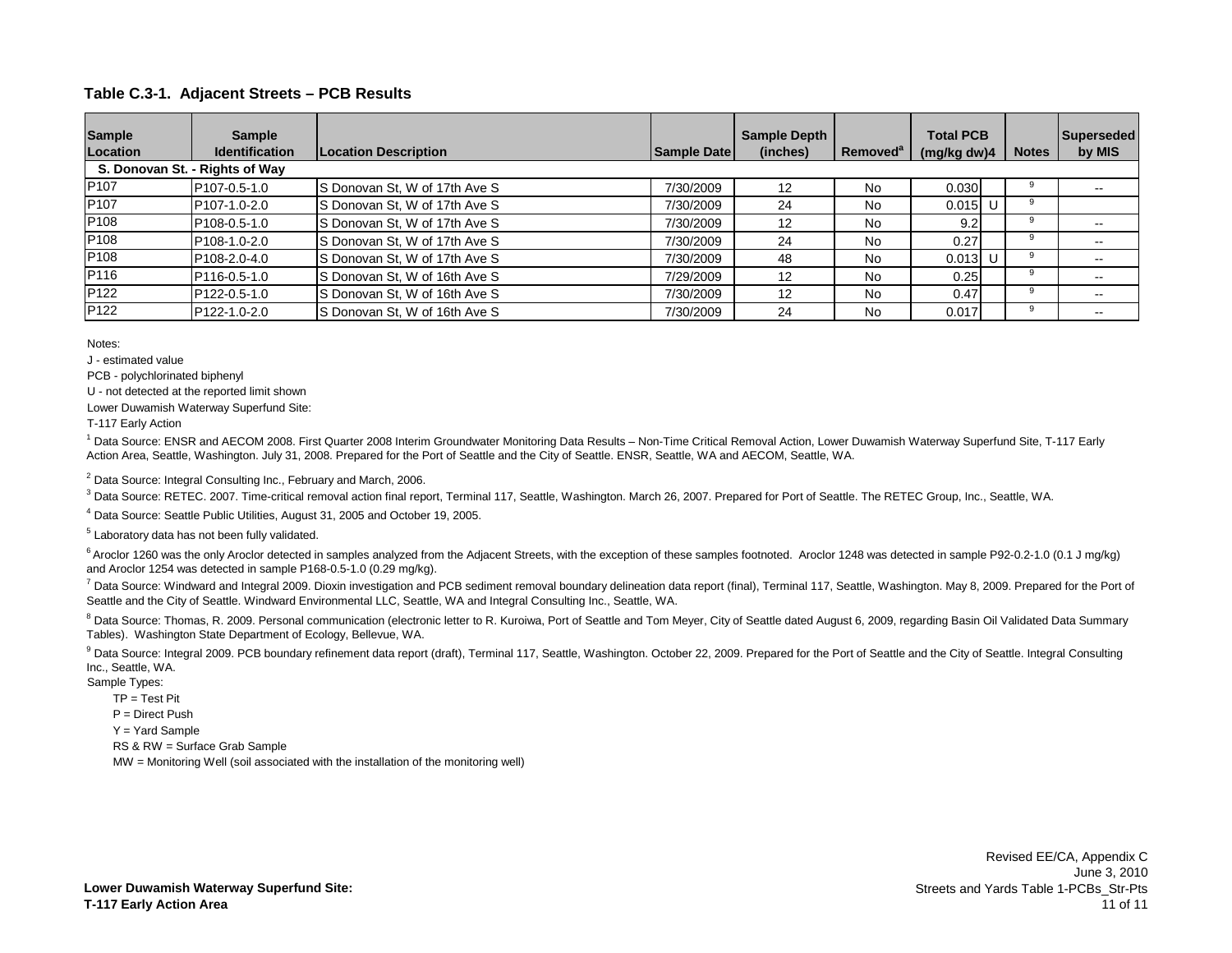| <b>Sample</b> | <b>Sample</b>                  |                                                                       |                    | <b>Sample Depth</b> |                | <b>Total</b><br><b>PCBs</b> |         |                |
|---------------|--------------------------------|-----------------------------------------------------------------------|--------------------|---------------------|----------------|-----------------------------|---------|----------------|
| Location      | <b>Identification</b>          | <b>Location Description</b>                                           | <b>Sample Date</b> | (inches)            | <b>Removed</b> | (mg/kg                      |         | <b>Notes</b>   |
|               | 16th Ave. S. - Rights-of-Way   |                                                                       |                    |                     |                |                             |         |                |
| <b>DU15</b>   | DU15-0.0-0.2                   | 16th Ave S, between S Cloverdale St and alleyway to the S             | 4/27/2009          | 2                   | No             | 0.46                        |         | 1,2            |
| <b>DU15</b>   | DU15-0.2-0.5                   | 16th Ave S, between S Cloverdale St and alleyway to the S             | 4/27/2009          | $6\phantom{1}$      | <b>No</b>      | 0.37                        |         |                |
| <b>DU16</b>   | DU16-0.0-0.2                   | 16th Ave S, between S Cloverdale St and alleyway to the S (E of DU15) | 4/28/2009          | $\overline{2}$      | <b>No</b>      | 0.45                        |         | $\overline{1}$ |
| <b>DU16</b>   | DU16-0.2-0.5                   | 16th Ave S, between S Cloverdale St and alleyway to the S (E of DU15) | 4/28/2009          | 6                   | <b>No</b>      | 1.4                         |         | 1,2            |
| <b>DU17</b>   | DU17-0.0-0.2                   | 16th Ave S, eastern shoulder of right-of-way                          | 4/27/2009          | $\overline{2}$      | <b>No</b>      | 1.3                         |         |                |
| <b>DU17</b>   | DU17-0.2-0.5                   | 16th Ave S, eastern shoulder of right-of-way                          | 4/27/2009          | 6                   | No             | 1.1                         |         |                |
| <b>DU17</b>   | DU67-0.0-0.2                   | 16th Ave S, eastern shoulder of right-of-way                          | 7/27/2009          | $\sqrt{2}$          | No             | 0.88                        |         | $\overline{1}$ |
| <b>DU17</b>   | DU67-0.2-0.5                   | 16th Ave S, eastern shoulder of right-of-way                          | 7/27/2009          | $\,6\,$             | No             | 0.63                        |         |                |
| <b>DU17</b>   | DU77-0.0-0.2                   | 16th Ave S, eastern shoulder of right-of-way                          | 7/27/2009          | $\overline{2}$      | No             | 0.84                        |         | $\overline{1}$ |
| <b>DU17</b>   | DU77-0.2-0.5                   | 16th Ave S, eastern shoulder of right-of-way                          | 7/27/2009          | $\,6\,$             | No             | 0.44                        |         |                |
| <b>DU20</b>   | DU20-0.0-0.2                   | 16th Ave S, between S Donovan St and alleyway to the N                | 8/5/2009           | $\overline{2}$      | No             | 1.1                         | $\cdot$ | 1,2            |
| <b>DU20</b>   | DU20-0.0-0.2-LDUP              | Laboratory-generated MIS split of DU20-0.0-0.2                        | 8/5/2009           | $\overline{2}$      | No             | 0.20                        |         |                |
| <b>DU20</b>   | DU20-0.2-0.5                   | 16th Ave S, between S Donovan St and alleyway to the N                | 8/5/2009           | $\overline{6}$      | $\overline{N}$ | 0.15                        |         |                |
| <b>DU20</b>   | DU20-0.2-0.5-LDUP              | Laboratory-generated MIS split of DU20-0.2-0.5                        | 8/5/2009           | $\,6\,$             | <b>No</b>      | 0.13                        |         |                |
| <b>DU21</b>   | DU21-0.0-0.2                   | 16th Ave S, between S Donovan St and alleyway to the N (E of DU20)    | 7/28/2009          | $\overline{2}$      | <b>No</b>      | 0.44                        |         |                |
| <b>DU21</b>   | DU21-0.2-0.5                   | 16th Ave S, between S Donovan St and alleyway to the N (E of DU20)    | 7/28/2009          | 6                   | <b>No</b>      | 0.86                        |         |                |
| <b>DU21</b>   | DU71-0.0-0.2                   | 16th Ave S, between S Donovan St and alleyway to the N (E of DU20)    | 7/28/2009          | $\overline{2}$      | <b>No</b>      | 0.29                        |         |                |
| <b>DU21</b>   | DU71-0.2-0.5                   | 16th Ave S, between S Donovan St and alleyway to the N (E of DU20)    | 7/28/2009          | 6                   | No             | 0.65                        |         | $\overline{1}$ |
| <b>DU21</b>   | DU81-0.0-0.2                   | 16th Ave S, between S Donovan St and alleyway to the N (E of DU20)    | 7/28/2009          | 2                   | No             | 0.90                        |         |                |
| <b>DU21</b>   | DU81-0.2-0.5                   | 16th Ave S, between S Donovan St and alleyway to the N (E of DU20)    | 7/28/2009          | 6                   | <b>No</b>      | 1.4                         |         | $\mathbf{1}$   |
|               | S. Donovan St. - Rights-of-Way |                                                                       |                    |                     |                |                             |         |                |
| <b>DU18</b>   | DU18-0.0-0.2                   | W end of Lower S Donovan St                                           | 4/29/2009          | 2                   | <b>No</b>      | 1.2                         |         |                |
| <b>DU18</b>   | DU18-0.2-0.5                   | W end of Lower S Donovan St                                           | 4/29/2009          | 6                   | <b>No</b>      | 1.4                         |         |                |
| <b>DU19</b>   | DU19-0.0-0.2                   | E end of Lower S Donovan St                                           | 4/29/2009          | $\sqrt{2}$          | No             | 5.7                         |         |                |
| <b>DU19</b>   | DU19-0.2-0.5                   | E end of Lower S Donovan St                                           | 4/29/2009          | $\,6\,$             | No             | 8.1                         |         |                |
| <b>DU27</b>   | DU27-0.0-0.2                   | W end of Upper S Donovan St                                           | 7/23/2009          | $\sqrt{2}$          | No             | 1.5                         |         | $\overline{1}$ |
| <b>DU27</b>   |                                | DU27-0.0-0.2-LDUP Laboratory-generated MIS split of DU27-0.0-0.2      | 7/23/2009          | $\overline{2}$      | No             | 1.4                         |         | $\overline{1}$ |
| <b>DU27</b>   | DU27-0.2-0.5                   | W end of Upper S Donovan St                                           | 7/23/2009          | $\,6\,$             | No             | 1.5                         |         |                |
| <b>DU27</b>   | DU27-0.2-0.5-LDUP              | Laboratory-generated MIS split of DU27-0.2-0.5                        | 7/23/2009          | $\,6\,$             | No             | 1.6                         |         | $\overline{1}$ |
| <b>DU27</b>   | DU177-0.0-0.2                  | W end of Upper S Donovan St                                           | 7/23/2009          | $\overline{2}$      | <b>No</b>      | 1.3                         |         |                |
| <b>DU27</b>   | DU177-0.2-0.5                  | W end of Upper S Donovan St                                           | 7/23/2009          | $\,6\,$             | No             | 1.5                         |         |                |
| <b>DU27</b>   | DU187-0.0-0.2                  | W end of Upper S Donovan St                                           | 7/24/2009          | $\overline{2}$      | <b>No</b>      | 1.4                         |         |                |
| <b>DU27</b>   | DU187-0.2-0.5                  | W end of Upper S Donovan St                                           | 7/24/2009          | 6                   | <b>No</b>      | 1.7                         | J       |                |
| <b>DU28</b>   | DU28-0.0-0.2                   | E end of Upper S Donovan St                                           | 7/21/2009          | $\overline{2}$      | No             | 1.3                         |         |                |
| <b>DU28</b>   | DU28-0.2-0.5                   | E end of Upper S Donovan St                                           | 7/21/2009          | 6                   | No             | 0.87                        |         |                |
| <b>DU28</b>   | DU78-0.0-0.2                   | E end of Upper S Donovan St                                           | 7/21/2009          | $\overline{2}$      | No             | 0.97                        |         |                |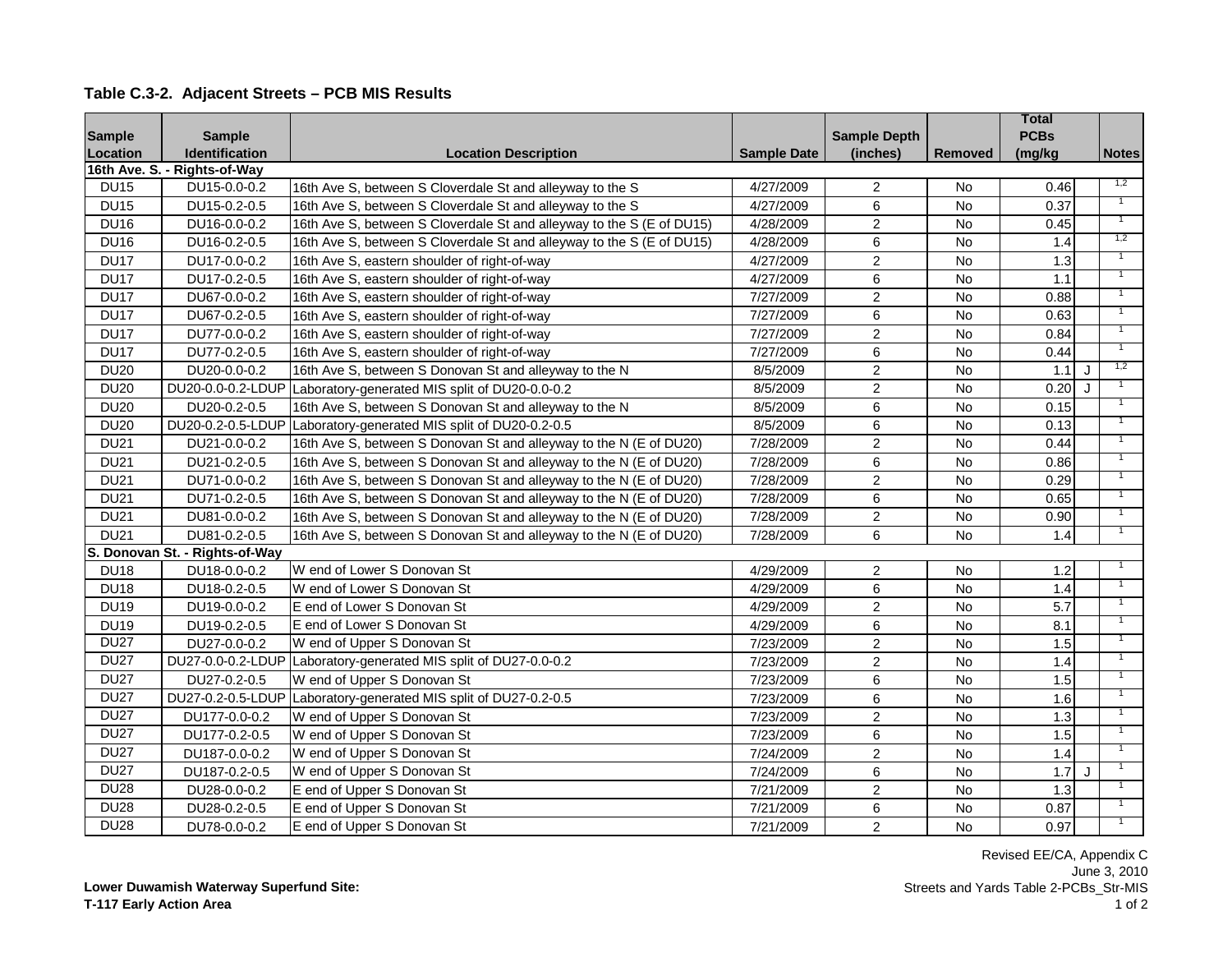|                  |                       |                                                                   |                    |                     |           | <b>Total</b> |              |
|------------------|-----------------------|-------------------------------------------------------------------|--------------------|---------------------|-----------|--------------|--------------|
| <b>Sample</b>    | <b>Sample</b>         |                                                                   |                    | <b>Sample Depth</b> |           | <b>PCBs</b>  |              |
| Location         | <b>Identification</b> | <b>Location Description</b>                                       | <b>Sample Date</b> | (inches)            | Removed   | (mg/kg       | <b>Notes</b> |
| <b>DU28</b>      | DU78-0.2-0.5          | E end of Upper S Donovan St                                       | 7/21/2009          | 6                   | No        | 0.71         |              |
| <b>DU28</b>      | DU88-0.0-0.2          | E end of Upper S Donovan St                                       | 7/22/2009          | 2                   | No        | 0.84         |              |
| <b>DU28</b>      | DU88-0.2-0.5          | E end of Upper S Donovan St                                       | 7/22/2009          | 6                   | <b>No</b> | 0.53         |              |
| <b>DU29</b>      | DU29-0.0-0.2          | N side of Upper S Donovan St                                      | 8/4/2009           |                     | No        | 0.80         |              |
| <b>DU29</b>      | DU29-0.2-0.5          | N side of Upper S Donovan St                                      | 8/4/2009           | 6                   | <b>No</b> | 0.68         |              |
| <b>DU30</b>      | DU30-0.0-0.2          | Upper S Donovan St, boat yard parking lot                         | 8/4/2009           | 2                   | <b>No</b> | 0.061        |              |
| DU <sub>30</sub> | DU30-0.2-0.5          | Upper S Donovan St, boat yard parking lot                         | 8/4/2009           | 6                   | <b>No</b> | 0.055        |              |
|                  |                       | Upper S Donovan St, W of boat yard parking lot (1433 S Donovan St |                    |                     |           |              |              |
| <b>DU38</b>      | DU38-0.0-0.2          | parking strip)                                                    | 8/4/2009           | $\mathcal{P}$       | <b>No</b> | 0.21         |              |
|                  |                       | Upper S Donovan St, W of boat yard parking lot (1433 S Donovan St |                    |                     |           |              |              |
| <b>DU38</b>      | DU38-0.2-0.5          | parking strip)                                                    | 8/4/2009           | 6                   | <b>No</b> | 0.23         |              |

J - estimated value

PCB - polychlorinated biphenyl

U - not detected at the reported limit shown

#### Notes:

<sup>1</sup> Data Source: Integral 2009. PCB boundary refinement data report (draft), Terminal 117, Seattle, Washington. October 22, 2009. Prepared for the Port of Seattle and the City of Seattle. Integral Consulting Inc., Seattle, WA.

<sup>2</sup> Aroclor 1260 was the only Aroclor detected in samples analyzed from the Adjacent Streets, with the exception of these samples footnoted. Aroclor 1221 was detected in sample DU15-0.0-0.2 (0.028 mg/kg); and Aroclor 1254 was detected in samples DU16-0.2-0.5 (0.35 mg/kg) and DU20-0.0-0.2 (0.48 mg/kg).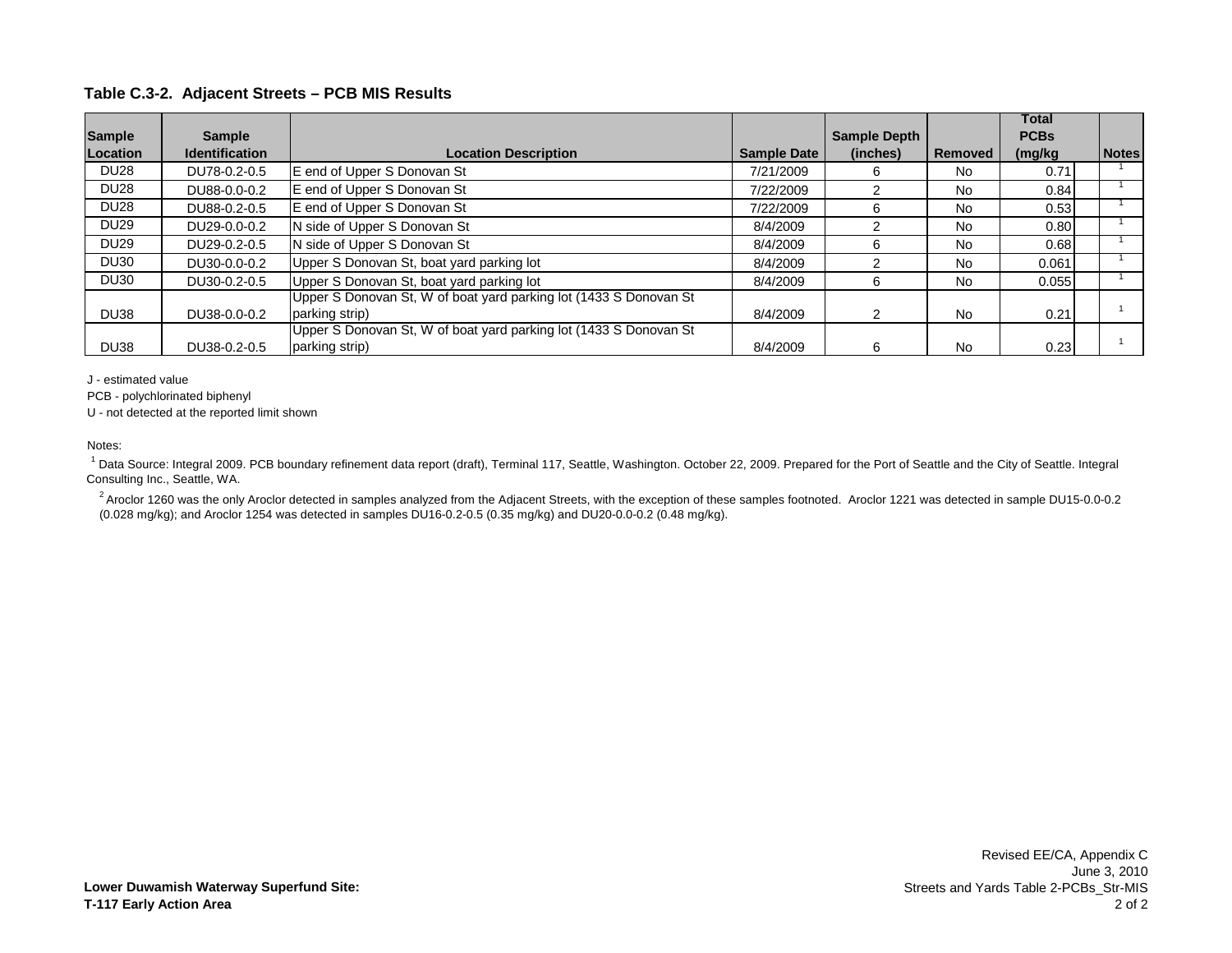|                                       | <b>Sample</b>         |                                                             |                    | <b>Sample Depth</b> |                      | <b>Dioxin TEQ</b> |              | <b>Superseded</b>        |
|---------------------------------------|-----------------------|-------------------------------------------------------------|--------------------|---------------------|----------------------|-------------------|--------------|--------------------------|
| <b>Sample Location</b>                | <b>Identification</b> | <b>Location Description</b>                                 | <b>Sample Date</b> | (inches)            | Removed <sup>a</sup> | $(ng/kg dw)^4$    | <b>Notes</b> | by MIS                   |
| Dallas Ave. S. - West of 16th Ave. S. |                       |                                                             |                    |                     |                      |                   |              |                          |
| P92                                   | P92-0.2-1.0           | Dallas Ave S, W of 16 Ave S                                 | 8/20/2008          | 12                  | <b>No</b>            | $4.53$ J          |              | $\overline{\phantom{a}}$ |
| P94                                   | P94-0.1-1.0           | Dallas Ave S, immediately E of 16th Ave S                   | 8/19/2008          | 12                  | No                   | 84.0 J            |              |                          |
| P95                                   | P95-0.1-1.0           | Dallas Ave S, immediately W of 17th Ave S                   | 8/19/2008          | 12                  | <b>No</b>            | $32.4$ J          |              | $\overline{\phantom{a}}$ |
| 17th Ave. S.                          |                       |                                                             |                    |                     |                      |                   |              |                          |
| P96                                   | P96-0.4-1.0           | 17th Ave S, just S of Dallas Ave S                          | 8/19/2008          | 12                  | <b>No</b>            | $3.65$ $J$        |              | $- -$                    |
| 16th Ave. S.                          |                       |                                                             |                    |                     |                      |                   |              |                          |
| P88                                   | P88-0.2-1.0           | Dallas Ave S, at intersection with 16th Ave S               | 8/19/2008          | 12                  | <b>No</b>            | $11.4$ J          |              | $\overline{\phantom{a}}$ |
| P89                                   | P89-0.3-1.0           | Dallas Ave S, at intersection with 16th Ave S               | 8/19/2008          | 12                  | No                   | $15.9$ J          |              |                          |
| P90                                   | P90-0.4-1.0           | Dallas Ave S, at intersection with 16th Ave S               | 8/20/2008          | 12                  | No                   | $21.4$ J          |              |                          |
|                                       |                       | 16th Ave S, immediately S of intersection with S Donovan St |                    |                     |                      |                   |              |                          |
| P91                                   | P91-0.2-1.0           |                                                             | 8/19/2008          | 12                  | <b>No</b>            | 12.2J             |              |                          |
|                                       |                       | 16th Ave S, immediately S of intersection with S Donovan St |                    |                     |                      |                   |              |                          |
| P93                                   | P93-0.2-1.0           |                                                             | 8/19/2008          | 12                  | No                   | $7.30$ J          |              |                          |
| S. Cloverdale St. - Parking Strip     |                       |                                                             |                    |                     |                      |                   |              |                          |
| YC08c                                 | YC08c-0.1-0.5         | Parking strip in front of 1424 S Cloverdale St              | 8/26/2008          | 6                   | <b>No</b>            | 21.6J             |              | $- -$                    |
| S. Donovan St. - Rights of Way        |                       |                                                             |                    |                     |                      |                   |              |                          |
| P97                                   | P97-0.1-1.0           | S Donovan St, at the intersection with 17th Ave S           | 8/19/2008          | 12                  | <b>No</b>            | 4.91 J            |              | $\overline{\phantom{a}}$ |
| P98                                   | P98-0.3-1.0           | S Donovan St, at the intersection with 17th Ave S           | 8/19/2008          | 12                  | No                   | 1.79J             |              |                          |
| P99                                   | P99-0.3-1.0           | S Donovan St, W of 17th Ave S                               | 8/20/2008          | 12                  | No                   | $0.495$ J         |              |                          |
| P100                                  | P100-0.4-1.0          | S Donovan St, W of 17th Ave S                               | 8/20/2008          | 12                  | No                   | $30.0$ J          |              | $- -$                    |
| P100                                  | P100-1.0-2.0          | S Donovan St, W of 17th Ave S                               | 8/20/2008          | 24                  | <b>No</b>            | 1.50J             |              | $\overline{\phantom{a}}$ |
| P100                                  | P100-1.0-2.0DUP       | Field split of P100-1.0-2.0                                 | 8/20/2008          | 24                  | <b>No</b>            | 50.0J             |              |                          |

J - estimated value

TEQ - 2,3,7,8-tetrachlorodibenzo-p-dioxin toxicity equivalency quotient

U - not detected at the reported limit shown

 $a$  If yes, sample was removed as part of Interim Cleanup Actions in 2004 and 2005.

Notes:

<sup>1</sup> Data Source: Windward and Integral 2009. Dioxin investigation and PCB sediment removal boundary delineation data report (final), Terminal 117, Seattle, Washington. May 8, 2009. Prepared for the Port of Seattle and the City of Seattle. Windward Environmental, Seattle, WA.

Sample Types:

P = Direct Push

Y = Yard Sample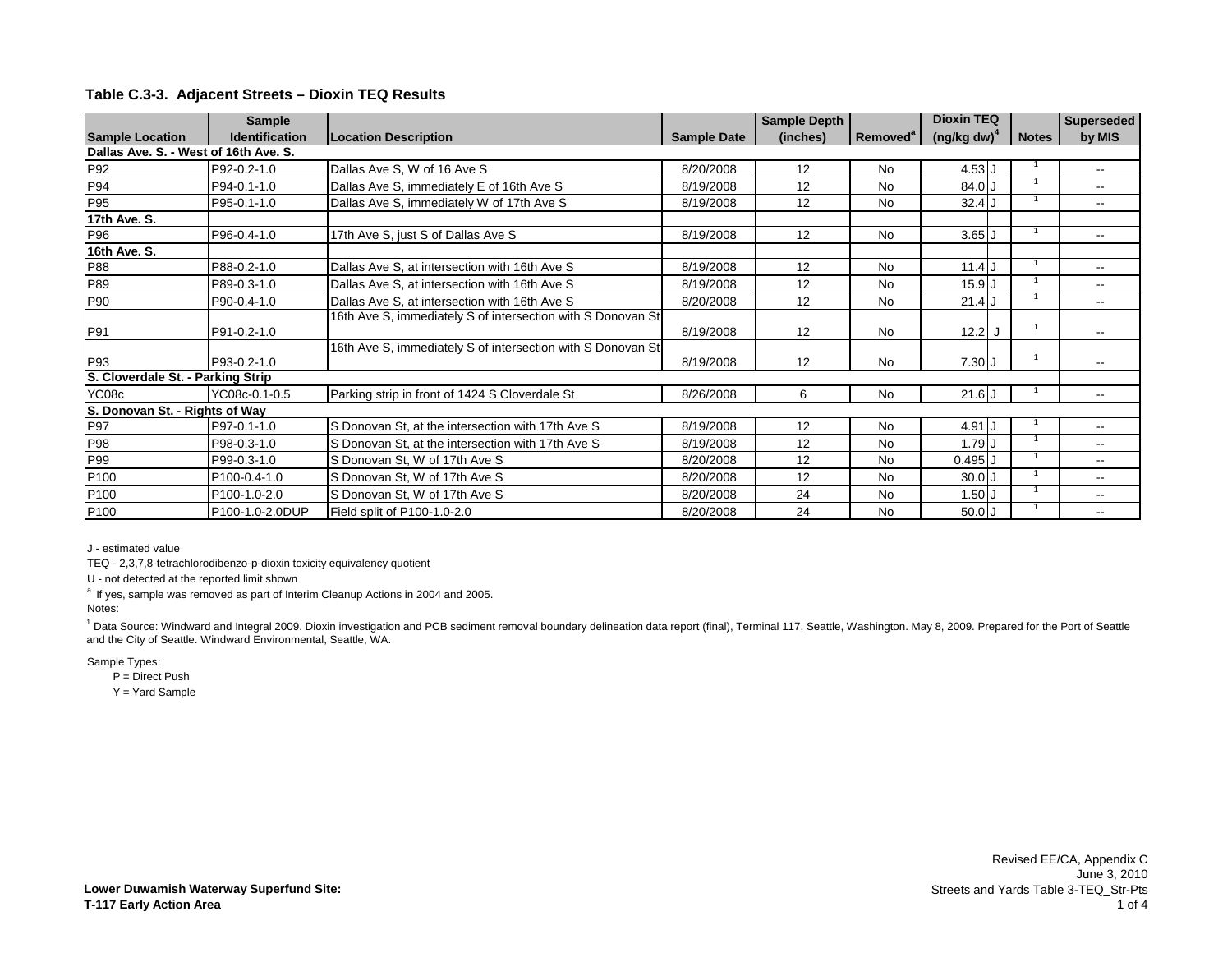|                        | Sample                |                             |             | Sample Depth |          | <b>Dioxin TEQ</b> |              | Superseded |
|------------------------|-----------------------|-----------------------------|-------------|--------------|----------|-------------------|--------------|------------|
| <b>Sample Location</b> | <b>Identification</b> | <b>Location Description</b> | Sample Date | (inches)     | Removed" | (na/ka dw)        | <b>Notes</b> | by MIS     |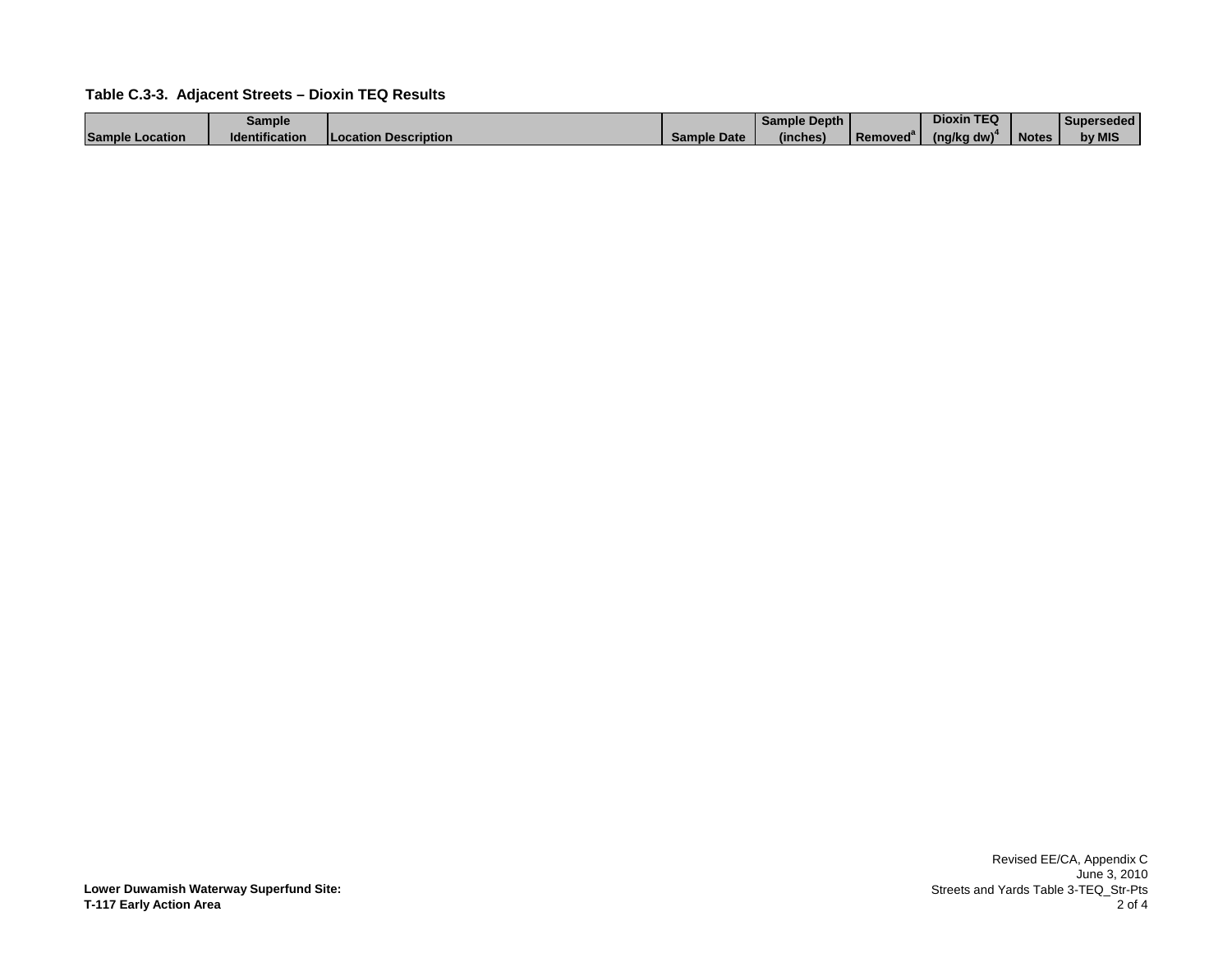| in maps<br>(Y/N) | which<br>map? |
|------------------|---------------|
| Υ                | Map 2-35      |
| Υ                | Map 2-35      |
| Υ                | Map 2-35      |
| Y                | Map 2-35      |
| Y                | Map 2-35      |
| Υ                | Map 2-35      |
| Y                | Map 2-35      |
| Υ                | Map 2-35      |
| Y                | Map 2-35      |
| Y                | Map 2-35      |
| Ý                | Map 2-35      |
| Y                | Map 2-35      |
| Y                | Map 2-35      |
| Υ                | Map 2-35      |
| Y                | Map 2-35      |
| Υ                | Map 2-35      |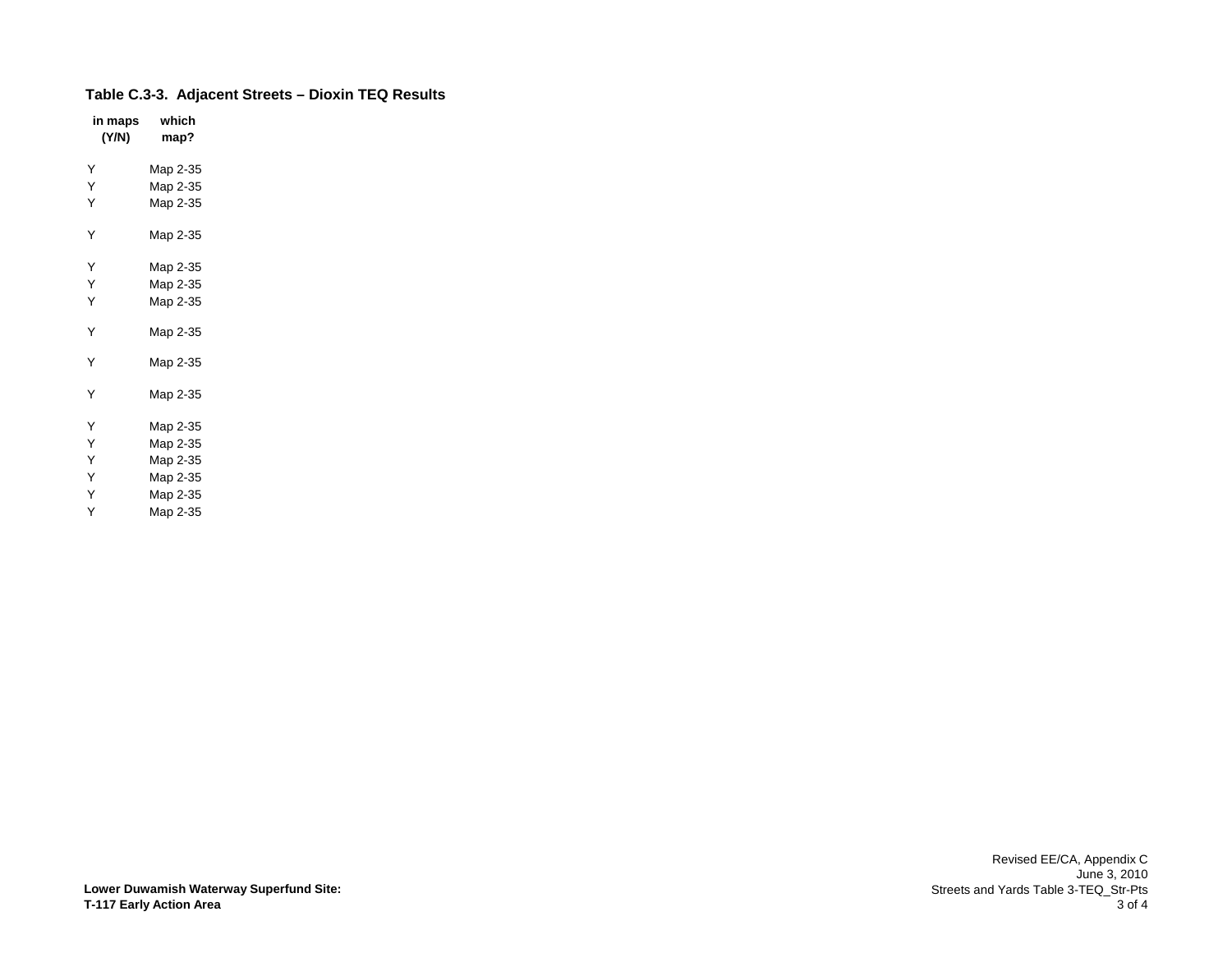**in maps which (Y/N) map?**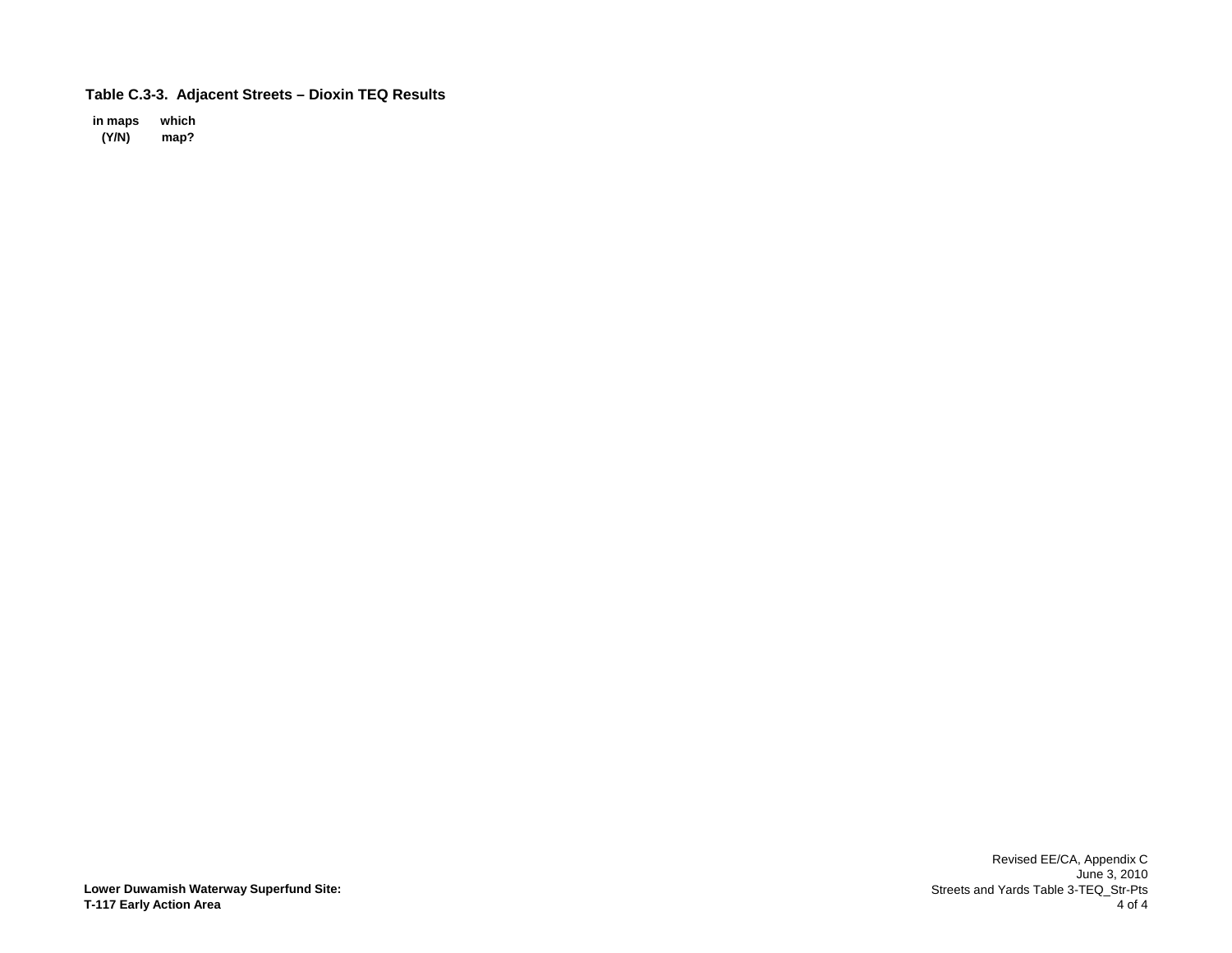|                                | <b>Sample</b>         |                                                             |                    | <b>Sample Depth</b> |                | <b>Dioxin TEQ</b> |              |
|--------------------------------|-----------------------|-------------------------------------------------------------|--------------------|---------------------|----------------|-------------------|--------------|
| <b>Sample Location</b>         | <b>Identification</b> | <b>Location Description</b>                                 | <b>Sample Date</b> | (inches)            | <b>Removed</b> | (ng/kg dw)        | <b>Notes</b> |
| 16th Ave. S. - Rights of Way   |                       |                                                             |                    |                     |                |                   |              |
| <b>DU16</b>                    | DU16-0.0-0.2          | 16th Ave S, between S Cloverdale St and alleyway to the S ( | 4/28/2009          |                     | <b>No</b>      | 9.58              |              |
| <b>DU16</b>                    | DU16-0.2-0.5          | 16th Ave S, between S Cloverdale St and alleyway to the S ( | 4/28/2009          | 6                   | No             | 15.1              |              |
| <b>DU17</b>                    | DU17-0.0-0.2          | 16th Ave S, eastern shoulder of right-of-way                | 4/27/2009          |                     | No             | 43.8              |              |
| DU <sub>17</sub>               | DU17-0.2-0.5          | 16th Ave S, eastern shoulder of right-of-way                | 4/27/2009          | 6                   | No             | 21.3              |              |
| S. Donovan St. - Rights of Way |                       |                                                             |                    |                     |                |                   |              |
| <b>DU18</b>                    | DU18-0.0-0.2          | W end of lower S Donovan St                                 | 4/29/2009          |                     | <b>No</b>      | 51.0              |              |
| <b>DU18</b>                    | DU18-0.2-0.5          | W end of lower S Donovan St                                 | 4/29/2009          | 6                   | No             | 30.4              |              |
| <b>DU19</b>                    | DU19-0.0-0.2          | E end of lower S Donovan St                                 | 4/29/2009          |                     | <b>No</b>      | 37.6              |              |
| <b>DU19</b>                    | DU19-0.2-0.5          | E end of lower S Donovan St                                 | 4/29/2009          | 6                   | <b>No</b>      | 38.8              |              |
| <b>DU19</b>                    | DU19-0.2-0.5DUP       | Laboratory-generated MIS split of DU19-0.2-0.5              | 4/29/2009          | 6                   | No             | 29.2              |              |

Notes:

TEQ - 2,3,7,8-tetrachlorodibenzo-p-dioxin toxicity equivalency quotient

1 Ecology. 2009. T117 dioxin TEQs (email from Piper Peterson-Lee, EPA, to T-117 stakeholders). August 26, 2009.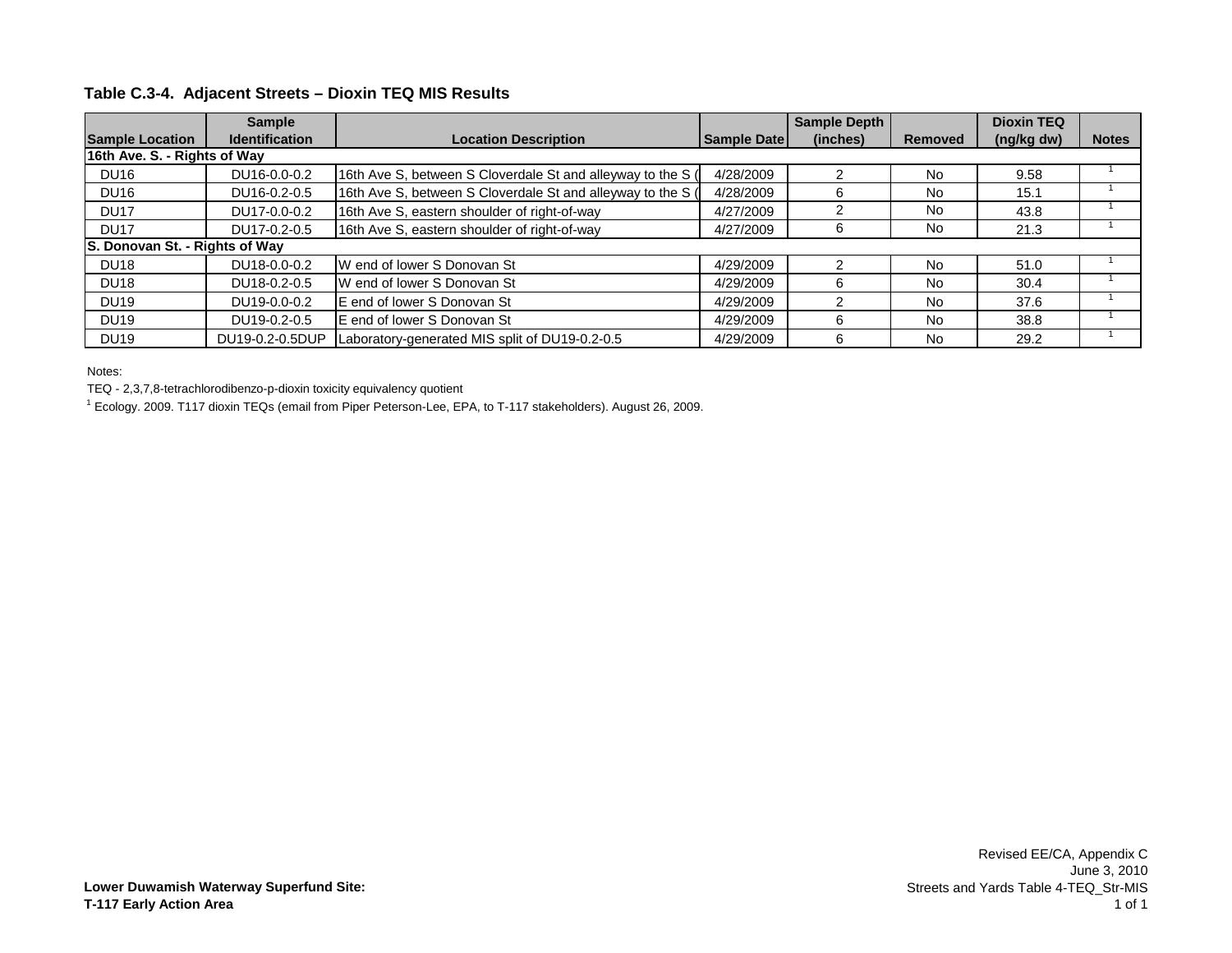| <b>Sample</b>                    | <b>Sample</b>                              |            |                                                      |                      | Gasoline   | <b>Diesel</b>   | Oil               | <b>Total TPH</b> <sup>b</sup> |
|----------------------------------|--------------------------------------------|------------|------------------------------------------------------|----------------------|------------|-----------------|-------------------|-------------------------------|
| Location                         | <b>Identification</b>                      |            | <b>Sample Date   Location Description</b>            | Removed <sup>a</sup> | (mg/kg dw) | (mg/kg dw)      | (mg/kg dw)        | (mg/kg dw)                    |
|                                  | Rights of Way and Street Soil <sup>1</sup> |            |                                                      |                      |            |                 |                   |                               |
| TP45                             | ROWS0-1                                    | 10/26/2004 | Outside fence at 8609 17th Ave S                     | No                   | na         | 200             | 1,300             | 1,500                         |
| <b>TP45</b>                      | ROWS <sub>6-1</sub>                        | 10/26/2004 | Outside fence at 8609 17th Ave S                     | <b>No</b>            | na         | 72              | 470               | 540                           |
| <b>TP46</b>                      | ROWS0-2                                    | 10/26/2004 | Outside fence at 8601 17th Ave S                     | <b>No</b>            | na         | 130             | 780               | 910                           |
| <b>TP46</b>                      | ROWS6-2                                    | 10/26/2004 | Outside fence at 8601 17th Ave S                     | $\overline{N}$       | na         | 130             | 610               | 740                           |
| <b>TP47</b>                      | ROWS0-3                                    | 10/26/2004 | Outside fence at 1440 S Cloverdale (Dallas ave side) | $\overline{N}$       | na         | 97              | 400               | 500                           |
| <b>TP47</b>                      | ROWS6-3                                    | 10/26/2004 | 6-in depth at 1440                                   | No                   | na         | $\overline{36}$ | 130               | 170                           |
| <b>TP48</b>                      | ROWS0-4                                    | 10/26/2004 | Surface soil next to sidewalk at 8529 Dallas Ave S   | Yes                  | na         | $\overline{25}$ | 150               | 180                           |
| <b>TP48</b>                      | ROWS6-4                                    | 10/26/2004 | 8529 Dallas Ave S                                    | <b>No</b>            | na         | $15$ U          | 80                | 80                            |
| <b>TP49</b>                      | ROWS0-5                                    | 10/27/2004 | Surface soil next to sidewalk at 8523 Dallas Ave S   | Yes                  | na         | 350             | 1,100             | 1,500                         |
| <b>TP49</b>                      | ROWS0-6                                    | 10/27/2004 | Dupe of ROWS0-5                                      | Yes                  | na         | 99              | 630               | 730                           |
| <b>TP49</b>                      | ROWS6-5                                    | 10/27/2004 | 6-in depth at 8523                                   | Yes                  | na         | 17              | 140               | 160                           |
| <b>TP50</b>                      | ROWS0-7                                    | 10/27/2004 | Front yard at 8519 Dallas Ave S                      | <b>No</b>            | na         | 20              | 120               | 140                           |
| <b>TP50</b>                      | ROWS6-7                                    | 10/27/2004 | 6-in depth at 8519                                   | $\overline{N}$       | na         | 13U             | 38                | $\overline{38}$               |
| Direct Push Samples <sup>2</sup> |                                            |            |                                                      |                      |            |                 |                   |                               |
| P60                              | P60-6                                      | 2/6/2006   | Dallas Ave S, W of 16th Ave S                        | No                   | na         | 120             | 98                | 220                           |
| P65                              | P65-6                                      | 2/7/2006   | Dallas Ave S, between 16th Ave S and 17th Ave S      | <b>No</b>            | na         | 5.9             | 47                | 53                            |
| P66                              | P66-6                                      | 2/6/2006   | Dallas Ave S, between 16th Ave S and 17th Ave S      | N <sub>o</sub>       | na         | 5.0 U           | $10$ <sub>U</sub> | 10U                           |
| P67                              | P67-4                                      | 2/6/2006   | Dallas Ave S, between 16th Ave S and 17th Ave S      | No                   | na         | $5.0$ U         | 12                | $\overline{12}$               |
| P68                              | P68-4                                      | 2/6/2006   | Dallas Ave S, between 16th Ave S and 17th Ave S      | No                   | na         | 8.3             | 49                | 57                            |
| P71                              | P71-4                                      | 2/7/2006   | 17th Ave S                                           | $\overline{N}$       | na         | 5.3             | $\overline{27}$   | $\overline{32}$               |
| P72                              | P72-4                                      | 2/8/2006   | 17th Ave S                                           | No                   | na         | 5.0 U           | 18 <sup>1</sup>   | 18                            |
| P73                              | P73-4                                      | 2/7/2006   | 17th Ave S                                           | No                   | na         | 6.2             | $\overline{71}$   | $\overline{77}$               |
| P74                              | P74-4                                      | 2/7/2006   | 17th Ave S                                           | $\overline{N}$       | na         | 5.0 U           | 17                | 17                            |
| P75                              | P75-4                                      | 2/7/2006   | S Donovan St                                         | No                   | na         | $5.0$ U         | 11                | 11                            |
| P76                              | P76-4                                      | 2/7/2006   | Dallas Ave S, between 17th Ave S and S Donovan St    | <b>No</b>            | na         | 5.0 U           | 12                | 12                            |
| P78                              | P78-4                                      | 2/8/2006   | Dallas Ave S, between 17th Ave S and S Donovan St    | $\overline{N}$       | na         | $5.0$ U         | 15                | $\overline{15}$               |
| P79                              | P79-4                                      | 2/8/2006   | Dallas Ave S, between 17th Ave S and S Donovan St    | No                   | na         | 13              | 140               | 150                           |
| P81                              | P81-2                                      | 2/7/2006   | S Donovan St                                         | No                   | na         | 1,200           | 4,700             | 5,900                         |
| P81                              | P81-4                                      | 2/7/2006   | S Donovan St                                         | No                   | na         | 14              | 80                | 90                            |
| P83                              | P83-4                                      | 2/6/2006   | Dallas Ave S, W of 16th Ave S                        | <b>No</b>            | na         | 37              | 170               | 210                           |
| <b>ENSR Well Installation</b>    |                                            |            |                                                      |                      |            |                 |                   |                               |
| $WW-9$                           | MW-09-0.5-2.0                              | 2/27/2008  | Dallas Ave S. between 17th Ave S and S Donovan St    | <b>No</b>            | na         | 18              | 180               | 200                           |
| MW-9 $3$                         | MW-09-2.5-4.0                              | 2/27/2008  | Dallas Ave S, between 17th Ave S and S Donovan St    | <b>No</b>            | na         | $5.8$ U         | $\overline{24}$   | 24                            |
| MW-9 $3$                         | MW-09-5.0-6.5                              | 2/27/2008  | Dallas Ave S, between 17th Ave S and S Donovan St    | <b>No</b>            | na         | 6.0 U           | 16                | 16                            |
| $MW-9$                           | MW-09-7.5-9.0                              | 2/27/2008  | Dallas Ave S, between 17th Ave S and S Donovan St    | No                   | na         | $5.6$ U         | $11$ U            | $11$ U                        |
| $MW-93$                          | MW-09-10.0-11.5                            | 2/27/2008  | Dallas Ave S, between 17th Ave S and S Donovan St    | <b>No</b>            | na         | $6.2$ U         | 14                | 14                            |
| $MW-93$                          | MW-09-12.5-14.0                            | 2/27/2008  | Dallas Ave S, between 17th Ave S and S Donovan St    | <b>No</b>            | na         | $5.3$ U         | 11 <sup>U</sup>   | 11U                           |
| MW-10 $3$                        | MW-10-0.5-2.0                              | 2/28/2008  | Dallas Ave S, between 17th Ave S and S Donovan St    | No                   | na         | 73              | 520               | 590                           |
| MW-10 $3$                        | MW-10-2.5-4.0                              | 2/28/2008  | Dallas Ave S, between 17th Ave S and S Donovan St    | $\overline{N}$       | na         | 58 U            | 380               | 380                           |
| MW-10 $3$                        | MW-10-5.0-6.5                              | 2/28/2008  | Dallas Ave S, between 17th Ave S and S Donovan St    | No                   | na         | 5.7U            | 13                | 13                            |
| MW-10 $3$                        | DUP-02-022808                              | 2/28/2008  | Dallas Ave S, between 17th Ave S and S Donovan St    | <b>No</b>            | na         | $5.5$ U         | $11$ U            | $11$ <sub>U</sub>             |
| MW-10 $3$                        | MW-10-7.5-9.0                              | 2/28/2008  | Dallas Ave S, between 17th Ave S and S Donovan St    | <b>No</b>            | na         | $5.5$ U         | 15                | 15                            |
| MW-10 $3$                        | MW-10-10.0-11.5                            | 2/28/2008  | Dallas Ave S, between 17th Ave S and S Donovan St    | <b>No</b>            | na         | $5.8$ U         | $12$ U            | 12 <sup>U</sup>               |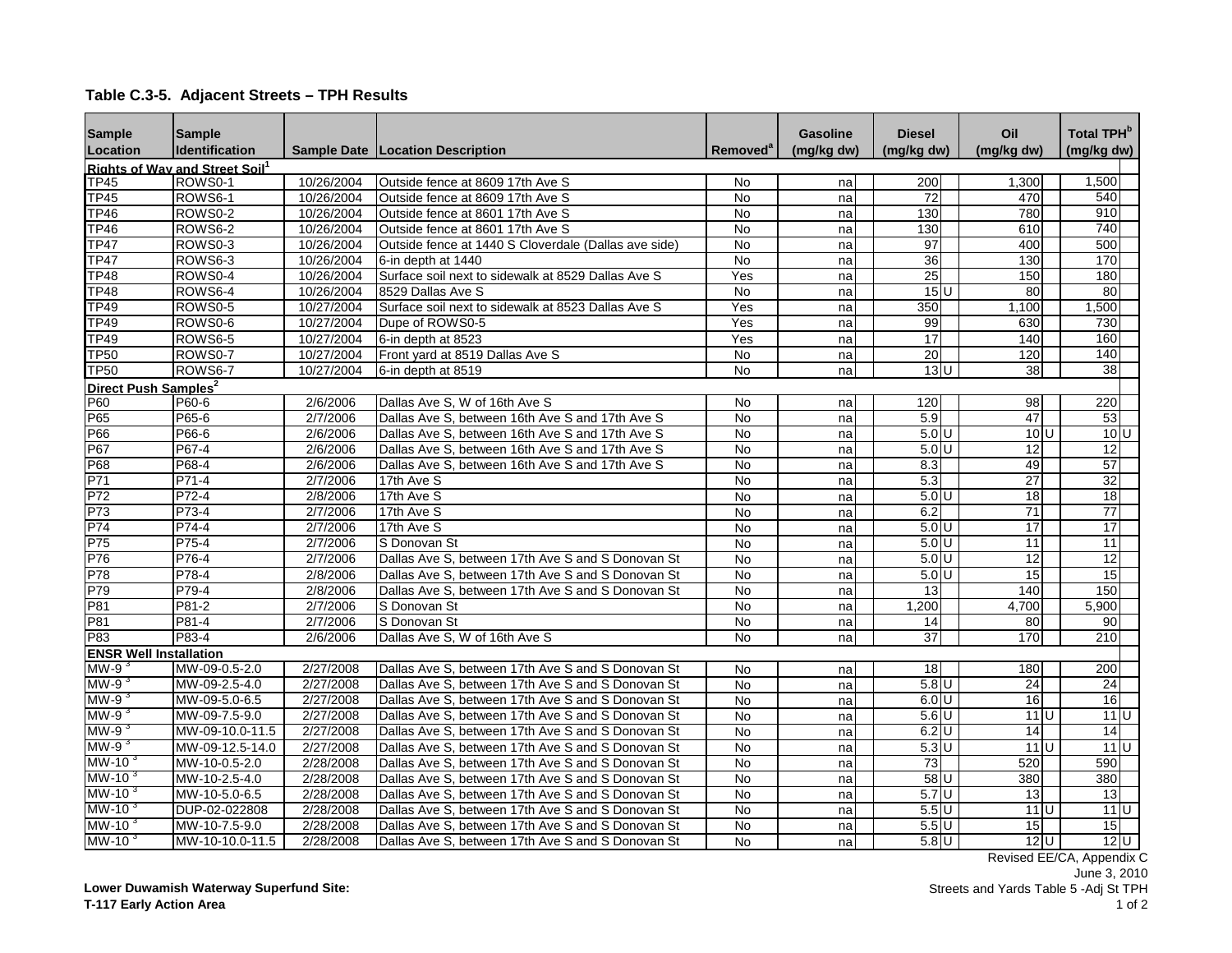| <b>Sample</b><br><b>Location</b> | Sample<br><b>Identification</b> |           | <b>Sample Date ILocation Description</b>          | Removed® | Gasoline<br>(mg/kg dw) | <b>Diesel</b><br>(mg/kg dw) | Oil<br>(mg/kg dw) | Total TPH <sup>b</sup><br>(mg/kg dw) |
|----------------------------------|---------------------------------|-----------|---------------------------------------------------|----------|------------------------|-----------------------------|-------------------|--------------------------------------|
| MW-10 $3$                        | MW-10-12.5-14.0                 | 2/28/2008 | Dallas Ave S, between 17th Ave S and S Donovan St | No       | nal                    | $5.6$ U                     | 11 U              | 11 I U                               |
| MW-12 $4$                        | MW-12-0-6                       | 5/14/2009 | 17th Ave S. between Dallas Ave S and S Donovan St | No       | $6.2$ U                | 520                         | 350               | 870                                  |
| MW-12 $4$                        | MW-12-2.5                       | 5/14/2009 | 17th Ave S. between Dallas Ave S and S Donovan St | No       | 7.8 U                  | $6.5$ U                     | 13 U              | 13U                                  |
| MW-13 $4$                        | MW-13-0-6                       | 5/14/2009 | S Donovan St, at the intersection with 17th Ave S | No       | $6.8$ U                | 41                          |                   | 120                                  |
| MW-13 $4$                        | MW-13-2.5                       | 5/14/2009 | S Donovan St, at the intersection with 17th Ave S | No       | 7.0 U                  | $6.3$ U                     | 13 U              | 13 U                                 |

Notes:

U - not detected at the reported limit shown

TPH - total petroleum hydrocarbon

**Bold** values indicate concentration exceeds Method B screening criteria (2,000 mg/kg).

<sup>a</sup> If yes, sample was removed as part of Interim Cleanup Actions in 2004 and 2005.

**b Total TPH represents sum of Diesel and Oil Ranges only.** 

<sup>1</sup> Data Source: Seattle Public Utilities, August 31, 2005.

2 Data Source: Integral Consulting Inc., February and March 2006.

3 Data Source: ENSR 2008

<sup>4</sup> Data Source: Thomas, R. 2009. Personal communication (electronic letter to R. Kuroiwa, Port of Seattle and Tom Meyer, City of Seattle dated August 6, 2009, regarding Basin Oil Validated Data Summary Tables). Washington State Department of Ecology, Bellevue, WA.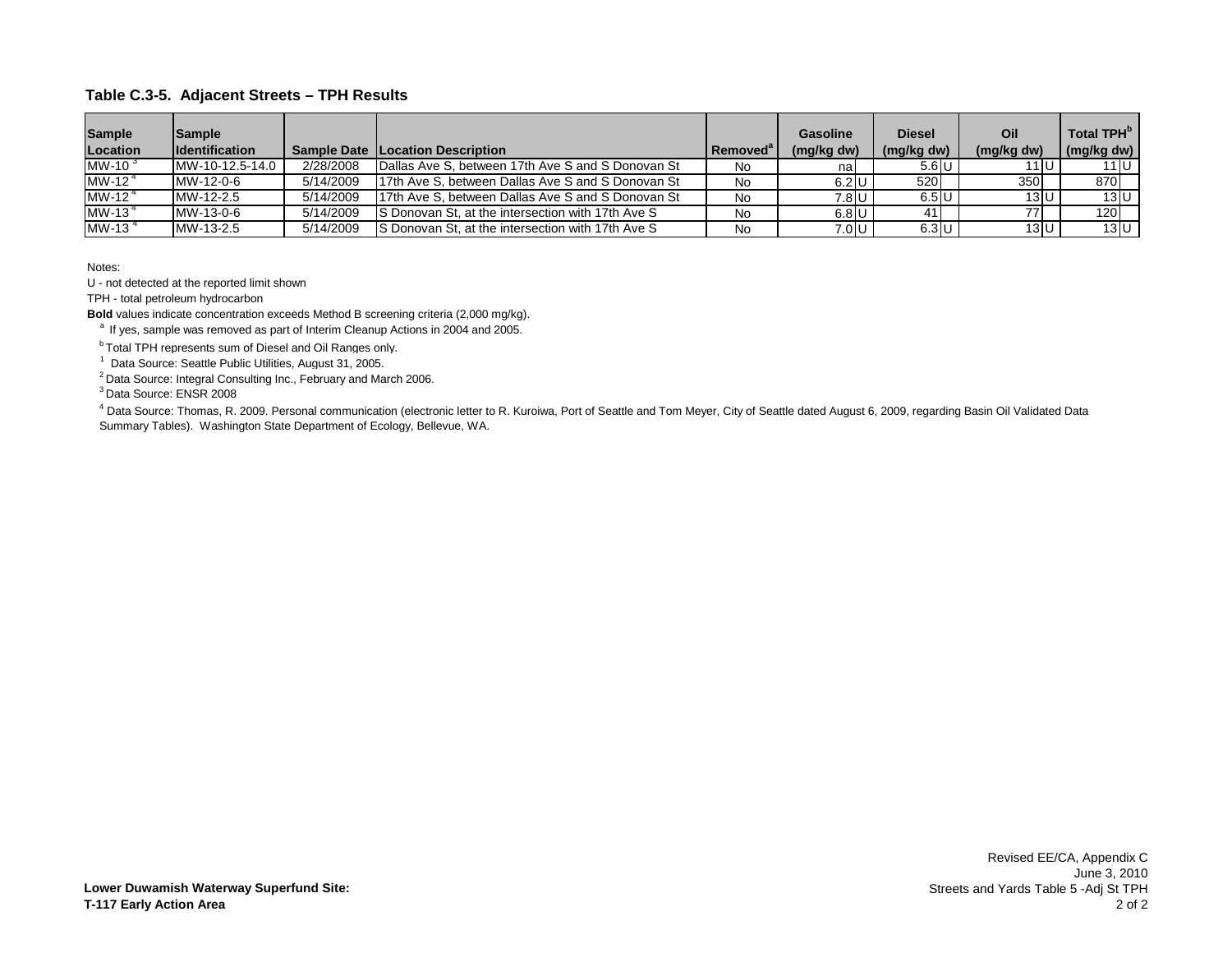| <b>Sample Location:</b>       | $MW-12$                                                    |    | $MW-12$                                                           | <b>MW-13</b>                            | $MW-13$                                                                    | <b>P60</b>                     | <b>P72</b> | <b>P78</b>                  |                                  | <b>P81</b>           |  |
|-------------------------------|------------------------------------------------------------|----|-------------------------------------------------------------------|-----------------------------------------|----------------------------------------------------------------------------|--------------------------------|------------|-----------------------------|----------------------------------|----------------------|--|
| <b>Sample Identification:</b> | MW-12-0-6 $1$                                              |    | MW-12-2.5 <sup>1</sup>                                            | MW-13-0-6 <sup>1</sup>                  | $MW-13-2.51$                                                               | $P60-62$                       | $P72-4^2$  |                             | $P78-4^2$                        | P81-2 <sup>2</sup>   |  |
| Sample Date:                  | 5/14/2009                                                  |    | 5/14/2009                                                         | 5/14/2009                               | 5/14/2009                                                                  | 2/6/2006                       | 2/8/2006   | 2/8/2006                    |                                  | 2/7/2006             |  |
| <b>Location Description:</b>  | 17th Ave S,<br>between Dallas<br>Ave S and S<br>Donovan St |    | 17th Ave S,<br>between Dallas<br>Ave S and S<br><b>Donovan St</b> | S Donovan St,<br>at the<br>intersection | S Donovan St,<br>at the<br>intersection<br>with 17th Ave S with 17th Ave S | Dallas Ave, W of<br>16th Ave S | 17th Ave S | between 17th<br>Ave S and S | Dallas Ave,<br><b>Donovan St</b> | <b>S Donovan St</b>  |  |
| Removed <sup>a</sup> :        | <b>No</b>                                                  |    | <b>No</b>                                                         | <b>No</b>                               | <b>No</b>                                                                  | <b>No</b>                      | <b>No</b>  | <b>No</b>                   |                                  | <b>No</b>            |  |
| PAHs (mg/kg dw)               |                                                            |    |                                                                   |                                         |                                                                            |                                |            |                             |                                  |                      |  |
| 1-Methylnaphthalene           | 4.9                                                        |    | $0.062$ U                                                         | $0.062$ U                               | $0.062$ U                                                                  | 1.4                            | $0.0063$ U | $0.0064$ U                  |                                  | $0.068$ U            |  |
| 2-Methylnaphthalene           | 4.8                                                        |    | $0.062$ U                                                         | $0.062$ U                               | $0.062$ U                                                                  | 1.5                            | $0.0063$ U | $0.0064$ U                  |                                  | $0.068$ U            |  |
| Acenaphthene                  | 55                                                         |    | $0.062$ U                                                         | $0.062$ U                               | $0.062$ <sub>U</sub>                                                       | 2.2                            | $0.0063$ U | $0.0064$ U                  |                                  | 0.081                |  |
| Acenaphthylene                | 1.8                                                        | U  | $0.062$ U                                                         | $0.062$ U                               | $0.062$ U                                                                  | $0.33$ U                       | $0.0063$ U | $0.0064$ U                  |                                  | 0.095                |  |
| Anthracene                    | 78                                                         |    | 0.064                                                             | $0.062$ U                               | $0.062$ U                                                                  | 4.5                            | $0.0063$ U | $0.0064$ U                  |                                  | 0.22                 |  |
| Benzo(a)anthracene            | 240                                                        |    | 0.25                                                              | $0.062$ U                               | $0.062$ U                                                                  | 3.5                            | $0.0063$ U | $0.0064$ U                  |                                  | 0.73                 |  |
| Benzo(a)pyrene                | 240                                                        |    | 0.28                                                              | $0.062$ U                               | $0.062$ U                                                                  | 3.1                            | $0.0063$ U | $0.0064$ U                  |                                  | 0.64                 |  |
| Benzo(b)fluoranthene          | 230                                                        |    | 0.32                                                              | $0.062$ U                               | $0.062$ U                                                                  | 1.8                            | $0.0063$ U | $0.0064$ U                  |                                  | 0.56                 |  |
| Benzo(g,h,i)perylene          | 54                                                         |    | 0.086                                                             | $0.062$ U                               | $0.062$ U                                                                  | 2.0                            | $0.0063$ U | $0.0064$ U                  |                                  | 0.26                 |  |
| Benzo(k)fluoranthene          | 140                                                        |    | 0.22                                                              | $0.062$ U                               | $0.062$ U                                                                  | 2.2                            | $0.0063$ U | $0.0064$ U                  |                                  | 0.60                 |  |
| Chrysene                      | 250                                                        |    | 0.27                                                              | $0.062$ U                               | $0.062$ U                                                                  | 3.7                            | $0.0063$ U | $0.0064$ U                  |                                  | 0.82                 |  |
| Dibenz(a,h)anthracene         | 23                                                         |    | $0.062$ U                                                         | $0.062$ U                               | $0.062$ U                                                                  | 0.49                           | $0.0063$ U | $0.0064$ U                  |                                  | 0.075                |  |
| Dibenzofuran                  | 19                                                         |    | $0.062$ U                                                         | $0.062$ U                               | $0.062$ U                                                                  | 0.69                           | $0.0063$ U | $0.0064$ U                  |                                  | $0.068$ <sub>U</sub> |  |
| Fluoranthene                  | 600                                                        |    | 0.76                                                              | $0.062$ U                               | $0.062$ U                                                                  | 10                             | $0.0063$ U | $0.0064$ U                  |                                  | 1.6                  |  |
| Fluorene                      | 44                                                         |    | $0.062$ U                                                         | $0.062$ U                               | $0.062$ U                                                                  | 2.7                            | $0.0063$ U | $0.0064$ U                  |                                  | 0.095                |  |
| Indeno(1,2,3-cd)pyrene        | 66                                                         |    | 0.089                                                             | $0.062$ U                               | $0.062$ U                                                                  | 1.5                            | $0.0063$ U | $0.0064$ U                  |                                  | 0.20                 |  |
| Naphthalene                   | 3.7                                                        |    | $0.062$ U                                                         | $0.062$ U                               | $0.062$ U                                                                  | 0.79                           | $0.0063$ U | $0.0064$ U                  |                                  | $0.068$ U            |  |
| Phenanthrene                  | 460                                                        |    | 0.38                                                              | $0.062$ U                               | $0.062$ U                                                                  | 17                             | $0.0063$ U | $0.0064$ U                  |                                  | 0.69                 |  |
| Pyrene                        | 560                                                        |    | 0.50                                                              | $0.062$ U                               | $0.062$ U                                                                  | $\overline{12}$                | $0.0063$ U | $0.0064$ U                  |                                  | 1.3                  |  |
| Carcinogenic PAHs             | 320                                                        |    | 0.38                                                              | $0.062$ U                               | $0.062$ U                                                                  | 4.2                            | $0.0063$ U | $0.0064$ U                  |                                  | 0.89                 |  |
| Phthalates (mg/kg dw)         |                                                            |    |                                                                   |                                         |                                                                            |                                |            |                             |                                  |                      |  |
| Bis(2-Ethylhexyl)phthalate    | 1.8                                                        | IJ | $0.062$ U                                                         | $0.062$ U                               | $0.062$ U                                                                  | na                             | na         | na                          |                                  | na                   |  |
| Butylbenzylphthalate          | 1.8                                                        | U  | $0.062$ U                                                         | $0.062$ U                               | $0.062$ U                                                                  | na                             | na         | na                          |                                  | na                   |  |
| Diethylphthalate              | 1.8                                                        | D  | $0.062$ U                                                         | $0.062$ U                               | $0.062$ U                                                                  | na                             | na         | na                          |                                  | na                   |  |
| Dimethylphthalate             | 1.8                                                        | Ū  | $0.062$ U                                                         | $0.062$ U                               | $0.062$ U                                                                  | na                             | na         | na                          |                                  | na                   |  |
| Di-n-butylphthalate           | 1.8                                                        | π  | $0.062$ U                                                         | $0.062$ U                               | $0.062$ U                                                                  | na                             | na         | na                          |                                  | na                   |  |
| Di-n-octyl phthalate          | 1.8                                                        | IJ | $0.062$ U                                                         | $0.062$ U                               | $0.062$ U                                                                  | na                             | na         | na                          |                                  | na                   |  |
| Other SVOCs (mg/kg dw)        |                                                            |    |                                                                   |                                         |                                                                            |                                |            |                             |                                  |                      |  |
| 1,2,4-Trichlorobenzene        | 1.8                                                        | U  | $0.062$ U                                                         | $0.062$ U                               | $0.062$ U                                                                  | na                             | na         | na                          |                                  | na                   |  |
| 1,2-Dichlorobenzene           | 1.8                                                        | IJ | $0.062$ U                                                         | $0.062$ U                               | $0.062$ U                                                                  | na                             | na         | na                          |                                  | na                   |  |
| 1,3-Dichlorobenzene           | 1.8                                                        | Ū  | $0.062$ U                                                         | $0.062$ U                               | $0.062$ U                                                                  | na                             | na         | na                          |                                  | na                   |  |
| 1.4-Dichlorobenzene           | 1.8                                                        | U  | $0.062$ U                                                         | $0.062$ U                               | $0.062$ U                                                                  | na                             | na         | na                          |                                  | na                   |  |
| 2,4-Dimethylphenol            | 1.8                                                        | IJ | $0.062$ U                                                         | $0.062$ U                               | $0.062$ U                                                                  | na                             | na         | na                          |                                  | na                   |  |
| 2-Methylphenol                | 1.8                                                        | IJ | $0.062$ U                                                         | $0.062$ U                               | $0.062$ U                                                                  | na                             | na         | na                          |                                  | na                   |  |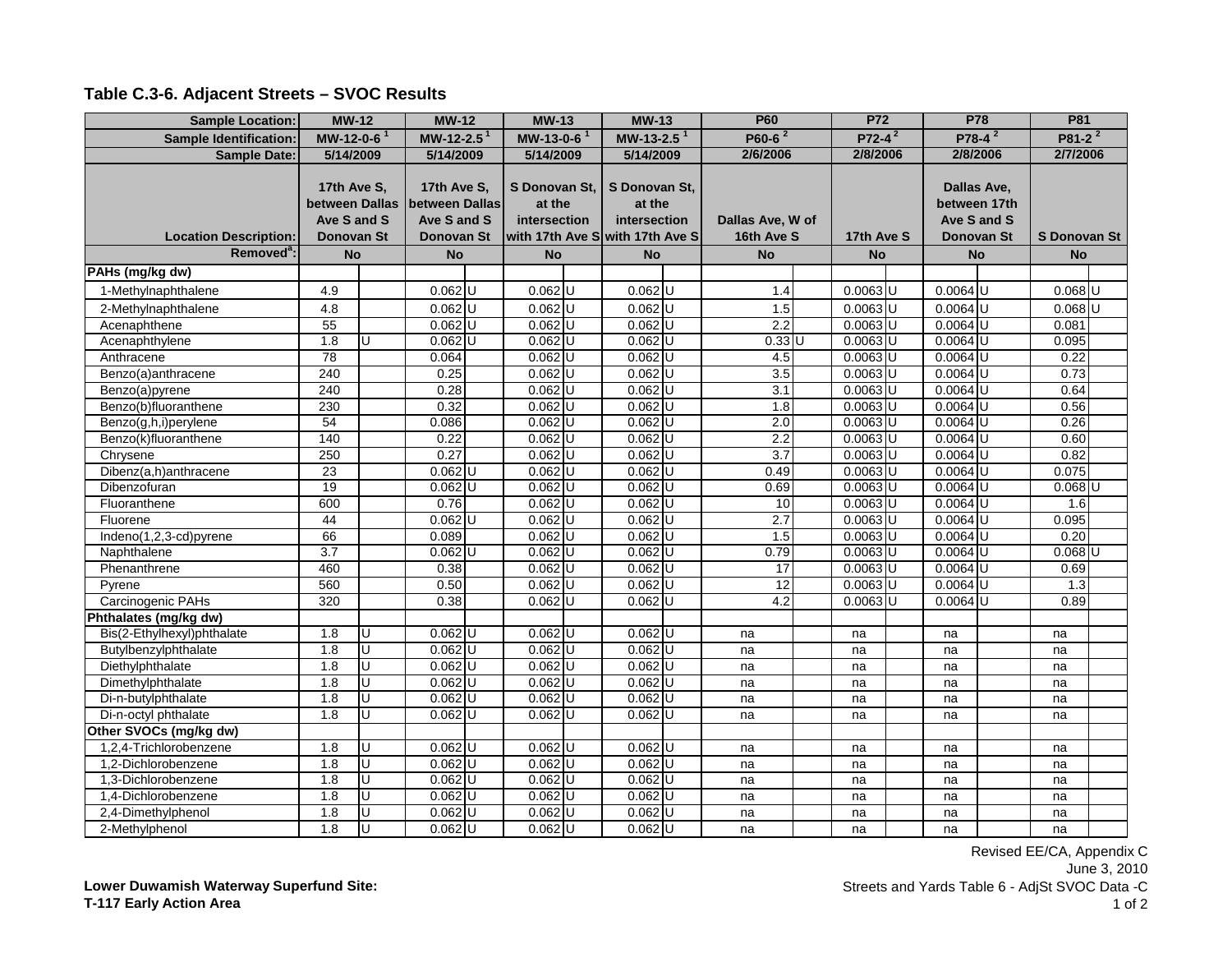| <b>Sample Location:</b>                           |               | $MW-12$                       | $MW-12$                                                    | $MW-13$                                                                             | $MW-13$                                 |           | <b>P60</b>                     | <b>P72</b> | <b>P78</b>                                               | <b>P81</b>   |  |
|---------------------------------------------------|---------------|-------------------------------|------------------------------------------------------------|-------------------------------------------------------------------------------------|-----------------------------------------|-----------|--------------------------------|------------|----------------------------------------------------------|--------------|--|
| Sample Identification:                            | MW-12-0-6 $1$ |                               | MW-12-2.5 <sup>1</sup>                                     | MW-13-0-6 $1$                                                                       | MW-13-2.5 $1$                           |           | P60-6 $2$                      | $P72-4^2$  | $P78-4^2$                                                | $P81-2^2$    |  |
| Sample Date:                                      | 5/14/2009     |                               | 5/14/2009                                                  | 5/14/2009                                                                           | 5/14/2009                               |           | 2/6/2006                       | 2/8/2006   | 2/8/2006                                                 | 2/7/2006     |  |
| <b>Location Description:</b>                      | 17th Ave S.   | between Dallas<br>Ave S and S | 17th Ave S.<br>between Dallas<br>Ave S and S<br>Donovan St | S Donovan St.<br>at the<br><i>intersection</i><br>lwith 17th Ave Slwith 17th Ave Sl | S Donovan St,<br>at the<br>intersection |           | Dallas Ave, W of<br>16th Ave S | 17th Ave S | Dallas Ave,<br>between 17th<br>Ave S and S<br>Donovan St | S Donovan St |  |
| Donovan St<br>Removed <sup>a</sup> :<br><b>No</b> |               | <b>No</b>                     | <b>No</b>                                                  | <b>No</b>                                                                           |                                         | <b>No</b> | <b>No</b>                      | <b>No</b>  | <b>No</b>                                                |              |  |
| 4-Methylphenol                                    | 1.8           |                               | $0.062$ U                                                  | $0.062$ U                                                                           | $0.062$ U                               |           | na                             | na         | na                                                       | na           |  |
| Benzoic Acid                                      | 1.8           |                               | $0.062$ U                                                  | $0.062$ U                                                                           | $0.062$ U                               |           | na                             | na         | na                                                       | na           |  |
| Benzyl Alcohol                                    | 1.8           |                               | $0.062$ U                                                  | $0.062$ U                                                                           | $0.062$ U                               |           | na                             | na         | na                                                       | na           |  |
| Hexachlorobenzene                                 | 1.8           |                               | $0.062$ U                                                  | $0.062$ U                                                                           | $0.062$ U                               |           | na                             | na         | na                                                       | na           |  |
| Hexachlorobutadiene                               | 1.8           |                               | $0.062$ U                                                  | $0.062$ U                                                                           | $0.062$ U                               |           | na                             | na         | na                                                       | na           |  |
| Hexachloroethane                                  | 1.8           |                               | $0.062$ U                                                  | $0.062$ U                                                                           | $0.062$ U                               |           | na                             | na         | na                                                       | na           |  |
| N-Nitrosodiphenylamine                            | 1.8           |                               | $0.062$ U                                                  | $0.062$ U                                                                           | $0.062$ U                               |           | na                             | na         | na                                                       | na           |  |
| Pentachlorophenol                                 | 9.2           |                               | $0.31$ U                                                   | $0.31$ U                                                                            | $0.31$ U                                |           | na                             | $0.032$ U  | $0.032$ U                                                | na           |  |
| Phenol                                            | 1.8           |                               | $0.062$ U                                                  | $0.062$ U                                                                           | $0.062$ U                               |           | na                             | na         | na                                                       | na           |  |

Notes:

na - not analyzed

 $U = not detected at the reporting limit shown$ 

UJ = not detected at the estimated reporting limit shown

<sup>a</sup> If yes, sample was removed as part of Interim Cleanup Actions in 2004 and 2005.

<sup>1</sup> Data Source: Thomas, R. 2009. Personal communication (electronic letter to R. Kuroiwa, Port of Seattle and Tom Meyer, City of Seattle dated August 6, 2009, regarding Basin Oil Validated Data Summary Tables). Washington State Department of Ecology, Bellevue, WA.

<sup>2</sup> Data Source: Integral Consulting Inc., February 2006.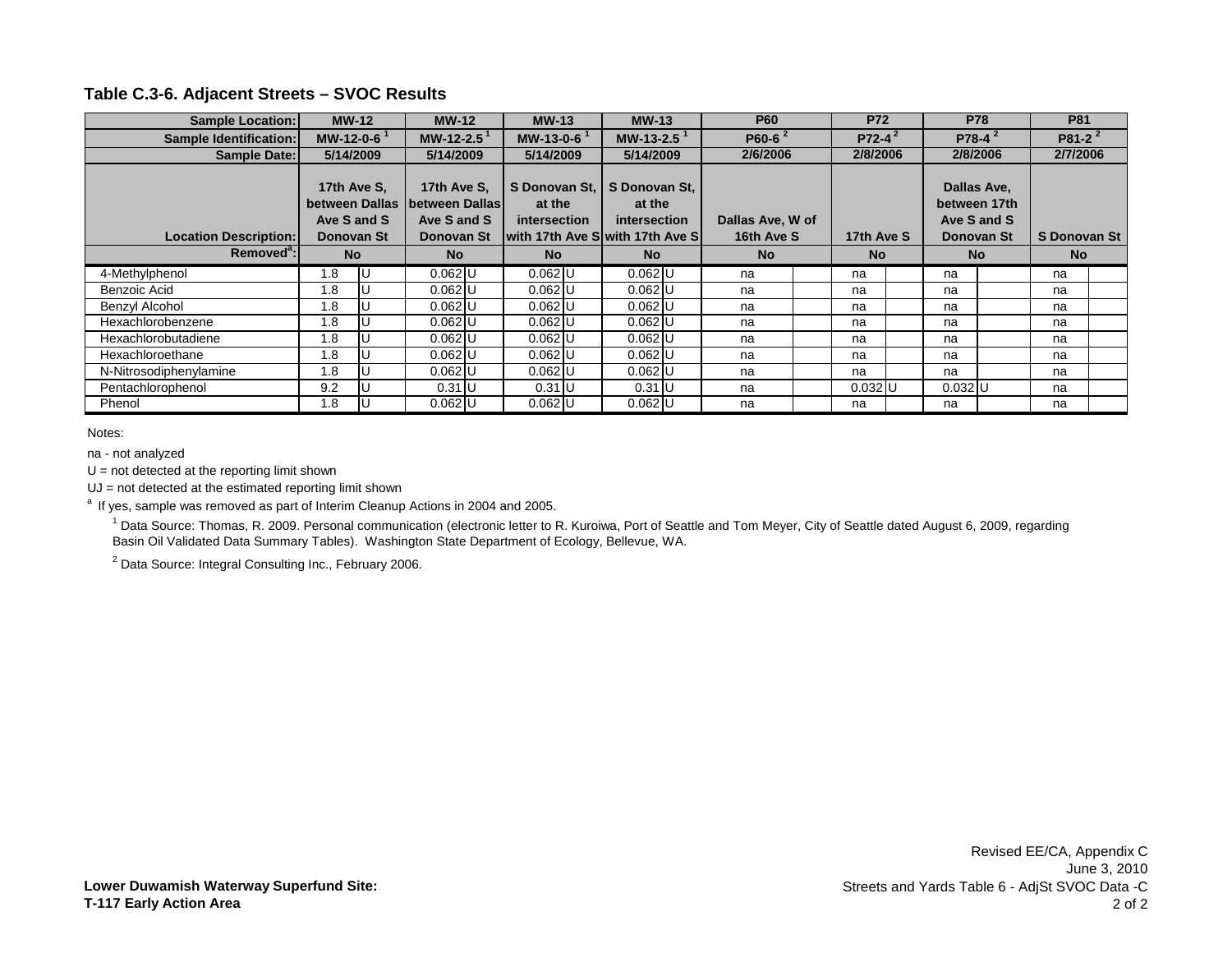| <b>Sample Location:</b>               | $MW-111$                                                   | $MW-122$                                                | $MW-122$                                | $MW-132$                                                                    | $MW-132$                                                | $P72^3$    | P78                                 |
|---------------------------------------|------------------------------------------------------------|---------------------------------------------------------|-----------------------------------------|-----------------------------------------------------------------------------|---------------------------------------------------------|------------|-------------------------------------|
| Sample Identification: MW-11 22.75-23 |                                                            | MW-12-0-6                                               | MW-12-2.5                               | MW-13-0-6                                                                   | MW-13-2.5                                               | P72-4      | P78-                                |
| <b>Sample Date:</b>                   | 9/2/2008                                                   | 5/14/2009                                               | 5/14/2009                               | 5/14/2009                                                                   | 5/14/2009                                               | 2/8/2006   | 2/8/20                              |
| <b>Location Description</b>           | Dallas Ave S,<br>between 17th<br>Ave S and S<br>Donovan St | 17th Ave S, between<br>Dallas Ave S and S<br>Donovan St | Dallas Ave S and S<br><b>Donovan St</b> | 17th Ave S, between S Donovan St, at the<br>intersection with<br>17th Ave S | S Donovan St, at the<br>intersection with 17th<br>Ave S | 17th Ave S | Dallas Ave,<br>17th Ave S<br>Donova |
| Removed <sup>a</sup> :                | <b>No</b>                                                  | <b>No</b>                                               | <b>No</b>                               | <b>No</b>                                                                   | <b>No</b>                                               | <b>No</b>  | <b>No</b>                           |
| <b>BTEX Compounds (mg/kg dw)</b>      |                                                            |                                                         |                                         |                                                                             |                                                         |            |                                     |
| Benzene                               | $0.00060$ U                                                | 0.0082                                                  | 0.0019                                  | $0.0011$ U                                                                  | $0.0014$ U                                              | $1.2$ U    | 1.2                                 |
| Toluene                               | $0.00060$ U                                                | 0.0020                                                  | $0.0011$ U                              | $0.0011$ U                                                                  | $0.0014$ U                                              | 2.1        | $\overline{11}$                     |
| Ethylbenzene                          | $0.00060$ U                                                | $0.0012$ <sub>U</sub>                                   | $0.0011$ U                              | $0.0011$ U                                                                  | $0.0014$ U                                              | $1.2$ U    | 1.2                                 |
| m,p-Xylene                            | $0.00060$ U                                                | $0.0012$ U                                              | $0.0011$ U                              | $0.0011$ U                                                                  | $0.0014$ <sub>U</sub>                                   | $1.2$ U    | 1.2                                 |
| o-Xylene                              | $0.00060$ U                                                | $0.0012$ U                                              | $0.0011$ U                              | $0.0011$ U                                                                  | $0.0014$ U                                              | $1.2$ U    | 1.2                                 |
| Other VOC Compounds (mg/kg dw)        |                                                            |                                                         |                                         |                                                                             |                                                         |            |                                     |
| 1,1,1,2-Tetrachloroethane             | $0.00060$ U                                                | $0.0012$ <sub>U</sub>                                   | $0.0011$ U                              | $0.0011$ U                                                                  | $0.0014$ U                                              | na         | na                                  |
| 1,1,1-Trichloroethane                 | $0.00060$ U                                                | $0.0012$ U                                              | $0.0011$ U                              | $0.0011$ U                                                                  | $0.0014$ U                                              | na         | na                                  |
| 1,1,2,2-Tetrachloroethane             | $0.00060$ U                                                | $0.0012$ <sub>U</sub>                                   | $0.0011$ U                              | $0.0011$ <sub>U</sub>                                                       | $0.0014$ U                                              | na         | na                                  |
| 1,1,2-Trichloro-1,2,2-trifluoroethane | $0.00060$ U                                                | $0.0025$ U                                              | $0.0023$ U                              | $0.0022$ U                                                                  | $0.0028$ U                                              | na         | na                                  |
| 1,1,2-Trichloroethane                 | $0.0012$ U                                                 | $0.0012$ <sub>U</sub>                                   | $0.0011$ U                              | $0.0011$ U                                                                  | $0.0014$ U                                              | na         | na                                  |
| 1,1-Dichloroethane                    | $0.00060$ U                                                | $0.0012$ U                                              | $0.0011$ U                              | $0.0011$ U                                                                  | $0.0014$ U                                              | na         | na                                  |
| 1,1-Dichloroethene                    | $0.00060$ U                                                | $0.0012$ U                                              | $0.0011$ U                              | $0.0011$ U                                                                  | $0.0014$ U                                              | na         | na                                  |
| 1,1-Dichloropropene                   | $0.00060$ U                                                | $0.0012$ U                                              | $0.0011$ <sub>U</sub>                   | $0.0011$ U                                                                  | $0.0014$ U                                              | na         | na                                  |
| 1,2,3-Trichlorobenzene                | $0.0030$ <sub>U</sub>                                      | $0.0062$ U                                              | $0.0057$ U                              | $0.0055$ U                                                                  | $0.0069$ U                                              | na         | na                                  |
| 1,2,3-Trichloropropane                | $0.0012$ U                                                 | $0.0025$ U                                              | $0.0023$ U                              | $0.0022$ U                                                                  | $0.0028$ U                                              | na         | na                                  |
| 1,2,4-Trichlorobenzene                | $0.0030$ <sub>U</sub>                                      | see Table 6                                             | see Table 6                             | see Table 6                                                                 | see Table 6                                             | na         | na                                  |
| 1,2,4-Trimethylbenzene                | $0.00060$ U                                                | 0.0014                                                  | $0.0011$ U                              | $0.0011$ U                                                                  | $0.0014$ U                                              | na         | na                                  |
| 1,2-Dibromo-3-chloropropane           | $0.0030$ <sub>U</sub>                                      | $0.0062$ U                                              | $0.0057$ U                              | $0.0055$ U                                                                  | $0.0069$ U                                              | na         | na                                  |
| 1,2-Dibromoethane (EDB)               | $0.00060$ U                                                | na                                                      | na                                      | na                                                                          | na                                                      | na         | na                                  |
| 1.2-Dichlorobenzene                   | $0.00060$ U                                                | see Table 6                                             | see Table 6                             | see Table 6                                                                 | see Table 6                                             | na         | na                                  |
| 1,2-Dichloroethane                    | $0.00060$ U                                                | $0.0012$ <sub>U</sub>                                   | $0.0011$ U                              | $0.0011$ U                                                                  | $0.0014$ U                                              | na         | na                                  |
| 1,2-Dichloropropane                   | $0.00060$ U                                                | $0.0012$ U                                              | $0.0011$ U                              | $0.0011$ U                                                                  | $0.0014$ U                                              | na         | na                                  |
| 1,3,5-Trimethylbenzene                | $0.00060$ U                                                | $0.0012$ U                                              | $0.0011$ U                              | $0.0011$ U                                                                  | $0.0014$ U                                              | na         | na                                  |
| 1,3-Dichlorobenzene                   | $0.00060$ U                                                | see Table 6                                             | see Table 6                             | see Table 6                                                                 | see Table 6                                             | na         | na                                  |
| 1,3-Dichloropropane                   | $0.00060$ U                                                | $0.0012$ U                                              | $0.0011$ U                              | $0.0011$ U                                                                  | $0.0014$ U                                              | na         | na                                  |
| 1,4-Dichlorobenzene                   | $0.00060$ U                                                | see Table 6                                             | see Table 6                             | see Table 6                                                                 | see Table 6                                             | na         | na                                  |
| 2,2-Dichloropropane                   | $0.00060$ U                                                | na                                                      | na                                      | na                                                                          | na                                                      | na         | na                                  |
| 2,2-Dichloropropane                   | na                                                         | $0.0012$ U                                              | $0.0011$ U                              | $0.0011$ U                                                                  | $0.0014$ U                                              | na         | na                                  |
| 2,2'-Oxybis(1-Chloropropane)          | na                                                         | $1.8$ U                                                 | $0.062$ U                               | $0.062$ U                                                                   | $0.062$ U                                               | na         | na                                  |
| 2,4,5-Trichlorophenol                 | na                                                         | $9.2$ U                                                 | $0.31$ U                                | $0.31$ U                                                                    | $0.31$ U                                                | na         | na                                  |
| 2,4,6-Trichlorophenol                 | na                                                         | $9.2$ U                                                 | $0.31$ U                                | $0.31$ U                                                                    | $0.31$ U                                                | na         | na                                  |
| 2,4-Dichlorophenol                    | na                                                         | $9.2$ U                                                 | $0.31$ U                                | $0.31$ U                                                                    | $0.31$ U                                                | na         | na                                  |
| 2,4-Dinitrophenol                     | nal                                                        | 18 <sup>U</sup>                                         | $0.62$ U                                | $0.62$ U                                                                    | $0.62$ U                                                | na         | na                                  |

**Lower Duwamish Waterway Superfund Site: T-117 Early Action Area**

Revised EE/CA, Appendix C June 3, 2010 Streets and Yards Table 7 -AdjSt VOC Data 1 of 8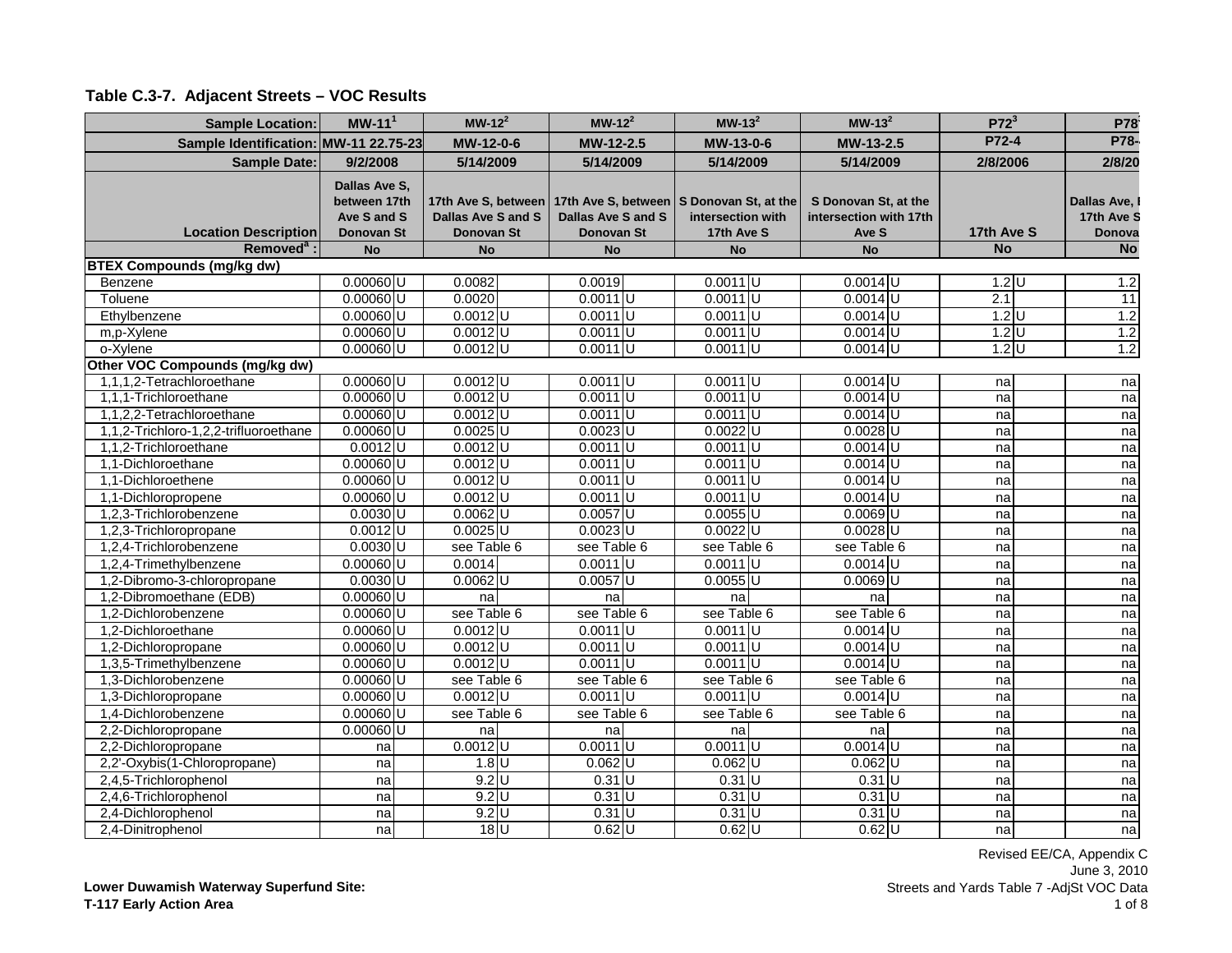| <b>Sample Location:</b>               | $MW-111$                                                          | $MW-122$                                | $MW-122$                                | $MW-132$                                                                                            | $MW-132$                                                | $P72^3$    | P78                                 |
|---------------------------------------|-------------------------------------------------------------------|-----------------------------------------|-----------------------------------------|-----------------------------------------------------------------------------------------------------|---------------------------------------------------------|------------|-------------------------------------|
| Sample Identification: MW-11 22.75-23 |                                                                   | MW-12-0-6                               | MW-12-2.5                               | MW-13-0-6                                                                                           | MW-13-2.5                                               | P72-4      | P78-                                |
| <b>Sample Date:</b>                   | 9/2/2008                                                          | 5/14/2009                               | 5/14/2009                               | 5/14/2009                                                                                           | 5/14/2009                                               | 2/8/2006   | 2/8/20                              |
| <b>Location Description</b>           | Dallas Ave S,<br>between 17th<br>Ave S and S<br><b>Donovan St</b> | Dallas Ave S and S<br><b>Donovan St</b> | Dallas Ave S and S<br><b>Donovan St</b> | 17th Ave S, between   17th Ave S, between   S Donovan St, at the<br>intersection with<br>17th Ave S | S Donovan St, at the<br>intersection with 17th<br>Ave S | 17th Ave S | Dallas Ave,<br>17th Ave S<br>Donova |
| Removed <sup>a</sup> :                | <b>No</b>                                                         | <b>No</b>                               | <b>No</b>                               | <b>No</b>                                                                                           | <b>No</b>                                               | <b>No</b>  | <b>No</b>                           |
| 2,4-Dinitrotoluene                    | na                                                                | $9.2$ U                                 | $0.31$ U                                | $0.31$ U                                                                                            | $0.31$ U                                                | na         | na                                  |
| 2.6-Dinitrotoluene                    | na                                                                | $9.2$ U                                 | $0.31$ U                                | $0.31$ U                                                                                            | $0.31$ U                                                | na         | na                                  |
| 2-Butanone                            | na                                                                | 0.018                                   | $0.0057$ U                              | $0.0055$ U                                                                                          | $0.0069$ U                                              | na         | na                                  |
| 2-Chloroethylvinylether               | $0.0030$ UJ                                                       | $0.0062$ U                              | $0.0057$ U                              | $0.0055$ U                                                                                          | $0.0069$ U                                              | na         | na                                  |
| 2-Chloronaphthalene                   | na                                                                | $1.8$ U                                 | $0.062$ U                               | $0.062$ U                                                                                           | $0.062$ U                                               | na         | na                                  |
| 2-Chlorophenol                        | na                                                                | $1.8$ U                                 | $0.062$ U                               | $0.062$ U                                                                                           | $0.062$ U                                               | na         | na                                  |
| 2-Chlorotoluene                       | $0.00060$ U                                                       | $0.0012$ U                              | $0.0011$ U                              | $0.0011$ U                                                                                          | $0.0014$ U                                              | na         | na                                  |
| 2-Hexanone                            | $0.0030$ <sub>U</sub>                                             | 0.011                                   | $0.0057$ U                              | $0.0055$ U                                                                                          | $0.0069$ U                                              | na         | na                                  |
| 2-Nitroaniline                        | na                                                                | $9.2$ U                                 | $0.31$ U                                | $0.31$ U                                                                                            | $0.31$ U                                                | na         | na                                  |
| 2-Nitrophenol                         | na                                                                | $1.8$ U                                 | $0.062$ U                               | $0.062$ U                                                                                           | $0.062$ U                                               | na         | na                                  |
| 3,3'-Dichlorobenzidine                | na                                                                | $9.2$ U                                 | $0.31$ U                                | $0.31$ U                                                                                            | $0.31$ U                                                | na         | na                                  |
| 3-Nitroaniline                        | na                                                                | $9.2$ U                                 | $0.31$ U                                | $0.31$ U                                                                                            | $0.31$ U                                                | na         | na                                  |
| 4,6-Dinitro-2-Methylphenol            | na                                                                | $18$ U                                  | $0.62$ U                                | $0.62$ U                                                                                            | $0.62$ U                                                | na         | na                                  |
| 4-Bromophenyl-phenylether             | na                                                                | $1.8$ U                                 | $0.062$ U                               | $0.062$ U                                                                                           | $0.062$ U                                               | na         | na                                  |
| 4-Chloro-3-methylphenol               | na                                                                | $9.2$ U                                 | $0.31$ U                                | $0.31$ U                                                                                            | $0.31$ U                                                | na         | na                                  |
| 4-Chloroaniline                       | na                                                                | $9.2$ U                                 | $0.31$ U                                | $0.31$ U                                                                                            | $0.31$ U                                                | na         | na                                  |
| 4-Chlorophenyl-phenylether            | na                                                                | $1.8$ U<br>$0.0012$ <sub>U</sub>        | $0.062$ U                               | $0.062$ U                                                                                           | $0.062$ U                                               | na         | na                                  |
| 4-Chlorotoluene                       | $0.00060$ U                                                       |                                         | $0.0011$ U                              | $0.0011$ U                                                                                          | $0.0014$ U                                              | na         | na                                  |
| 4-Isopropyltoluene                    | $0.00060$ U                                                       | $0.0012$ U                              | $0.0011$ U                              | $0.0011$ U                                                                                          | $0.0014$ U                                              | na         | na                                  |
| 4-Methyl-2-Pentanone (MIBK)           | na                                                                | $0.0062$ U                              | $0.0057$ U                              | $0.0055$ U                                                                                          | $0.0069$ U                                              | na         | na                                  |
| 4-Nitroaniline                        | na<br>n <sub>a</sub>                                              | $9.2$ U<br>$9.2$ U                      | $0.31$ U<br>$0.31$ U                    | $0.31$ U<br>$0.31$ U                                                                                | $0.31$ U<br>$0.31$ U                                    | na         | na                                  |
| 4-Nitrophenol<br>Acetone              | 0.0033                                                            | 0.16                                    | 0.049                                   | 0.032                                                                                               | 0.030                                                   | na<br>na   | na<br>na                            |
| Acrolein                              | $0.030$ <sub>U</sub>                                              | $0.062$ U                               | $0.057$ U                               | $0.055$ U                                                                                           | $0.069$ <sub>U</sub>                                    | na         | na                                  |
| Acrylonitrile                         | $0.0030$ <sub>U</sub>                                             | $0.0062$ U                              | $0.0057$ U                              | $0.0055$ U                                                                                          | $0.0069$ U                                              | na         | na                                  |
| bis(2-Chloroethoxy) Methane           | na                                                                | $1.8$ U                                 | $0.062$ U                               | $0.062$ U                                                                                           | $0.062$ U                                               | na         | na                                  |
| Bis-(2-Chloroethyl) Ether             | na                                                                | $1.8$ U                                 | $0.062$ U                               | $0.062$ U                                                                                           | $0.062$ U                                               | na         | na                                  |
| Bromobenzene                          | $0.00060$ U                                                       | $0.0012$ U                              | $0.0011$ U                              | $0.0011$ <sub>U</sub>                                                                               | $0.0014$ U                                              | na         | na                                  |
| Bromochloromethane                    | $0.00060$ U                                                       | $0.0012$ <sub>U</sub>                   | $0.0011$ U                              | $0.0011$ U                                                                                          | $0.0014$ U                                              | na         | na                                  |
| Bromodichloromethane                  | $0.00060$ U                                                       | $0.0012$ U                              | $0.0011$ U                              | $0.0011$ U                                                                                          | $0.0014$ U                                              | na         | na                                  |
| <b>Bromoethane</b>                    | $0.0012$ U                                                        | $0.0025$ U                              | $0.0023$ U                              | $0.0022$ U                                                                                          | $0.0028$ U                                              | na         | na                                  |
| <b>Bromoform</b>                      | $0.00060$ U                                                       | $0.0012$ U                              | $0.0011$ U                              | $0.0011$ U                                                                                          | $0.0014$ U                                              | na         | na                                  |
| Bromomethane                          | $0.00060$ U                                                       | $0.0012$ U                              | $0.0011$ U                              | $0.0011$ U                                                                                          | $0.0014$ U                                              | na         | na                                  |
| Carbazole                             | na                                                                | 55                                      | $0.062$ U                               | $0.062$ U                                                                                           | $0.062$ U                                               | na         | na                                  |
| Carbon Disulfide                      | 0.00060 UJ                                                        | 0.0025                                  | $0.0011$ U                              | $0.0011$ U                                                                                          | $0.0014$ U                                              | nal        | na                                  |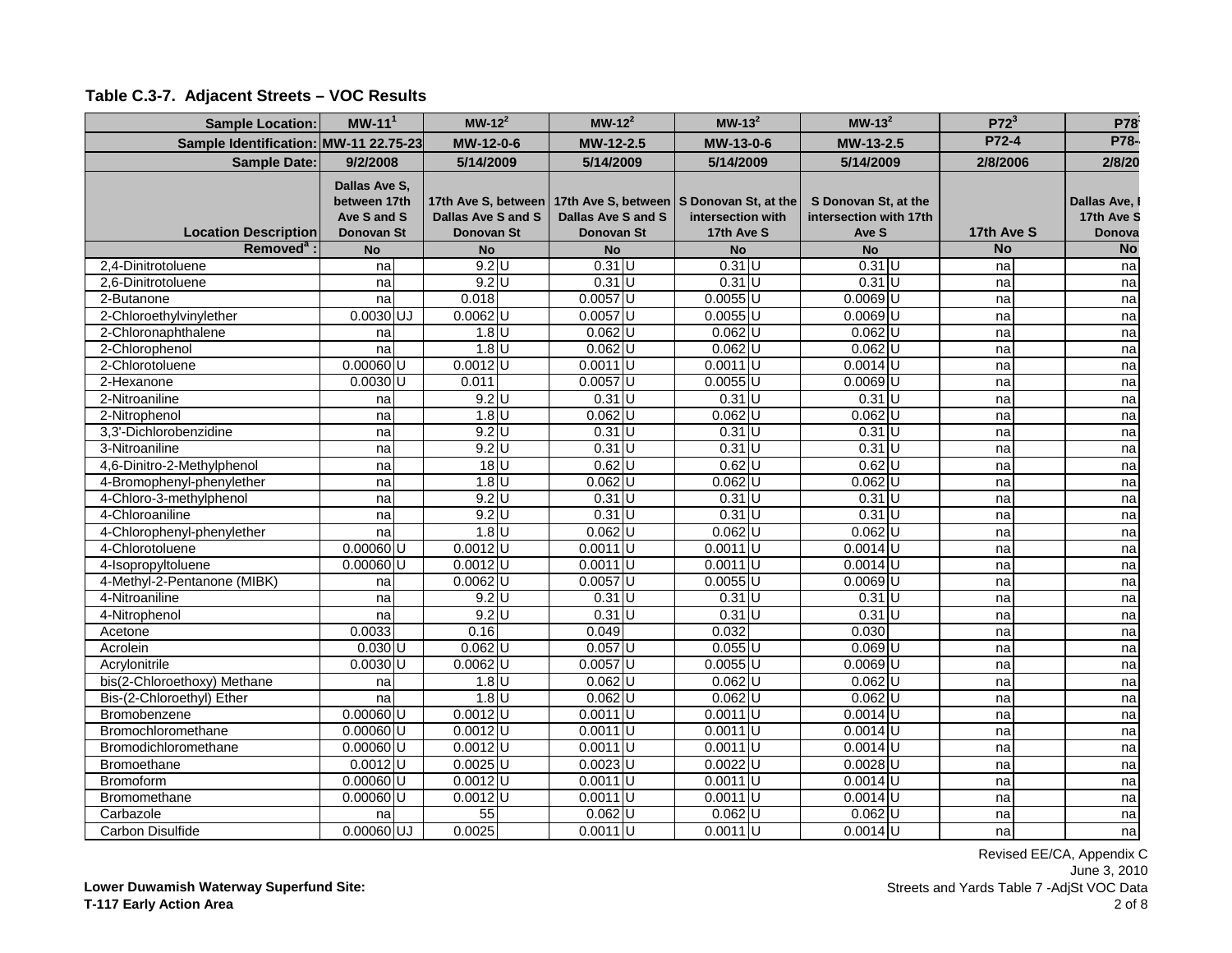| <b>Sample Location:</b>               | $MW-111$                                                          | $MW-122$                                                | $MW-122$                         | $MW-132$                                                                    | $MW-132$                                                | $P72^3$    | P78                                 |
|---------------------------------------|-------------------------------------------------------------------|---------------------------------------------------------|----------------------------------|-----------------------------------------------------------------------------|---------------------------------------------------------|------------|-------------------------------------|
| Sample Identification: MW-11 22.75-23 |                                                                   | MW-12-0-6                                               | MW-12-2.5                        | MW-13-0-6                                                                   | MW-13-2.5                                               | P72-4      | P78-                                |
| <b>Sample Date:</b>                   | 9/2/2008                                                          | 5/14/2009                                               | 5/14/2009                        | 5/14/2009                                                                   | 5/14/2009                                               | 2/8/2006   | 2/8/20                              |
| <b>Location Description</b>           | Dallas Ave S,<br>between 17th<br>Ave S and S<br><b>Donovan St</b> | 17th Ave S, between<br>Dallas Ave S and S<br>Donovan St | Dallas Ave S and S<br>Donovan St | 17th Ave S, between S Donovan St, at the<br>intersection with<br>17th Ave S | S Donovan St, at the<br>intersection with 17th<br>Ave S | 17th Ave S | Dallas Ave,<br>17th Ave S<br>Donova |
| Removed <sup>a</sup> :                | <b>No</b>                                                         | No                                                      | <b>No</b>                        | <b>No</b>                                                                   | <b>No</b>                                               | <b>No</b>  | <b>No</b>                           |
| Carbon Tetrachloride                  | $0.00060$ U                                                       | $0.0012$ U                                              | $0.0011$ U                       | $0.0011$ U                                                                  | $0.0014$ U                                              | na         | na                                  |
| Chlorobenzene                         | $0.00060$ U                                                       | $0.0012$ <sub>U</sub>                                   | $0.0011$ U                       | $0.0011$ U                                                                  | $0.0014$ U                                              | na         | na                                  |
| Chloroethane                          | $0.00060$ U                                                       | $0.0012$ U                                              | $0.0011$ U                       | $0.0011$ U                                                                  | $0.0014$ U                                              | na         | na                                  |
| Chloroform                            | $0.00060$ U                                                       | $0.0012$ U                                              | $0.0011$ U                       | $0.0011$ U                                                                  | $0.0014$ U                                              | na         | na                                  |
| Chloromethane                         | $0.00060$ U                                                       | $0.0012$ U                                              | $0.0011$ U                       | $0.0011$ U                                                                  | $0.0014$ U                                              | na         | na                                  |
| cis-1,2-Dichloroethene                | $0.00060$ U                                                       | $0.0012$ <sub>U</sub>                                   | $0.0011$ U                       | $0.0011$ U                                                                  | $0.0014$ U                                              | na         | na                                  |
| cis-1,3-Dichloropropene               | $0.00060$ U                                                       | $0.0012$ U                                              | $0.0011$ U                       | $0.0011$ <sub>U</sub>                                                       | $0.0014$ U                                              | na         | na                                  |
| Dibromochloromethane                  | $0.00060$ U                                                       | $0.0012$ U                                              | $0.0011$ U                       | $0.0011$ U                                                                  | $0.0014$ U                                              | na         | na                                  |
| Dibromomethane                        | $0.00060$ U                                                       | $0.0012$ <sub>U</sub>                                   | $0.0011$ <sub>U</sub>            | $0.0011$ <sub>U</sub>                                                       | $0.0014$ U                                              | na         | na                                  |
| Dichloromethane                       | $0.0016$ U                                                        | na                                                      | na                               | na                                                                          | na                                                      | na         | na                                  |
| Di-n-Octyl phthalate                  | na                                                                | $1.8$ U                                                 | $0.062$ U                        | $0.062$ U                                                                   | $0.062$ U                                               | na         | na                                  |
| Ethylene Dibromide                    | na                                                                | $0.0012$ <sub>U</sub>                                   | $0.0011$ U                       | $0.0011$ <sub>U</sub>                                                       | $0.0014$ U                                              | na         | na                                  |
| Hexachlorocyclopentadiene             | na                                                                | $9.2$ U                                                 | $0.31$ U                         | $0.31$ U                                                                    | $0.31$ U                                                | na         | na                                  |
| lodomethane                           | $0.00060$ U                                                       | na                                                      | na                               | na                                                                          | na                                                      | na         | na                                  |
| <b>Isophorone</b>                     | na                                                                | $1.8$ U                                                 | $0.062$ U                        | $0.062$ U                                                                   | $0.062$ U                                               | na         | na                                  |
| Isopropylbenzene                      | $0.00060$ U                                                       | $0.0012$ U                                              | $0.0011$ U                       | $0.0011$ U                                                                  | $0.0014$ U                                              | na         | na                                  |
| Methyl ethyl ketone                   | $0.0030$ U                                                        | na                                                      | na                               | na                                                                          | na                                                      | na         | na                                  |
| Methyl lodide                         | na                                                                | $0.0012$ U                                              | $0.0011$ U                       | $0.0011$ U                                                                  | $0.0014$ U                                              | na         | na                                  |
| Methyl isobutyl ketone                | $0.0030$ <sub>U</sub>                                             | na                                                      | na                               | na                                                                          | na                                                      | na         | na                                  |
| Methylene Chloride                    | na                                                                | 0.0036                                                  | 0.0061                           | 0.0055                                                                      | 0.0046                                                  | na         | na                                  |
| n-Butylbenzene                        | 0.00060 UJ                                                        | $0.0012$ U                                              | $0.0011$ U                       | $0.0011$ U                                                                  | $0.0014$ U                                              | na         | na                                  |
| Nitrobenzene                          | na                                                                | $1.8$ U                                                 | $0.062$ U                        | $0.062$ U                                                                   | $0.062$ U                                               | na         | na                                  |
| N-Nitroso-Di-N-Propylamine            | na                                                                | $9.2$ U                                                 | $0.31$ U                         | $0.31$ U                                                                    | $0.31$ U                                                | na         | na                                  |
| n-Propylbenzene                       | $0.00060$ U                                                       | $0.0012$ U                                              | $0.0011$ U                       | $0.0011$ U                                                                  | $0.0014$ U                                              | na         | na                                  |
| sec-Butylbenzene                      | $0.00060$ U                                                       | $0.0012$ U                                              | $0.0011$ <sub>U</sub>            | $0.0011$ U                                                                  | $0.0014$ U                                              | na         | na                                  |
| Styrene                               | $0.00060$ <sub>U</sub>                                            | $0.0012$ U                                              | $0.0011$ U                       | $0.0011$ U                                                                  | $0.0014$ U                                              | na         | na                                  |
| tert-Butylbenzene                     | $0.00060$ U                                                       | $0.0012$ U                                              | $0.0011$ U                       | $0.0011$ U                                                                  | $0.0014$ U                                              | na         | na                                  |
| Tetrachloroethene                     | $0.00060$ U                                                       | $0.0012$ U                                              | $0.0011$ U                       | $0.0011$ <sub>U</sub>                                                       | $0.0014$ U                                              | na         | na                                  |
| trans-1,2-Dichloroethene              | $0.00060$ U                                                       | $0.0012$ <sub>U</sub>                                   | $0.0011$ U                       | $0.0011$ U                                                                  | $0.0014$ U                                              | na         | na                                  |
| trans-1,3-Dichloropropene             | $0.00060$ U                                                       | $0.0012$ U                                              | $0.0011$ U                       | $0.0011$ U                                                                  | $0.0014$ U                                              | na         | na                                  |
| trans-1,4-Dichloro-2-butene           | $0.0030$ <sub>U</sub>                                             | $0.0062$ U                                              | $0.0057$ U                       | $0.0055$ U                                                                  | $0.0069$ U                                              | na         | na                                  |
| Trichloroethene                       | $0.00060$ U                                                       | $0.0012$ U                                              | $0.0011$ U                       | $0.0011$ U                                                                  | $0.0014$ U                                              | na         | na                                  |
| Trichlorofluoromethane                | $0.00060$ U                                                       | $0.0012$ <sub>U</sub>                                   | $0.0011$ U                       | $0.0011$ U                                                                  | $0.0014$ U                                              | na         | na                                  |
| Vinyl Acetate                         | $0.0030$ <sub>U</sub>                                             | $0.0062$ U                                              | $0.0057$ U                       | $0.0055$ U                                                                  | $0.0069$ U                                              | na         | na                                  |
| <b>Vinyl Chloride</b>                 | $0.00060$ U                                                       | $0.0012$ <sub>U</sub>                                   | $0.0011$ U                       | $0.0011$ U                                                                  | $0.0014$ U                                              | na         | na                                  |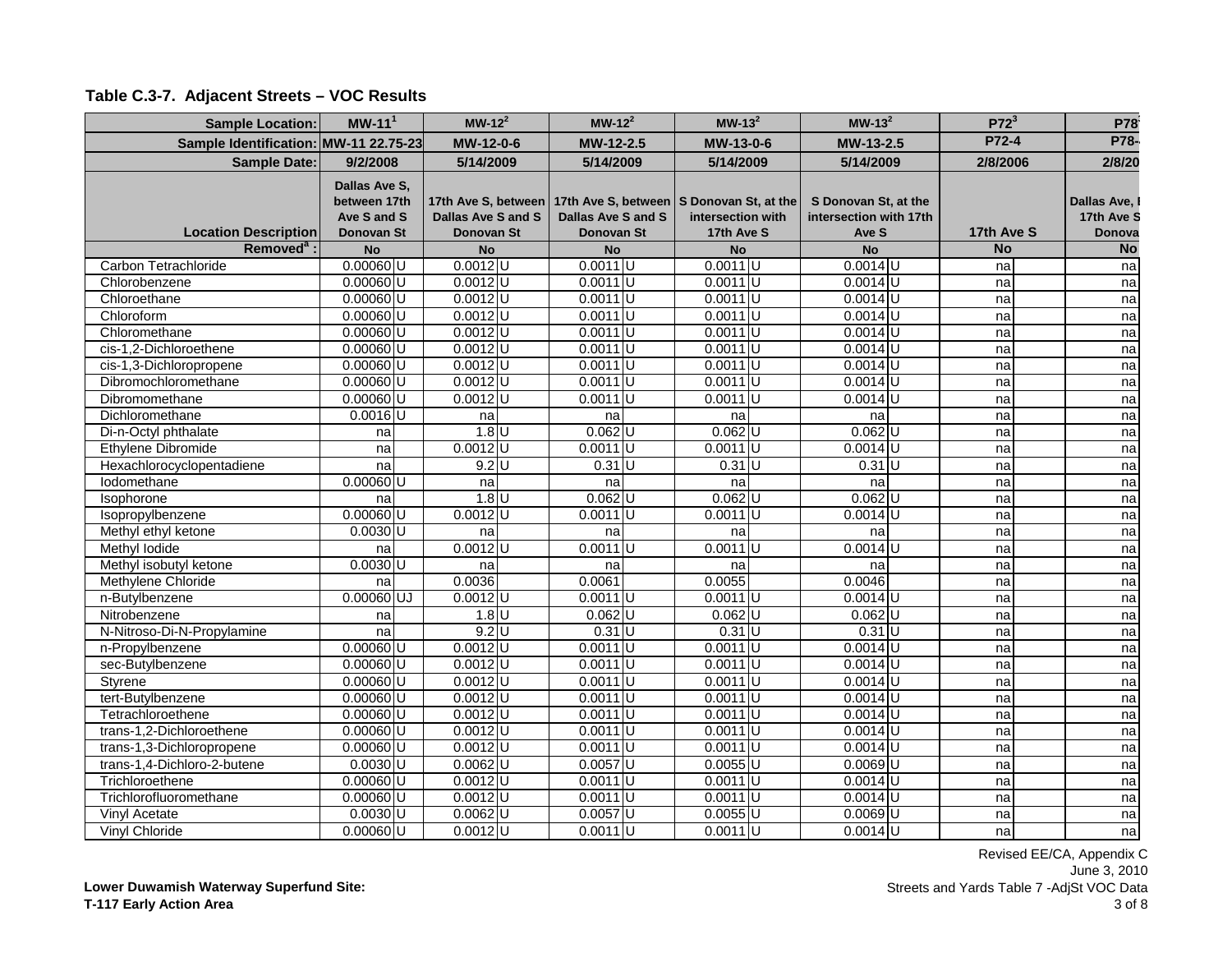| <b>Sample Location:</b>               | $MW-111$      | $MW-12^2$          | $MW-12^2$          | $MW-132$          | $MW-132$                                                                                | P72 <sup>3</sup> | <b>P78</b>    |
|---------------------------------------|---------------|--------------------|--------------------|-------------------|-----------------------------------------------------------------------------------------|------------------|---------------|
| Sample Identification: MW-11 22.75-23 |               | MW-12-0-6          | $MW-12-2.5$        | MW-13-0-6         | MW-13-2.5                                                                               | P72-4            | <b>P78-</b>   |
| Sample Date:                          | 9/2/2008      | 5/14/2009          | 5/14/2009          | 5/14/2009         | 5/14/2009                                                                               | 2/8/2006         | 2/8/20        |
|                                       | Dallas Ave S. |                    |                    |                   |                                                                                         |                  |               |
|                                       | between 17th  |                    |                    |                   | 17th Ave S, between   17th Ave S, between   S Donovan St, at the   S Donovan St, at the |                  | Dallas Ave. I |
|                                       | Ave S and S   | Dallas Ave S and S | Dallas Ave S and S | intersection with | intersection with 17th                                                                  |                  | 17th Ave S    |
| <b>Location Description</b>           | Donovan St    | Donovan St         | Donovan St         | 17th Ave S        | Ave S                                                                                   | 17th Ave S       | Donova        |
| Removed <sup>a</sup> :                | <b>No</b>     | <b>No</b>          | <b>No</b>          | <b>No</b>         | <b>No</b>                                                                               | <b>No</b>        | <b>No</b>     |

Notes:

J - estimated value

 $U = not detected at the reporting limit shown$ 

<sup>a</sup> If yes, sample was removed as part of Interim Cleanup Actions in 2004 and 2005.

<sup>1</sup> Data Source: ENSR and AECOM 2008. Third Quarter 2008 Interim Groundwater Monitoring Data Results – Non-Time Critical Removal Action, Lower Duwamish Waterway Superfund Site, T-11 Action Area, Seattle, Washington. November 25, 2008. Prepared for the Port of Seattle and the City of Seattle. ENSR, Seattle, WA and AECOM, Seattle, WA.

 $^2$  Data Source: Thomas, R. 2009. Personal communication (electronic letter to R. Kuroiwa, Port of Seattle and Tom Meyer, City of Seattle dated August 6, 2009, regarding Basin Oil Validated Data Summary Tables). Washington State Department of Ecology, Bellevue, WA.

 $3$  Data Source: Integral Consulting Inc., February and March, 2006.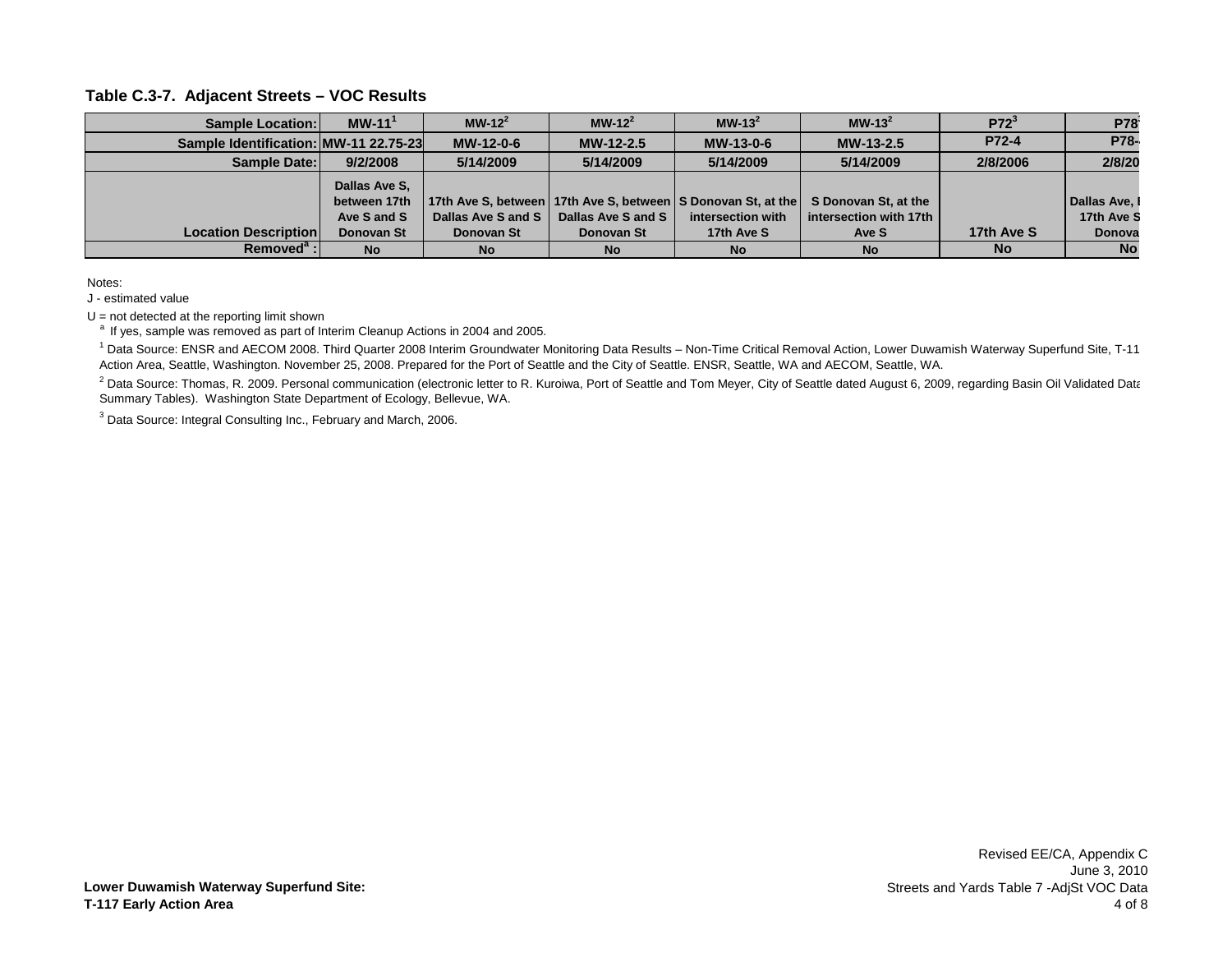

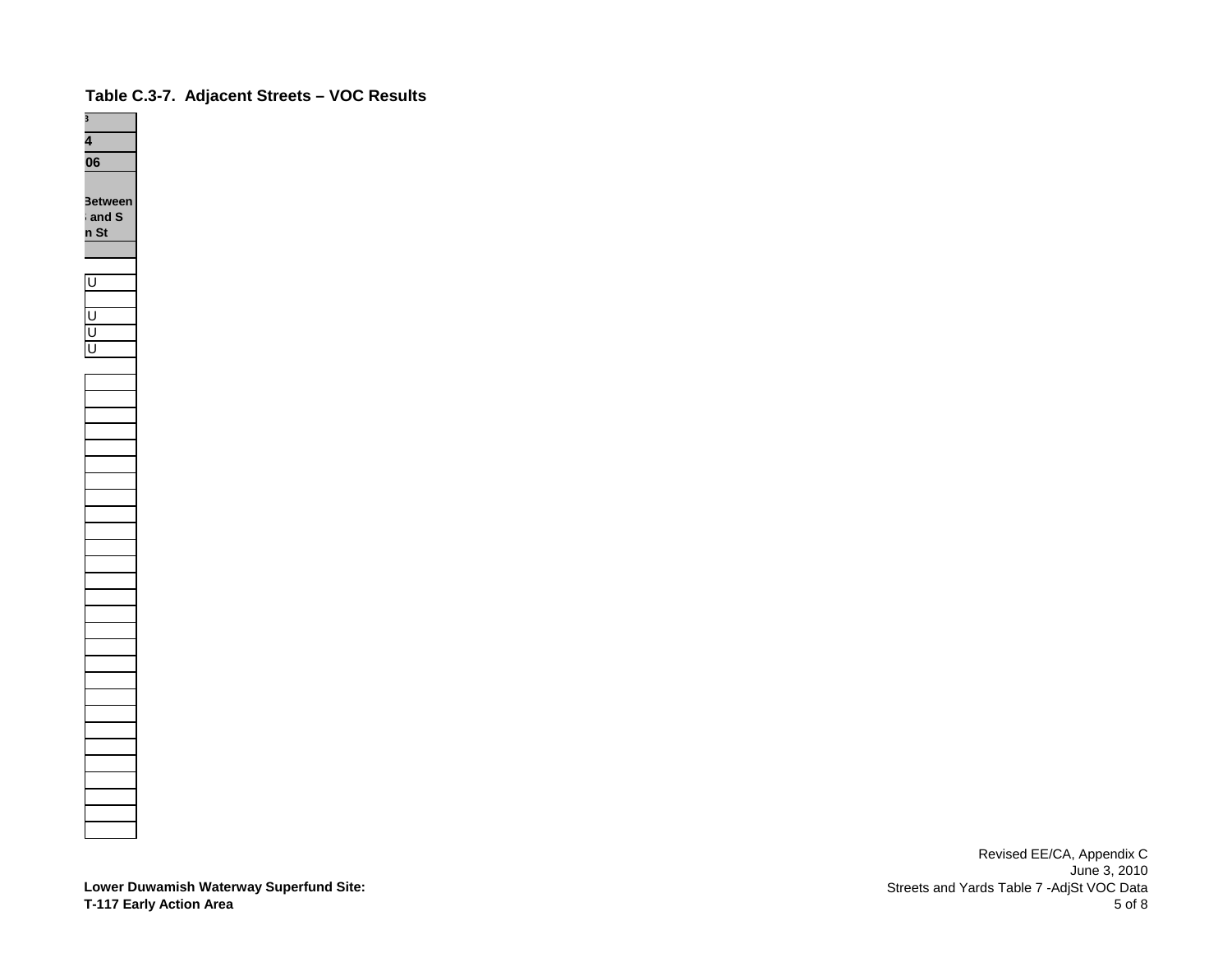

**Lower Duwamish Waterway Superfund Site: T-117 Early Action Area**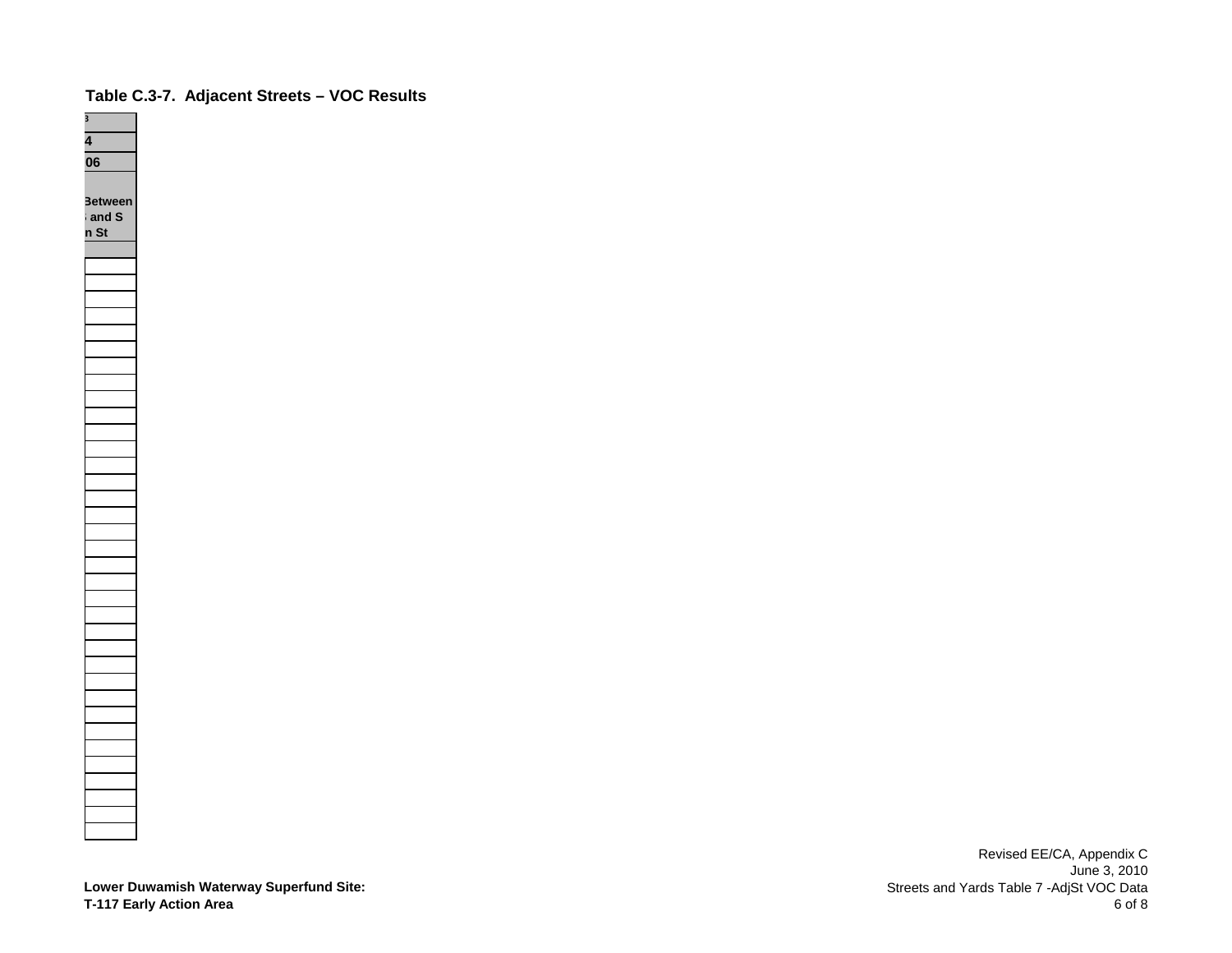

**Lower Duwamish Waterway Superfund Site: T-117 Early Action Area**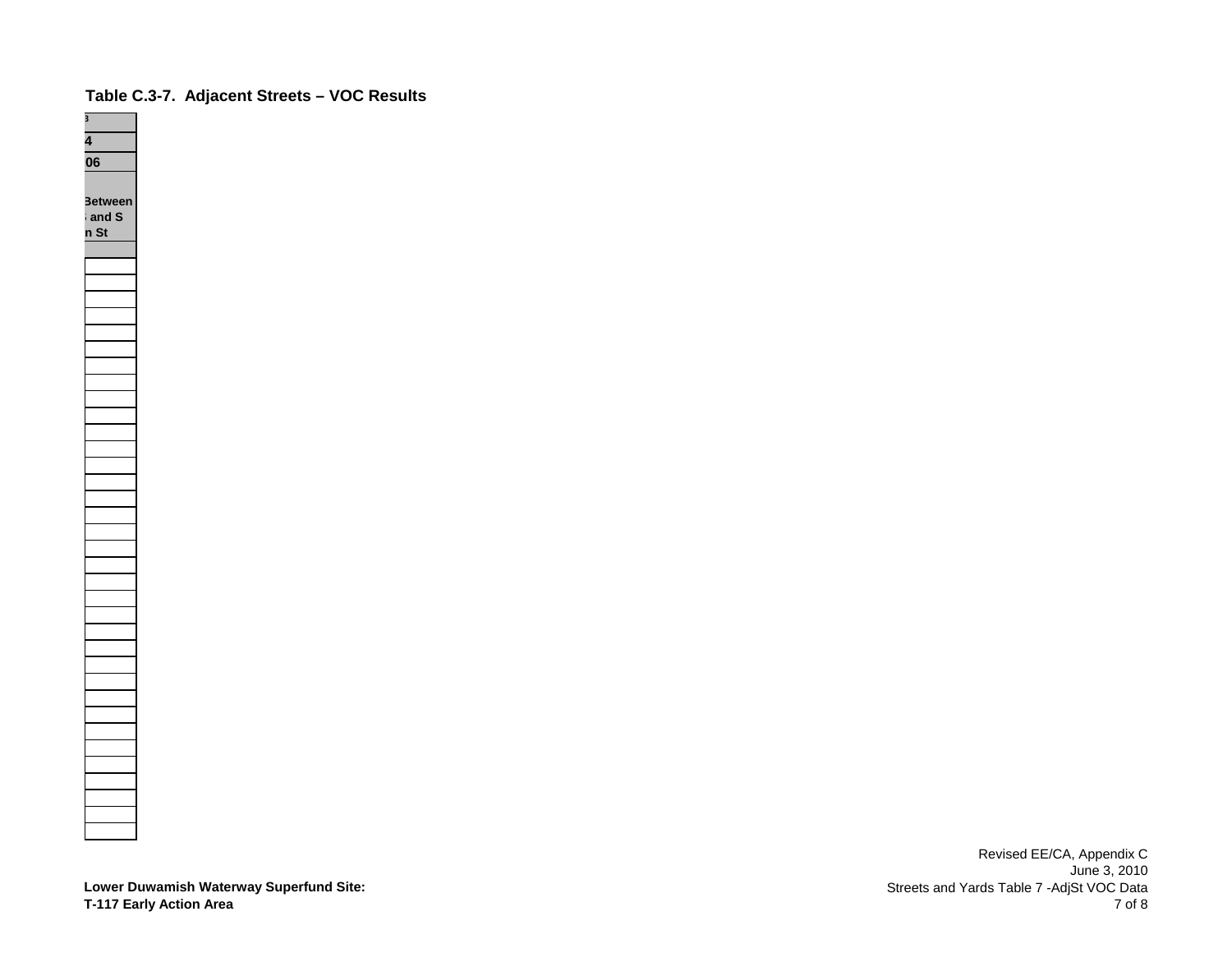

7 Early

a a shekarar 1980 a shekarar 1980 a shekarar 1980 a shekarar 1980 a shekarar 1980 a shekarar 1980 a shekarar 1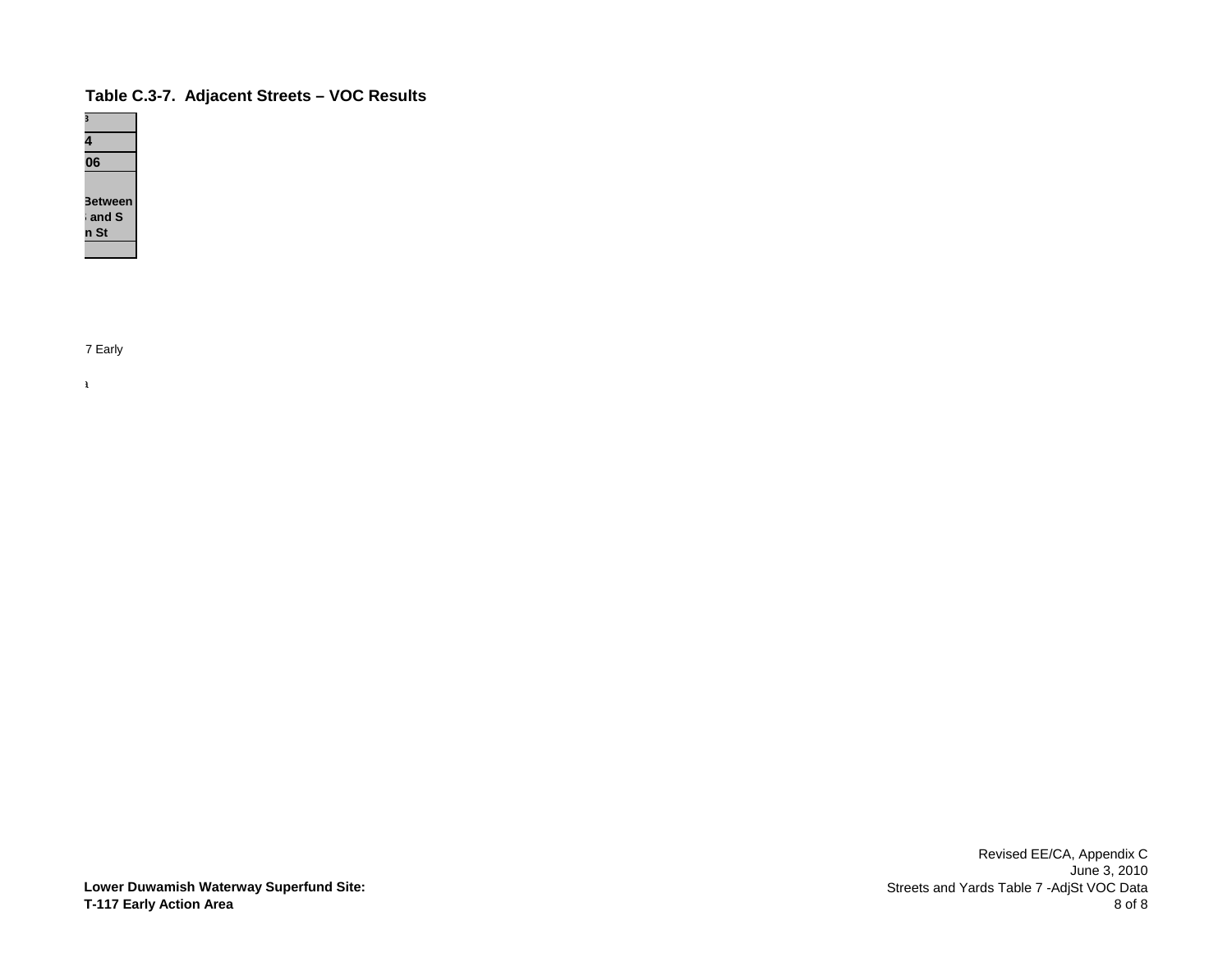# **Table C.3-8. Adjacent Streets – Metals Results**

| <b>Sample Location:</b>      | <b>MW-12</b>             | <b>MW-12</b>           | <b>MW-13</b>      | $MW-13$                           | <b>P60</b>       | <b>P72</b>      | <b>P78</b>       |    | <b>P81</b>      |   |
|------------------------------|--------------------------|------------------------|-------------------|-----------------------------------|------------------|-----------------|------------------|----|-----------------|---|
| Sample Identification:       | $MW-12-0-6$ <sup>1</sup> | MW-12-2.5 <sup>1</sup> | MW-13-0-6 $1$     | MW-13-2.5 $1$                     | P60-6            | $P72-4^2$       | $P78-4^2$        |    | P81-2 $^{2}$    |   |
| Sample Date:                 | 5/14/2009                | 5/14/2009              | 5/14/2009         | 5/14/2009                         | 2/6/2006         | 2/8/2006        | 2/8/2006         |    | 2/7/2006        |   |
|                              | 17th Ave S,              | 17th Ave S.            |                   |                                   |                  |                 | Dallas Ave,      |    |                 |   |
|                              | between Dallas           | between Dallas         |                   | S Donovan St, at S Donovan St, at |                  |                 | between 17th     |    |                 |   |
|                              | Ave S and S              | Ave S and S            | the intersection  | the intersection                  | Dallas Ave, W of |                 | Ave S and S      |    |                 |   |
| <b>Location Description:</b> | Donovan St               | Donovan St             | with 17th Ave S I | with 17th Ave S                   | 16th Ave S       | 17th Ave S      | Donovan St       |    | S Donovan St    |   |
| Removed <sup>a</sup> :       | <b>No</b>                | <b>No</b>              | <b>No</b>         | <b>No</b>                         | <b>No</b>        | <b>No</b>       | <b>No</b>        |    | <b>No</b>       |   |
| Metals (mg/kg dw)            |                          |                        |                   |                                   |                  |                 |                  |    |                 |   |
| Antimony                     | $6.0$ UJ                 | $6.0$ UJ               | $6.0$ UJ          | $6.0$ UJ                          | 5.0 U            | $6.0$ UJ        | $6.0$ UJ         |    | 6.01            |   |
| Arsenic                      | 18 <sub>l</sub>          | $4.2$ J                | $4.3$ J           | $4.1$ J                           | $\cdot$ 1        | 2.9             | $\overline{3.1}$ |    | 19 <sup>l</sup> |   |
| Beryllium                    | 0.30                     | 0.30                   | 0.20              | 0.20                              | $0.10$ U         | 0.20            | 0.20             |    | 0.10            |   |
| Cadmium                      | 0.70                     | $0.30$ U               | $0.20$ U          | $0.20$ U                          | $0.20$ U         | $0.20$ U        | 0.20             |    | 0.80            |   |
| Chromium                     | 23                       | 19 <sup>1</sup>        | 54                | 49                                | 12               | 13              | 14               |    | 24              |   |
| Copper                       | 37                       | 25                     | 29                | $\overline{24}$                   | 11               | $\overline{19}$ | $\overline{17}$  |    | 59              |   |
| Lead                         | 83J                      | 5.0J                   | 6.0J              | $3.0$ $J$                         | .0               | 9.0             | 3.0              |    | 141             |   |
| Mercury                      | 0.14                     | 0.040                  | 0.060             | 0.050                             | $0.050$ U        | $0.050$ U       | 0.040            | U  | 0.42            |   |
| Nickel                       | 18                       | 12 <sub>l</sub>        | 54                | 49                                | 5.0              | 9.0             | 10               |    | <b>23</b>       |   |
| Selenium                     | $6.0$ U                  | $6.0$ U                | $6.0$ U           | $6.0$ U                           | $0.50$ U         | $0.60$ U        | 0.60             | -0 | 0.60            | U |
| Silver                       | $0.30$ U                 | $0.40$ U               | $0.40$ U          | $0.40$ U                          | 0.30 U           | $0.30$ U        | $0.30$ U         |    | $0.30$ U        |   |
| Thallium                     | $6.0$ U                  | 6.0 U                  | $6.0$ U           | $6.0$ U                           | $0.20$ U         | $0.20$ U        | $0.20$ U         |    | $0.20$ U        |   |
| Zinc                         | 133 <sub>l</sub>         | 42                     | 50                | 50                                | 16 <sup>1</sup>  | 26              | 29               |    | <b>2001</b>     |   |

Notes

 $ID = identification$ 

 $J =$  estimated value

 $U = not detected (at the indicated reporting limit)$ 

UJ = not detected (estimated reporting limit)

na - not analyzed or data not available

<sup>a</sup> If yes, sample was removed as part of Interim Cleanup Actions in 2004 and 2005.

<sup>1</sup> Data Source: Thomas, R. 2009. Personal communication (electronic letter to R. Kuroiwa, Port of Seattle and Tom Meyer, City of Seattle dated August 6, 2009, regarding Basin Oil Validated Data Summary Tables). Washington State Department of Ecology, Bellevue, WA.

<sup>2</sup> Data Source: Integral Consulting Inc., February 2006.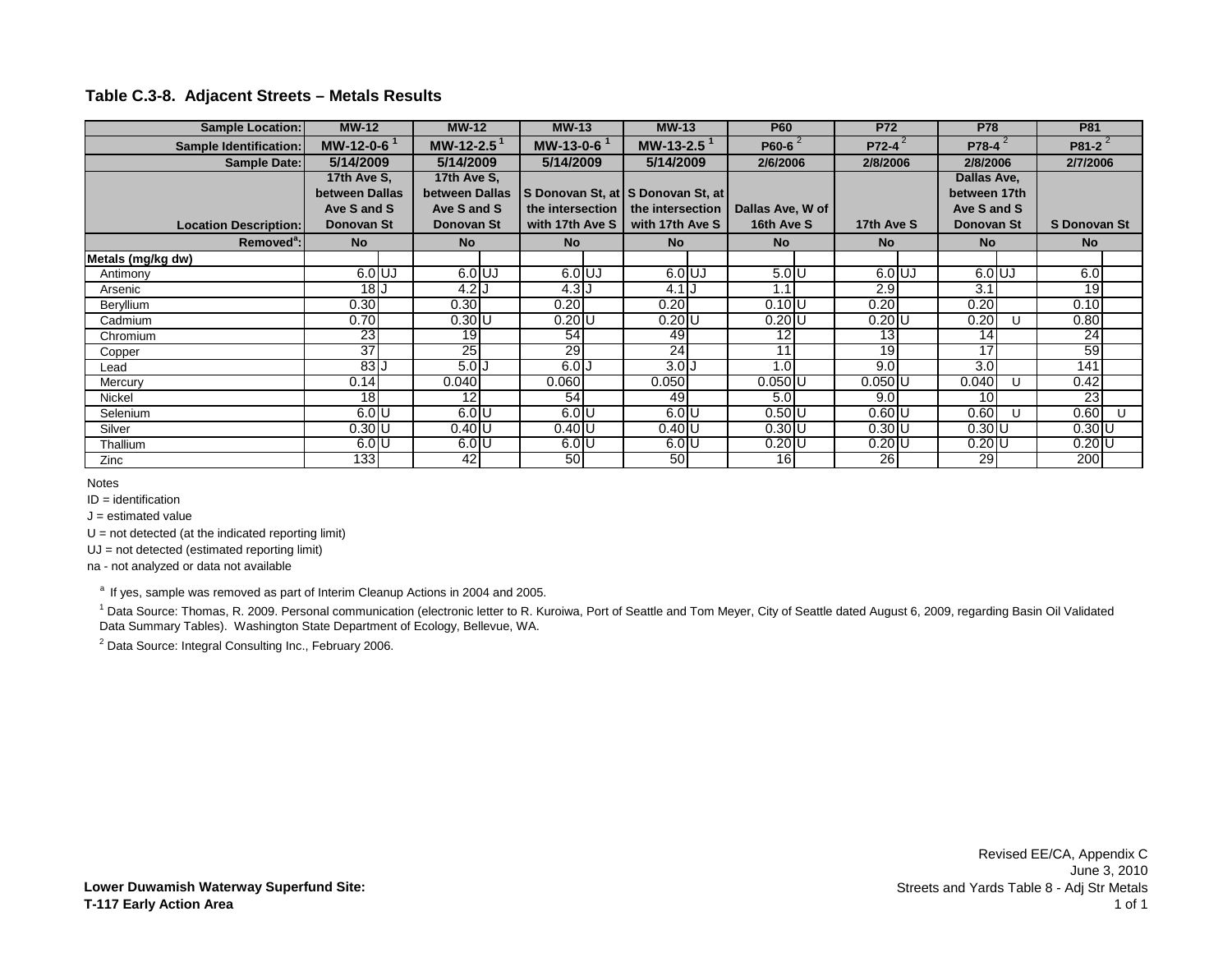| <b>Sample Location:</b>       | $SD1^{1,2}$        | $SD2^{1,2}$           | $SD4^{1,2}$                                                                        | $SD5^{1,2}$                                                                            | $SD6^{1,2}$                                    | $SD7^{1,2}$                                                                                    |
|-------------------------------|--------------------|-----------------------|------------------------------------------------------------------------------------|----------------------------------------------------------------------------------------|------------------------------------------------|------------------------------------------------------------------------------------------------|
| <b>Sample Identification:</b> | ROWT1              | ROWT <sub>2</sub>     | ROWT4                                                                              | ROWT5                                                                                  | ROWT <sub>6</sub>                              | ROWT7                                                                                          |
| <b>Sample Date:</b>           | 7/22/2004          | 7/22/2004             | 7/22/2004                                                                          | 7/22/2004                                                                              | 7/22/2004                                      | 7/22/2004                                                                                      |
| <b>Location Description:</b>  | S at OWSEP1        | S at entrance to T117 | W edge of Dallas Ave E edge of Dallas Ave storage area in ROW<br>S of S Donovan St | 5-pt composite from N edge of S Donovan<br>St at SE corner of<br><b>Basin Oil prop</b> | NW corner of S<br>Donovan St and 17th<br>Ave S | 5-pt composite along<br>E edge of 17th Ave S<br>between Dallas Ave<br><b>Sand S Donovan St</b> |
| Sample Type:                  | <b>Street Dust</b> | <b>Street Dust</b>    | <b>Street Dust</b>                                                                 | <b>Street Dust</b>                                                                     | <b>Street Dust</b>                             | <b>Street Dust</b>                                                                             |
| Removed <sup>a</sup> :        | <b>No</b>          | <b>No</b>             | <b>No</b>                                                                          | <b>No</b>                                                                              | <b>No</b>                                      | <b>No</b>                                                                                      |
| Metals (mg/kg dw)             | $10$ <sub>U</sub>  | 10 <sup>U</sup>       | 10 <sup>U</sup>                                                                    | 10 <sup>U</sup>                                                                        | 10 <sup>U</sup>                                | 10 <sup>U</sup>                                                                                |
| Arsenic                       | 57                 | 141                   | 126                                                                                | 62                                                                                     | 60                                             | 113                                                                                            |
| Copper<br>Lead                | 18 <sub>l</sub>    | 76 J                  | 56 J                                                                               | 55                                                                                     | 27                                             | 84                                                                                             |
| Mercury                       | $0.050$ U          | 0.16                  | 0.060                                                                              | 0.070                                                                                  | 0.080                                          | 0.10                                                                                           |
| Zinc                          | 157                | $251$ J               | 808 J                                                                              | 176 J                                                                                  | 168                                            | 227                                                                                            |
| PCBs (mg/kg dw)               |                    |                       |                                                                                    |                                                                                        |                                                |                                                                                                |
| Aroclor-1016                  | na                 | na                    | na                                                                                 | na                                                                                     | na                                             | na                                                                                             |
| Aroclor-1221                  | na                 | na                    | na                                                                                 | na                                                                                     | na                                             | na                                                                                             |
| Aroclor-1232                  | na                 | na                    | na                                                                                 | na                                                                                     | na                                             | na                                                                                             |
| Aroclor-1242                  | na                 | na                    | na                                                                                 | na                                                                                     | na                                             | na                                                                                             |
| Aroclor-1248                  | na                 | na                    | na                                                                                 | na                                                                                     | na                                             | na                                                                                             |
| Aroclor-1254                  | na                 | na                    | na                                                                                 | na                                                                                     | na                                             | na                                                                                             |
| Aroclor-1260                  | na                 | na                    | na                                                                                 | na                                                                                     | na                                             | na                                                                                             |
| <b>Total PCBs</b>             | 0.26               | 1.6                   | 2.2                                                                                | 4.8                                                                                    | 0.47                                           | 6.1                                                                                            |
| Dioxins/Furans (ng/kg dw)     |                    |                       |                                                                                    |                                                                                        |                                                |                                                                                                |
| 2,3,7,8-TCDD TEQ ng/kg dw     | na                 | na                    | na                                                                                 | na                                                                                     | na                                             | na                                                                                             |
| PAHs (mg/kg dw)               |                    |                       |                                                                                    |                                                                                        |                                                |                                                                                                |
| 2-Methylnaphthalene           | $0.020$ U          | na                    | na                                                                                 | na                                                                                     | na                                             | na                                                                                             |
| Acenaphthene                  | $0.020$ U          | na                    | na                                                                                 | na                                                                                     | na                                             | na                                                                                             |
| Acenaphthylene                | $0.020$ U          | na                    | na                                                                                 | na                                                                                     | na                                             | na                                                                                             |
| Anthracene                    | $0.020$ U          | na                    | na                                                                                 | na                                                                                     | na                                             | na                                                                                             |
| Benzo(a)anthracene            | $0.020$ U          | na                    | na                                                                                 | na                                                                                     | na                                             | na                                                                                             |
| Benzo(a)pyrene                | $0.020$ U          | na                    | na                                                                                 | na                                                                                     | na                                             | na                                                                                             |
| Benzo(b)fluoranthene          | 0.029              | na                    | na                                                                                 | na                                                                                     | na                                             | na                                                                                             |
| Benzo(g,h,i)perylene          | $0.020$ U          | na                    | na                                                                                 | na                                                                                     | na                                             | na                                                                                             |
| Benzo(k)fluoranthene          | 0.030              | na                    | na                                                                                 | na                                                                                     | na                                             | na                                                                                             |
| Chrysene                      | 0.035              | na                    | na                                                                                 | na                                                                                     | na                                             | na                                                                                             |
| Dibenz(a,h)anthracene         | $0.020$ U          | na                    | na                                                                                 | na                                                                                     | na                                             | na                                                                                             |
| Fluoranthene                  | 0.034              | na                    | na                                                                                 | na                                                                                     | na                                             | na                                                                                             |
| Fluorene                      | $0.020$ U          | na                    | na                                                                                 | na                                                                                     | na                                             | na                                                                                             |
| Indeno(1,2,3-cd)pyrene        | $0.020$ U          | na                    | na                                                                                 | na                                                                                     | na                                             | na                                                                                             |
| Naphthalene                   | $0.020$ U          | na                    | na                                                                                 | na                                                                                     | na                                             | na                                                                                             |
| Phenanthrene                  | 0.029              | na                    | na                                                                                 | na                                                                                     | na                                             | na                                                                                             |
| Pyrene                        | 0.059              | na                    | na                                                                                 | na                                                                                     | na                                             | na                                                                                             |
| Carcinogenic PAHs             | 0.022              | na                    | na                                                                                 | na                                                                                     | na                                             | na                                                                                             |
| Phthalates (mg/kg dw)         |                    |                       |                                                                                    |                                                                                        |                                                |                                                                                                |
| Bis(2-ethylhexyl) phthalate   | 0.79               | na                    | na                                                                                 | na                                                                                     | na                                             | na                                                                                             |
| Butyl benzyl phthalate        | $0.020$ U          | na                    | nal                                                                                | nal                                                                                    | na                                             | na                                                                                             |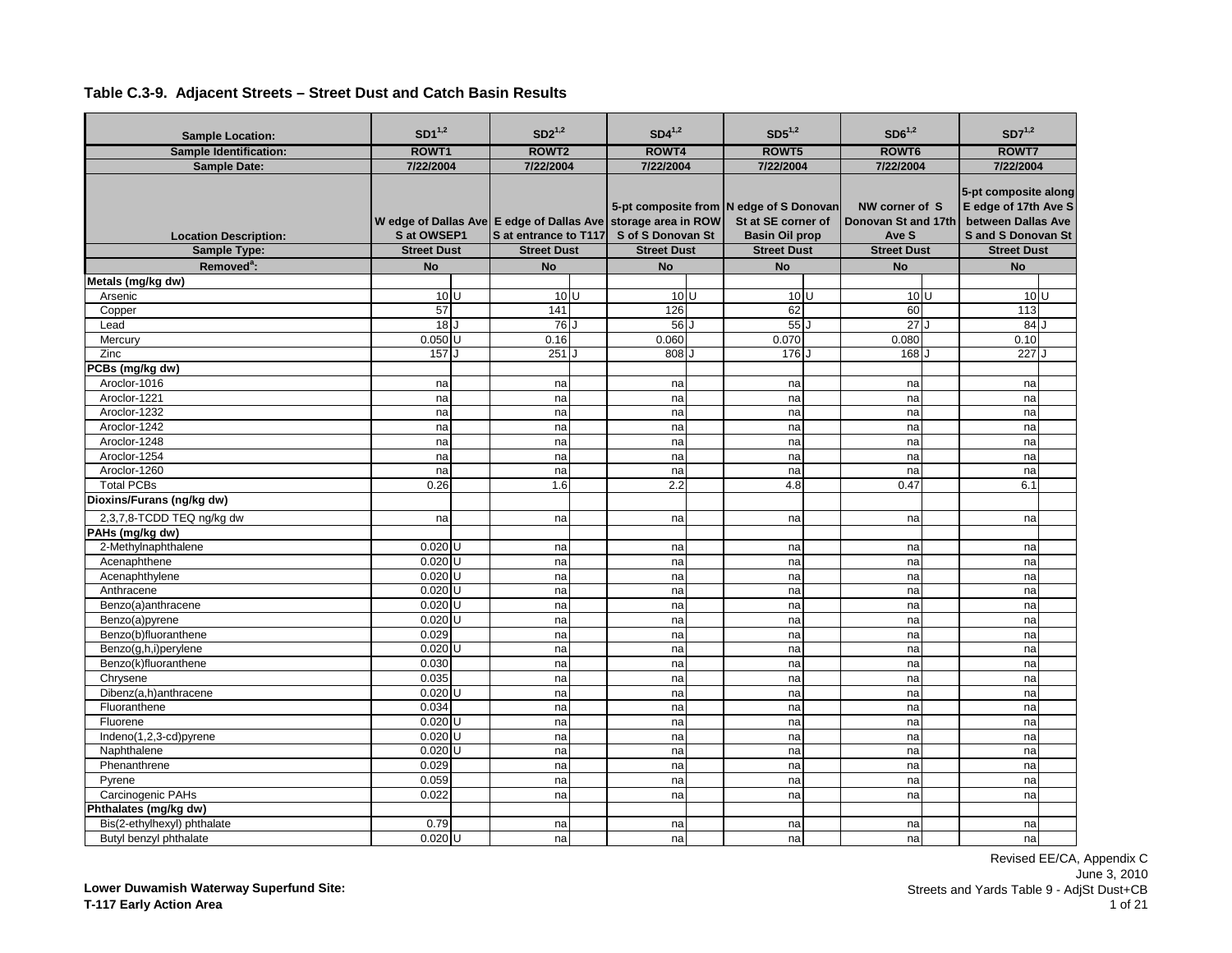| <b>Sample Identification:</b><br>ROWT1<br>ROWT <sub>2</sub><br>ROWT4<br>ROWT5<br>ROWT6<br>ROWT7<br>7/22/2004<br>7/22/2004<br>7/22/2004<br>7/22/2004<br>7/22/2004<br>7/22/2004<br><b>Sample Date:</b><br>5-pt composite along<br>E edge of 17th Ave S<br>5-pt composite from N edge of S Donovan<br>NW corner of S<br>W edge of Dallas Ave E edge of Dallas Ave storage area in ROW<br>St at SE corner of<br>between Dallas Ave<br>Donovan St and 17th<br><b>Location Description:</b><br>S at OWSEP1<br>S at entrance to T117<br>S of S Donovan St<br><b>Basin Oil prop</b><br><b>Sand S Donovan St</b><br>Ave S<br>Sample Type:<br><b>Street Dust</b><br><b>Street Dust</b><br><b>Street Dust</b><br><b>Street Dust</b><br><b>Street Dust</b><br><b>Street Dust</b><br>Removed <sup>a</sup> :<br><b>No</b><br><b>No</b><br><b>No</b><br><b>No</b><br><b>No</b><br><b>No</b><br>$0.020$ <sub>U</sub><br>Diethyl phthalate<br>na<br>na<br>na<br>na<br>na<br>$0.020$ U<br>Dimethyl phthalate<br>na<br>na<br>na<br>na<br>na<br>Di-n-butyl phthalate<br>$0.020$ U<br>na<br>na<br>na<br>na<br>na<br>$0.020$ U<br>Di-n-octyl phthalate<br>na<br>na<br>na<br>na<br>na<br>Other SVOCs (mg/kg dw)<br>1.2.4-Trichlorobenzene<br>$0.020$ U<br>na<br>na<br>na<br>na<br>na<br>1.2-Dichlorobenzene<br>$0.020$ U<br>na<br>na<br>na<br>na<br>na<br>$0.020$ <sub>U</sub><br>1.3-Dichlorobenzene<br>na<br>na<br>na<br>na<br>na<br>$0.020$ <sub>U</sub><br>1.4-Dichlorobenzene<br>na<br>na<br>na<br>na<br>na<br>2,2'-Oxybis(1-chloropropane)<br>na<br>na<br>na<br>na<br>na<br>na<br>$0.10$ UJ<br>2,4,5-Trichlorophenol<br>na<br>na<br>na<br>na<br>na<br>$0.10$ UJ<br>2,4,6-Trichlorophenol<br>na<br>na<br>na<br>na<br>na<br>$0.059$ UJ<br>2,4-Dichlorophenol<br>na<br>na<br>na<br>na<br>na<br>$0.020$ UJ<br>2,4-Dimethylphenol<br>na<br>na<br>na<br>na<br>na<br>2,4-Dinitrophenol<br>$0.20$ UJ<br>na<br>na<br>na<br>na<br>na<br>$0.10$ <sub>U</sub><br>2.4-Dinitrotoluene<br>na<br>na<br>na<br>na<br>na<br>$0.10$ U<br>2.6-Dinitrotoluene<br>na<br>na<br>na<br>na<br>na<br>$0.020$ <sub>U</sub><br>2-Chloronaphthalene<br>na<br>na<br>na<br>na<br>na<br>2-Chlorophenol<br>$0.020$ U<br>na<br>na<br>na<br>na<br>na<br>$0.020$ UJ<br>2-Methylphenol<br>na<br>na<br>na<br>na<br>na<br>2-Nitroaniline<br>$0.10$ <sub>U</sub><br>na<br>na<br>na<br>na<br>na<br>$0.10$ UJ<br>2-Nitrophenol<br>na<br>na<br>na<br>na<br>na<br>3.3'-Dichlorobenzidine<br>$0.10$ <sub>U</sub><br>na<br>na<br>na<br>na<br>na<br>$0.12$ U<br>3-Nitroaniline<br>na<br>na<br>na<br>na<br>na<br>$0.20$ UJ<br>4,6-Dinitro-2-Methylphenol<br>na<br>na<br>na<br>na<br>na<br>$0.020$ U<br>4-Bromophenyl-phenylether<br>na<br>na<br>na<br>na<br>na<br>4-Chloro-3-methylphenol<br>0.039 UJ<br>na<br>na<br>na<br>na<br>na<br>$0.059$ U<br>4-Chloroaniline<br>na<br>na<br>na<br>na<br>na<br>4-Chlorophenyl-phenylether<br>$0.020$ U<br>na<br>na<br>na<br>na<br>na<br>$0.020$ UJ<br>4-Methylphenol<br>na<br>na<br>na<br>na<br>na<br>4-Nitroaniline<br>$0.10$ <sub>U</sub><br>na<br>na<br>na<br>na<br>na<br>$0.10$ $\overline{\overline{\overline{U}}}$<br>4-Nitrophenol<br>na<br>na<br>na<br>na<br>na<br>$0.20$ U<br>Benzoic Acid<br>na<br>na<br>na<br>na<br>na<br><b>Benzyl Alcohol</b><br>$0.020$ U<br>na<br>na<br>na<br>na<br>na<br>Bis(2-Chloroethoxy) methane<br>$0.020$ U<br>na<br>na<br>na<br>na<br>na<br>$0.039$ U<br>Bis-(2-Chloroethyl) ether<br>na<br>na<br>na<br>na<br>na<br>Bis(2-chloroisopropyl)ether<br>$0.020$ U<br>na<br>na<br>na<br>na<br>na<br>$0.020$ U<br>Carbazole<br>na<br>na<br>na<br>na<br>na | <b>Sample Location:</b> | $SD1^{1,2}$ | $SD2^{1,2}$ | $SD4^{1,2}$ | $SD5^{1,2}$ | $SD6^{1,2}$ | $SD7^{1,2}$ |
|--------------------------------------------------------------------------------------------------------------------------------------------------------------------------------------------------------------------------------------------------------------------------------------------------------------------------------------------------------------------------------------------------------------------------------------------------------------------------------------------------------------------------------------------------------------------------------------------------------------------------------------------------------------------------------------------------------------------------------------------------------------------------------------------------------------------------------------------------------------------------------------------------------------------------------------------------------------------------------------------------------------------------------------------------------------------------------------------------------------------------------------------------------------------------------------------------------------------------------------------------------------------------------------------------------------------------------------------------------------------------------------------------------------------------------------------------------------------------------------------------------------------------------------------------------------------------------------------------------------------------------------------------------------------------------------------------------------------------------------------------------------------------------------------------------------------------------------------------------------------------------------------------------------------------------------------------------------------------------------------------------------------------------------------------------------------------------------------------------------------------------------------------------------------------------------------------------------------------------------------------------------------------------------------------------------------------------------------------------------------------------------------------------------------------------------------------------------------------------------------------------------------------------------------------------------------------------------------------------------------------------------------------------------------------------------------------------------------------------------------------------------------------------------------------------------------------------------------------------------------------------------------------------------------------------------------------------------------------------------------------------------------------------------------------------------------------------------------------------------------------------------------------------------------------------------------------------------------------------------------------------------------------------------------------------------------------------------------------------------------------------------------------------------------------------------------------------------------------------------------------------------------------------------------------------------|-------------------------|-------------|-------------|-------------|-------------|-------------|-------------|
|                                                                                                                                                                                                                                                                                                                                                                                                                                                                                                                                                                                                                                                                                                                                                                                                                                                                                                                                                                                                                                                                                                                                                                                                                                                                                                                                                                                                                                                                                                                                                                                                                                                                                                                                                                                                                                                                                                                                                                                                                                                                                                                                                                                                                                                                                                                                                                                                                                                                                                                                                                                                                                                                                                                                                                                                                                                                                                                                                                                                                                                                                                                                                                                                                                                                                                                                                                                                                                                                                                                                                              |                         |             |             |             |             |             |             |
|                                                                                                                                                                                                                                                                                                                                                                                                                                                                                                                                                                                                                                                                                                                                                                                                                                                                                                                                                                                                                                                                                                                                                                                                                                                                                                                                                                                                                                                                                                                                                                                                                                                                                                                                                                                                                                                                                                                                                                                                                                                                                                                                                                                                                                                                                                                                                                                                                                                                                                                                                                                                                                                                                                                                                                                                                                                                                                                                                                                                                                                                                                                                                                                                                                                                                                                                                                                                                                                                                                                                                              |                         |             |             |             |             |             |             |
|                                                                                                                                                                                                                                                                                                                                                                                                                                                                                                                                                                                                                                                                                                                                                                                                                                                                                                                                                                                                                                                                                                                                                                                                                                                                                                                                                                                                                                                                                                                                                                                                                                                                                                                                                                                                                                                                                                                                                                                                                                                                                                                                                                                                                                                                                                                                                                                                                                                                                                                                                                                                                                                                                                                                                                                                                                                                                                                                                                                                                                                                                                                                                                                                                                                                                                                                                                                                                                                                                                                                                              |                         |             |             |             |             |             |             |
|                                                                                                                                                                                                                                                                                                                                                                                                                                                                                                                                                                                                                                                                                                                                                                                                                                                                                                                                                                                                                                                                                                                                                                                                                                                                                                                                                                                                                                                                                                                                                                                                                                                                                                                                                                                                                                                                                                                                                                                                                                                                                                                                                                                                                                                                                                                                                                                                                                                                                                                                                                                                                                                                                                                                                                                                                                                                                                                                                                                                                                                                                                                                                                                                                                                                                                                                                                                                                                                                                                                                                              |                         |             |             |             |             |             |             |
|                                                                                                                                                                                                                                                                                                                                                                                                                                                                                                                                                                                                                                                                                                                                                                                                                                                                                                                                                                                                                                                                                                                                                                                                                                                                                                                                                                                                                                                                                                                                                                                                                                                                                                                                                                                                                                                                                                                                                                                                                                                                                                                                                                                                                                                                                                                                                                                                                                                                                                                                                                                                                                                                                                                                                                                                                                                                                                                                                                                                                                                                                                                                                                                                                                                                                                                                                                                                                                                                                                                                                              |                         |             |             |             |             |             |             |
|                                                                                                                                                                                                                                                                                                                                                                                                                                                                                                                                                                                                                                                                                                                                                                                                                                                                                                                                                                                                                                                                                                                                                                                                                                                                                                                                                                                                                                                                                                                                                                                                                                                                                                                                                                                                                                                                                                                                                                                                                                                                                                                                                                                                                                                                                                                                                                                                                                                                                                                                                                                                                                                                                                                                                                                                                                                                                                                                                                                                                                                                                                                                                                                                                                                                                                                                                                                                                                                                                                                                                              |                         |             |             |             |             |             |             |
|                                                                                                                                                                                                                                                                                                                                                                                                                                                                                                                                                                                                                                                                                                                                                                                                                                                                                                                                                                                                                                                                                                                                                                                                                                                                                                                                                                                                                                                                                                                                                                                                                                                                                                                                                                                                                                                                                                                                                                                                                                                                                                                                                                                                                                                                                                                                                                                                                                                                                                                                                                                                                                                                                                                                                                                                                                                                                                                                                                                                                                                                                                                                                                                                                                                                                                                                                                                                                                                                                                                                                              |                         |             |             |             |             |             |             |
|                                                                                                                                                                                                                                                                                                                                                                                                                                                                                                                                                                                                                                                                                                                                                                                                                                                                                                                                                                                                                                                                                                                                                                                                                                                                                                                                                                                                                                                                                                                                                                                                                                                                                                                                                                                                                                                                                                                                                                                                                                                                                                                                                                                                                                                                                                                                                                                                                                                                                                                                                                                                                                                                                                                                                                                                                                                                                                                                                                                                                                                                                                                                                                                                                                                                                                                                                                                                                                                                                                                                                              |                         |             |             |             |             |             |             |
|                                                                                                                                                                                                                                                                                                                                                                                                                                                                                                                                                                                                                                                                                                                                                                                                                                                                                                                                                                                                                                                                                                                                                                                                                                                                                                                                                                                                                                                                                                                                                                                                                                                                                                                                                                                                                                                                                                                                                                                                                                                                                                                                                                                                                                                                                                                                                                                                                                                                                                                                                                                                                                                                                                                                                                                                                                                                                                                                                                                                                                                                                                                                                                                                                                                                                                                                                                                                                                                                                                                                                              |                         |             |             |             |             |             |             |
|                                                                                                                                                                                                                                                                                                                                                                                                                                                                                                                                                                                                                                                                                                                                                                                                                                                                                                                                                                                                                                                                                                                                                                                                                                                                                                                                                                                                                                                                                                                                                                                                                                                                                                                                                                                                                                                                                                                                                                                                                                                                                                                                                                                                                                                                                                                                                                                                                                                                                                                                                                                                                                                                                                                                                                                                                                                                                                                                                                                                                                                                                                                                                                                                                                                                                                                                                                                                                                                                                                                                                              |                         |             |             |             |             |             |             |
|                                                                                                                                                                                                                                                                                                                                                                                                                                                                                                                                                                                                                                                                                                                                                                                                                                                                                                                                                                                                                                                                                                                                                                                                                                                                                                                                                                                                                                                                                                                                                                                                                                                                                                                                                                                                                                                                                                                                                                                                                                                                                                                                                                                                                                                                                                                                                                                                                                                                                                                                                                                                                                                                                                                                                                                                                                                                                                                                                                                                                                                                                                                                                                                                                                                                                                                                                                                                                                                                                                                                                              |                         |             |             |             |             |             |             |
|                                                                                                                                                                                                                                                                                                                                                                                                                                                                                                                                                                                                                                                                                                                                                                                                                                                                                                                                                                                                                                                                                                                                                                                                                                                                                                                                                                                                                                                                                                                                                                                                                                                                                                                                                                                                                                                                                                                                                                                                                                                                                                                                                                                                                                                                                                                                                                                                                                                                                                                                                                                                                                                                                                                                                                                                                                                                                                                                                                                                                                                                                                                                                                                                                                                                                                                                                                                                                                                                                                                                                              |                         |             |             |             |             |             |             |
|                                                                                                                                                                                                                                                                                                                                                                                                                                                                                                                                                                                                                                                                                                                                                                                                                                                                                                                                                                                                                                                                                                                                                                                                                                                                                                                                                                                                                                                                                                                                                                                                                                                                                                                                                                                                                                                                                                                                                                                                                                                                                                                                                                                                                                                                                                                                                                                                                                                                                                                                                                                                                                                                                                                                                                                                                                                                                                                                                                                                                                                                                                                                                                                                                                                                                                                                                                                                                                                                                                                                                              |                         |             |             |             |             |             |             |
|                                                                                                                                                                                                                                                                                                                                                                                                                                                                                                                                                                                                                                                                                                                                                                                                                                                                                                                                                                                                                                                                                                                                                                                                                                                                                                                                                                                                                                                                                                                                                                                                                                                                                                                                                                                                                                                                                                                                                                                                                                                                                                                                                                                                                                                                                                                                                                                                                                                                                                                                                                                                                                                                                                                                                                                                                                                                                                                                                                                                                                                                                                                                                                                                                                                                                                                                                                                                                                                                                                                                                              |                         |             |             |             |             |             |             |
|                                                                                                                                                                                                                                                                                                                                                                                                                                                                                                                                                                                                                                                                                                                                                                                                                                                                                                                                                                                                                                                                                                                                                                                                                                                                                                                                                                                                                                                                                                                                                                                                                                                                                                                                                                                                                                                                                                                                                                                                                                                                                                                                                                                                                                                                                                                                                                                                                                                                                                                                                                                                                                                                                                                                                                                                                                                                                                                                                                                                                                                                                                                                                                                                                                                                                                                                                                                                                                                                                                                                                              |                         |             |             |             |             |             |             |
|                                                                                                                                                                                                                                                                                                                                                                                                                                                                                                                                                                                                                                                                                                                                                                                                                                                                                                                                                                                                                                                                                                                                                                                                                                                                                                                                                                                                                                                                                                                                                                                                                                                                                                                                                                                                                                                                                                                                                                                                                                                                                                                                                                                                                                                                                                                                                                                                                                                                                                                                                                                                                                                                                                                                                                                                                                                                                                                                                                                                                                                                                                                                                                                                                                                                                                                                                                                                                                                                                                                                                              |                         |             |             |             |             |             |             |
|                                                                                                                                                                                                                                                                                                                                                                                                                                                                                                                                                                                                                                                                                                                                                                                                                                                                                                                                                                                                                                                                                                                                                                                                                                                                                                                                                                                                                                                                                                                                                                                                                                                                                                                                                                                                                                                                                                                                                                                                                                                                                                                                                                                                                                                                                                                                                                                                                                                                                                                                                                                                                                                                                                                                                                                                                                                                                                                                                                                                                                                                                                                                                                                                                                                                                                                                                                                                                                                                                                                                                              |                         |             |             |             |             |             |             |
|                                                                                                                                                                                                                                                                                                                                                                                                                                                                                                                                                                                                                                                                                                                                                                                                                                                                                                                                                                                                                                                                                                                                                                                                                                                                                                                                                                                                                                                                                                                                                                                                                                                                                                                                                                                                                                                                                                                                                                                                                                                                                                                                                                                                                                                                                                                                                                                                                                                                                                                                                                                                                                                                                                                                                                                                                                                                                                                                                                                                                                                                                                                                                                                                                                                                                                                                                                                                                                                                                                                                                              |                         |             |             |             |             |             |             |
|                                                                                                                                                                                                                                                                                                                                                                                                                                                                                                                                                                                                                                                                                                                                                                                                                                                                                                                                                                                                                                                                                                                                                                                                                                                                                                                                                                                                                                                                                                                                                                                                                                                                                                                                                                                                                                                                                                                                                                                                                                                                                                                                                                                                                                                                                                                                                                                                                                                                                                                                                                                                                                                                                                                                                                                                                                                                                                                                                                                                                                                                                                                                                                                                                                                                                                                                                                                                                                                                                                                                                              |                         |             |             |             |             |             |             |
|                                                                                                                                                                                                                                                                                                                                                                                                                                                                                                                                                                                                                                                                                                                                                                                                                                                                                                                                                                                                                                                                                                                                                                                                                                                                                                                                                                                                                                                                                                                                                                                                                                                                                                                                                                                                                                                                                                                                                                                                                                                                                                                                                                                                                                                                                                                                                                                                                                                                                                                                                                                                                                                                                                                                                                                                                                                                                                                                                                                                                                                                                                                                                                                                                                                                                                                                                                                                                                                                                                                                                              |                         |             |             |             |             |             |             |
|                                                                                                                                                                                                                                                                                                                                                                                                                                                                                                                                                                                                                                                                                                                                                                                                                                                                                                                                                                                                                                                                                                                                                                                                                                                                                                                                                                                                                                                                                                                                                                                                                                                                                                                                                                                                                                                                                                                                                                                                                                                                                                                                                                                                                                                                                                                                                                                                                                                                                                                                                                                                                                                                                                                                                                                                                                                                                                                                                                                                                                                                                                                                                                                                                                                                                                                                                                                                                                                                                                                                                              |                         |             |             |             |             |             |             |
|                                                                                                                                                                                                                                                                                                                                                                                                                                                                                                                                                                                                                                                                                                                                                                                                                                                                                                                                                                                                                                                                                                                                                                                                                                                                                                                                                                                                                                                                                                                                                                                                                                                                                                                                                                                                                                                                                                                                                                                                                                                                                                                                                                                                                                                                                                                                                                                                                                                                                                                                                                                                                                                                                                                                                                                                                                                                                                                                                                                                                                                                                                                                                                                                                                                                                                                                                                                                                                                                                                                                                              |                         |             |             |             |             |             |             |
|                                                                                                                                                                                                                                                                                                                                                                                                                                                                                                                                                                                                                                                                                                                                                                                                                                                                                                                                                                                                                                                                                                                                                                                                                                                                                                                                                                                                                                                                                                                                                                                                                                                                                                                                                                                                                                                                                                                                                                                                                                                                                                                                                                                                                                                                                                                                                                                                                                                                                                                                                                                                                                                                                                                                                                                                                                                                                                                                                                                                                                                                                                                                                                                                                                                                                                                                                                                                                                                                                                                                                              |                         |             |             |             |             |             |             |
|                                                                                                                                                                                                                                                                                                                                                                                                                                                                                                                                                                                                                                                                                                                                                                                                                                                                                                                                                                                                                                                                                                                                                                                                                                                                                                                                                                                                                                                                                                                                                                                                                                                                                                                                                                                                                                                                                                                                                                                                                                                                                                                                                                                                                                                                                                                                                                                                                                                                                                                                                                                                                                                                                                                                                                                                                                                                                                                                                                                                                                                                                                                                                                                                                                                                                                                                                                                                                                                                                                                                                              |                         |             |             |             |             |             |             |
|                                                                                                                                                                                                                                                                                                                                                                                                                                                                                                                                                                                                                                                                                                                                                                                                                                                                                                                                                                                                                                                                                                                                                                                                                                                                                                                                                                                                                                                                                                                                                                                                                                                                                                                                                                                                                                                                                                                                                                                                                                                                                                                                                                                                                                                                                                                                                                                                                                                                                                                                                                                                                                                                                                                                                                                                                                                                                                                                                                                                                                                                                                                                                                                                                                                                                                                                                                                                                                                                                                                                                              |                         |             |             |             |             |             |             |
|                                                                                                                                                                                                                                                                                                                                                                                                                                                                                                                                                                                                                                                                                                                                                                                                                                                                                                                                                                                                                                                                                                                                                                                                                                                                                                                                                                                                                                                                                                                                                                                                                                                                                                                                                                                                                                                                                                                                                                                                                                                                                                                                                                                                                                                                                                                                                                                                                                                                                                                                                                                                                                                                                                                                                                                                                                                                                                                                                                                                                                                                                                                                                                                                                                                                                                                                                                                                                                                                                                                                                              |                         |             |             |             |             |             |             |
|                                                                                                                                                                                                                                                                                                                                                                                                                                                                                                                                                                                                                                                                                                                                                                                                                                                                                                                                                                                                                                                                                                                                                                                                                                                                                                                                                                                                                                                                                                                                                                                                                                                                                                                                                                                                                                                                                                                                                                                                                                                                                                                                                                                                                                                                                                                                                                                                                                                                                                                                                                                                                                                                                                                                                                                                                                                                                                                                                                                                                                                                                                                                                                                                                                                                                                                                                                                                                                                                                                                                                              |                         |             |             |             |             |             |             |
|                                                                                                                                                                                                                                                                                                                                                                                                                                                                                                                                                                                                                                                                                                                                                                                                                                                                                                                                                                                                                                                                                                                                                                                                                                                                                                                                                                                                                                                                                                                                                                                                                                                                                                                                                                                                                                                                                                                                                                                                                                                                                                                                                                                                                                                                                                                                                                                                                                                                                                                                                                                                                                                                                                                                                                                                                                                                                                                                                                                                                                                                                                                                                                                                                                                                                                                                                                                                                                                                                                                                                              |                         |             |             |             |             |             |             |
|                                                                                                                                                                                                                                                                                                                                                                                                                                                                                                                                                                                                                                                                                                                                                                                                                                                                                                                                                                                                                                                                                                                                                                                                                                                                                                                                                                                                                                                                                                                                                                                                                                                                                                                                                                                                                                                                                                                                                                                                                                                                                                                                                                                                                                                                                                                                                                                                                                                                                                                                                                                                                                                                                                                                                                                                                                                                                                                                                                                                                                                                                                                                                                                                                                                                                                                                                                                                                                                                                                                                                              |                         |             |             |             |             |             |             |
|                                                                                                                                                                                                                                                                                                                                                                                                                                                                                                                                                                                                                                                                                                                                                                                                                                                                                                                                                                                                                                                                                                                                                                                                                                                                                                                                                                                                                                                                                                                                                                                                                                                                                                                                                                                                                                                                                                                                                                                                                                                                                                                                                                                                                                                                                                                                                                                                                                                                                                                                                                                                                                                                                                                                                                                                                                                                                                                                                                                                                                                                                                                                                                                                                                                                                                                                                                                                                                                                                                                                                              |                         |             |             |             |             |             |             |
|                                                                                                                                                                                                                                                                                                                                                                                                                                                                                                                                                                                                                                                                                                                                                                                                                                                                                                                                                                                                                                                                                                                                                                                                                                                                                                                                                                                                                                                                                                                                                                                                                                                                                                                                                                                                                                                                                                                                                                                                                                                                                                                                                                                                                                                                                                                                                                                                                                                                                                                                                                                                                                                                                                                                                                                                                                                                                                                                                                                                                                                                                                                                                                                                                                                                                                                                                                                                                                                                                                                                                              |                         |             |             |             |             |             |             |
|                                                                                                                                                                                                                                                                                                                                                                                                                                                                                                                                                                                                                                                                                                                                                                                                                                                                                                                                                                                                                                                                                                                                                                                                                                                                                                                                                                                                                                                                                                                                                                                                                                                                                                                                                                                                                                                                                                                                                                                                                                                                                                                                                                                                                                                                                                                                                                                                                                                                                                                                                                                                                                                                                                                                                                                                                                                                                                                                                                                                                                                                                                                                                                                                                                                                                                                                                                                                                                                                                                                                                              |                         |             |             |             |             |             |             |
|                                                                                                                                                                                                                                                                                                                                                                                                                                                                                                                                                                                                                                                                                                                                                                                                                                                                                                                                                                                                                                                                                                                                                                                                                                                                                                                                                                                                                                                                                                                                                                                                                                                                                                                                                                                                                                                                                                                                                                                                                                                                                                                                                                                                                                                                                                                                                                                                                                                                                                                                                                                                                                                                                                                                                                                                                                                                                                                                                                                                                                                                                                                                                                                                                                                                                                                                                                                                                                                                                                                                                              |                         |             |             |             |             |             |             |
|                                                                                                                                                                                                                                                                                                                                                                                                                                                                                                                                                                                                                                                                                                                                                                                                                                                                                                                                                                                                                                                                                                                                                                                                                                                                                                                                                                                                                                                                                                                                                                                                                                                                                                                                                                                                                                                                                                                                                                                                                                                                                                                                                                                                                                                                                                                                                                                                                                                                                                                                                                                                                                                                                                                                                                                                                                                                                                                                                                                                                                                                                                                                                                                                                                                                                                                                                                                                                                                                                                                                                              |                         |             |             |             |             |             |             |
|                                                                                                                                                                                                                                                                                                                                                                                                                                                                                                                                                                                                                                                                                                                                                                                                                                                                                                                                                                                                                                                                                                                                                                                                                                                                                                                                                                                                                                                                                                                                                                                                                                                                                                                                                                                                                                                                                                                                                                                                                                                                                                                                                                                                                                                                                                                                                                                                                                                                                                                                                                                                                                                                                                                                                                                                                                                                                                                                                                                                                                                                                                                                                                                                                                                                                                                                                                                                                                                                                                                                                              |                         |             |             |             |             |             |             |
|                                                                                                                                                                                                                                                                                                                                                                                                                                                                                                                                                                                                                                                                                                                                                                                                                                                                                                                                                                                                                                                                                                                                                                                                                                                                                                                                                                                                                                                                                                                                                                                                                                                                                                                                                                                                                                                                                                                                                                                                                                                                                                                                                                                                                                                                                                                                                                                                                                                                                                                                                                                                                                                                                                                                                                                                                                                                                                                                                                                                                                                                                                                                                                                                                                                                                                                                                                                                                                                                                                                                                              |                         |             |             |             |             |             |             |
|                                                                                                                                                                                                                                                                                                                                                                                                                                                                                                                                                                                                                                                                                                                                                                                                                                                                                                                                                                                                                                                                                                                                                                                                                                                                                                                                                                                                                                                                                                                                                                                                                                                                                                                                                                                                                                                                                                                                                                                                                                                                                                                                                                                                                                                                                                                                                                                                                                                                                                                                                                                                                                                                                                                                                                                                                                                                                                                                                                                                                                                                                                                                                                                                                                                                                                                                                                                                                                                                                                                                                              |                         |             |             |             |             |             |             |
|                                                                                                                                                                                                                                                                                                                                                                                                                                                                                                                                                                                                                                                                                                                                                                                                                                                                                                                                                                                                                                                                                                                                                                                                                                                                                                                                                                                                                                                                                                                                                                                                                                                                                                                                                                                                                                                                                                                                                                                                                                                                                                                                                                                                                                                                                                                                                                                                                                                                                                                                                                                                                                                                                                                                                                                                                                                                                                                                                                                                                                                                                                                                                                                                                                                                                                                                                                                                                                                                                                                                                              |                         |             |             |             |             |             |             |
|                                                                                                                                                                                                                                                                                                                                                                                                                                                                                                                                                                                                                                                                                                                                                                                                                                                                                                                                                                                                                                                                                                                                                                                                                                                                                                                                                                                                                                                                                                                                                                                                                                                                                                                                                                                                                                                                                                                                                                                                                                                                                                                                                                                                                                                                                                                                                                                                                                                                                                                                                                                                                                                                                                                                                                                                                                                                                                                                                                                                                                                                                                                                                                                                                                                                                                                                                                                                                                                                                                                                                              |                         |             |             |             |             |             |             |
|                                                                                                                                                                                                                                                                                                                                                                                                                                                                                                                                                                                                                                                                                                                                                                                                                                                                                                                                                                                                                                                                                                                                                                                                                                                                                                                                                                                                                                                                                                                                                                                                                                                                                                                                                                                                                                                                                                                                                                                                                                                                                                                                                                                                                                                                                                                                                                                                                                                                                                                                                                                                                                                                                                                                                                                                                                                                                                                                                                                                                                                                                                                                                                                                                                                                                                                                                                                                                                                                                                                                                              |                         |             |             |             |             |             |             |
|                                                                                                                                                                                                                                                                                                                                                                                                                                                                                                                                                                                                                                                                                                                                                                                                                                                                                                                                                                                                                                                                                                                                                                                                                                                                                                                                                                                                                                                                                                                                                                                                                                                                                                                                                                                                                                                                                                                                                                                                                                                                                                                                                                                                                                                                                                                                                                                                                                                                                                                                                                                                                                                                                                                                                                                                                                                                                                                                                                                                                                                                                                                                                                                                                                                                                                                                                                                                                                                                                                                                                              |                         |             |             |             |             |             |             |
|                                                                                                                                                                                                                                                                                                                                                                                                                                                                                                                                                                                                                                                                                                                                                                                                                                                                                                                                                                                                                                                                                                                                                                                                                                                                                                                                                                                                                                                                                                                                                                                                                                                                                                                                                                                                                                                                                                                                                                                                                                                                                                                                                                                                                                                                                                                                                                                                                                                                                                                                                                                                                                                                                                                                                                                                                                                                                                                                                                                                                                                                                                                                                                                                                                                                                                                                                                                                                                                                                                                                                              | Dibenzofuran            | $0.020$ U   | na          | na          | na          | nal         | nal         |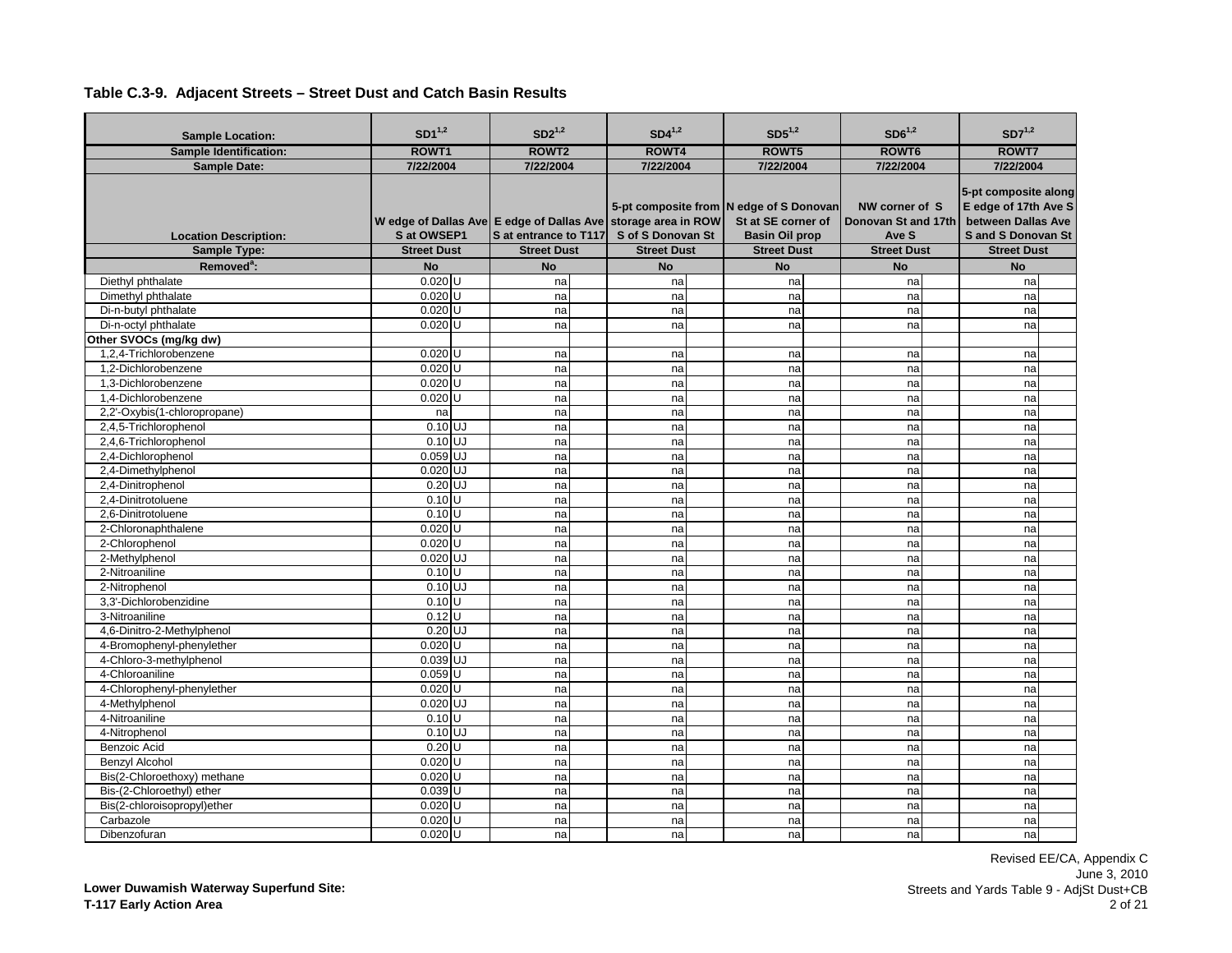| <b>Sample Location:</b>                   | $SD1^{1,2}$        | $SD2^{1,2}$           | $SD4^{1,2}$                                                   | $SD5^{1,2}$                             | $SD6^{1,2}$         | $SD7^{1,2}$              |  |
|-------------------------------------------|--------------------|-----------------------|---------------------------------------------------------------|-----------------------------------------|---------------------|--------------------------|--|
| <b>Sample Identification:</b>             | ROWT <sub>1</sub>  | ROWT <sub>2</sub>     | ROWT4                                                         | ROWT5                                   | ROWT <sub>6</sub>   | ROWT7                    |  |
| <b>Sample Date:</b>                       | 7/22/2004          | 7/22/2004             | 7/22/2004                                                     | 7/22/2004                               | 7/22/2004           | 7/22/2004                |  |
|                                           |                    |                       |                                                               |                                         |                     |                          |  |
|                                           |                    |                       |                                                               |                                         |                     | 5-pt composite along     |  |
|                                           |                    |                       |                                                               | 5-pt composite from N edge of S Donovan | NW corner of S      | E edge of 17th Ave S     |  |
|                                           |                    |                       | W edge of Dallas Ave E edge of Dallas Ave storage area in ROW | St at SE corner of                      | Donovan St and 17th | between Dallas Ave       |  |
| <b>Location Description:</b>              | S at OWSEP1        | S at entrance to T117 | S of S Donovan St                                             | <b>Basin Oil prop</b>                   | Ave S               | <b>Sand S Donovan St</b> |  |
| <b>Sample Type:</b>                       | <b>Street Dust</b> | <b>Street Dust</b>    | <b>Street Dust</b>                                            | <b>Street Dust</b>                      | <b>Street Dust</b>  | <b>Street Dust</b>       |  |
| Removed <sup>a</sup> :                    | <b>No</b>          | <b>No</b>             | <b>No</b>                                                     | <b>No</b>                               | <b>No</b>           | <b>No</b>                |  |
| Hexachlorobenzene                         | $0.020$ U          | na                    | na                                                            | na                                      | na                  | na                       |  |
| Hexachlorobutadiene                       | $0.020$ U          | na                    | na                                                            | na                                      | na                  | na                       |  |
| Hexachlorocyclopentadiene                 | $0.10$ U           | na                    | na                                                            | na                                      | na                  | na                       |  |
| Hexachloroethane                          | $0.020$ U          | na                    | na                                                            | na                                      | na                  | na                       |  |
| Isophorone                                | $0.020$ U          | na                    | na                                                            | na                                      | na                  | na                       |  |
| Nitrobenzene                              | $0.020$ U          | na                    | na                                                            | na                                      | na                  | nal                      |  |
| N-Nitroso-di-n-Propylamine                | $0.039$ U          | na                    | na                                                            | na                                      | na                  | na                       |  |
| N-Nitrosodiphenylamine                    | $0.020$ U          | na                    | na                                                            | na                                      | na                  | na                       |  |
| Pentachlorophenol                         | $0.10$ UJ          | na                    | na                                                            | na                                      | na                  | na                       |  |
| Phenol                                    | $0.020$ UJ         | na                    | na                                                            | na                                      | na                  | na                       |  |
| Total Petroleum Hydrocarbons (mg/kg dw)   |                    |                       |                                                               |                                         |                     |                          |  |
| Diesel range hydrocarbons                 | 180                | 1,200                 | 3,200                                                         | 55                                      | 34                  | 370                      |  |
| Oil range hydrocarbons                    | 730                | 4,200                 | 8,300                                                         | 310                                     | 190                 | 2,200                    |  |
| Total petroleum hydrocarbons <sup>b</sup> | 910                | 5.400                 | 11,500                                                        | 370                                     | 220                 | 2,600                    |  |

ID = identification

 $J =$  estimated value

 $U = not detected (at the indicated reporting limit)$ 

UJ = not detected (estimated reporting limit)

na - not analyzed or data not available

Data presented in this table are not depicted on the maps

a If yes, sample was removed as part of Interim Cleanup Actions in 2004 and 2005.

<sup>b</sup> Total petroleum hydrocarbons represents sum of diesel and oil ranges only.

<sup>1</sup> Data Source: Seattle Public Utilities, August 31, 2005 and October 19, 2005.

 $2$  Laboratory data has not been fully validated.

3 Aroclor 1260 was the only Aroclor detected in samples analyzed from the Adjacent Streets, with the following exceptions: Aroclor 1254 was detected at SD19 (0.043 mg/kg) and SD53 (2.4 mg/kg)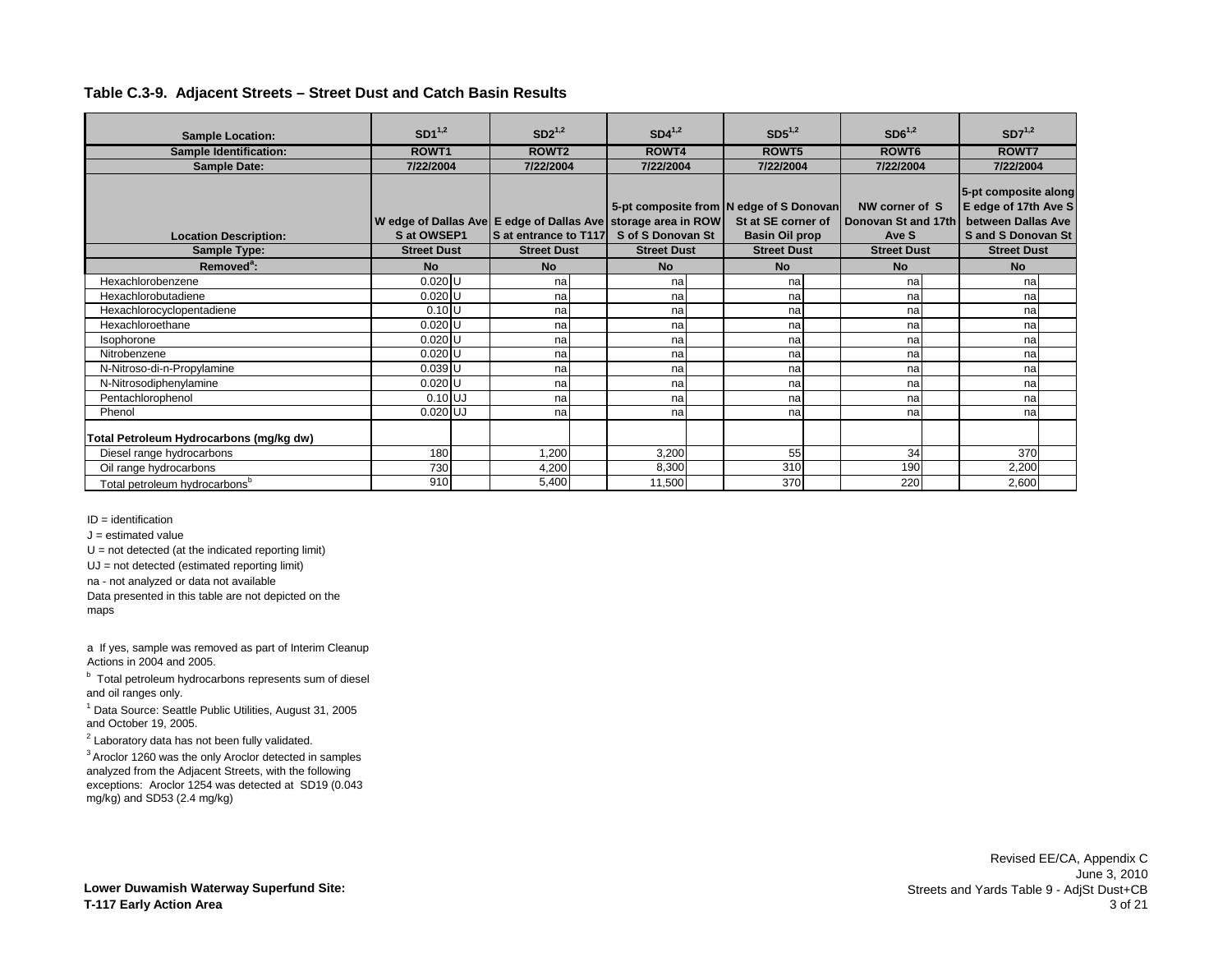|                                       |                                                                          |                                                                |                                                                                                         |                                                                                                         | SD13 <sup>1,2</sup> (SD12 |                                                                |  |
|---------------------------------------|--------------------------------------------------------------------------|----------------------------------------------------------------|---------------------------------------------------------------------------------------------------------|---------------------------------------------------------------------------------------------------------|---------------------------|----------------------------------------------------------------|--|
| <b>Sample Location:</b>               | $SD9^{1,2}$                                                              | $SD10^{1,2}$                                                   | $SD11^{1,2}$                                                                                            | $SD12^{1,2}$                                                                                            | Duplicate)                | $SD14^{1,2}$                                                   |  |
| <b>Sample Identification:</b>         | ROWT9                                                                    | ROWT10                                                         | ROWT11                                                                                                  | ROWT12                                                                                                  | ROWT13                    | ROWT14                                                         |  |
| <b>Sample Date:</b>                   | 7/22/2004                                                                | 9/23/2004                                                      | 9/23/2004                                                                                               | 9/23/2004                                                                                               | 9/23/2004                 | 9/23/2004                                                      |  |
| <b>Location Description:</b>          | 2-pt composite N<br>and S edge of Dallas<br>Ave S and W of 17th<br>Ave S | Inlet at SE corner of<br>14th Ave S and S<br><b>Trenton St</b> | <b>Composite of street</b><br>dust and dirt from<br>inlet on S Cloverdale<br>St on E side 14th<br>Ave S | <b>Composite of street</b><br>dust and dirt from<br>inlet on S Donovan<br>St just east of 14th<br>Ave S | Duplicate of 12           | Inlet at SE corner of<br>14th Ave S and<br><b>Dallas Ave S</b> |  |
| Sample Type:                          | <b>Street Dust</b>                                                       | <b>Street Dust</b>                                             | <b>Street Dust</b>                                                                                      | <b>Street Dust</b>                                                                                      | <b>Street Dust</b>        | <b>Street Dust</b>                                             |  |
| Removed <sup>a</sup> :                | <b>No</b>                                                                | <b>No</b>                                                      | <b>No</b>                                                                                               | <b>No</b>                                                                                               | <b>No</b>                 | <b>No</b>                                                      |  |
| Metals (mg/kg dw)                     |                                                                          |                                                                |                                                                                                         |                                                                                                         |                           |                                                                |  |
| Arsenic                               | 10 <sup>U</sup>                                                          | na                                                             | na                                                                                                      | na                                                                                                      | na                        | na                                                             |  |
| Copper                                | 94                                                                       | na                                                             | na                                                                                                      | na                                                                                                      | na                        | na                                                             |  |
| Lead                                  | 31                                                                       | na                                                             | na                                                                                                      | na                                                                                                      | na                        | na                                                             |  |
| Mercury                               | 0.060                                                                    | na                                                             | na                                                                                                      | na                                                                                                      | na                        | na                                                             |  |
| Zinc                                  | 152 J                                                                    | na                                                             | na                                                                                                      | na                                                                                                      | na                        | na                                                             |  |
| PCBs (mg/kg dw)                       |                                                                          |                                                                |                                                                                                         |                                                                                                         |                           |                                                                |  |
| Aroclor-1016                          | na                                                                       | na                                                             | na                                                                                                      | na                                                                                                      | na                        | na                                                             |  |
| Aroclor-1221                          | na                                                                       | na                                                             | na                                                                                                      | na                                                                                                      | na                        | na                                                             |  |
| Aroclor-1232                          | na                                                                       | na                                                             | na                                                                                                      | na                                                                                                      | na                        | na                                                             |  |
| Aroclor-1242                          | na                                                                       | na                                                             | na                                                                                                      | na                                                                                                      | na                        | na                                                             |  |
| Aroclor-1248                          | na                                                                       | na                                                             | na                                                                                                      | na                                                                                                      | na                        | na                                                             |  |
| Aroclor-1254                          | na                                                                       | na                                                             | na                                                                                                      | na                                                                                                      | na                        | na                                                             |  |
| Aroclor-1260                          | na                                                                       | na                                                             | na                                                                                                      | na                                                                                                      | na                        | na                                                             |  |
| <b>Total PCBs</b>                     | 1.9                                                                      | 0.028                                                          | 0.58                                                                                                    | 0.46                                                                                                    | 0.46                      | 0.17                                                           |  |
| Dioxins/Furans (ng/kg dw)             |                                                                          |                                                                |                                                                                                         |                                                                                                         |                           |                                                                |  |
| 2,3,7,8-TCDD TEQ ng/kg dw             | na                                                                       | na                                                             | na                                                                                                      | na                                                                                                      | na                        | na                                                             |  |
| PAHs (mg/kg dw)                       |                                                                          |                                                                |                                                                                                         |                                                                                                         |                           |                                                                |  |
| 2-Methylnaphthalene                   | na                                                                       | na                                                             | na                                                                                                      | na                                                                                                      | na                        | na                                                             |  |
| Acenaphthene                          | na                                                                       | na                                                             | na                                                                                                      | na                                                                                                      | na                        | na                                                             |  |
| Acenaphthylene                        | na                                                                       | na                                                             | na                                                                                                      | na                                                                                                      | na                        | na                                                             |  |
| Anthracene                            | na                                                                       | na                                                             | na                                                                                                      | na                                                                                                      | na                        | na                                                             |  |
| Benzo(a)anthracene                    | na                                                                       | na                                                             | na                                                                                                      | na                                                                                                      | na                        | na                                                             |  |
| Benzo(a)pyrene                        | na                                                                       | na                                                             | na                                                                                                      | na                                                                                                      | na                        | na                                                             |  |
| Benzo(b)fluoranthene                  | na                                                                       | na                                                             | na                                                                                                      | na                                                                                                      | na                        | na                                                             |  |
| Benzo(g,h,i)perylene                  | na                                                                       | na                                                             | na                                                                                                      | na                                                                                                      | na                        | na                                                             |  |
| Benzo(k)fluoranthene                  | na                                                                       | na                                                             | na                                                                                                      | na                                                                                                      | na                        | na                                                             |  |
| Chrysene                              | na                                                                       | na                                                             | na                                                                                                      | na                                                                                                      | na                        | na                                                             |  |
| Dibenz(a,h)anthracene                 | na                                                                       | na                                                             | na                                                                                                      | na                                                                                                      | na                        | na                                                             |  |
| Fluoranthene                          | na                                                                       | na                                                             | na                                                                                                      | na                                                                                                      | na                        | na                                                             |  |
| Fluorene                              | na                                                                       | na                                                             | na                                                                                                      | na                                                                                                      | na                        | na                                                             |  |
| Indeno(1,2,3-cd)pyrene<br>Naphthalene | na                                                                       | na                                                             | na                                                                                                      | na                                                                                                      | na                        | na                                                             |  |
|                                       | na                                                                       | na                                                             | na                                                                                                      | na                                                                                                      | na                        | na                                                             |  |
| Phenanthrene<br>Pyrene                | na<br>na                                                                 | na<br>na                                                       | na                                                                                                      | na                                                                                                      | na                        | na                                                             |  |
| Carcinogenic PAHs                     | na                                                                       | na                                                             | na<br>na                                                                                                | na<br>na                                                                                                | na<br>na                  | na<br>na                                                       |  |
| Phthalates (mg/kg dw)                 |                                                                          |                                                                |                                                                                                         |                                                                                                         |                           |                                                                |  |
| Bis(2-ethylhexyl) phthalate           | na                                                                       | na                                                             | na                                                                                                      | na                                                                                                      | na                        | na                                                             |  |
| Butyl benzyl phthalate                | na                                                                       | na                                                             | nal                                                                                                     | na                                                                                                      | na                        | na                                                             |  |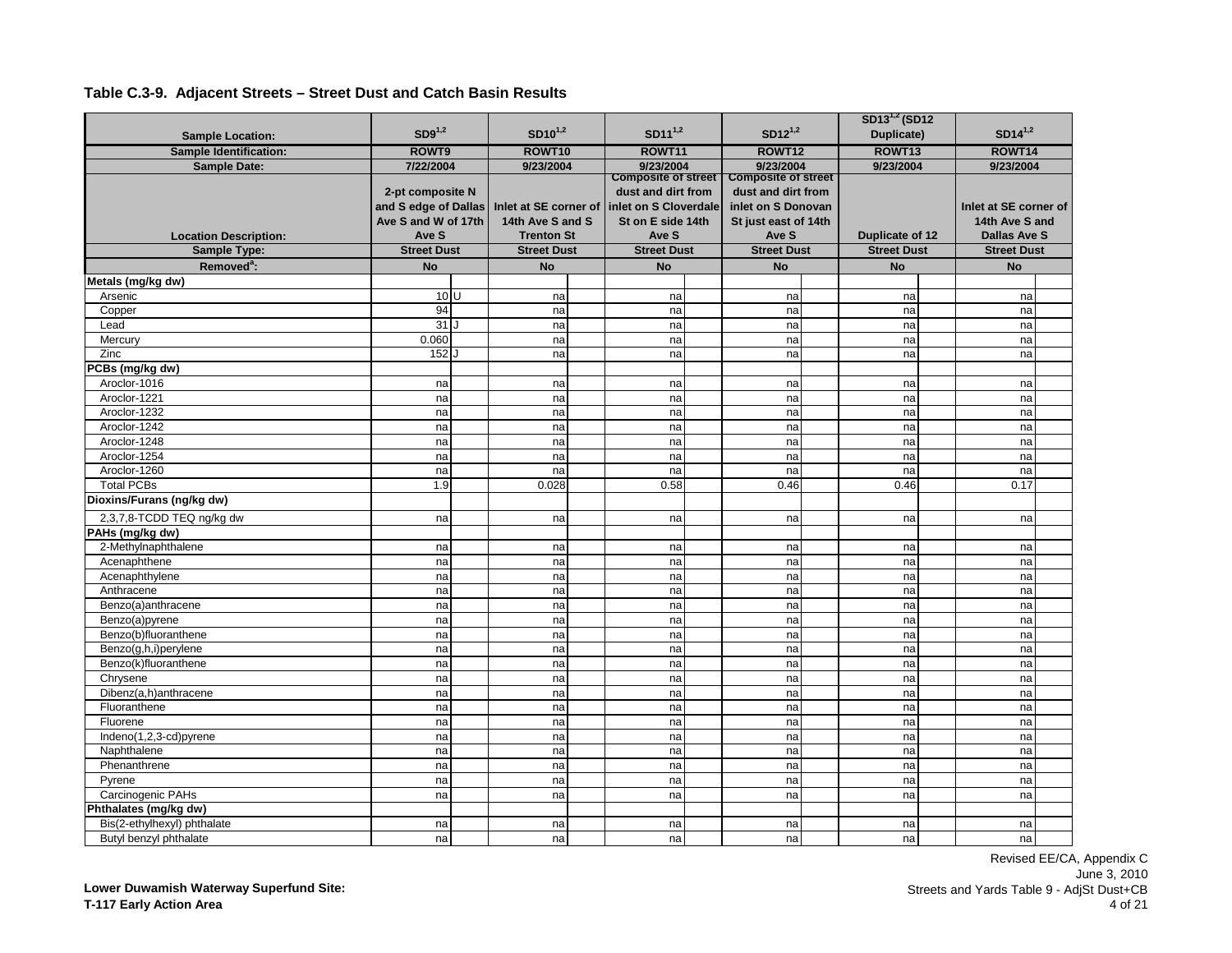|                               |                                                                 |                                           |                                                                                                |                                                                                                | $SD13^{1,2} (SD12)$ |                                         |
|-------------------------------|-----------------------------------------------------------------|-------------------------------------------|------------------------------------------------------------------------------------------------|------------------------------------------------------------------------------------------------|---------------------|-----------------------------------------|
| <b>Sample Location:</b>       | $SD9^{1,2}$                                                     | $SD10^{1,2}$                              | $SD11^{1,2}$                                                                                   | $SD12^{1,2}$                                                                                   | Duplicate)          | $SD14^{1,2}$                            |
| <b>Sample Identification:</b> | ROWT9                                                           | ROWT10                                    | ROWT11                                                                                         | ROWT12                                                                                         | ROWT <sub>13</sub>  | ROWT14                                  |
| <b>Sample Date:</b>           | 7/22/2004                                                       | 9/23/2004                                 | 9/23/2004                                                                                      | 9/23/2004                                                                                      | 9/23/2004           | 9/23/2004                               |
|                               | 2-pt composite N<br>and S edge of Dallas<br>Ave S and W of 17th | Inlet at SE corner of<br>14th Ave S and S | <b>Composite of street</b><br>dust and dirt from<br>inlet on S Cloverdale<br>St on E side 14th | <b>Composite of street</b><br>dust and dirt from<br>inlet on S Donovan<br>St just east of 14th |                     | Inlet at SE corner of<br>14th Ave S and |
| <b>Location Description:</b>  | Ave S                                                           | <b>Trenton St</b>                         | Ave S                                                                                          | Ave S                                                                                          | Duplicate of 12     | <b>Dallas Ave S</b>                     |
| <b>Sample Type:</b>           | <b>Street Dust</b>                                              | <b>Street Dust</b>                        | <b>Street Dust</b>                                                                             | <b>Street Dust</b>                                                                             | <b>Street Dust</b>  | <b>Street Dust</b>                      |
| Removed <sup>a</sup> :        | <b>No</b>                                                       | <b>No</b>                                 | <b>No</b>                                                                                      | <b>No</b>                                                                                      | <b>No</b>           | <b>No</b>                               |
| Diethyl phthalate             | na                                                              | na                                        | na                                                                                             | na                                                                                             | na                  | na                                      |
| Dimethyl phthalate            | na                                                              | na                                        | na                                                                                             | na                                                                                             | na                  | na                                      |
| Di-n-butyl phthalate          | na                                                              | na                                        | na                                                                                             | na                                                                                             | na                  | na                                      |
| Di-n-octyl phthalate          | na                                                              | na                                        | na                                                                                             | na                                                                                             | na                  | na                                      |
| Other SVOCs (mg/kg dw)        |                                                                 |                                           |                                                                                                |                                                                                                |                     |                                         |
| 1,2,4-Trichlorobenzene        | na                                                              | na                                        | na                                                                                             | na                                                                                             | na                  | na                                      |
| 1.2-Dichlorobenzene           | na                                                              | na                                        | na                                                                                             | na                                                                                             | na                  | na                                      |
| 1,3-Dichlorobenzene           | na                                                              | na                                        | na                                                                                             | na                                                                                             | na                  | na                                      |
| 1,4-Dichlorobenzene           | na                                                              | na                                        | na                                                                                             | na                                                                                             | na                  | na                                      |
| 2,2'-Oxybis(1-chloropropane)  | na                                                              | na                                        | na                                                                                             | na                                                                                             | na                  | na                                      |
| 2,4,5-Trichlorophenol         | na                                                              | na                                        | na                                                                                             | na                                                                                             | na                  | na                                      |
| 2,4,6-Trichlorophenol         | na                                                              | na                                        | na                                                                                             | na                                                                                             | na                  | na                                      |
| 2,4-Dichlorophenol            | na                                                              | na                                        | na                                                                                             | na                                                                                             | na                  | na                                      |
| 2,4-Dimethylphenol            | na                                                              | na                                        | na                                                                                             | na                                                                                             | na                  | na                                      |
| 2,4-Dinitrophenol             | na                                                              | na                                        | na                                                                                             | na                                                                                             | na                  | na                                      |
| 2,4-Dinitrotoluene            | na                                                              | na                                        | na                                                                                             | na                                                                                             | na                  | na                                      |
| 2.6-Dinitrotoluene            | na                                                              | na                                        | na                                                                                             | na                                                                                             | na                  | na                                      |
| 2-Chloronaphthalene           | na                                                              | na                                        | na                                                                                             | na                                                                                             | na                  | na                                      |
| 2-Chlorophenol                | na                                                              | na                                        | na                                                                                             | na                                                                                             | na                  | na                                      |
| 2-Methylphenol                | na                                                              | na                                        | na                                                                                             | na                                                                                             | na                  | na                                      |
| 2-Nitroaniline                | na                                                              | na                                        | na                                                                                             | na                                                                                             | na                  | na                                      |
| 2-Nitrophenol                 | na                                                              | na                                        | na                                                                                             | na                                                                                             | na                  | na                                      |
| 3,3'-Dichlorobenzidine        | na                                                              | na                                        | na                                                                                             | na                                                                                             | na                  | na                                      |
| 3-Nitroaniline                | na                                                              | na                                        | na                                                                                             | na                                                                                             | na                  | na                                      |
| 4,6-Dinitro-2-Methylphenol    | na                                                              | na                                        | na                                                                                             | na                                                                                             | na                  | na                                      |
| 4-Bromophenyl-phenylether     | na                                                              | na                                        | na                                                                                             | na                                                                                             | na                  | na                                      |
| 4-Chloro-3-methylphenol       | na                                                              | na                                        | na                                                                                             | na                                                                                             | na                  | na                                      |
| 4-Chloroaniline               | na                                                              | na                                        | na                                                                                             | na                                                                                             | na                  | na                                      |
| 4-Chlorophenyl-phenylether    | na                                                              | na                                        | na                                                                                             | na                                                                                             | na                  | na                                      |
| 4-Methylphenol                | na                                                              | na                                        | na                                                                                             | na                                                                                             | na                  | na                                      |
| 4-Nitroaniline                | na                                                              | na                                        | na                                                                                             | na                                                                                             | na                  | na                                      |
| 4-Nitrophenol                 | na                                                              | na                                        | na                                                                                             | na                                                                                             | na                  | na                                      |
| Benzoic Acid                  | na                                                              | na                                        | na                                                                                             | na                                                                                             | na                  | na                                      |
| <b>Benzyl Alcohol</b>         | na                                                              | na                                        | na                                                                                             | na                                                                                             | na                  | na                                      |
| Bis(2-Chloroethoxy) methane   | na                                                              | na                                        | na                                                                                             | na                                                                                             | na                  | na                                      |
| Bis-(2-Chloroethyl) ether     | na                                                              | na                                        | na                                                                                             | na                                                                                             | na                  | na                                      |
| Bis(2-chloroisopropyl)ether   | na                                                              | na                                        | na                                                                                             | na                                                                                             | na                  | na                                      |
| Carbazole                     | na                                                              | na                                        | na                                                                                             | na                                                                                             | na                  | na                                      |
| Dibenzofuran                  | na                                                              | na                                        | nal                                                                                            | na                                                                                             | na                  | nal                                     |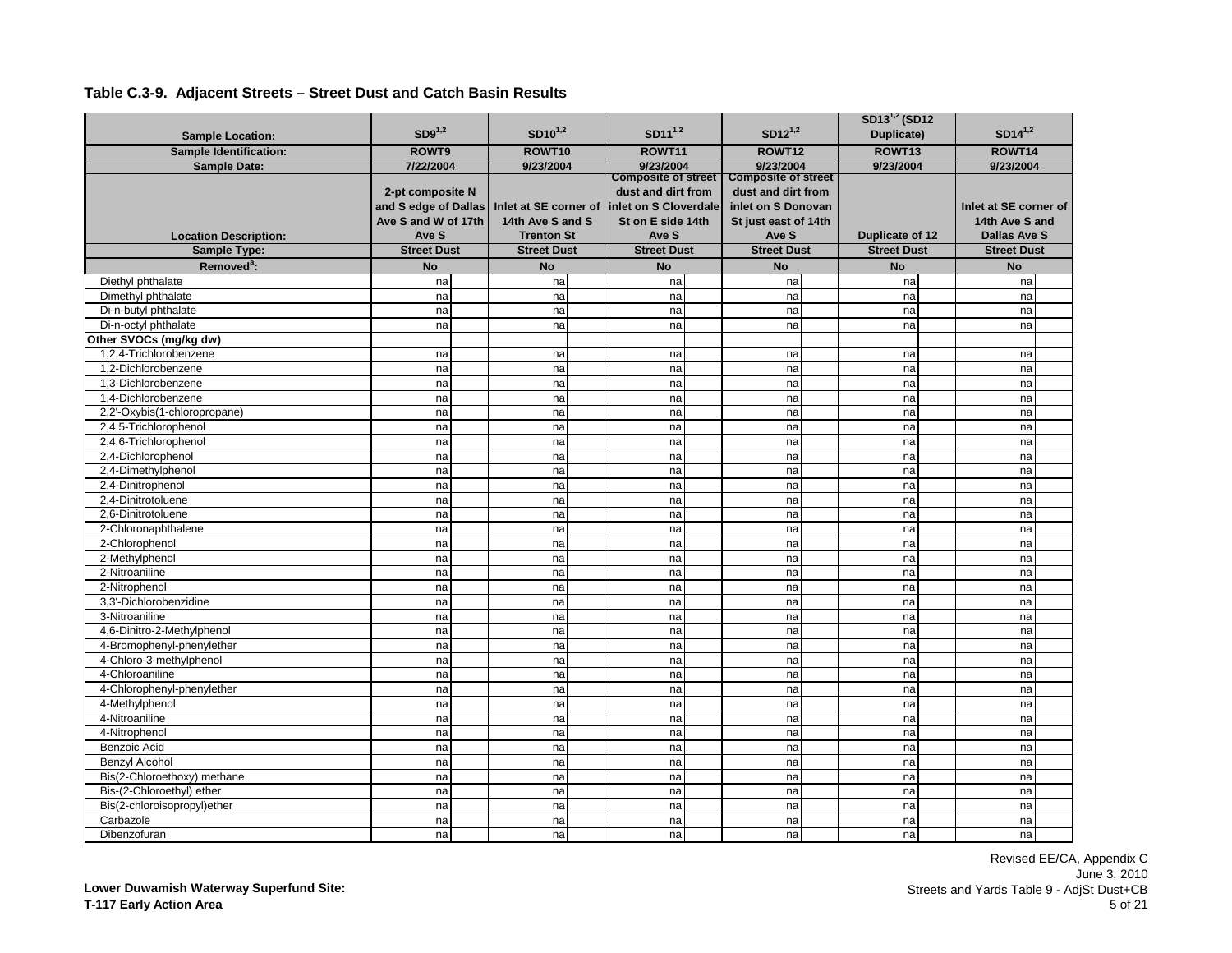|                                           |                      |                    |                                              |                            | $SD13^{1,2} (SD12)$ |                       |  |
|-------------------------------------------|----------------------|--------------------|----------------------------------------------|----------------------------|---------------------|-----------------------|--|
| <b>Sample Location:</b>                   | $SD9^{1,2}$          | $SD10^{1,2}$       | $SD11^{1,2}$                                 | $SD12^{1,2}$               | Duplicate)          | $SD14^{1,2}$          |  |
| <b>Sample Identification:</b>             | ROWT9                | ROWT <sub>10</sub> | ROWT11                                       | ROWT12                     | ROWT <sub>13</sub>  | ROWT14                |  |
| <b>Sample Date:</b>                       | 7/22/2004            | 9/23/2004          | 9/23/2004                                    | 9/23/2004                  | 9/23/2004           | 9/23/2004             |  |
|                                           |                      |                    | <b>Composite of street</b>                   | <b>Composite of street</b> |                     |                       |  |
|                                           | 2-pt composite N     |                    | dust and dirt from                           | dust and dirt from         |                     |                       |  |
|                                           | and S edge of Dallas |                    | Inlet at SE corner of linlet on S Cloverdale | inlet on S Donovan         |                     | Inlet at SE corner of |  |
|                                           | Ave S and W of 17th  | 14th Ave S and S   | St on E side 14th                            | St just east of 14th       |                     | 14th Ave S and        |  |
| <b>Location Description:</b>              | Ave S                | <b>Trenton St</b>  | Ave S                                        | Ave S                      | Duplicate of 12     | <b>Dallas Ave S</b>   |  |
| Sample Type:                              | <b>Street Dust</b>   | <b>Street Dust</b> | <b>Street Dust</b>                           | <b>Street Dust</b>         | <b>Street Dust</b>  | <b>Street Dust</b>    |  |
| Removed <sup>a</sup> :                    | <b>No</b>            | <b>No</b>          | <b>No</b>                                    | No                         | <b>No</b>           | <b>No</b>             |  |
| Hexachlorobenzene                         | nal                  | na                 | na                                           | na                         | na                  | nal                   |  |
| Hexachlorobutadiene                       | nal                  | na                 | na                                           | na                         | na                  | nal                   |  |
| Hexachlorocyclopentadiene                 | nal                  | na                 | na                                           | na                         | na                  | nal                   |  |
| Hexachloroethane                          | na                   | na                 | na                                           | na                         | na                  | nal                   |  |
| Isophorone                                | na                   | na                 | na                                           | na                         | na                  | nal                   |  |
| Nitrobenzene                              | na                   | na                 | na                                           | na                         | na                  | nal                   |  |
| N-Nitroso-di-n-Propylamine                | na                   | na                 | na                                           | na                         | na                  | nal                   |  |
| N-Nitrosodiphenylamine                    | na                   | na                 | na                                           | na                         | na                  | nal                   |  |
| Pentachlorophenol                         | na                   | na                 | na                                           | na                         | na                  | nal                   |  |
| Phenol                                    | na                   | na                 | na                                           | na                         | na                  | na                    |  |
| Total Petroleum Hydrocarbons (mg/kg dw)   |                      |                    |                                              |                            |                     |                       |  |
| Diesel range hydrocarbons                 | 88                   | na                 | na                                           | nal                        | na                  | nal                   |  |
| Oil range hydrocarbons                    | 790                  | na                 | na                                           | na                         | na                  | nal                   |  |
| Total petroleum hydrocarbons <sup>b</sup> | 880                  | na                 | na                                           | na                         | na                  | nal                   |  |

ID = identification

 $J =$  estimated value

 $U = not detected (at the indicated reporting limit)$ 

UJ = not detected (estimated reporting limit)

na - not analyzed or data not available

Data presented in this table are not depicted on the maps

a If yes, sample was removed as part of Interim Cleanup Actions in 2004 and 2005.

<sup>b</sup> Total petroleum hydrocarbons represents sum of diesel and oil ranges only.

<sup>1</sup> Data Source: Seattle Public Utilities, August 31, 2005 and October 19, 2005.

 $2$  Laboratory data has not been fully validated.

3 Aroclor 1260 was the only Aroclor detected in samples analyzed from the Adjacent Streets, with the following exceptions: Aroclor 1254 was detected at SD19 (0.043 mg/kg) and SD53 (2.4 mg/kg)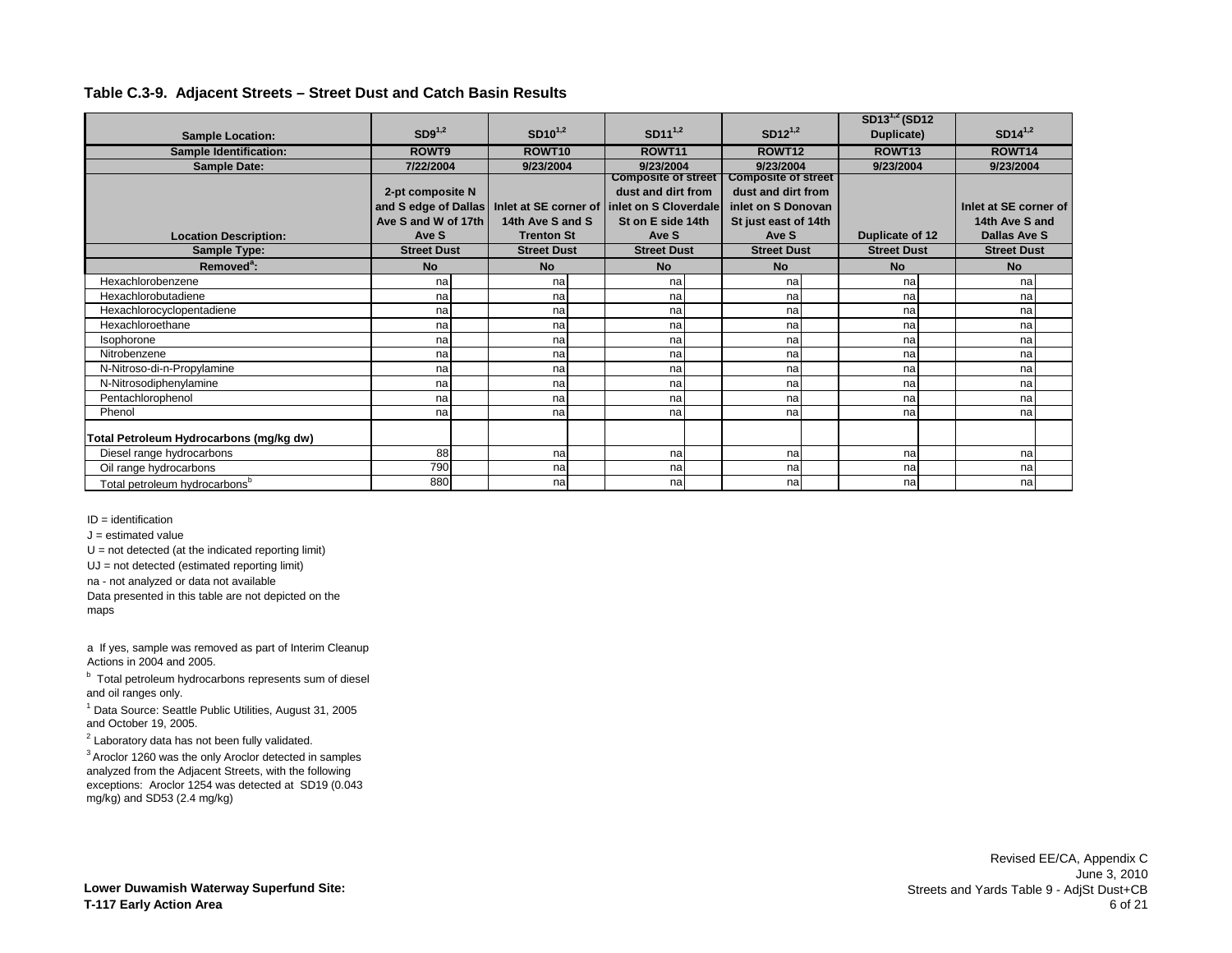| <b>Sample Location:</b>       | $SD15^{1,2}$                                                                                     | $SD17^{1,2}$                                                                            | $SD19^{1,2,3}$                                    | $SD20^{1,2}$                                             | $SD21^{1,2}$       |                                          | $SD22^{1,2}$       |                                                            |
|-------------------------------|--------------------------------------------------------------------------------------------------|-----------------------------------------------------------------------------------------|---------------------------------------------------|----------------------------------------------------------|--------------------|------------------------------------------|--------------------|------------------------------------------------------------|
| <b>Sample Identification:</b> | ROWT15                                                                                           | ROWT17                                                                                  | ROWT19                                            | <b>ROWT20</b>                                            | <b>ROWT21</b>      |                                          | ROWT22             |                                                            |
| <b>Sample Date:</b>           | 9/23/2004                                                                                        | 9/23/2004                                                                               | 10/26/2004                                        | 10/27/2004                                               | 10/27/2004         |                                          | 10/27/2004         |                                                            |
| <b>Location Description:</b>  | <b>Composite of street</b><br>dust on N and S side<br>of Dallas Ave S, 100<br>yds E of sample 14 | <b>Composite of street</b><br>dust on N side of S<br>Donovan St just W of<br>16th Ave S | Road shoulder in<br>front of 8523 Dallas<br>Ave S | Road shoulder<br>across street from<br>8525 Dallas Ave S | Ave S              | Road shoulder in<br>front of 8519 Dallas |                    | Road shoulder in<br>front driveway at<br>1437 S Donovan St |
| Sample Type:                  | <b>Street Dust</b>                                                                               | <b>Street Dust</b>                                                                      | <b>Street Dust</b>                                | <b>Street Dust</b>                                       | <b>Street Dust</b> |                                          | <b>Street Dust</b> |                                                            |
| Removed <sup>a</sup> :        | <b>No</b>                                                                                        | <b>No</b>                                                                               | Yes                                               | <b>Yes</b>                                               | <b>No</b>          |                                          | <b>No</b>          |                                                            |
| Metals (mg/kg dw)             |                                                                                                  |                                                                                         |                                                   |                                                          |                    |                                          |                    |                                                            |
| Arsenic                       | na                                                                                               | na                                                                                      | na                                                | na                                                       | na                 |                                          | na                 |                                                            |
| Copper                        | na                                                                                               | na                                                                                      | na                                                | na                                                       | na                 |                                          | na                 |                                                            |
| Lead                          | na                                                                                               | na                                                                                      | na                                                | na                                                       | na                 |                                          | na                 |                                                            |
| Mercury                       | na                                                                                               | na                                                                                      | na                                                | na                                                       | na                 |                                          | na                 |                                                            |
| Zinc                          | na                                                                                               | na                                                                                      | na                                                | na                                                       | na                 |                                          | na                 |                                                            |
| PCBs (mg/kg dw)               |                                                                                                  |                                                                                         |                                                   |                                                          |                    |                                          |                    |                                                            |
| Aroclor-1016                  | na                                                                                               | na                                                                                      | na                                                | na                                                       | na                 |                                          | na                 |                                                            |
| Aroclor-1221                  | na                                                                                               | na                                                                                      | na                                                | na                                                       | na                 |                                          | na                 |                                                            |
| Aroclor-1232                  | na                                                                                               | na                                                                                      | na                                                | na                                                       | na                 |                                          | na                 |                                                            |
| Aroclor-1242                  | na                                                                                               | na                                                                                      | na                                                | na                                                       | na                 |                                          | na                 |                                                            |
| Aroclor-1248                  | na                                                                                               | na                                                                                      | na                                                | na                                                       | na                 |                                          | na                 |                                                            |
| Aroclor-1254                  | na                                                                                               | na                                                                                      | na                                                | na                                                       | na                 |                                          | na                 |                                                            |
| Aroclor-1260                  | na                                                                                               | na                                                                                      | na                                                | na                                                       | na                 |                                          | na                 |                                                            |
| <b>Total PCBs</b>             | 3.1                                                                                              | 0.34                                                                                    | 0.16                                              | 1.3                                                      | 0.075              |                                          | 0.028              |                                                            |
| Dioxins/Furans (ng/kg dw)     |                                                                                                  |                                                                                         |                                                   |                                                          |                    |                                          |                    |                                                            |
| 2,3,7,8-TCDD TEQ ng/kg dw     | na                                                                                               | na                                                                                      | na                                                | na                                                       | na                 |                                          | na                 |                                                            |
| PAHs (mg/kg dw)               |                                                                                                  |                                                                                         |                                                   |                                                          |                    |                                          |                    |                                                            |
| 2-Methylnaphthalene           | na                                                                                               | na                                                                                      | na                                                | na                                                       | na                 |                                          | na                 |                                                            |
| Acenaphthene                  | na                                                                                               | na                                                                                      | na                                                | na                                                       | na                 |                                          | na                 |                                                            |
| Acenaphthylene                | na                                                                                               | na                                                                                      | na                                                | na                                                       | na                 |                                          | na                 |                                                            |
| Anthracene                    | na                                                                                               | na                                                                                      | na                                                | na                                                       | na                 |                                          | na                 |                                                            |
| Benzo(a)anthracene            | na                                                                                               | na                                                                                      | na                                                | na                                                       | na                 |                                          | na                 |                                                            |
| Benzo(a)pyrene                | na                                                                                               | na                                                                                      | na                                                | na                                                       | na                 |                                          | na                 |                                                            |
| Benzo(b)fluoranthene          | na                                                                                               | na                                                                                      | na                                                | na                                                       | na                 |                                          | na                 |                                                            |
| Benzo(g,h,i)perylene          | na                                                                                               | na                                                                                      | na                                                | na                                                       | na                 |                                          | na                 |                                                            |
| Benzo(k)fluoranthene          | na                                                                                               | na                                                                                      | na                                                | na                                                       | na                 |                                          | na                 |                                                            |
| Chrysene                      | na                                                                                               | na                                                                                      | na                                                | na                                                       | na                 |                                          | na                 |                                                            |
| Dibenz(a.h)anthracene         | na                                                                                               | na                                                                                      | na                                                | na                                                       | na                 |                                          | na                 |                                                            |
| Fluoranthene                  | na                                                                                               | na                                                                                      | na                                                | na                                                       | na                 |                                          | na                 |                                                            |
| Fluorene                      | na                                                                                               | na                                                                                      | na                                                | na                                                       | na                 |                                          | na                 |                                                            |
| Indeno(1,2,3-cd)pyrene        | na                                                                                               | na                                                                                      | na                                                | na                                                       | na                 |                                          | na                 |                                                            |
| Naphthalene                   | na                                                                                               | na                                                                                      | na                                                | na                                                       | na                 |                                          | na                 |                                                            |
| Phenanthrene                  | na                                                                                               | na                                                                                      | na                                                | na                                                       | na                 |                                          | na                 |                                                            |
| Pyrene                        | na                                                                                               | na                                                                                      | na                                                | na                                                       | na                 |                                          | na                 |                                                            |
| Carcinogenic PAHs             | na                                                                                               | na                                                                                      | na                                                | na                                                       | na                 |                                          | na                 |                                                            |
| Phthalates (mg/kg dw)         |                                                                                                  |                                                                                         |                                                   |                                                          |                    |                                          |                    |                                                            |
| Bis(2-ethylhexyl) phthalate   | na                                                                                               | na                                                                                      | na                                                | na                                                       | na                 |                                          | na                 |                                                            |
| Butyl benzyl phthalate        | na                                                                                               | na                                                                                      | na                                                | na                                                       | na                 |                                          | nal                |                                                            |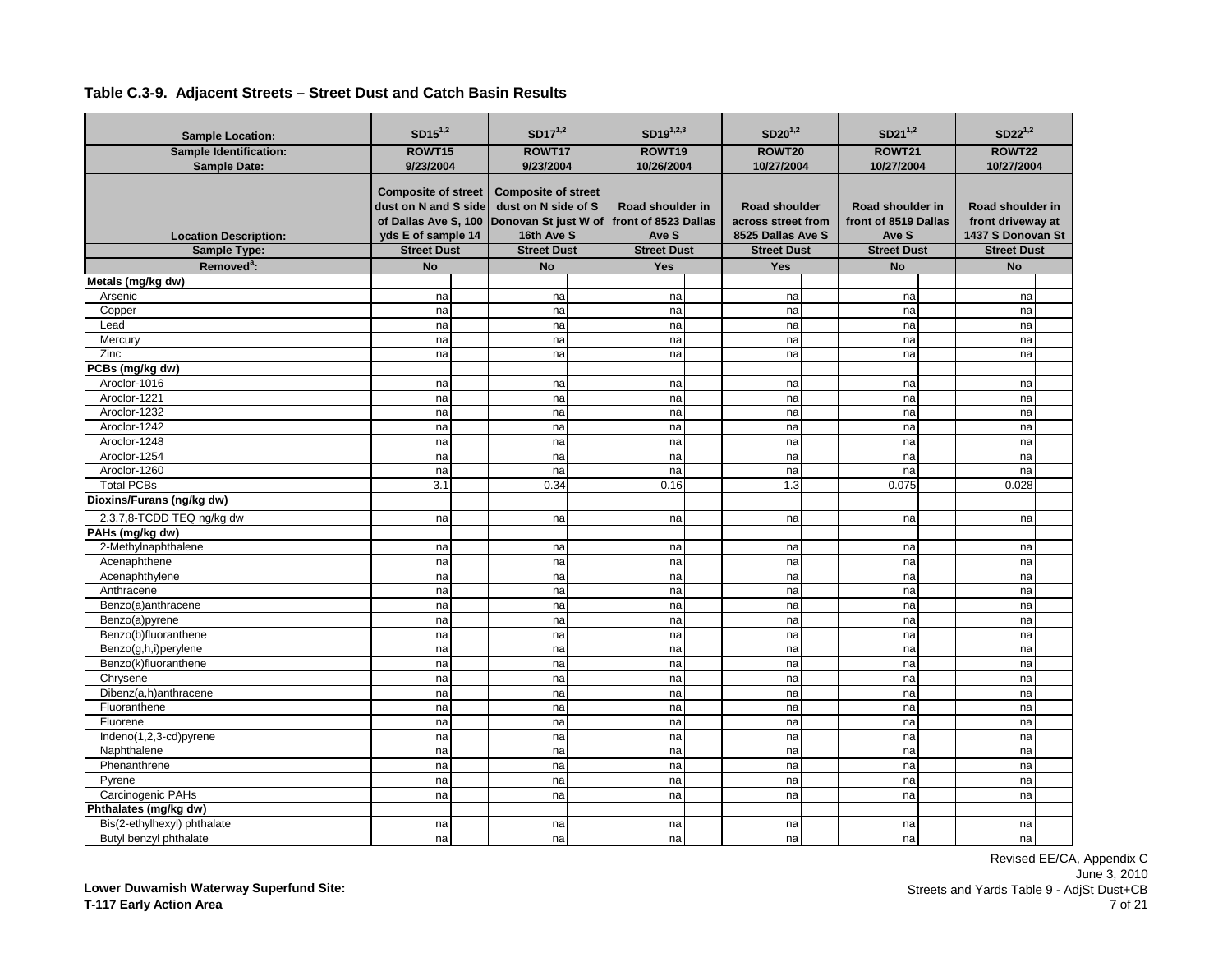| <b>Sample Location:</b>       | $SD15^{1,2}$                                                                                     | $SD17^{1,2}$                                                                            | $SD19^{1,2,3}$                                    | $SD20^{1,2}$                                                    | $SD21^{1,2}$                                      | $SD22^{1,2}$                                               |
|-------------------------------|--------------------------------------------------------------------------------------------------|-----------------------------------------------------------------------------------------|---------------------------------------------------|-----------------------------------------------------------------|---------------------------------------------------|------------------------------------------------------------|
| <b>Sample Identification:</b> | ROWT15                                                                                           | ROWT17                                                                                  | ROWT <sub>19</sub>                                | ROWT20                                                          | <b>ROWT21</b>                                     | ROWT22                                                     |
| <b>Sample Date:</b>           | 9/23/2004                                                                                        | 9/23/2004                                                                               | 10/26/2004                                        | 10/27/2004                                                      | 10/27/2004                                        | 10/27/2004                                                 |
| <b>Location Description:</b>  | <b>Composite of street</b><br>dust on N and S side<br>of Dallas Ave S, 100<br>yds E of sample 14 | <b>Composite of street</b><br>dust on N side of S<br>Donovan St just W of<br>16th Ave S | Road shoulder in<br>front of 8523 Dallas<br>Ave S | <b>Road shoulder</b><br>across street from<br>8525 Dallas Ave S | Road shoulder in<br>front of 8519 Dallas<br>Ave S | Road shoulder in<br>front driveway at<br>1437 S Donovan St |
| Sample Type:                  | <b>Street Dust</b>                                                                               | <b>Street Dust</b>                                                                      | <b>Street Dust</b>                                | <b>Street Dust</b>                                              | <b>Street Dust</b>                                | <b>Street Dust</b>                                         |
| Removed <sup>a</sup> :        | <b>No</b>                                                                                        | <b>No</b>                                                                               | Yes                                               | <b>Yes</b>                                                      | <b>No</b>                                         | <b>No</b>                                                  |
| Diethyl phthalate             | na                                                                                               | na                                                                                      | na                                                | na                                                              | na                                                | na                                                         |
| Dimethyl phthalate            | na                                                                                               | na                                                                                      | na                                                | na                                                              | na                                                | na                                                         |
| Di-n-butyl phthalate          | na                                                                                               | na                                                                                      | na                                                | na                                                              | na                                                | na                                                         |
| Di-n-octyl phthalate          | na                                                                                               | na                                                                                      | na                                                | na                                                              | na                                                | na                                                         |
| Other SVOCs (mg/kg dw)        |                                                                                                  |                                                                                         |                                                   |                                                                 |                                                   |                                                            |
| 1.2.4-Trichlorobenzene        | na                                                                                               | na                                                                                      | na                                                | na                                                              | na                                                | na                                                         |
| 1.2-Dichlorobenzene           | na                                                                                               | na                                                                                      | na                                                | na                                                              | na                                                | na                                                         |
| 1.3-Dichlorobenzene           | na                                                                                               | na                                                                                      | na                                                | na                                                              | na                                                | na                                                         |
| 1.4-Dichlorobenzene           | na                                                                                               | na                                                                                      | na                                                | na                                                              | na                                                | na                                                         |
| 2,2'-Oxybis(1-chloropropane)  | na                                                                                               | na                                                                                      | na                                                | na                                                              | na                                                | na                                                         |
| 2,4,5-Trichlorophenol         | na                                                                                               | na                                                                                      | na                                                | na                                                              | na                                                | na                                                         |
| 2,4,6-Trichlorophenol         | na                                                                                               | na                                                                                      | na                                                | na                                                              | na                                                | na                                                         |
| 2,4-Dichlorophenol            | na                                                                                               | na                                                                                      | na                                                | na                                                              | na                                                | na                                                         |
| 2,4-Dimethylphenol            | na                                                                                               | na                                                                                      | na                                                | na                                                              | na                                                | na                                                         |
| 2,4-Dinitrophenol             | na                                                                                               | na                                                                                      | na                                                | na                                                              | na                                                | na                                                         |
| 2,4-Dinitrotoluene            | na                                                                                               | na                                                                                      | na                                                | na                                                              | na                                                | na                                                         |
| 2.6-Dinitrotoluene            | na                                                                                               | na                                                                                      | na                                                | na                                                              | na                                                | na                                                         |
| 2-Chloronaphthalene           | na                                                                                               | na                                                                                      | na                                                | na                                                              | na                                                | na                                                         |
| 2-Chlorophenol                | na                                                                                               | na                                                                                      | na                                                | na                                                              | na                                                | na                                                         |
| 2-Methylphenol                | na                                                                                               | na                                                                                      | na                                                | na                                                              | na                                                | na                                                         |
| 2-Nitroaniline                | na                                                                                               | na                                                                                      | na                                                | na                                                              | na                                                | na                                                         |
| 2-Nitrophenol                 | na                                                                                               | na                                                                                      | na                                                | na                                                              | na                                                | na                                                         |
| 3.3'-Dichlorobenzidine        | na                                                                                               | na                                                                                      | na                                                | na                                                              | na                                                | na                                                         |
| 3-Nitroaniline                | na                                                                                               | na                                                                                      | na                                                | na                                                              | na                                                | na                                                         |
| 4,6-Dinitro-2-Methylphenol    | na                                                                                               | na                                                                                      | na                                                | na                                                              | na                                                | na                                                         |
| 4-Bromophenyl-phenylether     | na                                                                                               | na                                                                                      | na                                                | na                                                              | na                                                | na                                                         |
| 4-Chloro-3-methylphenol       | na                                                                                               | na                                                                                      | na                                                | na                                                              | na                                                | na                                                         |
| 4-Chloroaniline               | na                                                                                               | na                                                                                      | na                                                | na                                                              | na                                                | na                                                         |
| 4-Chlorophenyl-phenylether    | na                                                                                               | na                                                                                      | na                                                | na                                                              | na                                                | na                                                         |
| 4-Methylphenol                | na                                                                                               | na                                                                                      | na                                                | na                                                              | na                                                | na                                                         |
| 4-Nitroaniline                | na                                                                                               | na                                                                                      | na                                                | na                                                              | na                                                | na                                                         |
| 4-Nitrophenol                 | na                                                                                               | na                                                                                      | na                                                | na                                                              | na                                                | na                                                         |
| <b>Benzoic Acid</b>           | na                                                                                               | na                                                                                      | na                                                | na                                                              | na                                                | na                                                         |
| <b>Benzyl Alcohol</b>         | na                                                                                               | na                                                                                      | na                                                | na                                                              | na                                                | na                                                         |
| Bis(2-Chloroethoxy) methane   | na                                                                                               | na                                                                                      | na                                                | na                                                              | na                                                | na                                                         |
| Bis-(2-Chloroethyl) ether     | na                                                                                               | na                                                                                      | na                                                | na                                                              | na                                                | na                                                         |
| Bis(2-chloroisopropyl)ether   | na                                                                                               | na                                                                                      | na                                                | na                                                              | na                                                | na                                                         |
| Carbazole                     | na                                                                                               | na                                                                                      | na                                                | na                                                              | na                                                | na                                                         |
| Dibenzofuran                  | nal                                                                                              | na                                                                                      | na                                                | na                                                              | na                                                | na                                                         |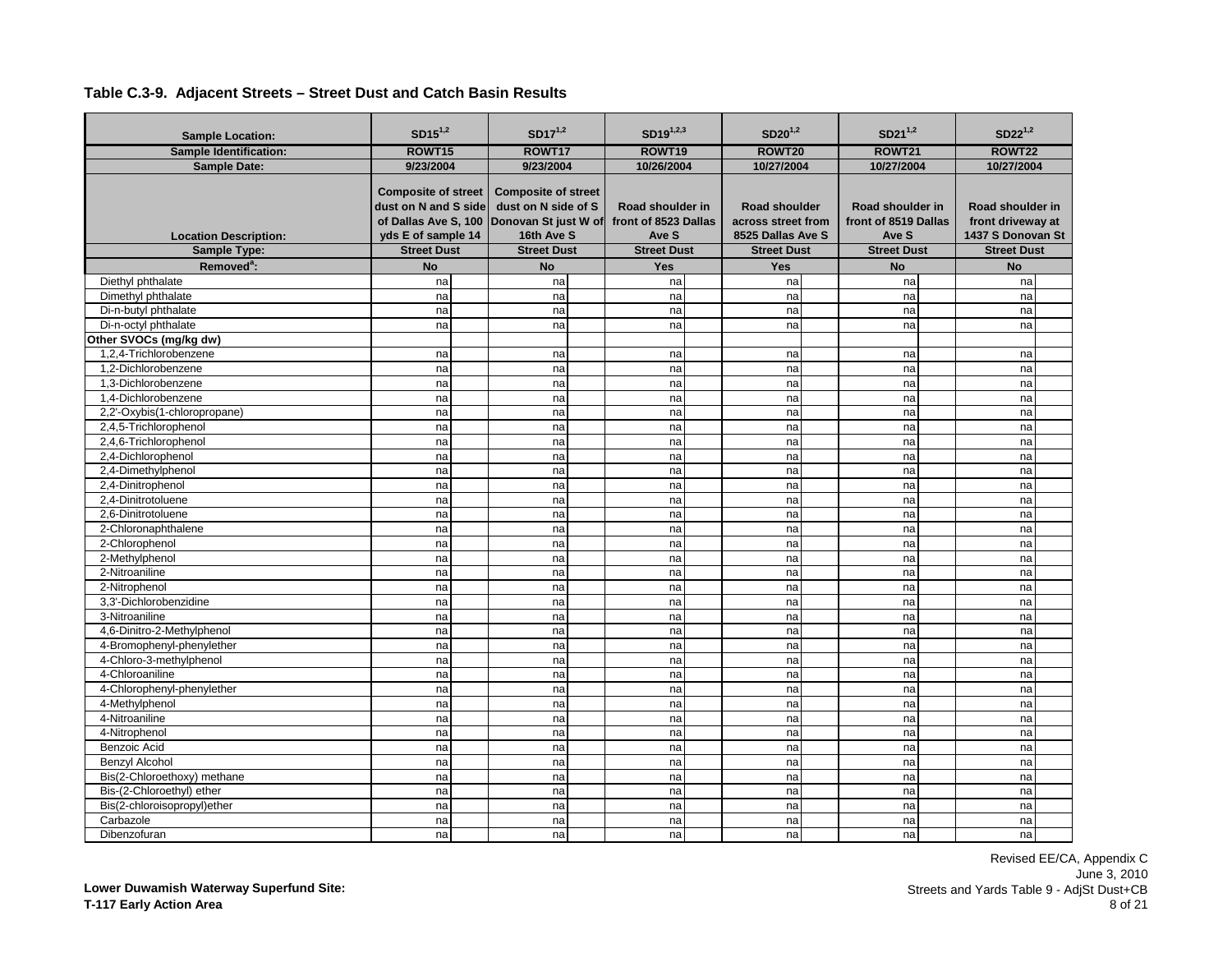| <b>Sample Location:</b>                   | $SD15^{1,2}$                                       | $SD17^{1,2}$                                      | $SD19^{1,2,3}$       | $SD20^{1,2}$       | $SD21^{1,2}$         | $SD22^{1,2}$       |
|-------------------------------------------|----------------------------------------------------|---------------------------------------------------|----------------------|--------------------|----------------------|--------------------|
| <b>Sample Identification:</b>             | ROWT <sub>15</sub>                                 | ROWT17                                            | ROWT <sub>19</sub>   | ROWT20             | <b>ROWT21</b>        | ROWT22             |
| <b>Sample Date:</b>                       | 9/23/2004                                          | 9/23/2004                                         | 10/26/2004           | 10/27/2004         | 10/27/2004           | 10/27/2004         |
|                                           | <b>Composite of street</b><br>dust on N and S side | <b>Composite of street</b><br>dust on N side of S | Road shoulder in     | Road shoulder      | Road shoulder in     | Road shoulder in   |
|                                           |                                                    | of Dallas Ave S, 100 Donovan St just W of         | front of 8523 Dallas | across street from | front of 8519 Dallas | front driveway at  |
| <b>Location Description:</b>              | yds E of sample 14                                 | 16th Ave S                                        | Ave S                | 8525 Dallas Ave S  | Ave S                | 1437 S Donovan St  |
| Sample Type:                              | <b>Street Dust</b>                                 | <b>Street Dust</b>                                | <b>Street Dust</b>   | <b>Street Dust</b> | <b>Street Dust</b>   | <b>Street Dust</b> |
| Removed <sup>a</sup> :                    | <b>No</b>                                          | <b>No</b>                                         | Yes                  | <b>Yes</b>         | <b>No</b>            | <b>No</b>          |
| Hexachlorobenzene                         | na                                                 | nal                                               | na                   | na                 | na                   | na                 |
| Hexachlorobutadiene                       | na                                                 | nal                                               | na                   | na                 | na                   | na                 |
| Hexachlorocyclopentadiene                 | na                                                 | na                                                | na                   | na                 | na                   | na                 |
| Hexachloroethane                          | na                                                 | na                                                | na                   | na                 | na                   | na                 |
| Isophorone                                | na                                                 | na                                                | na                   | na                 | na                   | na                 |
| Nitrobenzene                              | na                                                 | nal                                               | na                   | na                 | na                   | na                 |
| N-Nitroso-di-n-Propylamine                | na                                                 | na                                                | na                   | na                 | na                   | na                 |
| N-Nitrosodiphenylamine                    | na                                                 | na                                                | na                   | na                 | na                   | na                 |
| Pentachlorophenol                         | na                                                 | na                                                | na                   | na                 | na                   | na                 |
| Phenol                                    | na                                                 | na                                                | na                   | na                 | na                   | na                 |
| Total Petroleum Hydrocarbons (mg/kg dw)   |                                                    |                                                   |                      |                    |                      |                    |
| Diesel range hydrocarbons                 | na                                                 | na                                                | 640                  | 38                 | 520                  | 15U                |
| Oil range hydrocarbons                    | na                                                 | nal                                               | 6,200                | 290                | 5,200                | 57                 |
| Total petroleum hydrocarbons <sup>b</sup> | na                                                 | na                                                | 6,800                | 330                | 5,700                | 57                 |

ID = identification

 $J =$  estimated value

 $U = not detected (at the indicated reporting limit)$ 

UJ = not detected (estimated reporting limit)

na - not analyzed or data not available

Data presented in this table are not depicted on the maps

a If yes, sample was removed as part of Interim Cleanup Actions in 2004 and 2005.

<sup>b</sup> Total petroleum hydrocarbons represents sum of diesel and oil ranges only.

<sup>1</sup> Data Source: Seattle Public Utilities, August 31, 2005 and October 19, 2005.

 $2$  Laboratory data has not been fully validated.

3 Aroclor 1260 was the only Aroclor detected in samples analyzed from the Adjacent Streets, with the following exceptions: Aroclor 1254 was detected at SD19 (0.043 mg/kg) and SD53 (2.4 mg/kg)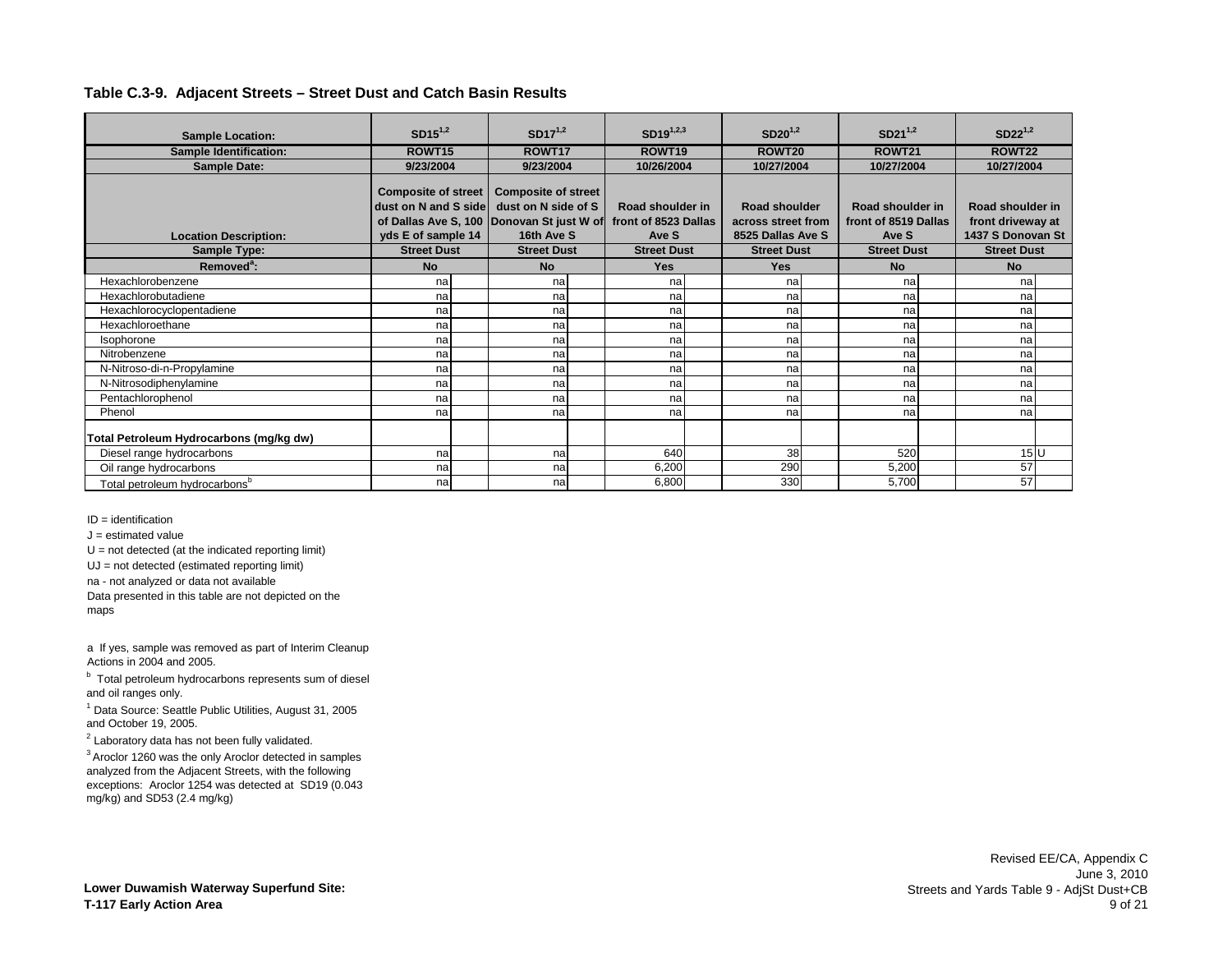|                               | $SD30A^{1,2}$              | $SD31^{1,2}$               | $SD32^{1,2}$              | $SD33^{1,2}$         | $SD34^{1,2}$                |                            | $SD51^{1,2}$         |  |
|-------------------------------|----------------------------|----------------------------|---------------------------|----------------------|-----------------------------|----------------------------|----------------------|--|
| <b>Sample Location:</b>       |                            |                            |                           |                      |                             |                            |                      |  |
| <b>Sample Identification:</b> | SD30-101905                | SD31-101905                | SD32-101905<br>10/19/2005 | SD33-101905          |                             | TP51-031605<br>SD34-101905 |                      |  |
| <b>Sample Date:</b>           | 10/19/2005                 | 10/19/2005                 | 5 pt. comp. 16th Ave      | 10/19/2005           | 10/19/2005<br>5 pt. comp. S |                            | 3/16/2005            |  |
|                               |                            |                            | S, W side of street       |                      | Donovan St, N side          |                            | Edge ROW on W        |  |
|                               | 6 pt. comp. S              | 6 pt. comp. S              | (edge of pavement         | 5 pt. comp. 16th Ave | between 16th Ave S          |                            | side 16th Ave S near |  |
|                               | <b>Cloverdale St E end</b> | <b>Cloverdale St W end</b> | along gravel parking      | S, E side of street  | and 17th Ave S              |                            | S Cloverdale St (60' |  |
| <b>Location Description:</b>  | (#1429 to 1445)            | (#1417 to 1424)            | strip)                    | (#8620)              | (#8620)                     |                            | from Dallas)         |  |
| Sample Type:                  | <b>Street Dust</b>         | <b>Street Dust</b>         | <b>Street Dust</b>        | <b>Street Dust</b>   | <b>Street Dust</b>          |                            | <b>Street Dust</b>   |  |
| Removed <sup>a</sup> :        | Yes                        | Yes                        | <b>No</b>                 | <b>No</b>            | Yes                         |                            | Yes                  |  |
| Metals (mg/kg dw)             |                            |                            |                           |                      |                             |                            |                      |  |
| Arsenic                       | na                         | na                         | na                        | na                   | na                          |                            | na                   |  |
| Copper                        | na                         | na                         | na                        | na                   | na                          |                            | na                   |  |
| Lead                          | na                         | na                         | na                        | na                   | na                          |                            | na                   |  |
| Mercury                       | na                         | na                         | na                        | na                   | na                          |                            | na                   |  |
| Zinc                          | na                         | na                         | na                        | na                   | na                          |                            | na                   |  |
| PCBs (mg/kg dw)               |                            |                            |                           |                      |                             |                            |                      |  |
| Aroclor-1016                  | na                         | na                         | na                        | na                   | na                          |                            | na                   |  |
| Aroclor-1221                  | na                         | na                         | na                        | na                   | na                          |                            | na                   |  |
| Aroclor-1232                  | na                         | na                         | na                        | na                   | na                          |                            | na                   |  |
| Aroclor-1242                  | na                         | na                         | na                        | na                   | na                          |                            | na                   |  |
| Aroclor-1248                  | na                         | na                         | na                        | na                   | na                          |                            | na                   |  |
| Aroclor-1254                  | na                         | na                         | na                        | na                   | na                          |                            | na                   |  |
| Aroclor-1260                  | na                         | na                         | na                        | na                   | na                          |                            | na                   |  |
| <b>Total PCBs</b>             | 2.4                        | 2.3                        | 0.29                      | 0.26                 | 2.9                         |                            | 47                   |  |
| Dioxins/Furans (ng/kg dw)     |                            |                            |                           |                      |                             |                            |                      |  |
| 2,3,7,8-TCDD TEQ ng/kg dw     | na                         | na                         | na                        | na                   | na                          |                            | na                   |  |
| PAHs (mg/kg dw)               |                            |                            |                           |                      |                             |                            |                      |  |
| 2-Methylnaphthalene           | na                         | na                         | na                        | na                   | na                          |                            | na                   |  |
| Acenaphthene                  | na                         | na                         | na                        | na                   | na                          |                            | na                   |  |
| Acenaphthylene                | na                         | na                         | na                        | na                   | na                          |                            | na                   |  |
| Anthracene                    | na                         | na                         | na                        | na                   | na                          |                            | na                   |  |
| Benzo(a)anthracene            | na                         | na                         | na                        | na                   | na                          |                            | na                   |  |
| Benzo(a)pyrene                | na                         | na                         | na                        | na                   | na                          |                            | na                   |  |
| Benzo(b)fluoranthene          | na                         | na                         | na                        | na                   | na                          |                            | na                   |  |
| Benzo(g,h,i)perylene          | na                         | na                         | na                        | na                   | na                          |                            | na                   |  |
| Benzo(k)fluoranthene          | na                         | na                         | na                        | na                   | na                          |                            | na                   |  |
| Chrysene                      | na                         | na                         | na                        | na                   | na                          |                            | na                   |  |
| Dibenz(a.h)anthracene         | na                         | na                         | na                        | na                   | na                          |                            | na                   |  |
| Fluoranthene                  | na                         | na                         | na                        | na                   | na                          |                            | na                   |  |
| Fluorene                      | na                         | na                         | na                        | na                   | na                          |                            | na                   |  |
| Indeno(1,2,3-cd)pyrene        | na                         | na                         | na                        | na                   | na                          |                            | na                   |  |
| Naphthalene                   | na                         | na                         | na                        | na                   | na                          |                            | na                   |  |
| Phenanthrene                  | na                         | na                         | na                        | na                   | na                          |                            | na                   |  |
| Pyrene                        | na                         | na                         | na                        | na                   | na                          |                            | na                   |  |
| Carcinogenic PAHs             | na                         | na                         | na                        | na                   | na                          |                            | na                   |  |
| Phthalates (mg/kg dw)         |                            |                            |                           |                      |                             |                            |                      |  |
| Bis(2-ethylhexyl) phthalate   | na                         | na                         | na                        | na                   | na                          |                            | na                   |  |
| Butyl benzyl phthalate        | na                         | na                         | na                        | na                   | na                          |                            | nal                  |  |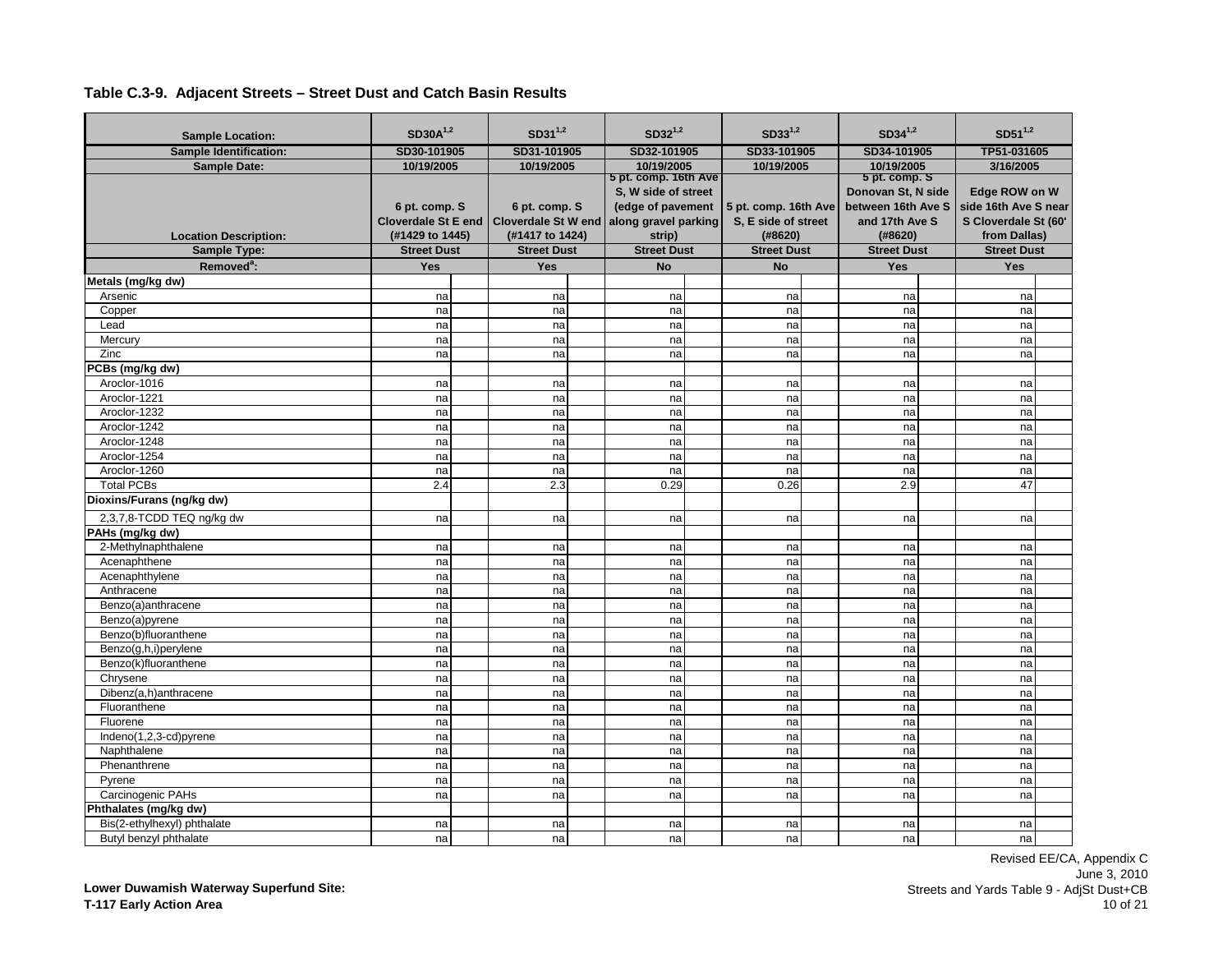| <b>Sample Location:</b>                        | $SD30A^{1,2}$                               | $SD31^{1,2}$                                | $SD32^{1,2}$                                                                             | $SD33^{1,2}$                                | $SD34^{1,2}$                                          | $SD51^{1,2}$                                                                       |
|------------------------------------------------|---------------------------------------------|---------------------------------------------|------------------------------------------------------------------------------------------|---------------------------------------------|-------------------------------------------------------|------------------------------------------------------------------------------------|
| <b>Sample Identification:</b>                  | SD30-101905                                 | SD31-101905                                 | SD32-101905                                                                              | SD33-101905                                 | SD34-101905                                           | TP51-031605                                                                        |
| <b>Sample Date:</b>                            | 10/19/2005                                  | 10/19/2005                                  | 10/19/2005                                                                               | 10/19/2005                                  | 10/19/2005                                            | 3/16/2005                                                                          |
|                                                | 6 pt. comp. S<br><b>Cloverdale St E end</b> | 6 pt. comp. S<br><b>Cloverdale St W end</b> | 5 pt. comp. 16th Ave<br>S. W side of street<br>(edge of pavement<br>along gravel parking | 5 pt. comp. 16th Ave<br>S, E side of street | 5 pt. comp. S<br>Donovan St, N side<br>and 17th Ave S | Edge ROW on W<br>between 16th Ave S   side 16th Ave S near<br>S Cloverdale St (60' |
| <b>Location Description:</b>                   | (#1429 to 1445)                             | (#1417 to 1424)                             | strip)                                                                                   | (#8620)                                     | (#8620)                                               | from Dallas)                                                                       |
| Sample Type:                                   | <b>Street Dust</b>                          | <b>Street Dust</b>                          | <b>Street Dust</b>                                                                       | <b>Street Dust</b>                          | <b>Street Dust</b>                                    | <b>Street Dust</b>                                                                 |
| Removed <sup>a</sup> :                         | <b>Yes</b>                                  | <b>Yes</b>                                  | <b>No</b>                                                                                | <b>No</b>                                   | <b>Yes</b>                                            | <b>Yes</b>                                                                         |
| Diethyl phthalate<br>Dimethyl phthalate        | nal<br>na                                   | na                                          | na<br>na                                                                                 | na<br>na                                    | na<br>na                                              | na<br>na                                                                           |
| Di-n-butyl phthalate                           |                                             | na                                          |                                                                                          |                                             |                                                       |                                                                                    |
|                                                | na<br>na                                    | na                                          | na                                                                                       | na                                          | na<br>na                                              | na                                                                                 |
| Di-n-octyl phthalate<br>Other SVOCs (mg/kg dw) |                                             | na                                          | na                                                                                       | na                                          |                                                       | na                                                                                 |
| 1.2.4-Trichlorobenzene                         | na                                          |                                             |                                                                                          |                                             | na                                                    |                                                                                    |
| 1.2-Dichlorobenzene                            | na                                          | na<br>na                                    | na<br>na                                                                                 | na<br>na                                    | na                                                    | na<br>na                                                                           |
| 1.3-Dichlorobenzene                            | na                                          | na                                          | na                                                                                       | na                                          | na                                                    | na                                                                                 |
| 1.4-Dichlorobenzene                            | na                                          | na                                          | na                                                                                       | na                                          | na                                                    | na                                                                                 |
| 2,2'-Oxybis(1-chloropropane)                   | na                                          | na                                          | na                                                                                       | na                                          | na                                                    | na                                                                                 |
| 2.4.5-Trichlorophenol                          | na                                          | na                                          | na                                                                                       | na                                          | na                                                    | na                                                                                 |
| 2,4,6-Trichlorophenol                          | na                                          | na                                          | na                                                                                       | na                                          | na                                                    | na                                                                                 |
| 2.4-Dichlorophenol                             | na                                          | na                                          | na                                                                                       | na                                          | na                                                    | na                                                                                 |
| 2,4-Dimethylphenol                             | na                                          | na                                          | na                                                                                       | na                                          | na                                                    | na                                                                                 |
| 2,4-Dinitrophenol                              | na                                          | na                                          | na                                                                                       | na                                          | na                                                    | na                                                                                 |
| 2.4-Dinitrotoluene                             | na                                          | na                                          | na                                                                                       | na                                          | na                                                    | na                                                                                 |
| 2.6-Dinitrotoluene                             | na                                          | na                                          | na                                                                                       | na                                          | na                                                    | na                                                                                 |
| 2-Chloronaphthalene                            | na                                          | na                                          | na                                                                                       | na                                          | na                                                    | na                                                                                 |
| 2-Chlorophenol                                 | na                                          | na                                          | na                                                                                       | na                                          | na                                                    | na                                                                                 |
| 2-Methylphenol                                 | na                                          | na                                          | na                                                                                       | na                                          | na                                                    | na                                                                                 |
| 2-Nitroaniline                                 | na                                          | na                                          | na                                                                                       | na                                          | na                                                    | na                                                                                 |
| 2-Nitrophenol                                  | na                                          | na                                          | na                                                                                       | na                                          | na                                                    | na                                                                                 |
| 3.3'-Dichlorobenzidine                         | na                                          | na                                          | na                                                                                       | na                                          | na                                                    | na                                                                                 |
| 3-Nitroaniline                                 | na                                          | na                                          | na                                                                                       | na                                          | na                                                    | na                                                                                 |
| 4,6-Dinitro-2-Methylphenol                     | na                                          | na                                          | na                                                                                       | na                                          | na                                                    | na                                                                                 |
| 4-Bromophenyl-phenylether                      | na                                          | na                                          | na                                                                                       | na                                          | na                                                    | na                                                                                 |
| 4-Chloro-3-methylphenol                        | na                                          | na                                          | na                                                                                       | na                                          | na                                                    | na                                                                                 |
| 4-Chloroaniline                                | na                                          | na                                          | na                                                                                       | na                                          | na                                                    | na                                                                                 |
| 4-Chlorophenyl-phenylether                     | na                                          | na                                          | na                                                                                       | na                                          | na                                                    | na                                                                                 |
| 4-Methylphenol                                 | na                                          | na                                          | na                                                                                       | na                                          | na                                                    | na                                                                                 |
| 4-Nitroaniline                                 | na                                          | na                                          | na                                                                                       | na                                          | na                                                    | na                                                                                 |
| 4-Nitrophenol                                  | na                                          | na                                          | na                                                                                       | na                                          | na                                                    | na                                                                                 |
| Benzoic Acid                                   | na                                          | na                                          | na                                                                                       | na                                          | na                                                    | na                                                                                 |
| <b>Benzyl Alcohol</b>                          | na                                          | na                                          | na                                                                                       | na                                          | na                                                    | na                                                                                 |
| Bis(2-Chloroethoxy) methane                    | na                                          | na                                          | na                                                                                       | na                                          | na                                                    | na                                                                                 |
| Bis-(2-Chloroethyl) ether                      | na                                          | na                                          | na                                                                                       | na                                          | na                                                    | na                                                                                 |
| Bis(2-chloroisopropyl)ether                    | na                                          | na                                          | na                                                                                       | na                                          | na                                                    | na                                                                                 |
| Carbazole                                      | na                                          | na                                          | na                                                                                       | na                                          | na                                                    | na                                                                                 |
| Dibenzofuran                                   | nal                                         | na                                          | na                                                                                       | na                                          | na                                                    | nal                                                                                |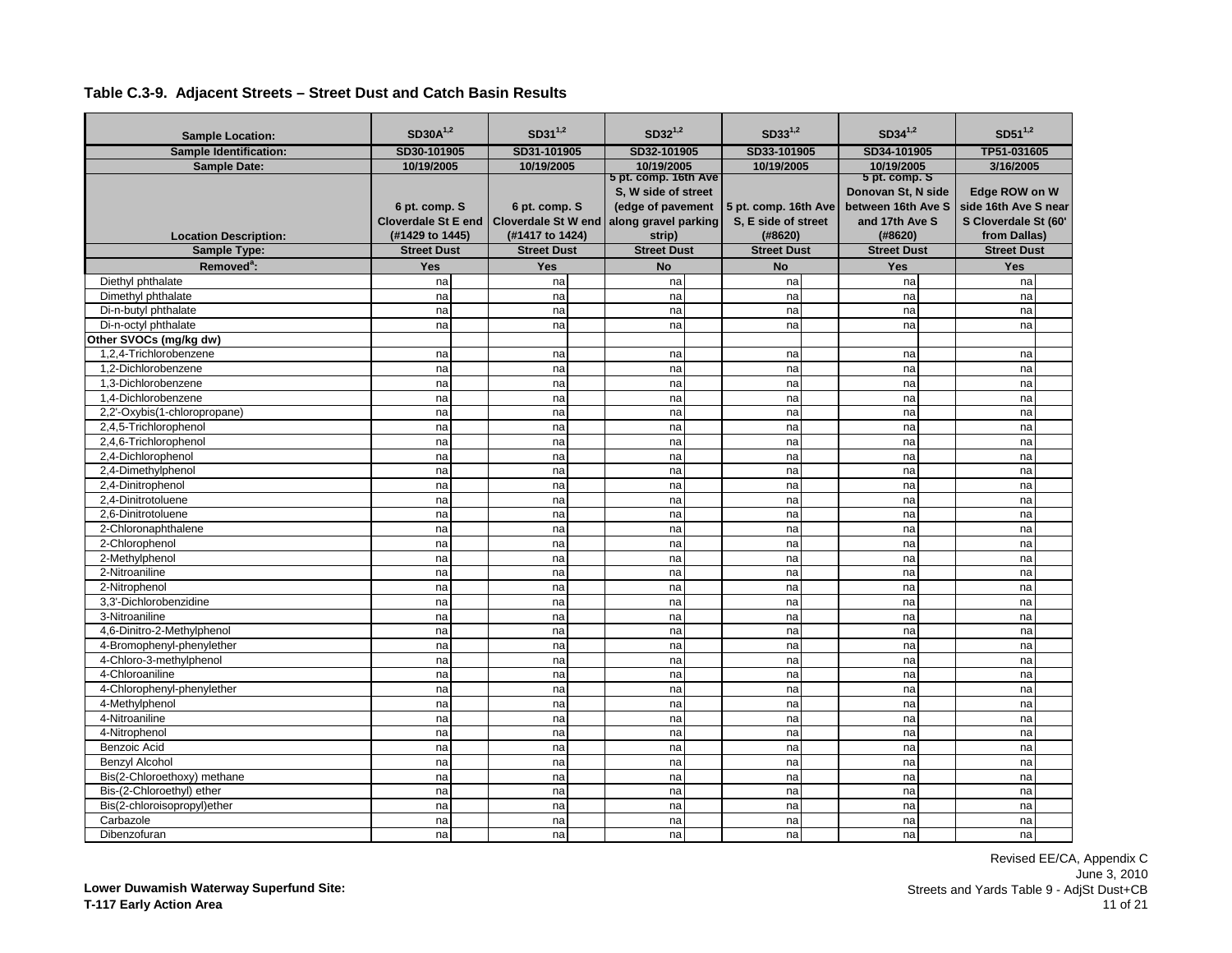|                                           | $SD30A^{1,2}$              |                            | $SD31^{1,2}$ |                      | $SD32^{1,2}$ |                      |            | $SD34^{1,2}$       |  | $SD51^{1,2}$         |  |
|-------------------------------------------|----------------------------|----------------------------|--------------|----------------------|--------------|----------------------|------------|--------------------|--|----------------------|--|
| <b>Sample Location:</b>                   |                            |                            |              |                      |              | $SD33^{1,2}$         |            |                    |  |                      |  |
| <b>Sample Identification:</b>             | SD30-101905                | SD31-101905                |              | SD32-101905          |              | SD33-101905          |            | SD34-101905        |  | TP51-031605          |  |
| <b>Sample Date:</b>                       | 10/19/2005                 |                            | 10/19/2005   |                      | 10/19/2005   |                      | 10/19/2005 | 10/19/2005         |  | 3/16/2005            |  |
|                                           |                            |                            |              | 5 pt. comp. 16th Ave |              |                      |            | 5 pt. comp. S      |  |                      |  |
|                                           |                            |                            |              | S, W side of street  |              |                      |            | Donovan St, N side |  | Edge ROW on W        |  |
|                                           | 6 pt. comp. S              | 6 pt. comp. S              |              | (edge of pavement    |              | 5 pt. comp. 16th Ave |            | between 16th Ave S |  | side 16th Ave S near |  |
|                                           | <b>Cloverdale St E end</b> | <b>Cloverdale St W end</b> |              | along gravel parking |              | S, E side of street  |            | and 17th Ave S     |  | S Cloverdale St (60' |  |
| <b>Location Description:</b>              | (#1429 to 1445)            | (#1417 to 1424)            |              | strip)               |              | (#8620)              |            | (#8620)            |  | from Dallas)         |  |
| <b>Sample Type:</b>                       | <b>Street Dust</b>         | <b>Street Dust</b>         |              | <b>Street Dust</b>   |              | <b>Street Dust</b>   |            | <b>Street Dust</b> |  | <b>Street Dust</b>   |  |
| Removed <sup>a</sup> :                    | <b>Yes</b>                 | <b>Yes</b>                 |              | <b>No</b>            |              | <b>No</b>            |            | <b>Yes</b>         |  | <b>Yes</b>           |  |
| Hexachlorobenzene                         | na                         | na                         |              | na                   |              | na                   |            | na                 |  | na                   |  |
| Hexachlorobutadiene                       | na                         | nal                        |              | na                   |              | na                   |            | na                 |  | na                   |  |
| Hexachlorocyclopentadiene                 | na                         | nal                        |              | na                   |              | na                   |            | na                 |  | na                   |  |
| Hexachloroethane                          | na                         | na                         |              | na                   |              | na                   |            | na                 |  | na                   |  |
| Isophorone                                | na                         | na                         |              | na                   |              | na                   |            | na                 |  | na                   |  |
| Nitrobenzene                              | na                         | na                         |              | na                   |              | na                   |            | na                 |  | na                   |  |
| N-Nitroso-di-n-Propylamine                | na                         | nal                        |              | na                   |              | na                   |            | na                 |  | na                   |  |
| N-Nitrosodiphenylamine                    | na                         | na                         |              | na                   |              | na                   |            | na                 |  | na                   |  |
| Pentachlorophenol                         | na                         | na                         |              | na                   |              | na                   |            | na                 |  | na                   |  |
| Phenol                                    | na                         | na                         |              | na                   |              | na                   |            | na                 |  | na                   |  |
| Total Petroleum Hydrocarbons (mg/kg dw)   |                            |                            |              |                      |              |                      |            |                    |  |                      |  |
| Diesel range hydrocarbons                 | na                         | na                         |              | na                   |              | na                   |            | na                 |  | nal                  |  |
| Oil range hydrocarbons                    | na                         | na                         |              | na                   |              | na                   |            | na                 |  | na                   |  |
| Total petroleum hydrocarbons <sup>b</sup> | na                         | na                         |              | na                   |              | na                   |            | na                 |  | na                   |  |

ID = identification

 $J =$  estimated value

 $U = not detected (at the indicated reporting limit)$ 

UJ = not detected (estimated reporting limit)

na - not analyzed or data not available

Data presented in this table are not depicted on the maps

a If yes, sample was removed as part of Interim Cleanup Actions in 2004 and 2005.

<sup>b</sup> Total petroleum hydrocarbons represents sum of diesel and oil ranges only.

<sup>1</sup> Data Source: Seattle Public Utilities, August 31, 2005 and October 19, 2005.

 $2$  Laboratory data has not been fully validated.

3 Aroclor 1260 was the only Aroclor detected in samples analyzed from the Adjacent Streets, with the following exceptions: Aroclor 1254 was detected at SD19 (0.043 mg/kg) and SD53 (2.4 mg/kg)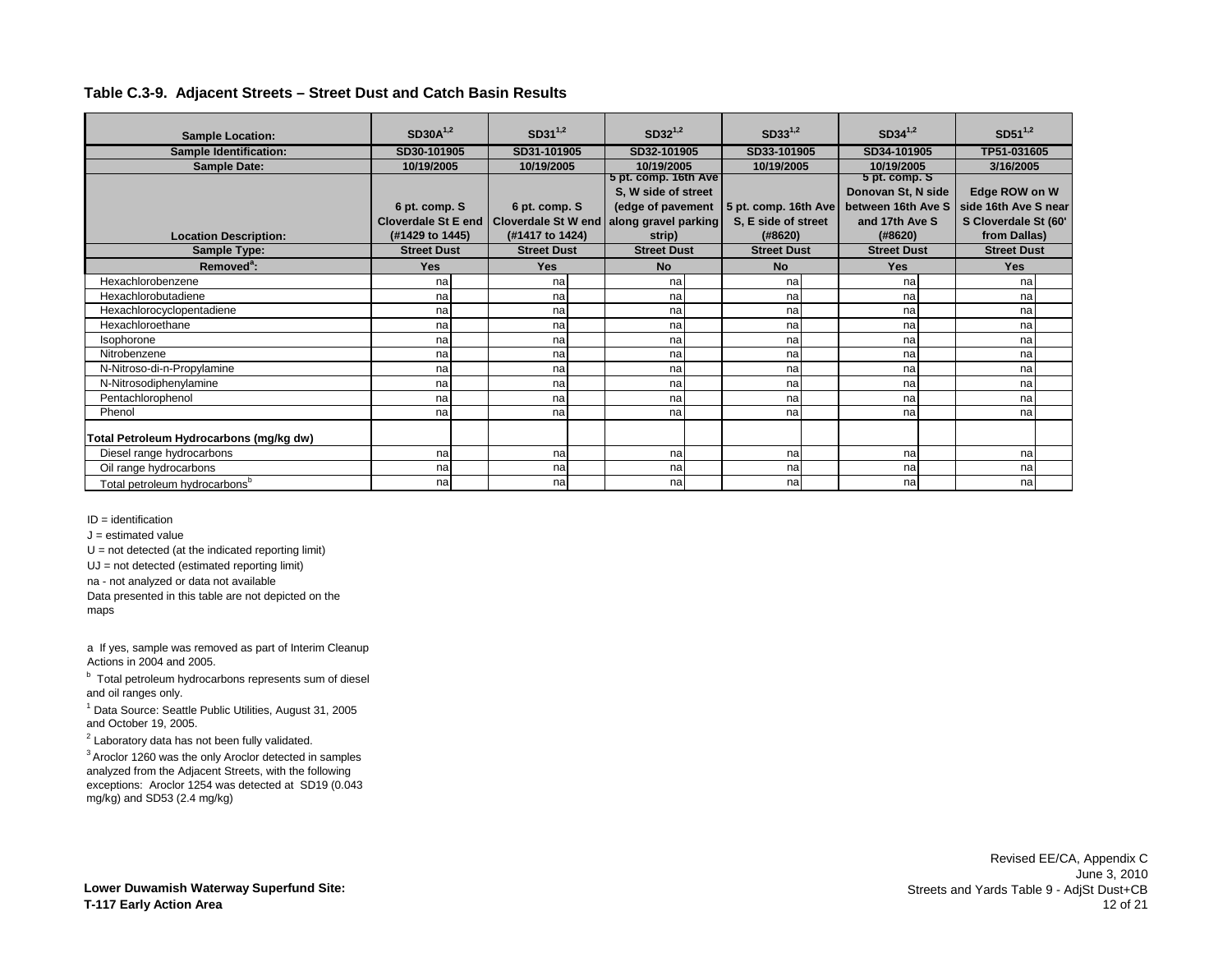| <b>Sample Location:</b>                      | $SD52^{1,2}$                                                                  | $SD3^{1,2}$                                                           | SD8 <sup>1,2</sup>                                                                | $SD16^{1,2}$                                                                         | $SD18^{1,2}$                                           | $SD25^{1,2}$                                                                                             |
|----------------------------------------------|-------------------------------------------------------------------------------|-----------------------------------------------------------------------|-----------------------------------------------------------------------------------|--------------------------------------------------------------------------------------|--------------------------------------------------------|----------------------------------------------------------------------------------------------------------|
| <b>Sample Identification:</b>                | TP52-031605                                                                   | ROWT3                                                                 | ROWT8                                                                             | ROWT16                                                                               | ROWT18                                                 | ROWT25                                                                                                   |
| <b>Sample Date:</b>                          | 3/16/2005                                                                     | 7/22/2004                                                             | 7/22/2004                                                                         | 9/23/2004                                                                            | 9/23/2004                                              | 12/8/2004                                                                                                |
| <b>Location Description:</b><br>Sample Type: | Edge ROW on W<br>side 16th Ave S<br>(12.5' from Dallas)<br><b>Street Dust</b> | <b>CB on Dallas Ave S</b><br>bldg at S end T117<br><b>Catch Basin</b> | at NW corner of Port CB on W side of 17th<br>Ave S at #8609<br><b>Catch Basin</b> | CB sample at SE<br>corner of 16th Ave S<br>and S Cloverdale St<br><b>Catch Basin</b> | Ave S and S<br><b>Donovan St</b><br><b>Catch Basin</b> | Catch basin at 17th CB at SE Corner of S<br><b>Cloverdale St and</b><br>10th Ave S<br><b>Catch Basin</b> |
| Removed <sup>a</sup> :                       | Yes                                                                           | <b>No</b>                                                             | Yes                                                                               | <b>No</b>                                                                            | <b>No</b>                                              | <b>No</b>                                                                                                |
| Metals (mg/kg dw)                            |                                                                               |                                                                       |                                                                                   |                                                                                      |                                                        |                                                                                                          |
| Arsenic                                      | na                                                                            | 10 <sup>U</sup>                                                       | $9.0\,\overline{U}$                                                               | na                                                                                   | na                                                     | na                                                                                                       |
| Copper                                       | na                                                                            | 146                                                                   | 169                                                                               | na                                                                                   | na                                                     | na                                                                                                       |
| Lead                                         | na                                                                            | 65                                                                    | 112                                                                               | na                                                                                   | na                                                     | na                                                                                                       |
| Mercury                                      | na                                                                            | 0.11                                                                  | 0.14                                                                              | na                                                                                   | na                                                     | na                                                                                                       |
| Zinc                                         | na                                                                            | 423                                                                   | 319J                                                                              | na                                                                                   | na                                                     | na                                                                                                       |
| PCBs (mg/kg dw)                              |                                                                               |                                                                       |                                                                                   |                                                                                      |                                                        |                                                                                                          |
| Aroclor-1016                                 | na                                                                            | na                                                                    | na                                                                                | na                                                                                   | na                                                     | na                                                                                                       |
| Aroclor-1221                                 | na                                                                            | na                                                                    | na                                                                                | na                                                                                   | na                                                     | na                                                                                                       |
| Aroclor-1232                                 | na                                                                            | na                                                                    | na                                                                                | na                                                                                   | na                                                     | na                                                                                                       |
| Aroclor-1242                                 | na                                                                            | na                                                                    | na                                                                                | na                                                                                   | na                                                     | na                                                                                                       |
| Aroclor-1248                                 | na                                                                            | na                                                                    | na                                                                                | na                                                                                   | na                                                     | na                                                                                                       |
| Aroclor-1254                                 | na                                                                            | na                                                                    | na                                                                                | na                                                                                   | na                                                     | na                                                                                                       |
| Aroclor-1260                                 | na                                                                            | na                                                                    | na                                                                                | na                                                                                   | na                                                     | na                                                                                                       |
| <b>Total PCBs</b>                            | 86                                                                            | 7                                                                     | 9.2                                                                               | 0.36                                                                                 | 0.36                                                   | $0.040$ U                                                                                                |
| Dioxins/Furans (ng/kg dw)                    |                                                                               |                                                                       |                                                                                   |                                                                                      |                                                        |                                                                                                          |
| 2,3,7,8-TCDD TEQ ng/kg dw                    | 90.5                                                                          | na                                                                    | na                                                                                | na                                                                                   | na                                                     | na                                                                                                       |
| PAHs (mg/kg dw)                              |                                                                               |                                                                       |                                                                                   |                                                                                      |                                                        |                                                                                                          |
| 2-Methylnaphthalene                          | na                                                                            | na                                                                    | $0.074$ U                                                                         | na                                                                                   | na                                                     | na                                                                                                       |
| Acenaphthene                                 | na                                                                            | na                                                                    | $0.074$ U                                                                         | na                                                                                   | na                                                     | na                                                                                                       |
| Acenaphthylene                               | na                                                                            | na                                                                    | $0.074$ U                                                                         | na                                                                                   | na                                                     | na                                                                                                       |
| Anthracene                                   | na                                                                            | na                                                                    | $0.074$ U                                                                         | na                                                                                   | na                                                     | na                                                                                                       |
| Benzo(a)anthracene                           | na                                                                            | na                                                                    | $0.074$ U                                                                         | na                                                                                   | na                                                     | na                                                                                                       |
| Benzo(a)pyrene                               | na                                                                            | na                                                                    | $0.074$ U                                                                         | na                                                                                   | na                                                     | na                                                                                                       |
| Benzo(b)fluoranthene                         | na                                                                            | na                                                                    | $0.074$ U                                                                         | na                                                                                   | na                                                     | na                                                                                                       |
| Benzo(g,h,i)perylene                         | na                                                                            | na                                                                    | $0.074$ U                                                                         | na                                                                                   | na                                                     | na                                                                                                       |
| Benzo(k)fluoranthene                         | na                                                                            | na                                                                    | $0.074$ U                                                                         | na                                                                                   | na                                                     | na                                                                                                       |
| Chrysene                                     | na                                                                            | na                                                                    | 0.086                                                                             | na                                                                                   | na                                                     | na                                                                                                       |
| Dibenz(a,h)anthracene                        | na                                                                            | na                                                                    | $0.074$ U                                                                         | na                                                                                   | na                                                     | na                                                                                                       |
| Fluoranthene                                 | na                                                                            | na                                                                    | $0.074$ U                                                                         | na                                                                                   | na                                                     | na                                                                                                       |
| Fluorene                                     | na                                                                            | na                                                                    | $0.074$ U                                                                         | na                                                                                   | na                                                     | na                                                                                                       |
| Indeno(1,2,3-cd)pyrene                       | na                                                                            | na                                                                    | $0.074$ U                                                                         | na                                                                                   | na                                                     | na                                                                                                       |
| Naphthalene                                  | na                                                                            | na                                                                    | $0.074$ U                                                                         | na                                                                                   | na                                                     | na                                                                                                       |
| Phenanthrene                                 | na                                                                            | na                                                                    | $0.074$ U                                                                         | na                                                                                   | na                                                     | na                                                                                                       |
| Pyrene                                       | na                                                                            | na                                                                    | 0.11                                                                              | na                                                                                   | na                                                     | na                                                                                                       |
| Carcinogenic PAHs                            | na                                                                            | na                                                                    | 0.067                                                                             | na                                                                                   | na                                                     | na                                                                                                       |
| Phthalates (mg/kg dw)                        |                                                                               |                                                                       |                                                                                   |                                                                                      |                                                        |                                                                                                          |
| Bis(2-ethylhexyl) phthalate                  | na                                                                            | na                                                                    | 0.84                                                                              | na                                                                                   | na                                                     | na                                                                                                       |
| Butyl benzyl phthalate                       | na                                                                            | na                                                                    | $0.074$ U                                                                         | na                                                                                   | nal                                                    | nal                                                                                                      |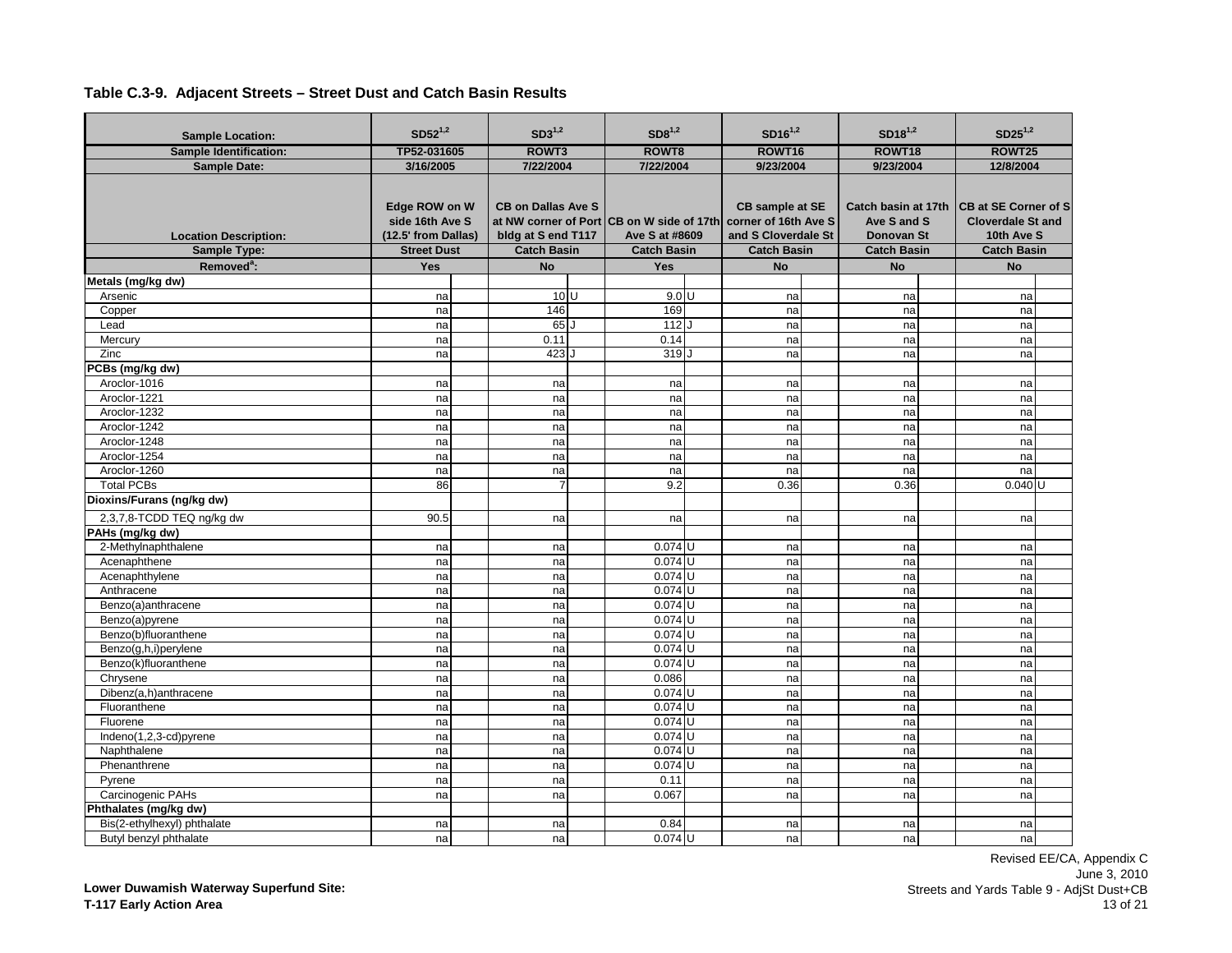| <b>Sample Location:</b>                             | $SD52^{1,2}$                                                                  | $SD3^{1,2}$                                                           | SD8 <sup>1,2</sup>                                                                                     | $SD16^{1,2}$                                                        | $SD18^{1,2}$                                           | $SD25^{1,2}$                                                                                             |
|-----------------------------------------------------|-------------------------------------------------------------------------------|-----------------------------------------------------------------------|--------------------------------------------------------------------------------------------------------|---------------------------------------------------------------------|--------------------------------------------------------|----------------------------------------------------------------------------------------------------------|
| <b>Sample Identification:</b>                       | TP52-031605                                                                   | ROWT3                                                                 | ROWT8                                                                                                  | ROWT16                                                              | ROWT18                                                 | ROWT25                                                                                                   |
| <b>Sample Date:</b>                                 | 3/16/2005                                                                     | 7/22/2004                                                             | 7/22/2004                                                                                              | 9/23/2004                                                           | 9/23/2004                                              | 12/8/2004                                                                                                |
| <b>Location Description:</b><br><b>Sample Type:</b> | Edge ROW on W<br>side 16th Ave S<br>(12.5' from Dallas)<br><b>Street Dust</b> | <b>CB on Dallas Ave S</b><br>bldg at S end T117<br><b>Catch Basin</b> | at NW corner of Port CB on W side of 17th corner of 16th Ave S<br>Ave S at #8609<br><b>Catch Basin</b> | <b>CB</b> sample at SE<br>and S Cloverdale St<br><b>Catch Basin</b> | Ave S and S<br><b>Donovan St</b><br><b>Catch Basin</b> | Catch basin at 17th CB at SE Corner of S<br><b>Cloverdale St and</b><br>10th Ave S<br><b>Catch Basin</b> |
| Removed <sup>a</sup> :                              | <b>Yes</b>                                                                    | <b>No</b>                                                             | <b>Yes</b>                                                                                             | <b>No</b>                                                           | <b>No</b>                                              | <b>No</b>                                                                                                |
| Diethyl phthalate                                   | na                                                                            | na                                                                    | $0.074$ U                                                                                              | na                                                                  | na                                                     | na                                                                                                       |
| Dimethyl phthalate                                  | na                                                                            | na                                                                    | $0.074$ U                                                                                              | na                                                                  | na                                                     | na                                                                                                       |
| Di-n-butyl phthalate                                | na                                                                            | na                                                                    | $0.074$ U                                                                                              | na                                                                  | na                                                     | na                                                                                                       |
| Di-n-octyl phthalate                                | na                                                                            | na                                                                    | $0.074$ U                                                                                              | na                                                                  | na                                                     | na                                                                                                       |
| Other SVOCs (mg/kg dw)                              |                                                                               |                                                                       |                                                                                                        |                                                                     |                                                        |                                                                                                          |
| 1,2,4-Trichlorobenzene                              | na                                                                            | na                                                                    | $0.074$ U                                                                                              | na                                                                  | na                                                     | na                                                                                                       |
| 1.2-Dichlorobenzene                                 | na                                                                            | na                                                                    | $0.074$ U                                                                                              | na                                                                  | na                                                     | na                                                                                                       |
| 1.3-Dichlorobenzene                                 | na                                                                            | na                                                                    | $0.074$ U                                                                                              | na                                                                  | na                                                     | na                                                                                                       |
| 1.4-Dichlorobenzene                                 | na                                                                            | na                                                                    | $0.074$ U                                                                                              | na                                                                  | na                                                     | na                                                                                                       |
| 2,2'-Oxybis(1-chloropropane)                        | na                                                                            | na                                                                    | na                                                                                                     | na                                                                  | na                                                     | na                                                                                                       |
| 2,4,5-Trichlorophenol                               | na                                                                            | na                                                                    | $0.37$ UJ                                                                                              | na                                                                  | na                                                     | na                                                                                                       |
| 2,4,6-Trichlorophenol                               | na                                                                            | na                                                                    | $0.37$ UJ                                                                                              | na                                                                  | na                                                     | na                                                                                                       |
| 2.4-Dichlorophenol                                  | na                                                                            | na                                                                    | $0.22$ UJ                                                                                              | na                                                                  | na                                                     | na                                                                                                       |
| 2,4-Dimethylphenol                                  | na                                                                            | na                                                                    | $0.074$ UJ                                                                                             | na                                                                  | na                                                     | na                                                                                                       |
| 2,4-Dinitrophenol                                   | na                                                                            | na                                                                    | 0.74 UJ                                                                                                | na                                                                  | na                                                     | na                                                                                                       |
| 2.4-Dinitrotoluene                                  | na                                                                            | na                                                                    | 0.37U                                                                                                  | na                                                                  | na                                                     | na                                                                                                       |
| 2.6-Dinitrotoluene                                  | na                                                                            | na                                                                    | $0.37$ U                                                                                               | na                                                                  | na                                                     | na                                                                                                       |
| 2-Chloronaphthalene                                 | na                                                                            | na                                                                    | $0.074$ U                                                                                              | na                                                                  | na                                                     | na                                                                                                       |
| 2-Chlorophenol                                      | na                                                                            | na                                                                    | $0.074$ U                                                                                              | na                                                                  | na                                                     | na                                                                                                       |
| 2-Methylphenol                                      | na                                                                            | na                                                                    | $0.074$ UJ                                                                                             | na                                                                  | na                                                     | na                                                                                                       |
| 2-Nitroaniline                                      | na                                                                            | na                                                                    | $0.37$ U                                                                                               | na                                                                  | na                                                     | na                                                                                                       |
| 2-Nitrophenol                                       | na                                                                            | na                                                                    | $0.37$ UJ                                                                                              | na                                                                  | na                                                     | na                                                                                                       |
| 3.3'-Dichlorobenzidine                              | na                                                                            | na                                                                    | 0.37U                                                                                                  | na                                                                  | na                                                     | na                                                                                                       |
| 3-Nitroaniline                                      | na                                                                            | na                                                                    | $0.44$ U                                                                                               | na                                                                  | na                                                     | na                                                                                                       |
| 4,6-Dinitro-2-Methylphenol                          | na                                                                            | na                                                                    | $0.74$ UJ                                                                                              | na                                                                  | na                                                     | na                                                                                                       |
| 4-Bromophenyl-phenylether                           | na                                                                            | na                                                                    | 0.074 U                                                                                                | na                                                                  | na                                                     | na                                                                                                       |
| 4-Chloro-3-methylphenol                             | na                                                                            | na                                                                    | $0.15$ UJ                                                                                              | na                                                                  | na                                                     | na                                                                                                       |
| 4-Chloroaniline                                     | na                                                                            | na                                                                    | $0.22$ U                                                                                               | na                                                                  | na                                                     | na                                                                                                       |
| 4-Chlorophenyl-phenylether                          | na                                                                            | na                                                                    | $0.074$ U                                                                                              | na                                                                  | na                                                     | na                                                                                                       |
| 4-Methylphenol                                      | na                                                                            | na                                                                    | $0.074$ UJ                                                                                             | na                                                                  | na                                                     | na                                                                                                       |
| 4-Nitroaniline                                      | na                                                                            | na                                                                    | $0.37$ U                                                                                               | na                                                                  | na                                                     | na                                                                                                       |
| 4-Nitrophenol                                       | na                                                                            | na                                                                    | $0.37$ UJ                                                                                              | na                                                                  | na                                                     | na                                                                                                       |
| <b>Benzoic Acid</b>                                 | na                                                                            | na                                                                    | $0.74$ U                                                                                               | na                                                                  | na                                                     | na                                                                                                       |
| <b>Benzyl Alcohol</b>                               | na                                                                            | na                                                                    | $0.074$ U                                                                                              | na                                                                  | na                                                     | na                                                                                                       |
| Bis(2-Chloroethoxy) methane                         | na                                                                            | na                                                                    | $0.074$ U                                                                                              | na                                                                  | na                                                     | na                                                                                                       |
| Bis-(2-Chloroethyl) ether                           | na                                                                            | na                                                                    | $0.15$ U                                                                                               | na                                                                  | na                                                     | na                                                                                                       |
| Bis(2-chloroisopropyl)ether                         | na                                                                            | na                                                                    | $0.074$ U                                                                                              | na                                                                  | na                                                     | na                                                                                                       |
| Carbazole                                           | na                                                                            | na                                                                    | $0.074$ U                                                                                              | na                                                                  | na                                                     | na                                                                                                       |
| Dibenzofuran                                        | na                                                                            | na                                                                    | $0.074$ U                                                                                              | na                                                                  | na                                                     | na                                                                                                       |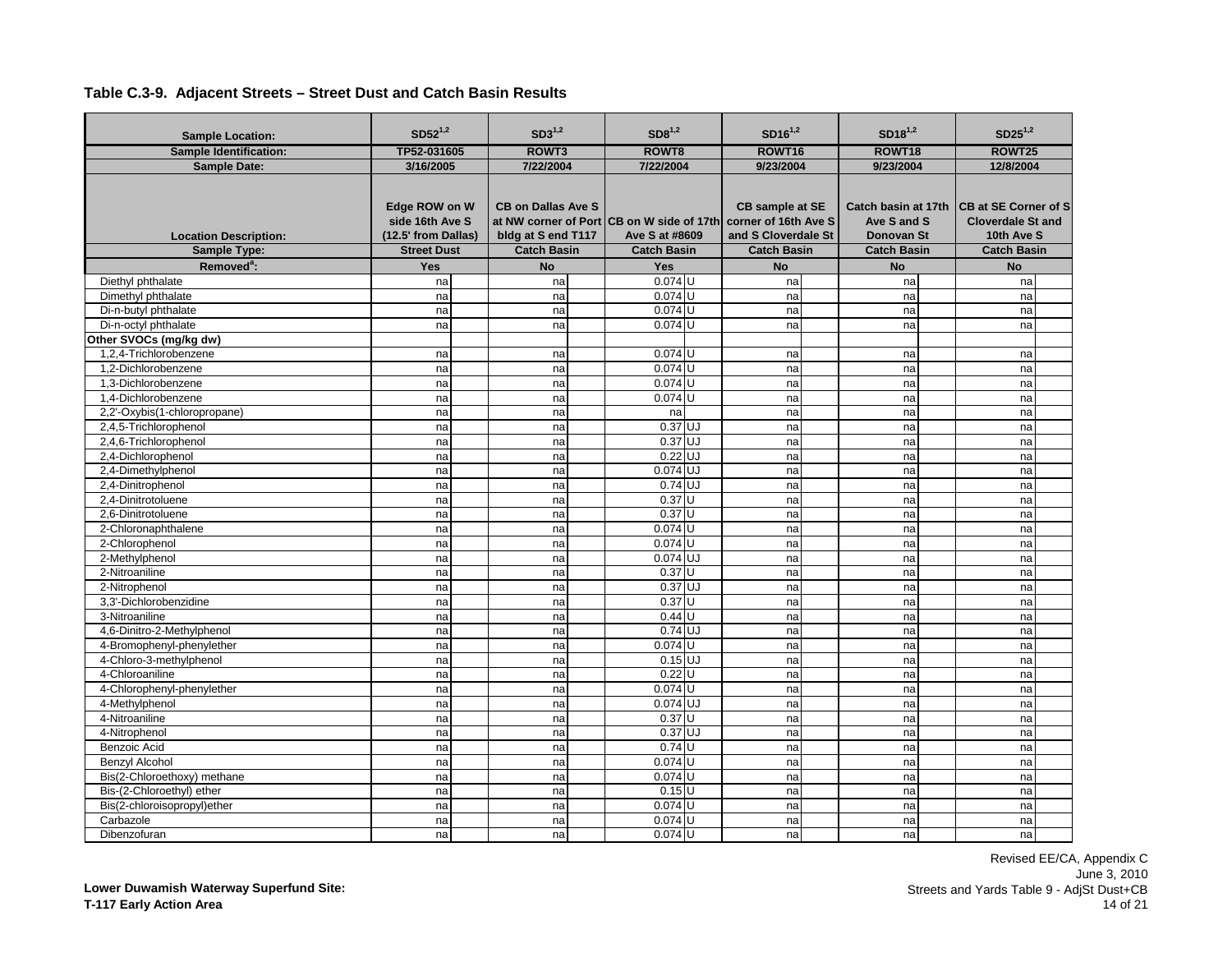| <b>Sample Location:</b>                   | $SD52^{1,2}$        | $SD3^{1,2}$               | SD8 <sup>1,2</sup>                        | $SD16^{1,2}$         | $SD18^{1,2}$        | $SD25^{1,2}$                 |
|-------------------------------------------|---------------------|---------------------------|-------------------------------------------|----------------------|---------------------|------------------------------|
| <b>Sample Identification:</b>             | TP52-031605         | ROWT3                     | ROWT8                                     | ROWT16               | ROWT <sub>18</sub>  | ROWT25                       |
| <b>Sample Date:</b>                       | 3/16/2005           | 7/22/2004                 | 7/22/2004                                 | 9/23/2004            | 9/23/2004           | 12/8/2004                    |
|                                           |                     |                           |                                           |                      |                     |                              |
|                                           |                     | <b>CB on Dallas Ave S</b> |                                           |                      | Catch basin at 17th | <b>ICB at SE Corner of S</b> |
|                                           | Edge ROW on W       |                           |                                           | CB sample at SE      |                     |                              |
|                                           | side 16th Ave S     |                           | at NW corner of Port CB on W side of 17th | corner of 16th Ave S | Ave S and S         | <b>Cloverdale St and</b>     |
| <b>Location Description:</b>              | (12.5' from Dallas) | bldg at S end T117        | Ave S at #8609                            | and S Cloverdale St  | Donovan St          | 10th Ave S                   |
| Sample Type:                              | <b>Street Dust</b>  | <b>Catch Basin</b>        | <b>Catch Basin</b>                        | <b>Catch Basin</b>   | <b>Catch Basin</b>  | <b>Catch Basin</b>           |
| Removed <sup>a</sup> :                    | <b>Yes</b>          | <b>No</b>                 | <b>Yes</b>                                | <b>No</b>            | <b>No</b>           | <b>No</b>                    |
| Hexachlorobenzene                         | na                  | na                        | $0.074$ U                                 | na                   | na                  | na                           |
| Hexachlorobutadiene                       | na                  | na                        | $0.074$ U                                 | na                   | na                  | na                           |
| Hexachlorocyclopentadiene                 | na                  | na                        | $0.37$ U                                  | na                   | na                  | na                           |
| Hexachloroethane                          | na                  | na                        | $0.074$ U                                 | na                   | na                  | na                           |
| Isophorone                                | na                  | na                        | $0.074$ U                                 | na                   | na                  | na                           |
| Nitrobenzene                              | na                  | na                        | $0.074$ U                                 | na                   | na                  | na                           |
| N-Nitroso-di-n-Propylamine                | na                  | na                        | $0.15$ U                                  | na                   | na                  | na                           |
| N-Nitrosodiphenylamine                    | na                  | na                        | $0.074$ U                                 | na                   | na                  | na                           |
| Pentachlorophenol                         | na                  | na                        | $0.37$ UJ                                 | na                   | na                  | na                           |
| Phenol                                    | na                  | na                        | $0.074$ UJ                                | na                   | na                  | na                           |
|                                           |                     |                           |                                           |                      |                     |                              |
| Total Petroleum Hydrocarbons (mg/kg dw)   |                     |                           |                                           |                      |                     |                              |
| Diesel range hydrocarbons                 | na                  | 4,600                     | 650                                       | na                   | na                  | 110                          |
| Oil range hydrocarbons                    | na                  | 9,500                     | 3,000                                     | na                   | na                  | 690                          |
| Total petroleum hydrocarbons <sup>b</sup> | na                  | 14,100                    | 4,000                                     | na                   | na                  | 800                          |

ID = identification

 $J =$  estimated value

 $U = not detected (at the indicated reporting limit)$ 

UJ = not detected (estimated reporting limit)

na - not analyzed or data not available

Data presented in this table are not depicted on the maps

a If yes, sample was removed as part of Interim Cleanup Actions in 2004 and 2005.

<sup>b</sup> Total petroleum hydrocarbons represents sum of diesel and oil ranges only.

<sup>1</sup> Data Source: Seattle Public Utilities, August 31, 2005 and October 19, 2005.

 $2$  Laboratory data has not been fully validated.

3 Aroclor 1260 was the only Aroclor detected in samples analyzed from the Adjacent Streets, with the following exceptions: Aroclor 1254 was detected at SD19 (0.043 mg/kg) and SD53 (2.4 mg/kg)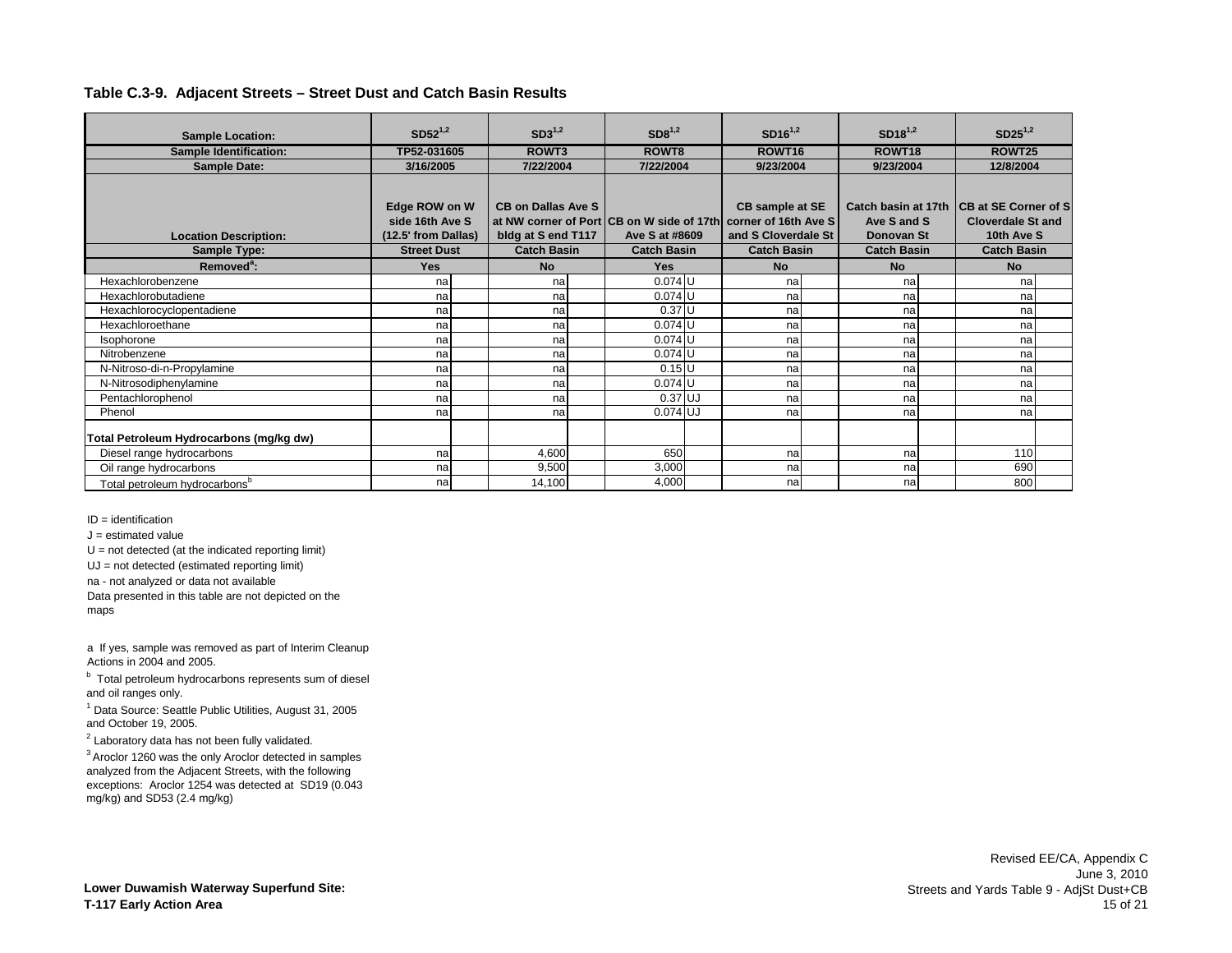|                                                       | $SD26^{1,2} (SD25)$        |                                                             |                               |                                        |                                                                                              |            |                                            |  |
|-------------------------------------------------------|----------------------------|-------------------------------------------------------------|-------------------------------|----------------------------------------|----------------------------------------------------------------------------------------------|------------|--------------------------------------------|--|
| <b>Sample Location:</b>                               | Duplicate)                 | $SD27^{1,2}$                                                | $SD28^{1,2}$                  | $SD29^{1,2}$                           | $SD30^{1,2}$                                                                                 |            | $SD53^{1,2,3}$                             |  |
| <b>Sample Identification:</b>                         | ROWT26                     | ROWT27                                                      | ROWT28                        | ROWT29                                 | ROWT30                                                                                       |            | <b>CB53</b>                                |  |
| <b>Sample Date:</b>                                   | 12/8/2004                  | 12/8/2004                                                   | 12/8/2004                     | 12/8/2004                              | 12/8/2004                                                                                    |            | 3/16/2005                                  |  |
| <b>Location Description:</b>                          | <b>Duplicate of SD25</b>   | <b>CB at SW Corner of</b><br>S Sullivan St and 8th<br>Ave S | Sullivan St and 12th<br>Ave S | <b>Cloverdale St and</b><br>12th Ave S | CB at NE corner of SCB at NW corner of SCB at SW corner of S<br>Donovan St and 12th<br>Ave S |            | CB at boat storage<br>yard on Dallas Ave S |  |
| Sample Type:                                          | <b>Catch Basin</b>         | <b>Catch Basin</b>                                          | <b>Catch Basin</b>            | <b>Catch Basin</b>                     | <b>Catch Basin</b>                                                                           |            | <b>Catch Basin</b>                         |  |
| Removed <sup>a</sup> :                                | <b>No</b>                  | <b>No</b>                                                   | <b>No</b>                     | <b>No</b>                              | <b>No</b>                                                                                    |            | <b>Yes</b>                                 |  |
| Metals (mg/kg dw)                                     |                            |                                                             |                               |                                        |                                                                                              |            |                                            |  |
| Arsenic                                               | na                         | na                                                          | na                            | na                                     |                                                                                              | na         | na                                         |  |
| Copper                                                | na                         | na                                                          | na                            | na                                     |                                                                                              | na         | na                                         |  |
| Lead                                                  | na                         | na                                                          | na                            | na                                     |                                                                                              | na         | na                                         |  |
| Mercury                                               | na                         | na                                                          | na                            | na                                     |                                                                                              | na         | na                                         |  |
| Zinc                                                  | na                         | na                                                          | na                            | na                                     |                                                                                              | na         | na                                         |  |
| PCBs (mg/kg dw)                                       |                            |                                                             |                               |                                        |                                                                                              |            |                                            |  |
| Aroclor-1016                                          | na                         | na                                                          | na                            | na                                     |                                                                                              | na         | na                                         |  |
| Aroclor-1221                                          | na                         | na                                                          | na                            | na                                     |                                                                                              | na         | na                                         |  |
| Aroclor-1232                                          | na                         | na                                                          | na                            | na                                     |                                                                                              | na         | na                                         |  |
| Aroclor-1242                                          | na                         | na                                                          | na                            | na                                     |                                                                                              | na         | na                                         |  |
| Aroclor-1248                                          | na                         | na                                                          | na                            | na                                     |                                                                                              | na         | na                                         |  |
| Aroclor-1254                                          | na                         | na                                                          | na                            | na                                     |                                                                                              | na         | na                                         |  |
| Aroclor-1260<br><b>Total PCBs</b>                     | na<br>$0.039$ <sub>U</sub> | na<br>$0.050$ U                                             | na<br>$0.020$ U               | na<br>$0.039$ <sub>U</sub>             |                                                                                              | na<br>0.82 | na<br>6.3                                  |  |
|                                                       |                            |                                                             |                               |                                        |                                                                                              |            |                                            |  |
| Dioxins/Furans (ng/kg dw)                             |                            |                                                             |                               |                                        |                                                                                              |            |                                            |  |
| 2,3,7,8-TCDD TEQ ng/kg dw                             | na                         | na                                                          | na                            | na                                     |                                                                                              | na         | na                                         |  |
| PAHs (mg/kg dw)                                       |                            |                                                             |                               |                                        |                                                                                              |            |                                            |  |
| 2-Methylnaphthalene                                   | na                         | na                                                          | na                            | na                                     |                                                                                              | na         | na                                         |  |
| Acenaphthene                                          | na                         | na                                                          | na                            | na                                     |                                                                                              | na         | na                                         |  |
| Acenaphthylene                                        | na                         | na                                                          | na                            | na                                     |                                                                                              | na         | na                                         |  |
| Anthracene                                            | na                         | na                                                          | na                            | na                                     |                                                                                              | na         | na                                         |  |
| Benzo(a)anthracene                                    | na                         | na                                                          | na                            | na                                     |                                                                                              | na         | na                                         |  |
| Benzo(a)pyrene                                        | na                         | na                                                          | na                            | na                                     |                                                                                              | na         | na                                         |  |
| Benzo(b)fluoranthene                                  | na                         | na                                                          | na                            | na                                     |                                                                                              | na         | na                                         |  |
| Benzo(g,h,i)perylene                                  | na                         | na                                                          | na                            | na                                     |                                                                                              | na         | na                                         |  |
| Benzo(k)fluoranthene                                  | na                         | na                                                          | na                            | na                                     |                                                                                              | na         | na                                         |  |
| Chrysene                                              | na                         | na                                                          | na                            | na                                     |                                                                                              | na         | na                                         |  |
| Dibenz(a,h)anthracene                                 | na                         | na                                                          | na                            | na                                     |                                                                                              | na         | na                                         |  |
| Fluoranthene                                          | na                         | na                                                          | na                            | na                                     |                                                                                              | na         | na                                         |  |
| Fluorene                                              | na                         | na                                                          | na                            | na                                     |                                                                                              | na         | na                                         |  |
| Indeno(1,2,3-cd)pyrene                                | na                         | na                                                          | na                            | na                                     |                                                                                              | na         | na                                         |  |
| Naphthalene                                           | na                         | na                                                          | na                            | na                                     |                                                                                              | na         | na                                         |  |
| Phenanthrene                                          | na                         | na                                                          | na                            | na                                     |                                                                                              | na         | na                                         |  |
| Pyrene                                                | na                         | na                                                          | na                            | na                                     |                                                                                              | na         | na                                         |  |
| Carcinogenic PAHs                                     | na                         | na                                                          | na                            | na                                     |                                                                                              | na         | na                                         |  |
| Phthalates (mg/kg dw)                                 |                            |                                                             |                               |                                        |                                                                                              |            |                                            |  |
| Bis(2-ethylhexyl) phthalate<br>Butyl benzyl phthalate | na                         | na<br>na                                                    | na                            | na                                     |                                                                                              | na<br>na   | na                                         |  |
|                                                       | na                         |                                                             | na                            | na                                     |                                                                                              |            | na                                         |  |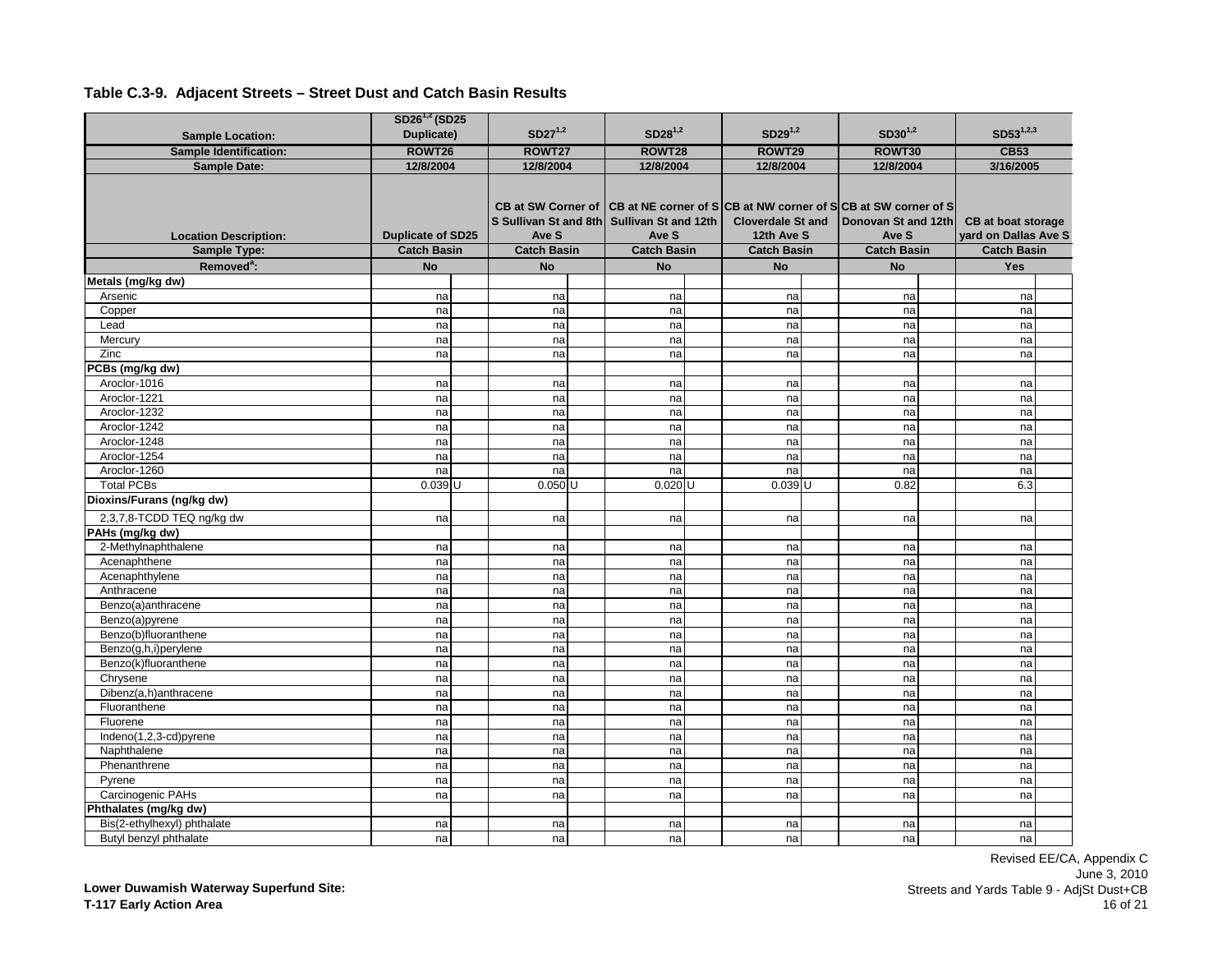|                                            | $SD26^{1,2} (SD25)$      |                                                             |                               |                                                                                                        |                              |                                            |
|--------------------------------------------|--------------------------|-------------------------------------------------------------|-------------------------------|--------------------------------------------------------------------------------------------------------|------------------------------|--------------------------------------------|
| <b>Sample Location:</b>                    | Duplicate)               | $SD27^{1,2}$                                                | $SD28^{1,2}$                  | $SD29^{1,2}$                                                                                           | $SD30^{1,2}$                 | $SD53^{1,2,3}$                             |
| <b>Sample Identification:</b>              | ROWT26                   | ROWT27                                                      | ROWT28                        | ROWT29                                                                                                 | ROWT30                       | <b>CB53</b>                                |
| <b>Sample Date:</b>                        | 12/8/2004                | 12/8/2004                                                   | 12/8/2004                     | 12/8/2004                                                                                              | 12/8/2004                    | 3/16/2005                                  |
| <b>Location Description:</b>               | <b>Duplicate of SD25</b> | <b>CB at SW Corner of</b><br>S Sullivan St and 8th<br>Ave S | Sullivan St and 12th<br>Ave S | CB at NE corner of SCB at NW corner of SCB at SW corner of S<br><b>Cloverdale St and</b><br>12th Ave S | Donovan St and 12th<br>Ave S | CB at boat storage<br>yard on Dallas Ave S |
| Sample Type:                               | <b>Catch Basin</b>       | <b>Catch Basin</b>                                          | <b>Catch Basin</b>            | <b>Catch Basin</b>                                                                                     | <b>Catch Basin</b>           | <b>Catch Basin</b>                         |
| Removed <sup>a</sup> :                     | <b>No</b>                | <b>No</b>                                                   | <b>No</b>                     | <b>No</b>                                                                                              | <b>No</b>                    | Yes                                        |
| Diethyl phthalate                          | na                       | na                                                          | na                            | na                                                                                                     | na                           | na                                         |
| Dimethyl phthalate                         | na                       | na                                                          | na                            | na                                                                                                     | na                           | na                                         |
| Di-n-butyl phthalate                       | na                       | na                                                          | na                            | na                                                                                                     | na                           | na                                         |
| Di-n-octyl phthalate                       | na                       | na                                                          | na                            | na                                                                                                     | na                           | na                                         |
| Other SVOCs (mg/kg dw)                     |                          |                                                             |                               |                                                                                                        |                              |                                            |
| 1,2,4-Trichlorobenzene                     | na                       | na                                                          | na                            | na                                                                                                     | na                           | na                                         |
| 1.2-Dichlorobenzene                        | na                       | na                                                          | na                            | na                                                                                                     | na                           | na                                         |
| 1,3-Dichlorobenzene<br>1.4-Dichlorobenzene | na                       | na                                                          | na                            | na                                                                                                     | na                           | na                                         |
| 2,2'-Oxybis(1-chloropropane)               | na<br>na                 | na<br>na                                                    | na                            | na                                                                                                     | na<br>na                     | na<br>na                                   |
| 2,4,5-Trichlorophenol                      |                          | na                                                          | na                            | na                                                                                                     | na                           | na                                         |
| 2,4,6-Trichlorophenol                      | na<br>na                 | na                                                          | na<br>na                      | na<br>na                                                                                               | na                           | na                                         |
| 2,4-Dichlorophenol                         | na                       | na                                                          | na                            | na                                                                                                     | na                           | na                                         |
| 2,4-Dimethylphenol                         | na                       | na                                                          | na                            | na                                                                                                     | na                           | na                                         |
| 2,4-Dinitrophenol                          | na                       | na                                                          | na                            | na                                                                                                     | na                           | na                                         |
| 2,4-Dinitrotoluene                         | na                       | na                                                          | na                            | na                                                                                                     | na                           | na                                         |
| 2,6-Dinitrotoluene                         | na                       | na                                                          | na                            | na                                                                                                     | na                           | na                                         |
| 2-Chloronaphthalene                        | na                       | na                                                          | na                            | na                                                                                                     | na                           | na                                         |
| 2-Chlorophenol                             | na                       | na                                                          | na                            | na                                                                                                     | na                           | na                                         |
| 2-Methylphenol                             | na                       | na                                                          | na                            | na                                                                                                     | na                           | na                                         |
| 2-Nitroaniline                             | na                       | na                                                          | na                            | na                                                                                                     | na                           | na                                         |
| 2-Nitrophenol                              | na                       | na                                                          | na                            | na                                                                                                     | na                           | na                                         |
| 3,3'-Dichlorobenzidine                     | na                       | na                                                          | na                            | na                                                                                                     | na                           | na                                         |
| 3-Nitroaniline                             | na                       | na                                                          | na                            | na                                                                                                     | na                           | na                                         |
| 4,6-Dinitro-2-Methylphenol                 | na                       | na                                                          | na                            | na                                                                                                     | na                           | na                                         |
| 4-Bromophenyl-phenylether                  | na                       | na                                                          | na                            | na                                                                                                     | na                           | na                                         |
| 4-Chloro-3-methylphenol                    | na                       | na                                                          | na                            | na                                                                                                     | na                           | na                                         |
| 4-Chloroaniline                            | na                       | na                                                          | na                            | na                                                                                                     | na                           | na                                         |
| 4-Chlorophenyl-phenylether                 | na                       | na                                                          | na                            | na                                                                                                     | na                           | na                                         |
| 4-Methylphenol                             | na                       | na                                                          | na                            | na                                                                                                     | na                           | na                                         |
| 4-Nitroaniline                             | na                       | na                                                          | na                            | na                                                                                                     | na                           | na                                         |
| 4-Nitrophenol                              | na                       | na                                                          | na                            | na                                                                                                     | na                           | na                                         |
| Benzoic Acid                               | na                       | na                                                          | na                            | na                                                                                                     | na                           | na                                         |
| <b>Benzyl Alcohol</b>                      | na                       | na                                                          | na                            | na                                                                                                     | na                           | na                                         |
| Bis(2-Chloroethoxy) methane                | na                       | na                                                          | na                            | na                                                                                                     | na                           | na                                         |
| Bis-(2-Chloroethyl) ether                  | na                       | na                                                          | na                            | na                                                                                                     | na                           | na                                         |
| Bis(2-chloroisopropyl)ether                | na                       | na                                                          | na                            | na                                                                                                     | na                           | na                                         |
| Carbazole                                  | na                       | na                                                          | na                            | na                                                                                                     | na                           | na                                         |
| Dibenzofuran                               | na                       | na                                                          | na                            | na                                                                                                     | na                           | nal                                        |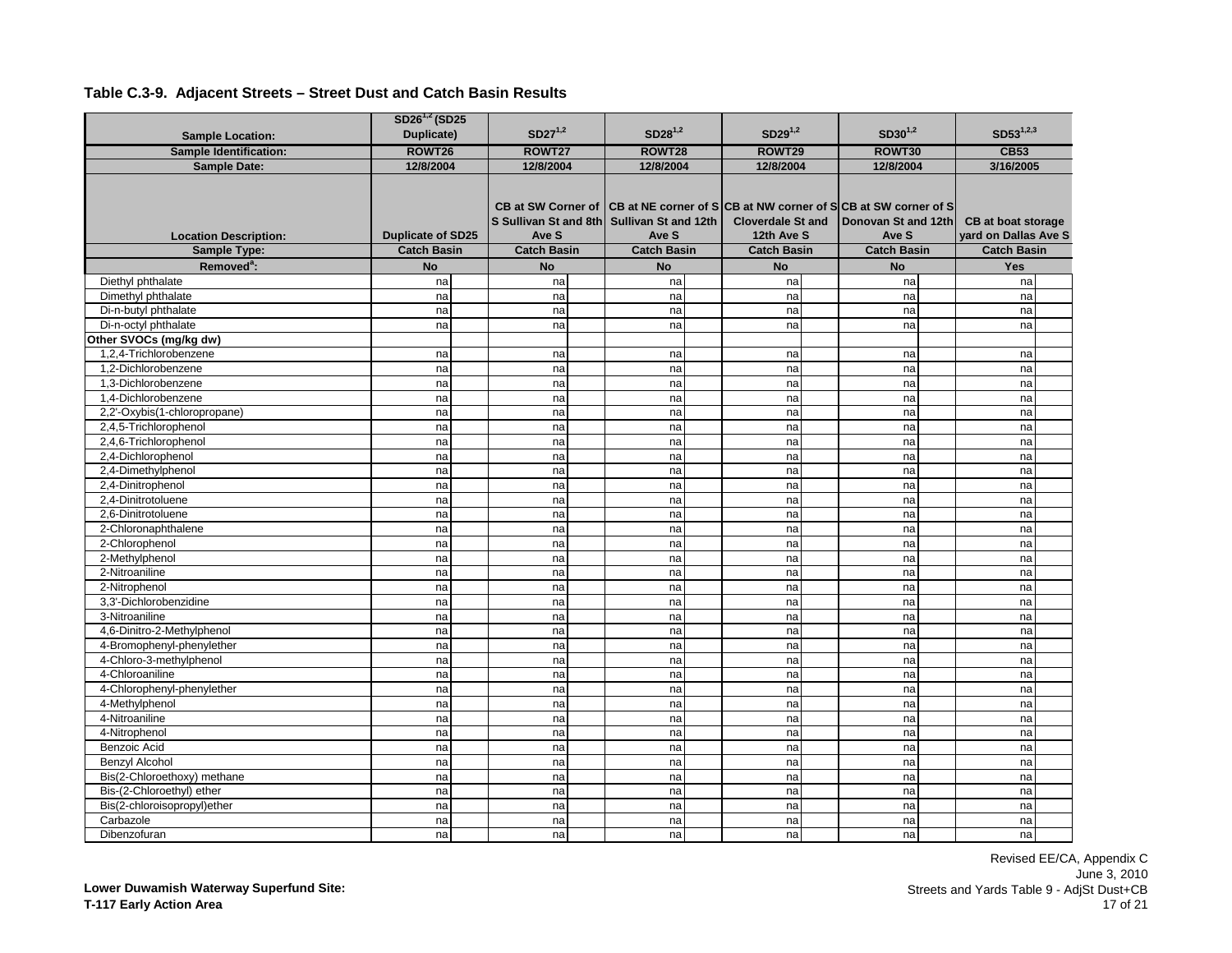|                                           | $SD26^{1,2}$ (SD25       |                    |        |                                                                                                                                           |                                        |  |                              |  |                                            |  |
|-------------------------------------------|--------------------------|--------------------|--------|-------------------------------------------------------------------------------------------------------------------------------------------|----------------------------------------|--|------------------------------|--|--------------------------------------------|--|
| <b>Sample Location:</b>                   | Duplicate)               | $SD27^{1,2}$       |        | $SD28^{1,2}$                                                                                                                              | $SD29^{1,2}$                           |  | $SD30^{1,2}$                 |  | $SD53^{1,2,3}$                             |  |
| <b>Sample Identification:</b>             | ROWT26                   |                    | ROWT27 |                                                                                                                                           | ROWT29                                 |  | ROWT30                       |  | <b>CB53</b>                                |  |
| <b>Sample Date:</b>                       | 12/8/2004                | 12/8/2004          |        | 12/8/2004                                                                                                                                 | 12/8/2004                              |  | 12/8/2004                    |  | 3/16/2005                                  |  |
| <b>Location Description:</b>              | <b>Duplicate of SD25</b> | Ave S              |        | CB at SW Corner of CB at NE corner of SICB at NW corner of SICB at SW corner of SI<br>S Sullivan St and 8th Sullivan St and 12th<br>Ave S | <b>Cloverdale St and</b><br>12th Ave S |  | Donovan St and 12th<br>Ave S |  | CB at boat storage<br>yard on Dallas Ave S |  |
| Sample Type:                              | <b>Catch Basin</b>       | <b>Catch Basin</b> |        | <b>Catch Basin</b>                                                                                                                        | <b>Catch Basin</b>                     |  | <b>Catch Basin</b>           |  | <b>Catch Basin</b>                         |  |
| Removed <sup>a</sup> :                    | <b>No</b>                | <b>No</b>          |        | <b>No</b>                                                                                                                                 | <b>No</b>                              |  | <b>No</b>                    |  | <b>Yes</b>                                 |  |
| Hexachlorobenzene                         | nal                      |                    | na     | na                                                                                                                                        | na                                     |  | na                           |  | na                                         |  |
| Hexachlorobutadiene                       | na                       |                    | na     | na                                                                                                                                        | na                                     |  | na                           |  | na                                         |  |
| Hexachlorocyclopentadiene                 | na                       |                    | na     | na                                                                                                                                        | na                                     |  | na                           |  | na                                         |  |
| Hexachloroethane                          | nal                      |                    | na     | na                                                                                                                                        | na                                     |  | na                           |  | na                                         |  |
| Isophorone                                | na                       |                    | na     | na                                                                                                                                        | na                                     |  | na                           |  | na                                         |  |
| Nitrobenzene                              | na                       |                    | na     | na                                                                                                                                        | na                                     |  | na                           |  | na                                         |  |
| N-Nitroso-di-n-Propylamine                | na                       |                    | na     | na                                                                                                                                        | na                                     |  | na                           |  | na                                         |  |
| N-Nitrosodiphenylamine                    | na                       |                    | na     | na                                                                                                                                        | na                                     |  | na                           |  | na                                         |  |
| Pentachlorophenol                         | na                       |                    | na     | na                                                                                                                                        | na                                     |  | na                           |  | na                                         |  |
| Phenol                                    | na                       |                    | na     | na                                                                                                                                        | na                                     |  | na                           |  | na                                         |  |
| Total Petroleum Hydrocarbons (mg/kg dw)   |                          |                    |        |                                                                                                                                           |                                        |  |                              |  |                                            |  |
| Diesel range hydrocarbons                 | 170                      |                    | 240    | 70                                                                                                                                        | 210                                    |  | 550                          |  | nal                                        |  |
| Oil range hydrocarbons                    | 1,100                    | 1,000              |        | 450                                                                                                                                       | 1,100                                  |  | 2,700                        |  | na                                         |  |
| Total petroleum hydrocarbons <sup>b</sup> | .300                     | 1,200              |        | 520                                                                                                                                       | 1,300                                  |  | 3,300                        |  | nal                                        |  |

ID = identification

 $J =$  estimated value

 $U = not detected (at the indicated reporting limit)$ 

UJ = not detected (estimated reporting limit)

na - not analyzed or data not available

Data presented in this table are not depicted on the maps

a If yes, sample was removed as part of Interim Cleanup Actions in 2004 and 2005.

<sup>b</sup> Total petroleum hydrocarbons represents sum of diesel and oil ranges only.

<sup>1</sup> Data Source: Seattle Public Utilities, August 31, 2005 and October 19, 2005.

 $2$  Laboratory data has not been fully validated.

3 Aroclor 1260 was the only Aroclor detected in samples analyzed from the Adjacent Streets, with the following exceptions: Aroclor 1254 was detected at SD19 (0.043 mg/kg) and SD53 (2.4 mg/kg)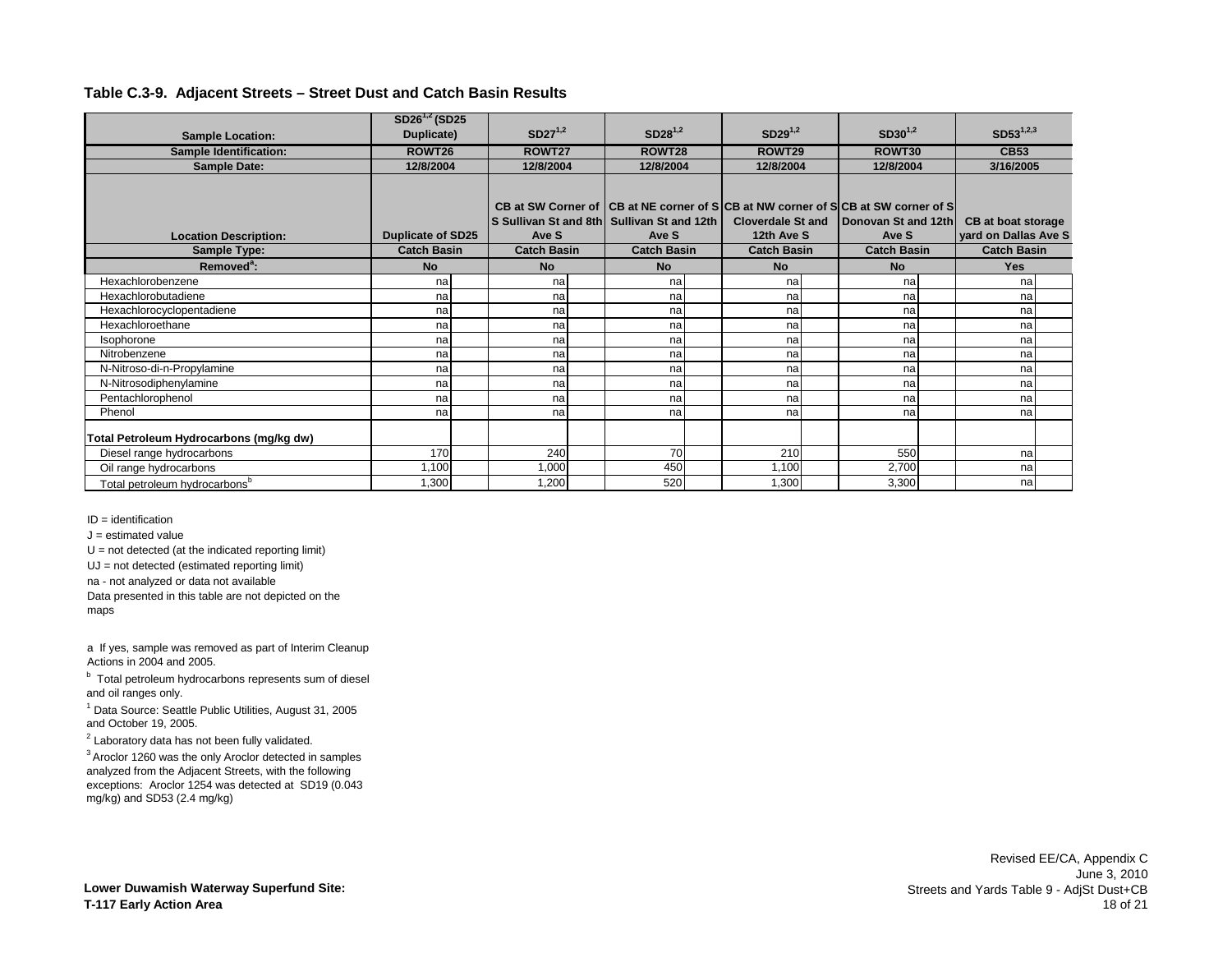| <b>Sample Location:</b>       | <b>CB1-DAL</b>                                            |   | <b>CB2-DAL</b>                                            |   | <b>CB3-DAL</b>                                                |   | <b>CB1-DAL</b>                                            |        | SW1-Tank                                                              |   |
|-------------------------------|-----------------------------------------------------------|---|-----------------------------------------------------------|---|---------------------------------------------------------------|---|-----------------------------------------------------------|--------|-----------------------------------------------------------------------|---|
| <b>Sample Identification:</b> | <b>CB1-DAL</b>                                            |   | <b>CB2-DAL</b>                                            |   | <b>CB3-DAL</b>                                                |   | <b>RCB101</b>                                             |        | SW1-Tank                                                              |   |
| <b>Sample Date:</b>           | 3/22/2005                                                 |   | 3/22/2005                                                 |   | 3/22/2005                                                     |   | 3/14/2007                                                 |        | 2/25/2008                                                             |   |
| <b>Location Description:</b>  | <b>CB at SW corner of</b><br>Dallas Ave S and 17<br>Ave S |   | <b>CB at SW corner of</b><br>Dallas Ave S and 17<br>Ave S |   | <b>CB at NE corner of</b><br>Dallas Ave S and S<br>Donovan St |   | <b>CB at SW corner of</b><br>Dallas Ave S and 17<br>Ave S |        | <b>Stormwater holding</b><br>tank at Dallas Ave S<br>and S Donovan St |   |
| Sample Type:                  | <b>Catch Basin</b>                                        |   | <b>Catch Basin</b>                                        |   | <b>Catch Basin</b>                                            |   | <b>Catch Basin</b>                                        |        | <b>Sediment</b>                                                       |   |
| Removed <sup>a</sup> :        | Yes                                                       |   | Yes                                                       |   | <b>Yes</b>                                                    |   | <b>Yes</b>                                                |        | <b>No</b>                                                             |   |
| Metals (mg/kg dw)             |                                                           |   |                                                           |   |                                                               |   |                                                           |        |                                                                       |   |
| Arsenic                       | na                                                        |   | na                                                        |   | na                                                            |   | 7.0                                                       | U      | 170                                                                   | U |
| Copper                        | na                                                        |   | na                                                        |   | na                                                            |   | 51                                                        |        | 472                                                                   |   |
| Lead                          | na                                                        |   | na                                                        |   | na                                                            |   | 22                                                        |        | 450                                                                   |   |
| Mercury                       | na                                                        |   | na                                                        |   | na                                                            |   | 0.050                                                     | U      | 0.080                                                                 | U |
| Zinc                          | na                                                        |   | na                                                        |   | na                                                            |   | 237                                                       |        | 1890                                                                  |   |
| PCBs (mg/kg dw)               |                                                           |   |                                                           |   |                                                               |   |                                                           |        |                                                                       |   |
| Aroclor-1016                  | 0.77                                                      | U | 1.0                                                       | U | 0.52                                                          | U | $0.098$ U                                                 |        | $0.038$ U                                                             |   |
| Aroclor-1221                  | 0.77                                                      | U | 1.0                                                       | U | 0.52                                                          | U | $0.098$ U                                                 |        | $0.038$ U                                                             |   |
| Aroclor-1232                  | 0.77                                                      | U | 1.0                                                       | U | 0.52                                                          | U | 0.098 U                                                   |        | $0.038$ U                                                             |   |
| Aroclor-1242                  | 0.77                                                      | U | 1.0                                                       | U | 0.52                                                          | U | $0.098$ U                                                 |        | $0.038$ U                                                             |   |
| Aroclor-1248                  | 0.77                                                      | U | 1.0                                                       | U | 0.52                                                          | U | 0.098 U                                                   |        | $0.038$ U                                                             |   |
| Aroclor-1254                  | 0.77                                                      | U | 1.0                                                       | U | 0.52                                                          | U | 0.098 U                                                   |        | $0.038$ U                                                             |   |
| Aroclor-1260                  | 23                                                        |   | 14                                                        |   | 3.9                                                           |   | 0.31                                                      |        | 0.35                                                                  |   |
| <b>Total PCBs</b>             | 23                                                        |   | 14                                                        |   | 3.9                                                           |   | 0.31                                                      |        | 0.35                                                                  |   |
| Dioxins/Furans (ng/kg dw)     |                                                           |   |                                                           |   |                                                               |   |                                                           |        |                                                                       |   |
| 2,3,7,8-TCDD TEQ ng/kg dw     | na                                                        |   | na                                                        |   | na                                                            |   | na                                                        |        | na                                                                    |   |
| PAHs (mg/kg dw)               |                                                           |   |                                                           |   |                                                               |   |                                                           |        |                                                                       |   |
| 2-Methylnaphthalene           | na                                                        |   | na                                                        |   | na                                                            |   | $0.22$ U                                                  |        | $0.056$ U                                                             |   |
| Acenaphthene                  | na                                                        |   | na                                                        |   | na                                                            |   | 0.22                                                      | Ü      | $0.056$ U                                                             |   |
| Acenaphthylene                | na                                                        |   | na                                                        |   | na                                                            |   | 0.22                                                      | IJ     | $0.056$ U                                                             |   |
| Anthracene                    | na                                                        |   | na                                                        |   | na                                                            |   | 0.22                                                      | Ù      | 0.056                                                                 | U |
| Benzo(a)anthracene            | na                                                        |   | na                                                        |   | na                                                            |   | 0.22                                                      | lu     | 0.063                                                                 |   |
| Benzo(a)pyrene                | na                                                        |   | na                                                        |   | na                                                            |   | 0.22                                                      | U      | 0.11                                                                  |   |
| Benzo(b)fluoranthene          | na                                                        |   | na                                                        |   | na                                                            |   | $0.22$ U                                                  |        | 0.16                                                                  |   |
| Benzo(g,h,i)perylene          | na                                                        |   | na                                                        |   | na                                                            |   | 0.22                                                      | $\cup$ | 0.069                                                                 |   |
| Benzo(k)fluoranthene          | na                                                        |   | na                                                        |   | na                                                            |   | $0.22$ U                                                  |        | 0.18                                                                  |   |
| Chrysene                      | na                                                        |   | na                                                        |   | na                                                            |   | 0.31                                                      |        | 0.21                                                                  |   |
| Dibenz(a,h)anthracene         | na                                                        |   | na                                                        |   | na                                                            |   | $0.22$ U                                                  |        | $0.056$ U                                                             |   |
| Fluoranthene                  | na                                                        |   | na                                                        |   | na                                                            |   | 0.47                                                      |        | 0.27                                                                  |   |
| Fluorene                      | na                                                        |   | na                                                        |   | na                                                            |   | $0.22$ U                                                  |        | $0.056$ U                                                             |   |
| Indeno(1,2,3-cd)pyrene        | na                                                        |   | na                                                        |   | na                                                            |   | $0.22$ U                                                  |        | $0.056$ U                                                             |   |
| Naphthalene                   | na                                                        |   | na                                                        |   | na                                                            |   | $0.22$ U                                                  |        | $0.056$ U                                                             |   |
| Phenanthrene                  | na                                                        |   | na                                                        |   | na                                                            |   | 0.18                                                      |        | 0.12                                                                  |   |
| Pyrene                        | na                                                        |   | na                                                        |   | na                                                            |   | 0.38                                                      |        | 0.21                                                                  |   |
| Carcinogenic PAHs             | na                                                        |   | na                                                        |   | na                                                            |   | 0.20                                                      |        | 0.17                                                                  |   |
| Phthalates (mg/kg dw)         |                                                           |   |                                                           |   |                                                               |   |                                                           |        |                                                                       |   |
| Bis(2-ethylhexyl) phthalate   | na                                                        |   | na                                                        |   | na                                                            |   | 2.5                                                       |        | 6.2                                                                   |   |
| Butyl benzyl phthalate        | na                                                        |   | na                                                        |   | na                                                            |   | 0.92                                                      |        | 0.40                                                                  |   |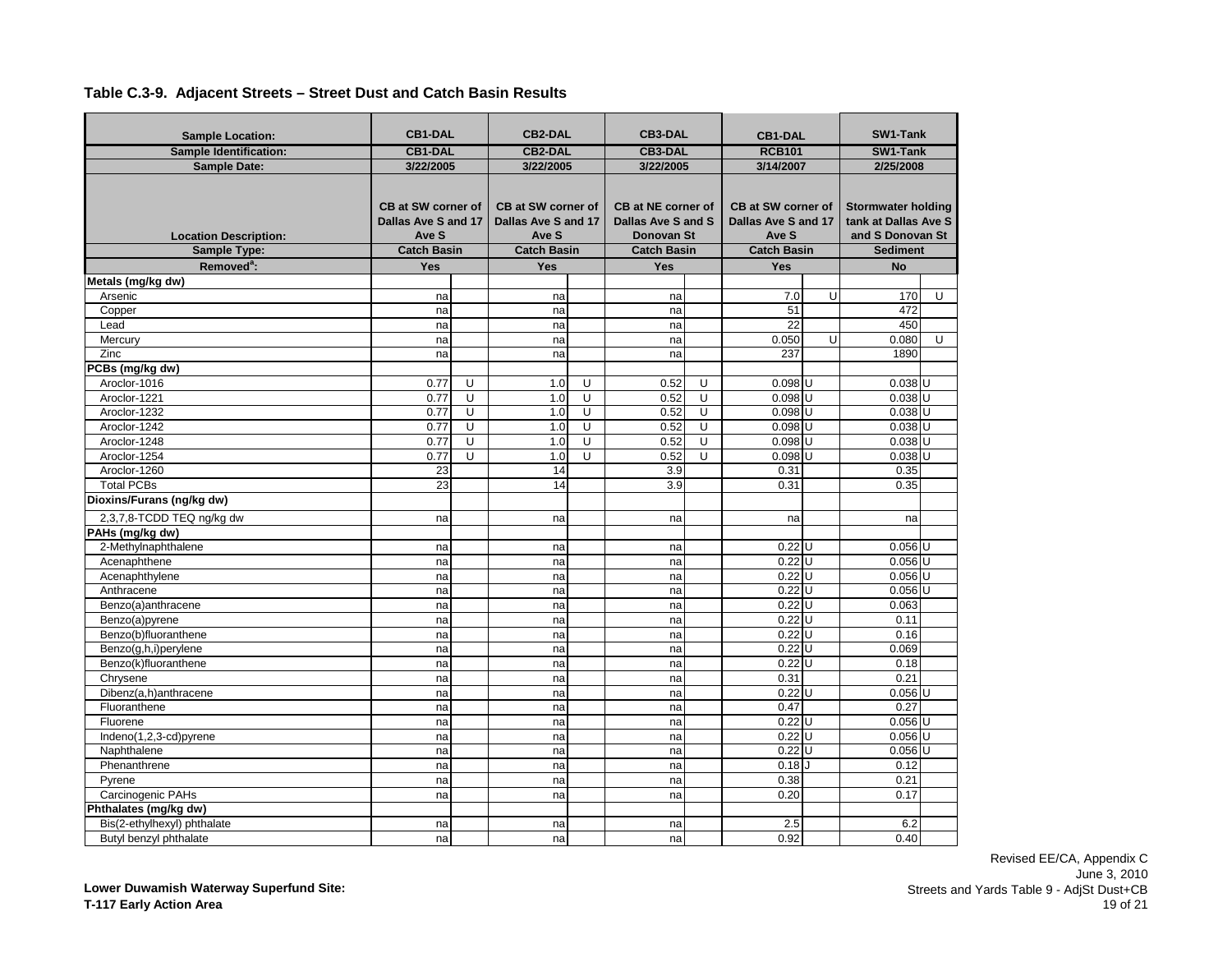| <b>Sample Location:</b>       | <b>CB1-DAL</b>                                                                                                                                                                                                                  | <b>CB2-DAL</b>                                                 |                                                                                          | <b>CB3-DAL</b> |                    | <b>CB1-DAL</b> |           | SW1-Tank |
|-------------------------------|---------------------------------------------------------------------------------------------------------------------------------------------------------------------------------------------------------------------------------|----------------------------------------------------------------|------------------------------------------------------------------------------------------|----------------|--------------------|----------------|-----------|----------|
| <b>Sample Identification:</b> | <b>CB1-DAL</b>                                                                                                                                                                                                                  | <b>CB2-DAL</b>                                                 |                                                                                          | <b>CB3-DAL</b> |                    | <b>RCB101</b>  |           | SW1-Tank |
| <b>Sample Date:</b>           | 3/22/2005                                                                                                                                                                                                                       | 3/22/2005                                                      |                                                                                          | 3/22/2005      | 3/14/2007          |                | 2/25/2008 |          |
| <b>Location Description:</b>  | CB at SW corner of<br><b>CB at SW corner of</b><br>CB at NE corner of<br>CB at SW corner of<br>Dallas Ave S and 17<br>Dallas Ave S and 17<br>Dallas Ave S and S<br>Dallas Ave S and 17<br>Ave S<br>Ave S<br>Donovan St<br>Ave S |                                                                | <b>Stormwater holding</b><br>tank at Dallas Ave S<br>and S Donovan St<br><b>Sediment</b> |                |                    |                |           |          |
| Sample Type:                  |                                                                                                                                                                                                                                 | <b>Catch Basin</b><br><b>Catch Basin</b><br><b>Catch Basin</b> |                                                                                          |                | <b>Catch Basin</b> |                |           |          |
| Removed <sup>a</sup> :        | Yes                                                                                                                                                                                                                             | Yes                                                            |                                                                                          | Yes            | Yes                |                | <b>No</b> |          |
| Diethyl phthalate             | na                                                                                                                                                                                                                              | na                                                             |                                                                                          | na             | $0.22$ U           |                | $0.056$ U |          |
| Dimethyl phthalate            | na                                                                                                                                                                                                                              | na                                                             |                                                                                          | na             | $0.22$ U           |                | 0.075     |          |
| Di-n-butyl phthalate          | na                                                                                                                                                                                                                              | na                                                             |                                                                                          | na             | $0.22$ U           |                | $0.056$ U |          |
| Di-n-octyl phthalate          | na                                                                                                                                                                                                                              | na                                                             |                                                                                          | na             | 0.12               |                | 0.080     |          |
| Other SVOCs (mg/kg dw)        |                                                                                                                                                                                                                                 |                                                                |                                                                                          |                |                    |                |           |          |
| 1,2,4-Trichlorobenzene        | na                                                                                                                                                                                                                              | na                                                             |                                                                                          | na             | 0.22               |                | $0.056$ U |          |
| 1.2-Dichlorobenzene           | na                                                                                                                                                                                                                              | na                                                             |                                                                                          | na             | $0.22$ U           |                | $0.056$ U |          |
| 1,3-Dichlorobenzene           | na                                                                                                                                                                                                                              | na                                                             |                                                                                          | na             | 0.22               | lU             | $0.056$ U |          |
| 1.4-Dichlorobenzene           | na                                                                                                                                                                                                                              | na                                                             |                                                                                          | na             | $0.22$ U           |                | $0.056$ U |          |
| 2,2'-Oxybis(1-chloropropane)  | na                                                                                                                                                                                                                              | na                                                             |                                                                                          | na             | $0.22$ U           |                | $0.056$ U |          |
| 2,4,5-Trichlorophenol         | na                                                                                                                                                                                                                              | na                                                             |                                                                                          | na             | $1.1$ U            |                | $0.28$ U  |          |
| 2,4,6-Trichlorophenol         | na                                                                                                                                                                                                                              | na                                                             |                                                                                          | na             | $1.1$ U            |                | $0.28$ U  |          |
| 2,4-Dichlorophenol            | na                                                                                                                                                                                                                              | na                                                             |                                                                                          | na             | $1.1$ U            |                | $0.28$ U  |          |
| 2,4-Dimethylphenol            | na                                                                                                                                                                                                                              | na                                                             |                                                                                          | na             | $0.22$ U           |                | $0.056$ U |          |
| 2,4-Dinitrophenol             | na                                                                                                                                                                                                                              | na                                                             |                                                                                          | na             | $2.2$ U            |                | $0.56$ U  |          |
| 2.4-Dinitrotoluene            | na                                                                                                                                                                                                                              | na                                                             |                                                                                          | na             | 1.1                | $\cup$         | $0.28$ U  |          |
| 2,6-Dinitrotoluene            | na                                                                                                                                                                                                                              | na                                                             |                                                                                          | na             | $1.1$ U            |                | $0.28$ U  |          |
| 2-Chloronaphthalene           | na                                                                                                                                                                                                                              | na                                                             |                                                                                          | na             | 0.22               | U              | $0.056$ U |          |
| 2-Chlorophenol                | na                                                                                                                                                                                                                              | na                                                             |                                                                                          | na             | $0.22$ U           |                | $0.056$ U |          |
| 2-Methylphenol                | na                                                                                                                                                                                                                              | na                                                             |                                                                                          | na             | 0.22               | U              | $0.056$ U |          |
| 2-Nitroaniline                | na                                                                                                                                                                                                                              | na                                                             |                                                                                          | na             | $1.1$ U            |                | $0.28$ U  |          |
| 2-Nitrophenol                 | na                                                                                                                                                                                                                              | na                                                             |                                                                                          | na             | 1.1                | Ū              | $0.28$ U  |          |
| 3,3'-Dichlorobenzidine        | na                                                                                                                                                                                                                              | na                                                             |                                                                                          | na             | 1.1                | $\cup$         | $0.28$ U  |          |
| 3-Nitroaniline                | na                                                                                                                                                                                                                              | na                                                             |                                                                                          | na             | 1.1                | Ū              | 0.28      | ΙtΓ      |
| 4,6-Dinitro-2-Methylphenol    | na                                                                                                                                                                                                                              | na                                                             |                                                                                          | na             | 2.2                | $\cup$         | $0.56$ U  |          |
| 4-Bromophenyl-phenylether     | na                                                                                                                                                                                                                              | na                                                             |                                                                                          | na             | 0.22               | Ū              | $0.056$ U |          |
| 4-Chloro-3-methylphenol       | na                                                                                                                                                                                                                              | na                                                             |                                                                                          | na             | 1.1                | ΙJ             | $0.28$ U  |          |
| 4-Chloroaniline               | na                                                                                                                                                                                                                              | na                                                             |                                                                                          | na             | 1.1                | Ū              | 0.28      | lυ       |
| 4-Chlorophenyl-phenylether    | na                                                                                                                                                                                                                              | na                                                             |                                                                                          | na             | 0.22               | $\cup$         | $0.056$ U |          |
| 4-Methylphenol                | na                                                                                                                                                                                                                              | na                                                             |                                                                                          | na             | 0.69               |                | 0.062     |          |
| 4-Nitroaniline                | na                                                                                                                                                                                                                              | na                                                             |                                                                                          | na             | $1.1$ U            |                | $0.28$ U  |          |
| 4-Nitrophenol                 | na                                                                                                                                                                                                                              | na                                                             |                                                                                          | na             | 1.1                | Ū              | $0.28$ U  |          |
| Benzoic Acid                  | na                                                                                                                                                                                                                              | na                                                             |                                                                                          | na             | 2.2                | $\cup$         | $0.56$ U  |          |
| <b>Benzyl Alcohol</b>         | na                                                                                                                                                                                                                              | na                                                             |                                                                                          | na             | 0.48               |                | $0.056$ U |          |
| Bis(2-Chloroethoxy) methane   | na                                                                                                                                                                                                                              | na                                                             |                                                                                          | na             | $0.22$ U           |                | $0.056$ U |          |
| Bis-(2-Chloroethyl) ether     | na                                                                                                                                                                                                                              | na                                                             |                                                                                          | na             | 0.22               | U              | $0.056$ U |          |
| Bis(2-chloroisopropyl)ether   | na                                                                                                                                                                                                                              | na                                                             |                                                                                          | na             | na                 |                | na        |          |
| Carbazole                     | na                                                                                                                                                                                                                              | na                                                             |                                                                                          | na             | 0.22               | U              | $0.056$ U |          |
| Dibenzofuran                  | na                                                                                                                                                                                                                              | na                                                             |                                                                                          | na             | $0.22$ U           |                | $0.056$ U |          |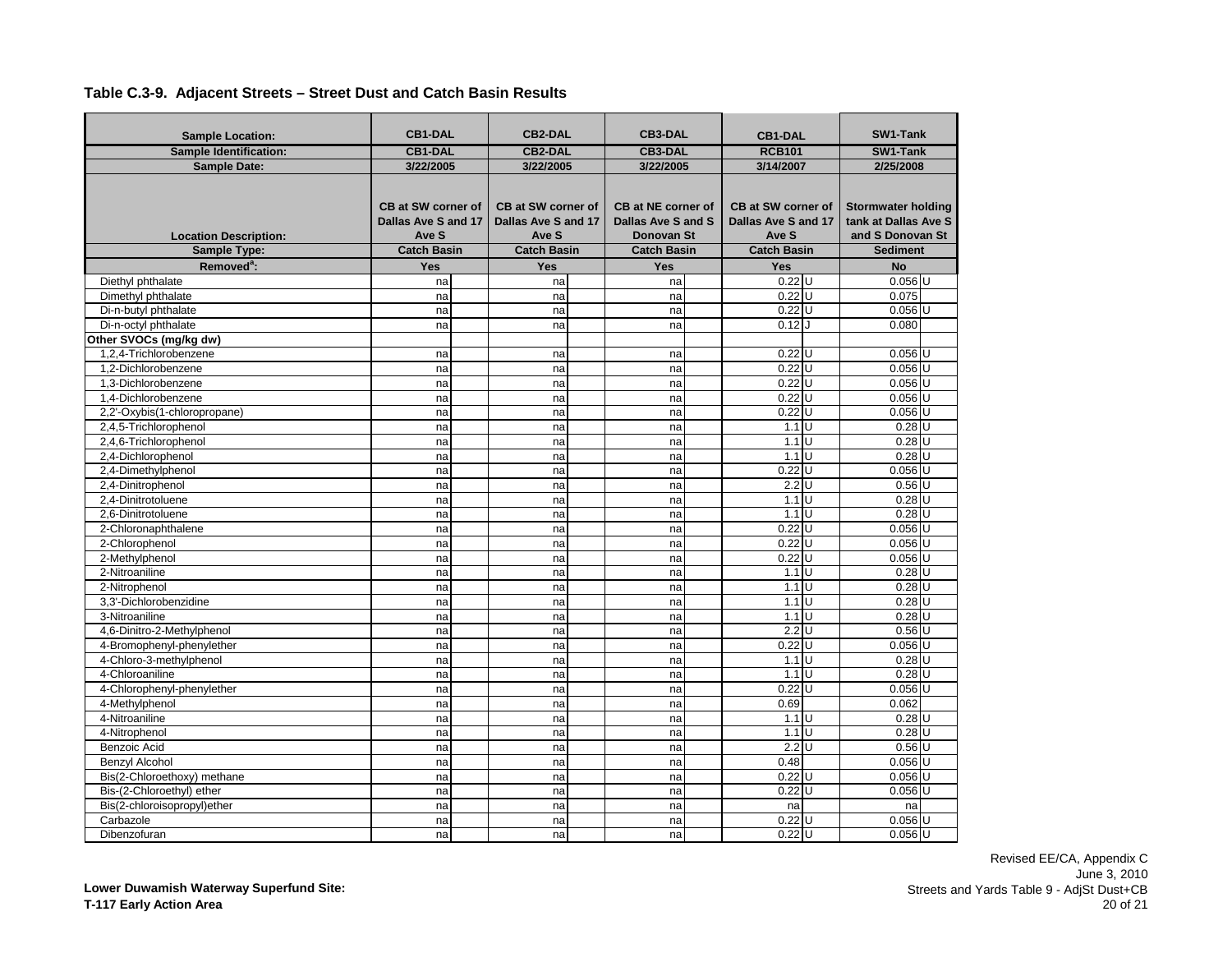| <b>Sample Location:</b>                   | <b>CB1-DAL</b>            | <b>CB2-DAL</b>      | <b>CB3-DAL</b>     | <b>CB1-DAL</b>      | SW1-Tank                  |
|-------------------------------------------|---------------------------|---------------------|--------------------|---------------------|---------------------------|
| <b>Sample Identification:</b>             | <b>CB1-DAL</b>            | <b>CB2-DAL</b>      | <b>CB3-DAL</b>     | <b>RCB101</b>       | SW1-Tank                  |
| <b>Sample Date:</b>                       | 3/22/2005                 | 3/22/2005           | 3/22/2005          | 3/14/2007           | 2/25/2008                 |
|                                           |                           |                     |                    |                     |                           |
|                                           |                           |                     |                    |                     |                           |
|                                           | <b>CB at SW corner of</b> | CB at SW corner of  | CB at NE corner of | CB at SW corner of  | <b>Stormwater holding</b> |
|                                           | Dallas Ave S and 17       | Dallas Ave S and 17 | Dallas Ave S and S | Dallas Ave S and 17 | tank at Dallas Ave S      |
| <b>Location Description:</b>              | Ave S                     | Ave S               | Donovan St         | Ave S               | and S Donovan St          |
| <b>Sample Type:</b>                       | <b>Catch Basin</b>        | <b>Catch Basin</b>  | <b>Catch Basin</b> | <b>Catch Basin</b>  | <b>Sediment</b>           |
| Removed <sup>a</sup> :                    | <b>Yes</b>                | <b>Yes</b>          | <b>Yes</b>         | <b>Yes</b>          | <b>No</b>                 |
| Hexachlorobenzene                         | na                        | na                  | na                 | $0.22$ U            | $0.056$ U                 |
| Hexachlorobutadiene                       | na                        | na                  | na                 | $0.22$ U            | $0.056$ U                 |
| Hexachlorocyclopentadiene                 | na                        | na                  | na                 | $1.1 \text{U}$      | $0.28$ U                  |
| Hexachloroethane                          | na                        | na                  | na                 | $0.22$ U            | $0.056$ U                 |
| Isophorone                                | na                        | na                  | na                 | $0.22$ U            | $0.056$ U                 |
| Nitrobenzene                              | na                        | na                  | na                 | $0.22$ U            | $0.056$ U                 |
| N-Nitroso-di-n-Propylamine                | na                        | na                  | na                 | $1.1 \mathrm{U}$    | $0.28$ U                  |
| N-Nitrosodiphenylamine                    | na                        | na                  | na                 | $0.22$ U            | $0.056$ U                 |
| Pentachlorophenol                         | na                        | na                  | na                 | $1.1 \mathrm{U}$    | $0.28$ U                  |
| Phenol                                    | na                        | na                  | na                 | $0.22$ U            | 0.057                     |
| Total Petroleum Hydrocarbons (mg/kg dw)   |                           |                     |                    |                     |                           |
| Diesel range hydrocarbons                 | na                        | na                  | na                 | 730 U               | na                        |
| Oil range hydrocarbons                    | na                        | na                  | na                 | 4,100               | na                        |
| Total petroleum hydrocarbons <sup>b</sup> | na                        | na                  | na                 | 4,100               | na                        |

ID = identification

 $J =$  estimated value

 $U = not detected (at the indicated reporting limit)$ 

UJ = not detected (estimated reporting limit)

na - not analyzed or data not available

Data presented in this table are not depicted on the maps

a If yes, sample was removed as part of Interim Cleanup Actions in 2004 and 2005.

<sup>b</sup> Total petroleum hydrocarbons represents sum of diesel and oil ranges only.

<sup>1</sup> Data Source: Seattle Public Utilities, August 31, 2005 and October 19, 2005.

 $2$  Laboratory data has not been fully validated.

3 Aroclor 1260 was the only Aroclor detected in samples analyzed from the Adjacent Streets, with the following exceptions: Aroclor 1254 was detected at SD19 (0.043 mg/kg) and SD53 (2.4 mg/kg)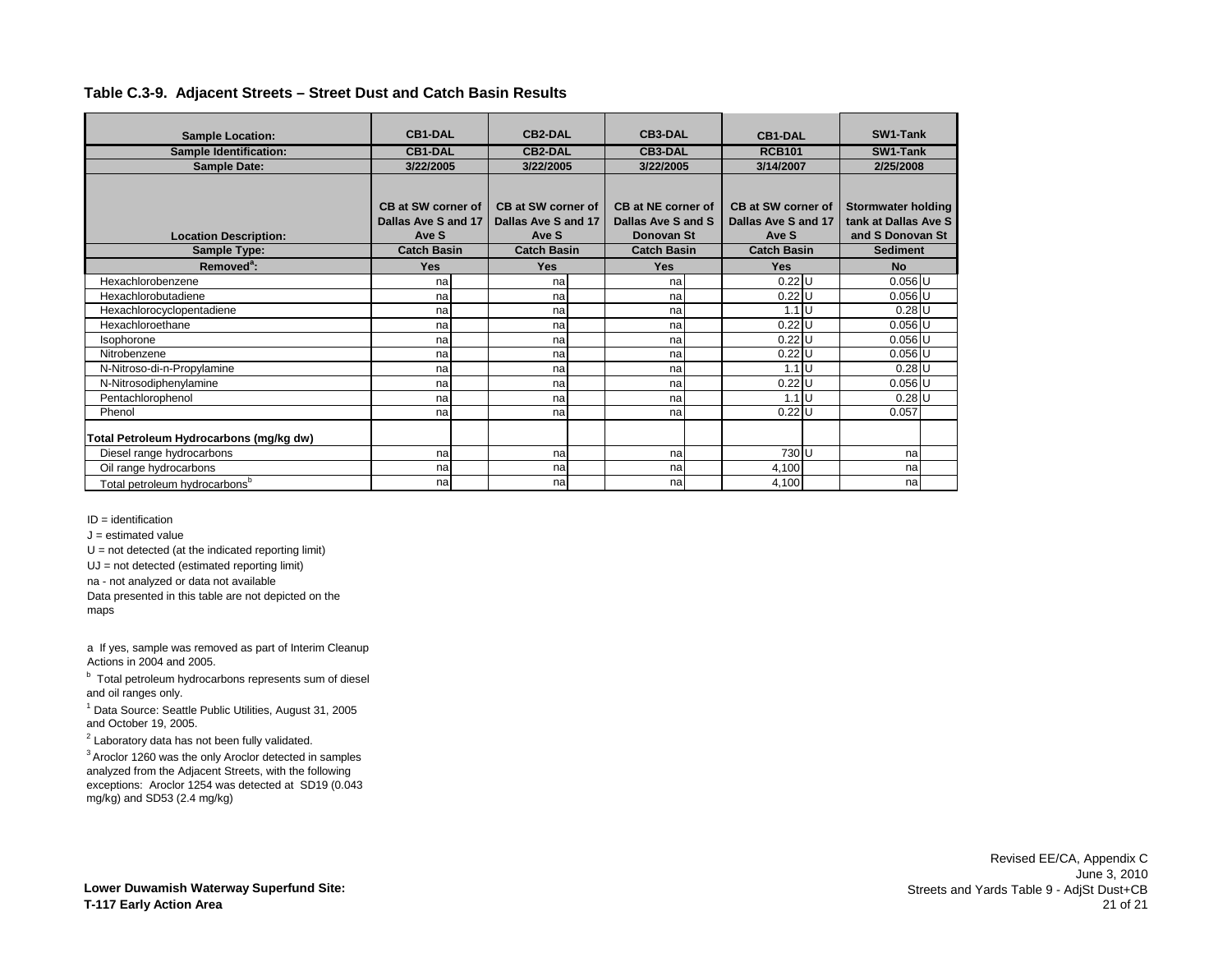|             |                      |                     |                     |                     | <b>PCB Aroclors (ug/L)</b> |                     |                     |                     |                     | To River?               |
|-------------|----------------------|---------------------|---------------------|---------------------|----------------------------|---------------------|---------------------|---------------------|---------------------|-------------------------|
| <b>Date</b> | <b>Location</b>      | 1016                | 1221                | 1232                | 1242                       | 1248                | 1254                | 1260                | <b>PCB</b>          |                         |
| 05/01/09    | Sewer MH             | $0.10$ U            | $0.10$ <sub>U</sub> | $0.10$ U            | $0.10$ U                   | $0.10$ <sub>U</sub> | 0.10 U              | $0.10$ <sub>U</sub> | $0.10$ <sub>U</sub> | N                       |
| 03/03/09    | Sewer MH             | $0.10$ U            | $0.10$ <sub>U</sub> | $0.10$ U            | $0.10$ <sub>U</sub>        | $0.10$ <sub>U</sub> | $0.10$ U            | $0.10$ U            | $0.10$ U            | N                       |
| 01/08/09    | Sewer MH             | $0.10$ <sub>U</sub> | $0.10$ U            | $0.10$ <sub>U</sub> | $0.10$ <sub>U</sub>        | 0.10 U              | $0.10$ <sub>U</sub> | $0.10$ <sub>U</sub> | $0.10$ U            | N                       |
| Dec-08      | No sample            |                     |                     |                     |                            |                     |                     |                     |                     | Y                       |
| 11/13/08    | Sewer MH             | $0.10$ <sub>U</sub> | $0.10$ <sub>U</sub> | $0.10$ <sub>U</sub> | $0.10$ <sub>U</sub>        | $0.10$ <sub>U</sub> | $0.10$ <sub>U</sub> | $0.10$ <sub>U</sub> | $0.10$ <sub>U</sub> | N                       |
| 09/11/08    | Sewer MH             | $0.10$ <sub>U</sub> | $0.10$ <sub>U</sub> | $0.10$ <sub>U</sub> | $0.10$ <sub>U</sub>        | $0.10$ <sup>U</sup> | $0.10$ U            | $0.10$ U            | $0.10$ <sub>U</sub> | $\overline{\mathsf{N}}$ |
| 06/02/08    | Sewer MH             | $0.10$ <sub>U</sub> | $0.10$ <sub>U</sub> | $0.10$ <sub>U</sub> | $0.10$ <sub>U</sub>        | $0.10$ <sup>U</sup> | $0.10$ <sub>U</sub> | $0.10$ U            | $0.10$ <sub>U</sub> | $\mathsf{N}$            |
| 04/02/08    | <b>Sewer MH</b>      | $0.10$ <sub>U</sub> | $0.10$ <sub>U</sub> | $0.10$ U            | $0.10$ <sub>U</sub>        | $0.10$ U            | $0.10$ <sub>U</sub> | $0.10$ <sub>U</sub> | $0.10$ <sup>U</sup> | N                       |
| 02/14/08    | Sewer MH             | $0.10$ U            | $0.10$ <sub>U</sub> | $0.10$ U            | $0.10$ U                   | $0.10$ <sub>U</sub> | $0.10$ <sub>U</sub> | $0.10$ <sub>U</sub> | $0.10$ <sub>U</sub> | $\overline{\mathsf{N}}$ |
| 01/09/08    | Sewer MH             | $0.10$ U            | $0.10$ <sub>U</sub> | $0.10$ U            | $0.10$ U                   | $0.10$ <sub>U</sub> | $0.10$ <sub>U</sub> | 0.12                | 0.12                | Ÿ                       |
| 12/03/07    | Sewer MH             | $0.10$ U            | $0.10$ <sub>U</sub> | $0.10$ U            | $0.10$ <sub>U</sub>        | 0.10 U              | 0.10 U              | $\overline{0.10}$ U | $0.10$ <sub>U</sub> | Ÿ                       |
| 11/12/07    | Sewer MH             | $0.10$ U            | $0.10$ U            | $0.10$ U            | $0.10$ U                   | $0.10$ <sub>U</sub> | $0.10$ U            | $0.10$ U            | $0.10$ U            | $\mathsf{N}$            |
| 10/04/07    | Sewer MH             | $0.10$ <sub>U</sub> | $0.10$ <sub>U</sub> | $0.10$ <sub>U</sub> | $0.10$ <sup>U</sup>        | $0.10$ U            | $0.10$ <sub>U</sub> | $0.10$ <sub>U</sub> | $0.10$ <sub>U</sub> | N                       |
| 07/20/07    | Sewer MH             | $0.10$ U            | $0.10$ <sub>U</sub> | 0.10 U              | $0.10$ <sub>U</sub>        | $0.10$ U            | $0.10$ U            | $0.10$ U            | $0.10$ <sub>U</sub> | N                       |
| 05/24/07    | Sewer MH             | $0.10$ <sub>U</sub> | $0.10$ <sub>U</sub> | $0.10$ U            | $0.10$ <sub>U</sub>        | $0.10$ <sub>U</sub> | $0.10$ <sub>U</sub> | $0.10$ <sub>U</sub> | $0.10$ <sub>U</sub> | N                       |
| 04/30/07    | Sewer MH             | $0.10$ <sub>U</sub> | $0.10$ <sub>U</sub> | $0.10$ <sub>U</sub> | $0.10$ <sub>U</sub>        | $0.10$ <sub>U</sub> | $0.10$ <sub>U</sub> | $0.10$ <sub>U</sub> | $0.10$ <sub>U</sub> | $\mathsf{N}$            |
| 02/20/07    | <b>Sewer MH</b>      | $0.10$ U            | $0.10$ U            | $0.10$ U            | $0.10$ <sub>U</sub>        | $0.10$ U            | $0.10$ U            | $0.10$ U            | $0.10$ U            | $\mathsf{N}$            |
| 01/03/07    | Sewer MH             | $0.10$ <sub>U</sub> | $0.10$ <sub>U</sub> | $0.10$ U            | $0.10$ <sub>U</sub>        | $0.10$ <sub>U</sub> | $0.10$ U            | $0.10$ <sub>U</sub> | $0.10$ <sub>U</sub> | Υ                       |
| Dec-06      | No sample            |                     |                     |                     |                            |                     |                     |                     |                     | Ÿ                       |
| 11/02/06    | Sewer MH             | $0.10$ U            | $0.10$ U            | $0.10$ <sub>U</sub> | $0.10$ <sup>U</sup>        | $0.10$ U            | $0.10$ U            | $0.10$ U            | $0.10$ U            | Ÿ                       |
| 09/19/06    | Tanks 2 and 3        | $0.10$ <sub>U</sub> | $0.10$ <sub>U</sub> | $0.10$ U            | $0.10$ U                   | $0.10$ <sub>U</sub> | $0.10$ <sub>U</sub> | $0.10$ <sub>U</sub> | $0.10$ <sub>U</sub> | N                       |
| 06/01/06    | Tank 1               | $0.10$ U            | $0.10$ <sub>U</sub> | $0.10$ U            | $0.10$ <sub>U</sub>        | $0.10$ <sub>U</sub> | $0.10$ U            | $0.10$ U            | $0.10$ U            | $\overline{\mathsf{N}}$ |
| 05/17/06    | Tank 3               | $0.10$ <sub>U</sub> | $0.10$ <sub>U</sub> | $0.10$ <sub>U</sub> | $0.10$ U                   | $0.10$ <sub>U</sub> | $0.10$ <sub>U</sub> | $0.10$ <sub>U</sub> | $0.10$ <sub>U</sub> | N                       |
| 04/12/06    | Tank 1               | $0.10$ U            | $0.10$ U            | $0.10$ U            | $0.10$ <sub>U</sub>        | $0.10$ U            | $0.10$ <sub>U</sub> | $0.10$ U            | $0.10$ <sup>U</sup> | N                       |
| 03/27/06    | Tank 3               | $0.10$ U            | $0.10$ <sub>U</sub> | $0.10$ <sub>U</sub> | $0.10$ U                   | $0.10$ <sub>U</sub> | $0.10$ <sub>U</sub> | $0.10$ <sub>U</sub> | $0.10$ U            | N                       |
| 03/01/06    | Tank 1               | $0.10$ U            | $0.10$ <sub>U</sub> | $0.10$ <sub>U</sub> | $0.10$ <sub>U</sub>        | 0.10 U              | $0.10$ <sup>U</sup> | $0.10$ <sub>U</sub> | $0.10$ U            | N                       |
| 01/06/06    | Discharge to Port CB | $0.10$ U            | $0.10$ <sub>U</sub> | $0.10$ U            | $0.10$ U                   | $0.10$ U            | $0.10$ U            | $0.10$ U            | $0.10$ <sub>U</sub> | Υ                       |
| 12/21/05    | Tank 1               | $0.10$ U            | $0.10$ U            | $0.10$ U            | $0.10$ <sub>U</sub>        | $0.10$ <sub>U</sub> | $0.10$ <sub>U</sub> | $0.10$ <sub>U</sub> | $0.10$ <sub>U</sub> | Υ                       |
| 11/14/05    | Tank                 | $0.10$ <sub>U</sub> | $0.10$ <sub>U</sub> | $0.10$ U            | $0.10$ <sub>U</sub>        | $0.10$ <sub>U</sub> | $0.10$ U            | $0.10$ <sub>U</sub> | $0.10$ <sub>U</sub> | Υ                       |
| 10/25/05    | Tank 5               | $0.10$ U            | $0.10$ U            | $0.10$ <sub>U</sub> | $0.10$ <sub>U</sub>        | $0.10$ <sub>U</sub> | $0.10$ <sub>U</sub> | $0.10$ <sub>U</sub> | $0.10$ <sub>U</sub> | $\overline{\mathsf{N}}$ |
| 09/12/05    | Tank 3               | $0.10$ <sub>U</sub> | $0.10$ U            | $0.10$ U            | $0.10$ <sub>U</sub>        | $0.10$ <sub>U</sub> | $0.10$ <sub>U</sub> | $0.10$ <sub>U</sub> | $0.10$ <sub>U</sub> | N                       |
| 06/23/05    | Tank effluent        | $0.10$ <sub>U</sub> | $0.10$ <sub>U</sub> | $0.10$ U            | $0.10$ <sub>U</sub>        | $0.10$ <sub>U</sub> | $0.10$ <sub>U</sub> | 0.10 U              | $0.10$ <sub>U</sub> | $\overline{\mathsf{N}}$ |
| 05/20/05    | Tank effluent        | $0.10$ U            | $0.10$ <sub>U</sub> | $0.10$ U            | $0.10$ <sub>U</sub>        | $0.10$ <sub>U</sub> | $0.10$ <sub>U</sub> | $0.10$ <sub>U</sub> | $0.10$ <sub>U</sub> | N                       |
| 04/19/05    | Tank effluent        | $0.10$ U            | $0.10$ U            | 0.10 U              | $0.10$ U                   | $0.10$ <sub>U</sub> | $0.10$ <sub>U</sub> | 0.10 U              | $0.10$ U            | $\overline{\mathsf{N}}$ |
| 03/27/05    | Tank effluent        | $0.10$ U            | $0.10$ <sub>U</sub> | $0.10$ U            | $0.10$ <sup>U</sup>        | $0.10$ U            | $0.10$ <sub>U</sub> | $0.10$ <sub>U</sub> | $0.10$ U            | $\overline{\mathsf{N}}$ |
| 02/06/05    | Prior to treatment   | $0.10$ U            | $0.10$ <sub>U</sub> | $0.10$ <sub>U</sub> | $0.10$ <sub>U</sub>        | $0.10$ <sub>U</sub> | $0.10$ <sub>U</sub> | $0.10$ <sub>U</sub> | $0.10$ <sub>U</sub> | N                       |
| 02/04/05    | Prior to treatment   | $0.10$ U            | $0.10$ <sub>U</sub> | $0.10$ U            | $0.10$ <sub>U</sub>        | $0.10$ <sub>U</sub> | $0.10$ U            | $0.10$ U            | $0.10$ <sub>U</sub> | $\overline{\mathsf{N}}$ |
| 02/04/05    | After treatment      | $0.10$ U            | $0.10$ <sub>U</sub> | $0.10$ <sub>U</sub> | $0.10$ <sub>U</sub>        | $0.10$ <sub>U</sub> | $0.10$ <sub>U</sub> | $0.10$ U            | $0.10$ <sub>U</sub> | N                       |
| 02/04/05    | Basin Oil runoff     | $0.10$ <sub>U</sub> | $0.10$ <sub>U</sub> | $0.10$ <sub>U</sub> | $0.10$ <sub>U</sub>        | $0.10$ <sub>U</sub> | $0.10$ U            | $0.10$ U            | $0.10$ <sub>U</sub> | $\mathsf{N}$            |
| 01/24/05    | Prior to treatment   | 0.10 U              | $0.10$ U            | $0.10$ U            | $0.10$ <sub>U</sub>        | $0.10$ <sub>U</sub> | $0.10$ U            | 0.17                | 0.17                | N                       |
| 01/22/05    | Prior to treatment   | $0.10$ U            | $0.10$ <sub>U</sub> | 0.10 U              | $0.10$ <sub>U</sub>        | $0.10$ <sub>U</sub> | $0.10$ <sub>U</sub> | 0.15                | 0.15                | N                       |
| 01/22/05    | Basin Oil runoff     | $0.10$ <sub>U</sub> | 0.10 U              | $0.10$ U            | $0.10$ <sub>U</sub>        | 0.10 U              | 0.10 U              | 0.10 U              | $0.10$ U            | $\overline{\mathsf{N}}$ |

# **Table C.3-10. Adjacent Streets – Stormwater**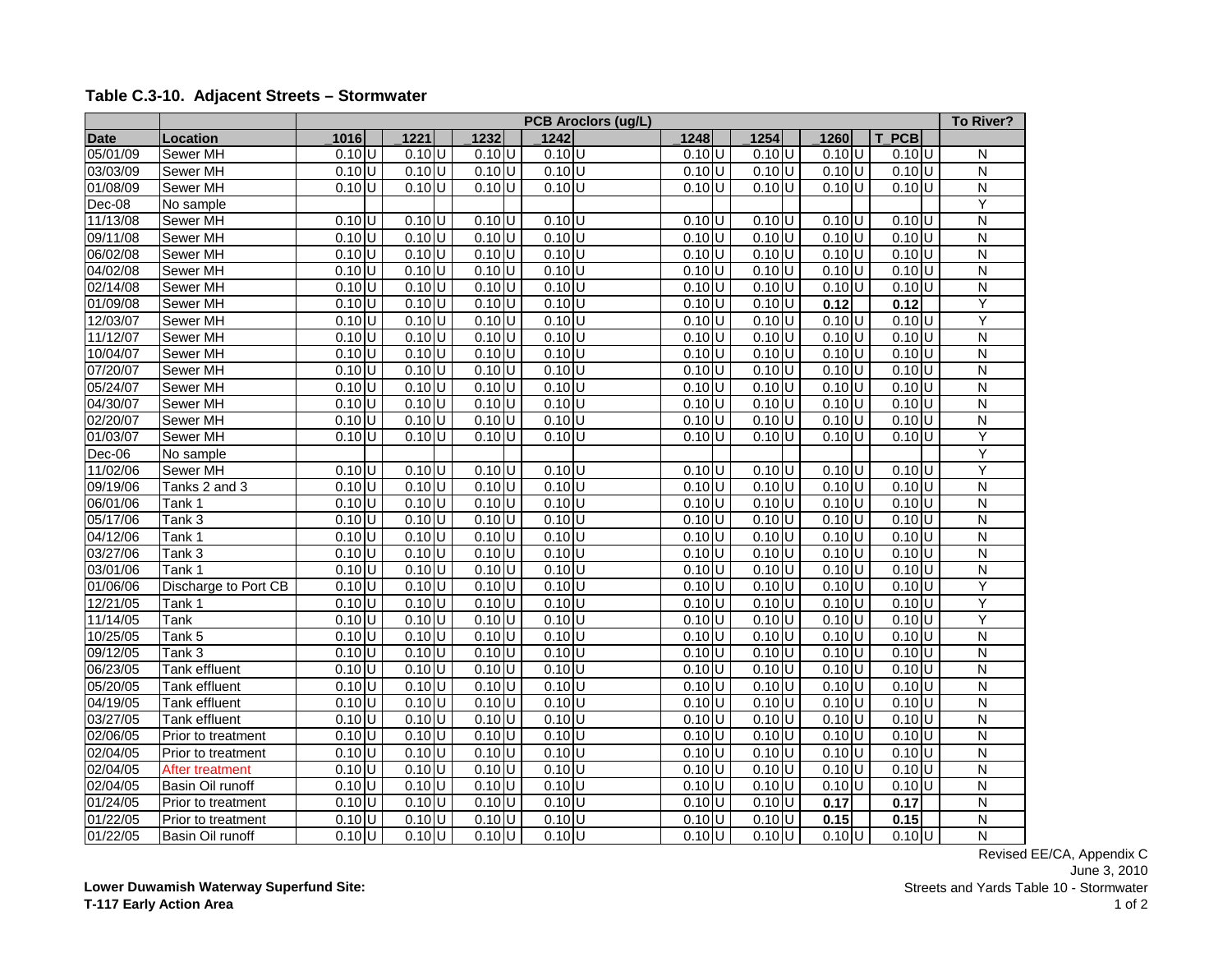#### **Table C.3-10. Adjacent Streets – Stormwater**

|             |                           |                     |                     |                     | <b>PCB Aroclors (ug/L)</b> |          |                 |                      | To River? |
|-------------|---------------------------|---------------------|---------------------|---------------------|----------------------------|----------|-----------------|----------------------|-----------|
| <b>Date</b> | Location                  | 1016                | 1221                | $1232$              | 1242                       | 1248     | 1254            | 1260<br><b>PCB</b>   |           |
| 01/20/05    | After treatment           | $0.10$ U            | $0.10$ U            | $0.10$ <sub>U</sub> | $0.10$ U                   | 0.10 U   | 0.10            | $0.10$ U<br>$0.10$ U | N         |
| 01/19/05    | After treatment           | $0.10$ <sub>U</sub> | $0.10$ U            | $0.10$ U            | $0.10$ U                   | 0.10     | $0.10$ U        | $0.10$ U<br>$0.10$ U | N         |
| 01/17/05    | <b>Prior to treatment</b> | $0.10$ U            | $0.10$ U            | $0.10$ U            | $0.10$ U                   | $0.10$ U | $0.10$ U        | 0.14<br>0.14         | N         |
| 01/17/05    | Basin Oil runoff          | $0.10$ U            | $0.10$ <sub>U</sub> | $0.10$ <sub>U</sub> | $0.10$ U                   | 0.10     | 0.10            | 0.38<br>0.38         | N         |
| 01/10/05    | <b>Prior to treatment</b> | $0.10$ <sub>U</sub> | $0.10$ <sub>U</sub> | $0.10$ <sub>U</sub> | $0.10$ U                   | 0.10     | $0.10$ U        | 2.3<br>2.3           | N         |
| 12/20/05    | After treatment           | $0.10$ U            | $0.10$ U            | $0.10$ U            | $0.10$ U                   | 0.10 U   | 0.10 <b>I</b> U | 0.10 U<br>$0.10$ U   | N         |

Notes:

No entries = no discharge that month

Stormwater stored in (5) 18,000 gallon tanks at S Donovan St and 17th Ave S and discharged to combined sewer system on S Donovan St. Discharge to Duwamish Waterway occurs only during large or long duration storms when tank capacity is exceeded.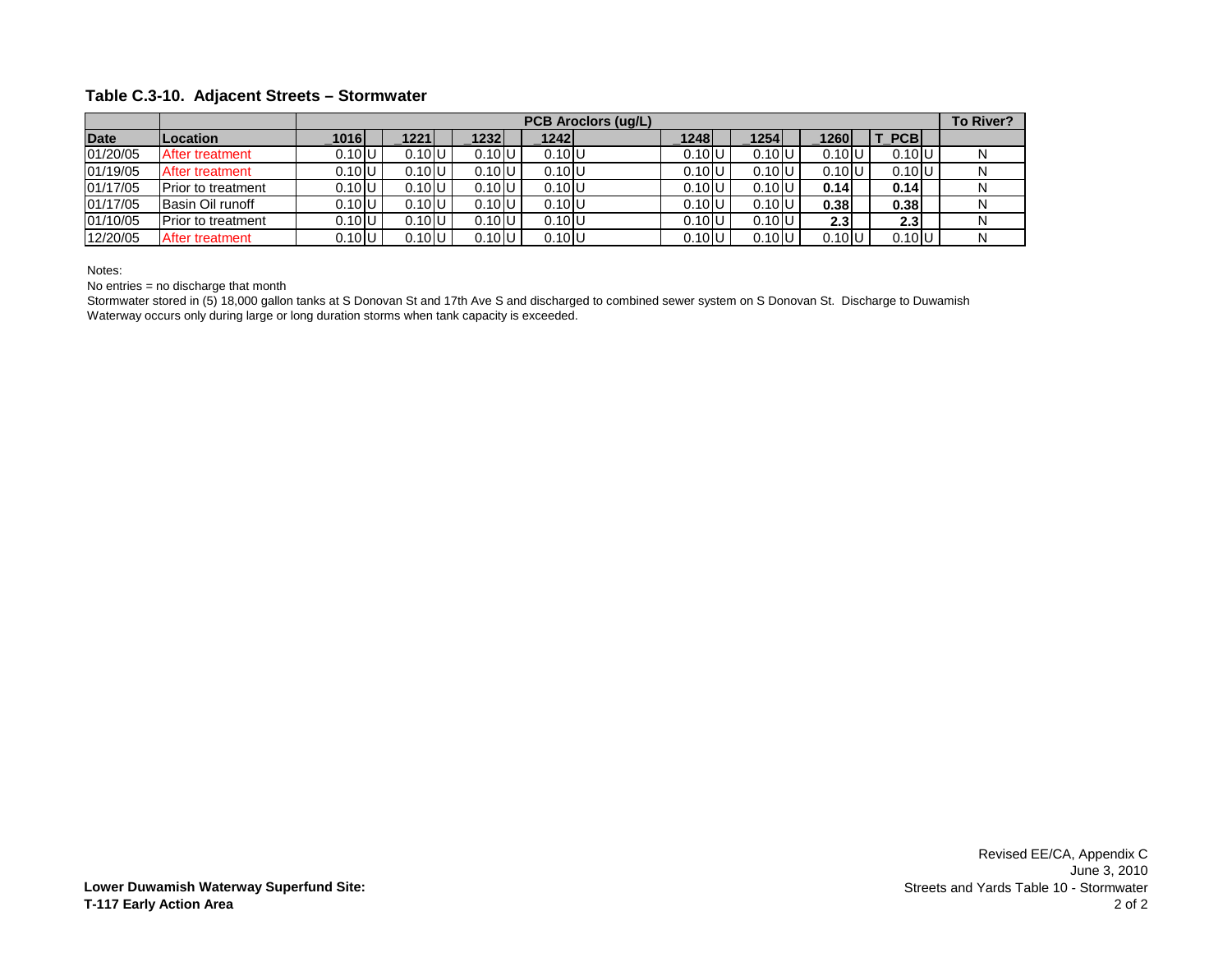| <b>Sample</b>   | <b>Sample</b>                         |                                                      | <b>Sample</b> | <b>Sample Depth</b>     |                      | <b>Total PCB</b>     |              | <b>Superseded</b>        |
|-----------------|---------------------------------------|------------------------------------------------------|---------------|-------------------------|----------------------|----------------------|--------------|--------------------------|
| Location        | Identification                        | <b>Location Description</b>                          | <b>Date</b>   | (inches)                | Removed <sup>a</sup> | $(mg/kg dw)^4$       | <b>Notes</b> | by MIS                   |
|                 | Dallas Ave. S. - East of 16th Ave. S. |                                                      |               |                         |                      |                      |              |                          |
| YC17a           | YC17a-0.0-0.5                         | 8603 Dallas Ave S, in boatyard                       | 8/20/2008     | 6                       | No                   | 0.12                 |              | $\overline{\phantom{a}}$ |
| YC17b           | YC17b-0.0-0.5                         | 8603 Dallas Ave S, in boatyard                       | 8/20/2008     | 6                       | <b>No</b>            | 0.17                 |              | $\overline{\phantom{a}}$ |
| YC17c           | YC17c-0.0-0.5                         | 8603 Dallas Ave S, in boatyard                       | 8/20/2008     | 6                       | No                   | 0.15                 | 1,2          | $\overline{\phantom{a}}$ |
|                 | Dallas Ave. S. - West of 16th Ave. S. |                                                      |               |                         |                      |                      |              |                          |
| YS <sub>1</sub> | 8519-1                                | 8519 Dallas Ave S (west side front yard)             | 11/17/2004    | $\overline{2}$          | <b>No</b>            | 0.097                | 3,4          | $\overline{\phantom{a}}$ |
| YS <sub>1</sub> | 8519-2                                | 8519 Dallas Ave S (west side front yard)             | 11/17/2004    | 4                       | No                   | 0.087                | 3,4          | $\overline{\phantom{a}}$ |
| YS <sub>2</sub> | 8519-3                                | 8519 Dallas Ave S (east side front yard)             | 11/17/2004    | $\overline{2}$          | $\overline{N}$       | 0.091                | 3,4          | $\overline{\phantom{a}}$ |
| YS <sub>2</sub> | 8519-4                                | 8519 Dallas Ave S (east side front yard)             | 11/17/2004    | $\overline{4}$          | $\overline{N}$       | 0.086                | 3,4          | $\overline{a}$           |
| YS <sub>3</sub> | $8525 - 1$                            | 8525 Dallas Ave S (east side of house)               | 11/17/2004    | $\overline{c}$          | <b>No</b>            | 0.20                 | 3,4          | <b>DU02</b>              |
| YS <sub>3</sub> | 8525-2                                | 8525 Dallas Ave S (east side of house)               | 11/17/2004    | $\overline{4}$          | No                   | 0.22                 | 3,4          | <b>DU02</b>              |
| YS4             | 8525-3                                | 8525 Dallas Ave S (backyard by alley)                | 11/17/2004    | $\overline{2}$          | <b>No</b>            | 0.15                 | 3,4          | <b>DU02</b>              |
| YS4             | 8525-4                                | 8525 Dallas Ave S (backyard by alley)                | 11/17/2004    | $\overline{\mathbf{4}}$ | $\overline{N}$       | 0.14                 | 3,4          | <b>DU02</b>              |
| YS <sub>5</sub> | 8529-1                                | 8529 Dallas Ave S (west of entry walk)               | 11/17/2004    | $\overline{2}$          | $\overline{N}$       | 0.34                 | 3,4          | <b>DU10</b>              |
| YS <sub>5</sub> | 8529-2                                | 8529 Dallas Ave S (west of entry walk)               | 11/17/2004    | $\overline{4}$          | $\overline{N}$       | 0.34                 | 3,4          | <b>DU10</b>              |
| YS <sub>6</sub> | 8529-3                                | 8529 Dallas Ave S (east of driveway)                 | 11/17/2004    | $\overline{c}$          | $\overline{N}$       | 0.13                 | 3,4          | <b>DU10</b>              |
| YS <sub>6</sub> | 8529-4                                | 8529 Dallas Ave S (east of driveway)                 | 11/17/2004    | $\overline{4}$          | <b>No</b>            | 0.18                 | 3,4          | <b>DU10</b>              |
| YS7             | 8529-5                                | 8529 Dallas Ave S (backyard)                         | 11/17/2004    | $\overline{2}$          | No                   | 0.15                 | 3,4          | <b>DU11</b>              |
| YS8             | 1440-7                                | 1440 S Cloverdale St (west end garden)               | 11/17/2004    | $\overline{c}$          | No                   | $0.067$ U            | 3,4          | <b>DU13</b>              |
| YS8             | $1440 - 8$                            | 1440 S Cloverdale St (west end garden)               | 11/17/2004    | $\overline{4}$          | $\overline{N}$       | $0.067$ U            | 3,4          | <b>DU13</b>              |
| YS9             | 1440-5                                | 1440 S Cloverdale St (adj to pond)                   | 11/17/2004    | $\overline{2}$          | <b>No</b>            | 0.43                 | 3,4          | <b>DU13</b>              |
| YS9             | 1440-6                                | 1440 S Cloverdale St (adj to pond)                   | 11/17/2004    | $\overline{4}$          | No                   | 0.20                 | 3,4          | <b>DU13</b>              |
| <b>YS15</b>     | 8523-3                                | 8523 Dallas Ave S (front yard)                       | 11/17/2004    | $\overline{2}$          | $\overline{N}$       | 0.22                 | 3,4          | <b>DU01</b>              |
| <b>YS15</b>     | 8523-4                                | 8523 Dallas Ave S (front yard)                       | 11/17/2004    | $\overline{4}$          | <b>No</b>            | 0.11                 | 3,4          | <b>DU01</b>              |
| <b>YS16</b>     | 8523-1                                | 8523 Dallas Ave S (front yard)                       | 11/17/2004    | $\overline{c}$          | $\overline{N}$       | 0.12                 | 3,4          | <b>DU01</b>              |
| <b>YS16</b>     | 8523-2                                | 8523 Dallas Ave S (front yard)                       | 11/17/2004    | $\overline{\mathbf{4}}$ | No                   | 0.097                | 3,4          | <b>DU01</b>              |
| <b>YS20</b>     | $1440 - 3$                            | 1440 S Cloverdale St (west end garden)               | 10/27/2004    | $\overline{4}$          | <b>No</b>            | 0.99                 | 3,4          | <b>DU13</b>              |
| <b>YS21</b>     | $1440 - 4$                            | 1440 S Cloverdale St (east end garden)               | 10/27/2004    | $\overline{4}$          | <b>No</b>            | 0.17                 | 3,4          | <b>DU13</b>              |
| <b>YS22</b>     | 1440-1                                | 1440 S Cloverdale (next to sidewalk on Dallas Ave S) | 10/27/2004    | $\mathbf{1}$            | No                   | $\overline{ND}$      | 3,4          | <b>DU13</b>              |
| <b>YS22</b>     | 1440-2                                | 1440 S Cloverdale (next to sidewalk on Dallas Ave S) | 10/27/2004    | $\overline{\mathbf{4}}$ | $\overline{N}$       | <b>ND</b>            | 3,4          | <b>DU13</b>              |
| <b>YS14</b>     | 8609-5                                | 8609 17th Ave S (garden in backyard)                 | 11/17/2004    | $\overline{2}$          | <b>No</b>            | $0.058$ <sub>U</sub> | 3,4          | $\sim$                   |
| <b>YS29</b>     | P7-0.5                                | 8601 17th Ave S                                      | 3/10/2005     | 6                       | Yes                  | 2.9                  | 3,4          | $\overline{\phantom{a}}$ |
| <b>YS29</b>     | $P7-1.0$                              | 8601 17th Ave S                                      | 3/10/2005     | 12                      | Yes                  | 0.32                 | 3,4          | $\overline{\phantom{a}}$ |
| <b>YS30</b>     | P8-0.5                                | 8601 17th Ave S                                      | 3/10/2005     | $\overline{6}$          | Yes                  | 0.026                | 3,4          | $\overline{a}$           |
| <b>YS30</b>     | P8-1.0                                | 8601 17th Ave S                                      | 3/10/2005     | 12                      | Yes                  | 0.031                | 3,4          | $\overline{\phantom{a}}$ |
| <b>YS31</b>     | $P9-0.5$                              | 8601 17th Ave S                                      | 3/10/2005     | $\overline{6}$          | Yes                  | 0.13                 | 3,4          | $\overline{a}$           |
| <b>YS31</b>     | $P9-1.0$                              | 8601 17th Ave S                                      | 3/10/2005     | $\overline{12}$         | Yes                  | $0.020$ <sub>U</sub> | 3,4          | $\overline{\phantom{a}}$ |
| <b>YS32</b>     | P10-1.0                               | 8601 17th Ave S                                      | 3/10/2005     | 12                      | Yes                  | 13                   | 3,4          | $\overline{\phantom{a}}$ |
| <b>YS32</b>     | P10-2.0                               | 8601 17th Ave S                                      | 3/10/2005     | 24                      | Yes                  | 0.094                | 3,4          | $\overline{\phantom{a}}$ |
| <b>YS32</b>     | P10-4.0                               | 8601 17th Ave S                                      | 3/10/2005     | 48                      | Yes                  | 0.44                 | 3,4          | $\overline{\phantom{a}}$ |
| <b>YS32</b>     | P10-0.5                               | 8601 17th Ave S                                      | 3/10/2005     | 6                       | Yes                  | 33                   | 3,4          | $\overline{\phantom{a}}$ |
| <b>YS32</b>     | P10-3.0                               | 8601 17th Ave S                                      | 3/10/2005     | 36                      | Yes                  | 17                   | 3,4          | $\overline{a}$           |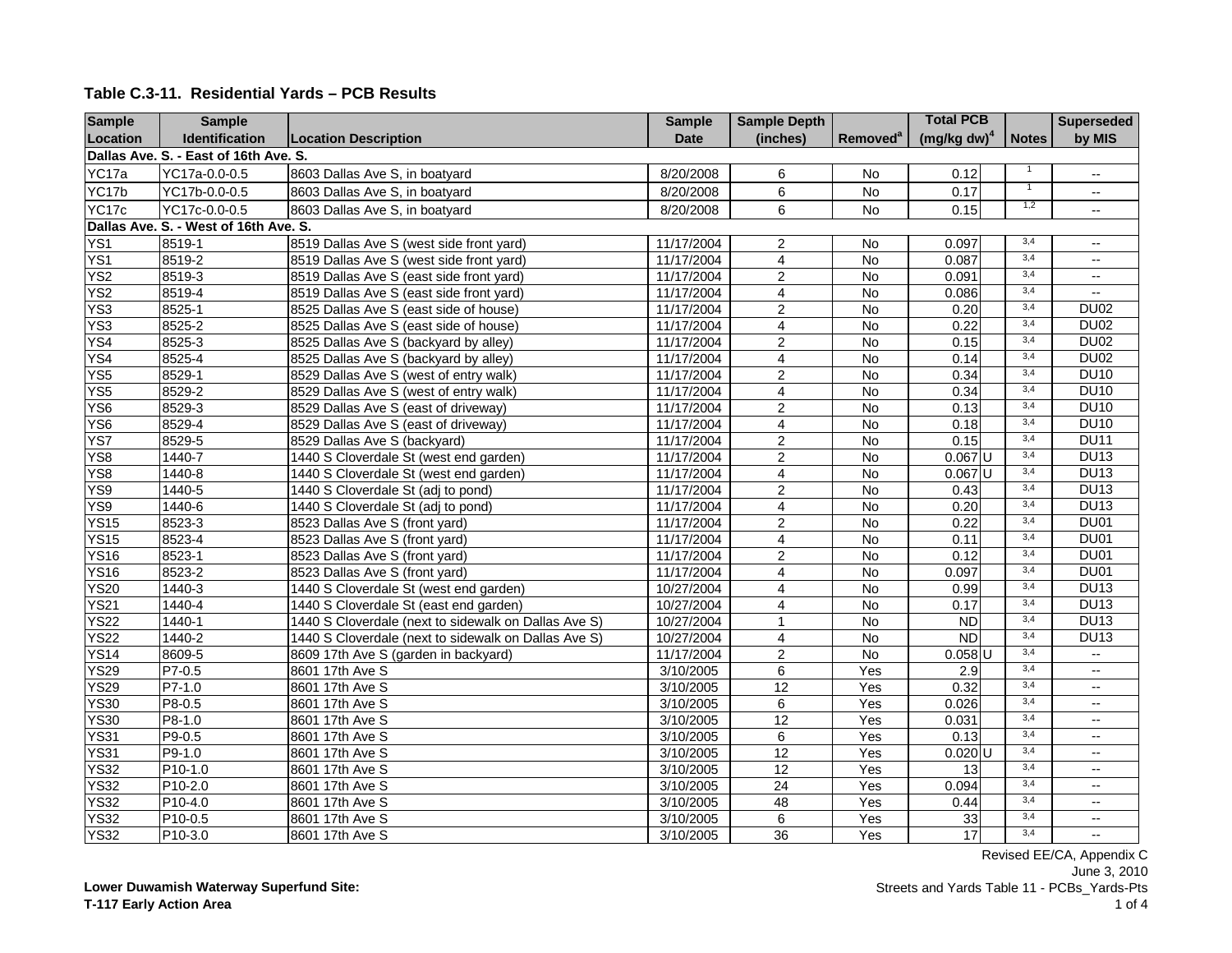| <b>Sample</b> | <b>Sample</b>  |                                                   | <b>Sample</b> | <b>Sample Depth</b>       |                            | <b>Total PCB</b>        |              | <b>Superseded</b>        |
|---------------|----------------|---------------------------------------------------|---------------|---------------------------|----------------------------|-------------------------|--------------|--------------------------|
| Location      | Identification | <b>Location Description</b>                       | <b>Date</b>   | (inches)                  | <b>Removed<sup>a</sup></b> | (mg/kg dw) <sup>4</sup> | <b>Notes</b> | by MIS                   |
| <b>YS33</b>   | $P11-0.5$      | 8601 17th Ave S                                   | 3/10/2005     | 6                         | No                         | 0.11                    | 3,4          | $\overline{\phantom{a}}$ |
| <b>YS34</b>   | $P12-0.5$      | 8609 17th Ave S                                   | 3/10/2005     | 6                         | No                         | 0.12                    | 3,4          | $\overline{\phantom{a}}$ |
| <b>YS35</b>   | YS35-0.25      | 8603 16th Ave S--boat storage yd entrance         | 4/28/2005     | $\overline{3}$            | Yes                        | 0.14                    | 3,4          | $\overline{\phantom{a}}$ |
| <b>YS35</b>   | YS35-1.0       | 8603 16th Ave S--boat storage yd entrance         | 4/28/2005     | $\overline{12}$           | Yes                        | 1.6                     | 3,4          | $\overline{\phantom{a}}$ |
| <b>YS36</b>   | YS36-0.25      | 8603 16th Ave S--boat storage yd, NE quad         | 4/28/2005     | $\ensuremath{\mathsf{3}}$ | Yes                        | 0.068                   | 3,4          | $\overline{\phantom{a}}$ |
| <b>YS37</b>   | YS37-0.25      | 8603 16th Ave S--boat storage yd, SE quad         | 4/28/2005     | $\overline{3}$            | No                         | 0.33                    | 2,3,4        | $\overline{\phantom{a}}$ |
| <b>YS37</b>   | YS37-1.0       | 8603 16th Ave S--boat storage yd, SE quad         | 4/28/2005     | 12                        | N <sub>o</sub>             | 0.27                    | 3,4          | $\overline{\phantom{a}}$ |
| <b>YS37</b>   | YS38-1.0       | Duplicate of YS37-1.0                             | 4/28/2005     | $\overline{12}$           | No                         | 0.26                    | 3,4          | $\overline{\phantom{a}}$ |
| <b>YS39</b>   | YS39-0.25      | 8603 16th Ave S--boat storage yd, SW quad         | 4/28/2005     | $\mathbf{3}$              | $\overline{N}$             | 0.27                    | 3,4          | $\overline{\phantom{a}}$ |
| <b>YS40</b>   | YS40-0.25      | 8603 16th Ave S--boat storage yd, NW quad         | 4/28/2005     | $\overline{3}$            | Yes                        | 1.7                     | 3,4          | $\overline{\phantom{a}}$ |
| <b>YS40</b>   | YS40-1.0       | 8603 16th Ave S--boat storage yd, NW quad         | 4/28/2005     | $\overline{12}$           | Yes                        | 3.1                     | 3,4          | $\overline{\phantom{a}}$ |
| <b>YS41</b>   | YS41-0.25      | 8601 17th Ave S--side yd by garage                | 4/28/2005     | 3                         | Yes                        | 5.0                     | 3,4          | $\overline{\phantom{a}}$ |
| <b>YS41</b>   | $YS41-1.0$     | 8601 17th Ave S--side yd by garage                | 4/28/2005     | 12                        | Yes                        | 0.15                    | 3,4          | $\overline{\phantom{a}}$ |
| <b>YS42</b>   | YS42-0.25      | 8601 17th Ave S--side yd                          | 4/28/2005     | 3                         | Yes                        | 4.4                     | 3,4          | $\overline{\phantom{a}}$ |
| 17th Ave. S.  |                |                                                   |               |                           |                            |                         |              |                          |
| <b>YS17</b>   | 8601-1         | 8601 17th Ave S (front yard)                      | 10/27/2004    | $\mathbf{1}$              | Yes                        | 1.0                     | 3,4          | $\overline{\phantom{a}}$ |
| <b>YS17</b>   | 8601-2         | 8601 17th Ave S (front yard)                      | 10/27/2004    | $\overline{4}$            | Yes                        | 1.0                     | 3,4          | $\overline{\phantom{a}}$ |
| <b>YS18</b>   | 8609-1         | 8609 17th Ave S (next to sump)                    | 10/27/2004    | $\mathbf{1}$              | Yes                        | 2.9                     | 3,4          | $\overline{\phantom{a}}$ |
| <b>YS18</b>   | 8609-2         | 8609 17th Ave S (next to sump)                    | 10/27/2004    | $\overline{4}$            | Yes                        | 1.8                     | 3,4          | $\overline{\phantom{a}}$ |
| <b>YS19</b>   | 8609-4         | 8609 17th Ave S (just north of sidewalk entrance) | 10/27/2004    | $\overline{4}$            | Yes                        | 0.53                    | 3,4          | $\overline{\phantom{a}}$ |
| <b>YS19</b>   | 8609-3         | 8609 17th Ave S (just north of sidewalk entrance) | 10/27/2004    | $\mathbf{1}$              | Yes                        | 0.85                    | 3,4          | $\overline{\phantom{a}}$ |
| <b>YS23</b>   | $P1-0.5$       | 8609 17th Ave S                                   | 3/10/2005     | 6                         | Yes                        | 0.32                    | 3,4          | $\overline{\phantom{a}}$ |
| <b>YS23</b>   | $P1-1.0$       | 8609 17th Ave S                                   | 3/10/2005     | 12                        | Yes                        | 1.9                     | 3,4          | $\overline{\phantom{a}}$ |
| <b>YS23</b>   | $P1-2.0$       | 8609 17th Ave S                                   | 3/10/2005     | $\overline{24}$           | Yes                        | 0.74                    | 3,4          | $\overline{\phantom{a}}$ |
| <b>YS23</b>   | $P1-3.0$       | 8609 17th Ave S                                   | 3/10/2005     | $\overline{36}$           | $\overline{N}$             | 0.38                    | 3,4          | $\overline{\phantom{a}}$ |
| <b>YS24</b>   | $P2-1.0$       | 8609 17th Ave S                                   | 3/10/2005     | 12                        | Yes                        | 0.052                   | 3,4          | $\overline{\phantom{a}}$ |
| <b>YS24</b>   | $P2-0.5$       | 8609 17th Ave S                                   | 3/10/2005     | $\overline{6}$            | Yes                        | 0.30                    | 3,4          | $\overline{\phantom{a}}$ |
| <b>YS25</b>   | $P3-0.5$       | 8609 17th Ave S                                   | 3/10/2005     | 6                         | <b>No</b>                  | 0.29                    | 3,4          | $\overline{\phantom{a}}$ |
| <b>YS25</b>   | P3-1.0         | 8609 17th Ave S                                   | 3/10/2005     | 12                        | <b>No</b>                  | $0.021$ J               | 3,4          | $\overline{\phantom{a}}$ |
| <b>YS26</b>   | $P4-0.5$       | 8609 17th Ave S                                   | 3/10/2005     | 6                         | Yes                        | 3.6                     | 3,4          | $\overline{\phantom{a}}$ |
| <b>YS26</b>   | P4-1.0         | 8609 17th Ave S                                   | 3/10/2005     | 12                        | Yes                        | 0.021                   | 3,4          | $\overline{\phantom{a}}$ |
| <b>YS27</b>   | $P5-0.5$       | 8609 17th Ave S                                   | 3/10/2005     | 6                         | Yes                        | 0.089                   | 3,4          | $\overline{\phantom{a}}$ |
| <b>YS27</b>   | $P5-1.0$       | 8609 17th Ave S                                   | 3/10/2005     | 12                        | Yes                        | $0.021$ J               | 3,4          | $\overline{\phantom{a}}$ |
| <b>YS28</b>   | $P6-0.5$       | 8609 17th Ave S                                   | 3/10/2005     | 6                         | No                         | 0.34                    | 3,4          | $\overline{\phantom{a}}$ |
| <b>YS28</b>   | $P6-1.0$       | 8609 17th Ave S                                   | 3/10/2005     | 12                        | <b>No</b>                  | $0.018$ J               | 3,4          | $\overline{\phantom{a}}$ |
| <b>YS43</b>   | YS43-1.0       | 8601 17th Ave S--front yd by walkway              | 5/11/2005     | 12                        | Yes                        | 0.25                    | 3,4          | $\overline{\phantom{a}}$ |
| <b>YS43</b>   | YS43-0.25      | 8601 17th Ave S--front yd by walkway              | 4/28/2005     | $\mathbf{3}$              | Yes                        | $\overline{3.1}$        | 3,4          | $\overline{\phantom{a}}$ |
| <b>YS44</b>   | YS44-0.25      | 8609 17th Ave S--driveway                         | 4/28/2005     | $\overline{3}$            | Yes                        | 13J                     | 3,4          | $\overline{\phantom{a}}$ |
| <b>YS44</b>   | YS44-1.0       | 8609 17th Ave S--driveway                         | 5/11/2005     | 12                        | Yes                        | 0.32                    | 3,4          | $\overline{\phantom{a}}$ |
| <b>YS45</b>   | YS45-0.25      | 8609 17th Ave S--front yd by walkway              | 4/28/2005     | $\overline{3}$            | Yes                        | 1.9                     | 3,4          | $\overline{\phantom{a}}$ |
| <b>YS46</b>   | YS46-0.25      | 8609 17th Ave S--side yard by tree                | 4/28/2005     | $\overline{3}$            | Yes                        | $0.72$ $J$              | 3,4          | $\overline{\phantom{a}}$ |
| <b>YS46</b>   | $YS46-1.0$     | 8609 17th Ave S--side yard by tree                | 4/28/2005     | 12                        | Yes                        | 0.46                    | 3,4          | $\overline{\phantom{a}}$ |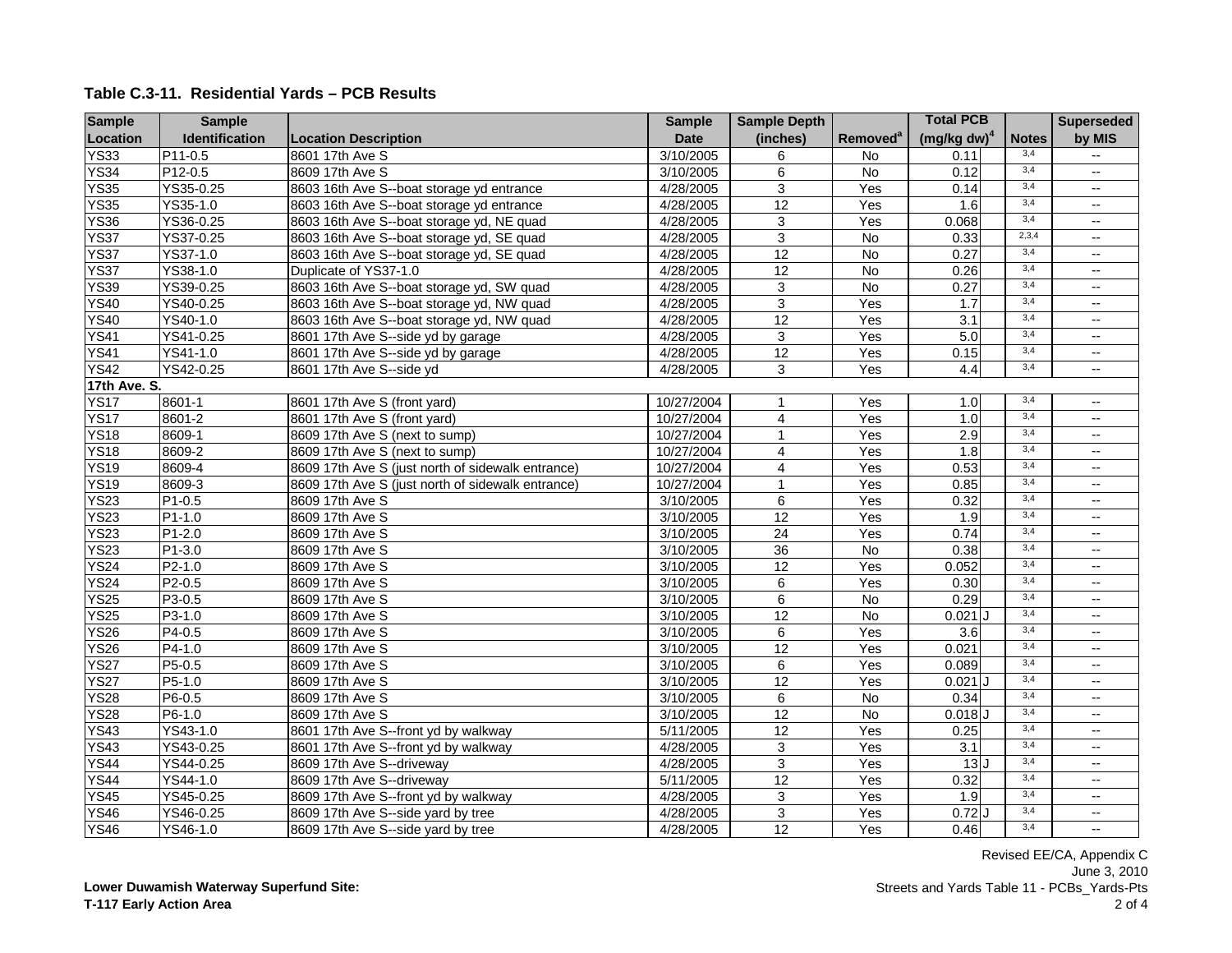| <b>Sample</b>     | <b>Sample</b>    |                                                             | <b>Sample</b> | <b>Sample Depth</b> |                      | <b>Total PCB</b> |                | <b>Superseded</b>        |
|-------------------|------------------|-------------------------------------------------------------|---------------|---------------------|----------------------|------------------|----------------|--------------------------|
| Location          | Identification   | <b>Location Description</b>                                 | <b>Date</b>   | (inches)            | Removed <sup>a</sup> | $(mg/kg dw)^4$   | <b>Notes</b>   | by MIS                   |
| <b>YS46</b>       | YS47-1.0         | Duplicate of YS46-1.0                                       | 4/28/2005     | 12                  | Yes                  | 0.50             | 3,4            | $\overline{\phantom{a}}$ |
| <b>YS48</b>       | YS48-0.25        | 8601 17th Ave S--backyard                                   | 5/11/2005     | 3                   | Yes                  | 1.1              | 3,4,5          | $\overline{\phantom{a}}$ |
| <b>YS48</b>       | YS48-1.0         | 8601 17th Ave S--backyard                                   | 5/11/2005     | 12                  | Yes                  | 0.070            | 3,4,5          | $\overline{\phantom{a}}$ |
| <b>YS49</b>       | YS49-0.25        | 8601 17th Ave S--backyard                                   | 5/11/2005     | 3                   | <b>No</b>            | 0.41             | 3,4,5          | $\overline{\phantom{a}}$ |
| <b>YS50</b>       | YS50-0.25        | 8609 17th Ave S--driveway                                   | 5/11/2005     | 3                   | Yes                  | $\overline{11}$  | 3,4,5          | $\overline{\phantom{a}}$ |
| <b>YS51</b>       | YS51-0.25        | 8609 17th Ave--side yard                                    | 5/11/2005     | $\overline{3}$      | $\overline{N}$       | 0.34             | 3,4,5          | $\overline{\phantom{a}}$ |
| <b>YS52</b>       | YS52-0.25        | 8603 16th Ave S--boat storage yd, 15'-4" from NE corner     | 5/20/2005     | 3                   | $\overline{N}$       | 0.44             | 3,4,5          | $\overline{\phantom{a}}$ |
| <b>YS52</b>       | YS52-1.0         | 8603 16th Ave S--boat storage yd, 15'-4" from NE corner     | 5/20/2005     | 12                  | $\overline{N}$       | 0.88             | 3,4,5          | $\overline{\phantom{a}}$ |
| <b>YS53</b>       | YS53-0.25        | 8603 16th Ave S--boat storage yd, same as YS53, 15' off     | 5/20/2005     | 3                   | No                   | 0.12             | 3,4,5          | $\overline{\phantom{a}}$ |
| <b>YS54</b>       | YS54-0.25        | 8603 16th Ave S--boat storage yd, 50' S of NW corner        | 5/20/2005     | 3                   | $\overline{N}$       | 0.31             | 3,4,5          | $\overline{\phantom{a}}$ |
| <b>YS54</b>       | YS54-1.0         | 8603 16th Ave S--boat storage yd, 50' S of NW corner        | 5/20/2005     | 12                  | <b>No</b>            | 0.16             | 3,4,5          | $\overline{\phantom{a}}$ |
| <b>YS55</b>       | YS55-0.25        | 8603 16th Ave S--boat storage yd, 85' S of NW corner        | 5/20/2005     | 3                   | No                   | 0.082            | 3,4,5          | $\overline{\phantom{a}}$ |
| <b>YS55</b>       | YS55-1.0         | 8603 16th Ave S--boat storage yd, 85' S of NW corner        | 5/20/2005     | 12                  | No                   | 0.11             | 3,4,5          | $\overline{\phantom{a}}$ |
| <b>YS56</b>       | YS56-0.25        | 8603 16th Ave S--boat storage yd, 75' S of NW corner, 15'   | 5/20/2005     | $\overline{3}$      | No                   | 0.040            | 3,4,5          | $\overline{\phantom{a}}$ |
| <b>YS57</b>       | YS57-0.25        | 8601 17th Ave S--backyard, W of sidewalk                    | 5/20/2005     | 3                   | No                   | 0.42             | 3,4,5          | $\overline{\phantom{a}}$ |
| 16th Ave. S.      |                  |                                                             |               |                     |                      |                  |                |                          |
| HA1               | HA1-0.0-1.0      | 16th Avenue S, immediately south of intersection with South | 8/21/2008     | 12                  | No                   | 0.18             |                | <b>DU13</b>              |
| YC <sub>18a</sub> | YC18a-0.1-0.5    | Vegetated area immediately south of boatyard at 8603 Dallas | 8/20/2008     | 6                   | No                   | 0.26             |                | $\overline{\phantom{a}}$ |
| YC18b             | YC18b-0.1-0.5    | Vegetated area immediately south of boatyard at 8603 Dallas | 8/20/2008     | 6                   | No                   | 0.14             |                | $\overline{\phantom{a}}$ |
| YC18c             | YC18c-0.1-0.5    | Vegetated area immediately south of boatyard at 8603 Dallas | 8/20/2008     | 6                   | <b>No</b>            | 0.12             |                | $\overline{\phantom{a}}$ |
| S. Cloverdale St. |                  |                                                             |               |                     |                      |                  |                |                          |
| YS10              | 1417-1           | 1417 S Cloverdale St (front yard)                           | 11/17/2004    | 2                   | No                   | 0.088            | 3,4            | DU37                     |
| <b>YS11</b>       | 1417-2           | 1417 S Cloverdale St (garden in backyard)                   | 11/17/2004    | $\overline{2}$      | <b>No</b>            | 0.15             | 3,4            | $\overline{\phantom{a}}$ |
| <b>YS12</b>       | 1412-1           | 1412 S Donovan St (garden in front yard)                    | 11/17/2004    | $\overline{2}$      | No                   | 0.073            | 3,4            | <b>DU26</b>              |
| <b>YS13</b>       | $1412 - 2$       | 1412 S Donovan St (garden in backyard)                      | 11/17/2004    | $\overline{2}$      | <b>No</b>            | 0.083            | 3,4            |                          |
| YC06a             | YC06a-0.2-0.5    | 1440 S Cloverdale St (front yard)                           | 8/21/2008     | 6                   | No                   | $0.61$ U         |                | <b>DU14</b>              |
| YC06a             | YC06a-0.2-0.5DUP | Field split of YC06a-0.2-0.5                                | 8/21/2008     | 6                   | No                   | $0.59$ U         |                | <b>DU14</b>              |
| YC06c             | YC06c-0.1-0.5    | 1440 S Cloverdale St (front yard)                           | 8/21/2008     | 6                   | No                   | $0.64$ U         |                | <b>DU14</b>              |
| YC07a             | YC07a-0.1-0.5    | 8529 Dallas Ave S (backyard facing S Cloverdale St)         | 8/21/2008     | 6                   | <b>No</b>            | 0.20             |                | <b>DU11</b>              |
| YC07b             | YC07b-0.1-0.5    | 8529 Dallas Ave S (backyard facing S Cloverdale St)         | 8/21/2008     | 6                   | No                   | 0.27             | $\mathbf{1}$   | <b>DU11</b>              |
| YC08a             | YC08a-0.2-0.5    | 1424 S Cloverdale St (front yard)                           | 8/26/2008     | $\,6\,$             | No                   | 0.018            | -1             | <b>DU09</b>              |
| YC08a             | YC08a-0.2-0.5DUP | Field split of YC08a-0.2-0.5                                | 8/26/2008     | $6\phantom{a}$      | No                   | 0.020            | $\mathbf{1}$   | <b>DU09</b>              |
| YC08a             | YC08a-0.5-1.0    | 1424 S Cloverdale St (front yard)                           | 8/26/2008     | 12                  | No                   | 0.12             | 1              | <b>DU09</b>              |
| YC08b             | YC08b-0.2-0.5    | 1424 S Cloverdale St (front yard)                           | 8/26/2008     | $6\phantom{1}$      | No                   | 2.9              | $\overline{1}$ | <b>DU09</b>              |
| YC08b             | YC08b-0.5-1.0    | 1424 S Cloverdale St (front yard)                           | 8/26/2008     | 12                  | No                   | 1.1              |                | <b>DU09</b>              |
| YC09a             | YC09a-0.1-0.5    | 1420 S Cloverdale St (front yard)                           | 8/22/2008     | 6                   | No                   | 0.13             | $\mathbf{1}$   | DU07                     |
| YC09b             | YC09b-0.1-0.5    | 1420 S Cloverdale St (front yard)                           | 8/22/2008     | 6                   | No                   | 0.19             |                | DU07                     |
| YC10a             | YC10a-0.2-0.5    | 1412 S Cloverdale St (front yard)                           | 8/25/2008     | 6                   | No                   | 0.34             |                | <b>DU05</b>              |
| YC10a             | YC10a-0.2-0.5DUP | Field split of YC10a-0.2-0.5                                | 8/25/2008     | $\,6$               | No                   | 0.33             |                | <b>DU05</b>              |
| YC10b             | YC10b-0.2-0.5    | 1412 S Cloverdale St (front vard)                           | 8/25/2008     | 6                   | <b>No</b>            | 0.19             |                | <b>DU05</b>              |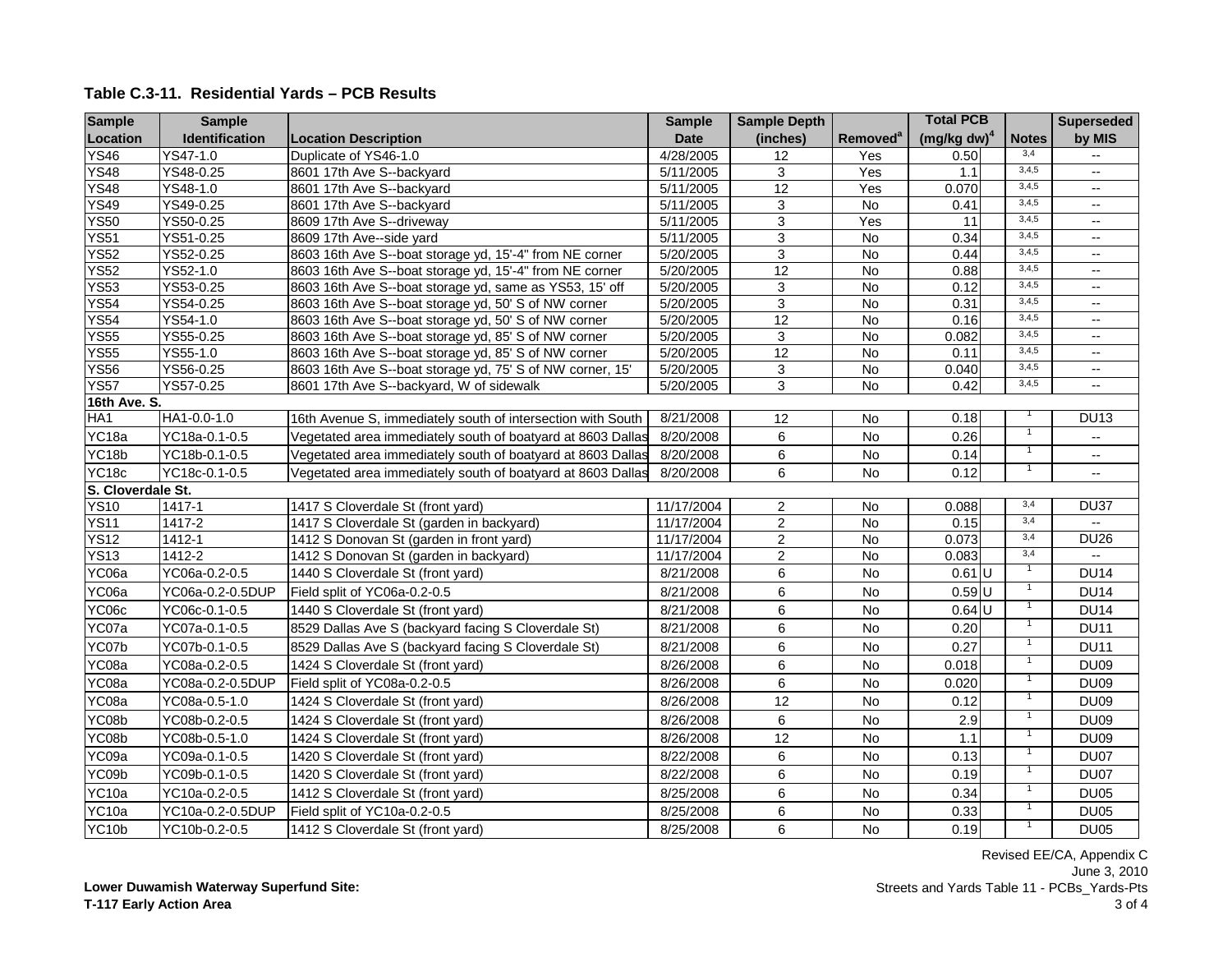| <b>Sample</b>      | Sample                |                                   | <b>Sample</b> | <b>Sample Depth</b> | <b>Total PCB</b>     |                |              | <b>Superseded</b> |
|--------------------|-----------------------|-----------------------------------|---------------|---------------------|----------------------|----------------|--------------|-------------------|
| Location           | <b>Identification</b> | <b>Location Description</b>       | <b>Date</b>   | (inches)            | Removed <sup>a</sup> | $(mg/kg dw)^2$ | <b>Notes</b> | by MIS            |
| YC11a              | YC11a-0.2-0.5         | 1410 S Cloverdale St (front yard) | 8/25/2008     |                     | <b>No</b>            | l.5            |              | DU <sub>03</sub>  |
| YC <sub>11</sub> b | YC11b-0.2-0.5         | 1410 S Cloverdale St (front yard) | 8/25/2008     | 6                   | No                   | 0.46           |              | DU <sub>03</sub>  |
| YC12a              | YC12a-0.1-0.5         | 1417 S Cloverdale St (front yard) | 8/26/2008     | h                   | <b>No</b>            | 0.13           |              | DU <sub>37</sub>  |
| YC12a              | YC12a-0.1-0.5DUP      | Field split of YC12a-0.1-0.5      | 8/26/2008     |                     | <b>No</b>            | 0.11           |              | DU37              |
| YC <sub>13a</sub>  | YC13a-0.0-0.5         | 1421 S Cloverdale St (front yard) | 8/25/2008     |                     | No                   | 0.16           |              | DU36              |
| YC <sub>13</sub> b | YC13b-0.0-0.5         | 1421 S Cloverdale St (front yard) | 8/25/2008     |                     | No                   | 0.17           |              | <b>DU36</b>       |
| YC14a              | YC14a-0.1-0.5         | 1425 S Cloverdale St (front yard) | 8/22/2008     |                     | <b>No</b>            | 0.20           |              | <b>DU35</b>       |
| YC14b              | YC14b-0.1-0.5         | 1425 S Cloverdale St (front yard) | 8/22/2008     | 6                   | No                   | 0.44           | 1,2          | <b>DU35</b>       |
| YC15a              | YC15a-0.0-0.5         | 1429 S Cloverdale St (front yard) | 8/25/2008     | 'n                  | <b>No</b>            | 0.19           |              | <b>DU34</b>       |
| YC <sub>15c</sub>  | YC15c-0.0-0.5         | 1429 S Cloverdale St (front yard) | 8/25/2008     | h                   | <b>No</b>            | 0.19           |              | <b>DU34</b>       |
| YC <sub>16c</sub>  | YC16c-0.0-0.5         | 1445 S Cloverdale St (front yard) | 8/20/2008     | 6                   | No                   | $0.13$ U       |              | <b>DU33</b>       |
| YC <sub>16</sub> b | YC16b-0.1-0.5         | 1445 S Cloverdale St (front yard) | 8/20/2008     | 6                   | No                   | $0.43$ U       |              | DU <sub>33</sub>  |

J - estimated value

PCB - polychlorinated biphenyl

U - not detected at the reported limit shown

<sup>a</sup> If yes, sample was removed as part of Interim Cleanup Actions in 2004 and 2005.

Notes:

<sup>1</sup> Data Source: Windward and Integral 2009. Dioxin investigation and PCB sediment removal boundary delineation data report (final), Terminal 117, Seattle, Washington. May 8, 2009. Prepared for the Port of Seattle and the City of Seattle. Windward Environmental.

 $^{2}$  Aroclor 1260 was the only Aroclor detected in samples analyzed from the Yards, with the following exceptions: Aroclor 1254 was detected in samples YC14b-0.1-0.5 (0.18 mg/kg), YC17c-0.0-0.5 (0.068 mg/kg), YS37-0.25 (0.18 mg/kg).

<sup>3</sup> Data Source: Seattle Public Utilities, August 31, 2005 and October 19, 2005.

<sup>4</sup> Laboratory data has not been fully validated.

<sup>5</sup> Sample locations not shown on report figures.

#### Sample

 $TP = Test Pit$ 

P = Direct Push

Y = Yard Sample

RW & AS = Surface Grab Sample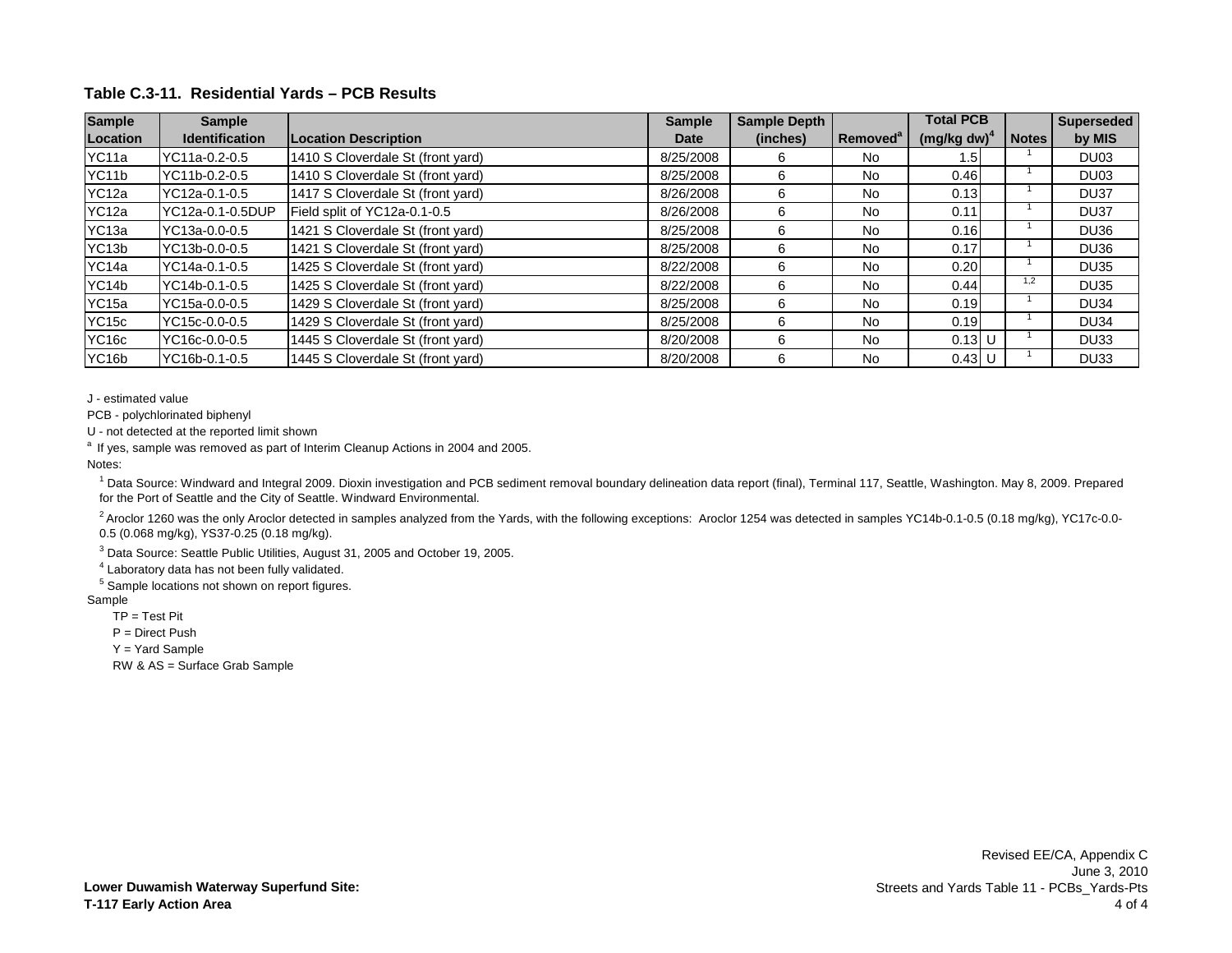|  |  |  | Table C.3-12. Residential Yards - PCB MIS Results |
|--|--|--|---------------------------------------------------|
|--|--|--|---------------------------------------------------|

| <b>Sample Location</b>                | <b>Sample Identification</b> | <b>Location Description</b>                    | <b>Sample Date</b> | <b>Sample Depth</b><br>(inches) | <b>Total PCBs</b><br>(mg/kg dw) | <b>Notes</b> |
|---------------------------------------|------------------------------|------------------------------------------------|--------------------|---------------------------------|---------------------------------|--------------|
| Dallas Ave. S. - West of 16th Ave. S. |                              |                                                |                    |                                 |                                 |              |
| DU01                                  | DU01-0.0-0.2                 | 8523 Dallas Ave S                              | 4/20/2009          | 2                               | 0.74                            |              |
| DU01                                  | DU01-0.2-0.5                 | 8523 Dallas Ave S                              | 4/20/2009          | 6                               | 0.43                            |              |
| DU01                                  | DU51-0.0-0.2                 | 8523 Dallas Ave S                              | 7/31/2009          | $\overline{2}$                  | 1.1                             | 1,2          |
| DU01                                  | DU51-0.2-0.5                 | 8523 Dallas Ave S                              | 7/31/2009          | $\,6\,$                         | 0.47                            |              |
| DU01                                  | DU61-0.0-0.2                 | 8523 Dallas Ave S                              | 7/31/2009          | $\overline{2}$                  | 1.1                             | 1,2          |
| <b>DU01</b>                           | DU61-0.2-0.5                 | 8523 Dallas Ave S                              | 7/31/2009          | 6                               | 0.50                            |              |
| <b>DU02</b>                           | DU02-0.0-0.2                 | 8525 Dallas Ave S                              | 4/21/2009          | $\overline{2}$                  | 0.48                            |              |
| <b>DU02</b>                           | DU02-0.2-0.5                 | 8525 Dallas Ave S                              | 4/21/2009          | $\,6\,$                         | 0.34                            |              |
| <b>DU10</b>                           | DU10-0.0-0.2                 | 8529 Dallas Ave S                              | 4/23/2009          | $\overline{2}$                  | 0.38                            |              |
| <b>DU10</b>                           | DU10-0.2-0.5                 | 8529 Dallas Ave S                              | 4/23/2009          | $\,6\,$                         | 0.22                            |              |
| <b>DU11</b>                           | DU11-0.0-0.2                 | 8529 Dallas Ave S                              | 4/24/2009          | $\overline{2}$                  | 0.14                            |              |
| <b>DU11</b>                           | DU11-0.0-0.2-LDUP            | Laboratory-generated MIS split of DU11-0.0-0.2 | 4/24/2009          | 2                               | 0.14                            |              |
| <b>DU11</b>                           | DU11-0.2-0.5                 | 8529 Dallas Ave S                              | 4/24/2009          | 6                               | 0.16                            |              |
| <b>DU11</b>                           | DU11-0.2-0.5-LDUP            | Laboratory-generated MIS split of DU11-0.2-0.5 | 4/24/2009          | 6                               | 0.14                            |              |
| <b>DU12</b>                           | DU12-0.0-0.2                 | 8529 Dallas Ave S                              | 4/24/2009          | $\mathbf{2}$                    | 0.37                            |              |
| <b>DU12</b>                           | DU12-0.2-0.5                 | 8529 Dallas Ave S                              | 4/24/2009          | 6                               | 0.36                            |              |
| S. Cloverdale St.                     |                              |                                                |                    |                                 |                                 |              |
| DU03                                  | DU03-0.0-0.2                 | 1410 S Cloverdale St                           | 4/21/2009          | 2                               | 0.18                            | 1,2          |
| DU03                                  | DU03-0.0-0.2-LDUP            | Laboratory-generated MIS split of DU03-0.0-0.2 | 4/21/2009          | $\overline{2}$                  | 0.23                            | 1,2          |
| <b>DU03</b>                           | DU03-0.2-0.5                 | 1410 S Cloverdale St                           | 4/21/2009          | 6                               | 0.99                            | 1,2          |
| DU03                                  | DU03-0.2-0.5-LDUP            | Laboratory-generated MIS split of DU03-0.2-0.5 | 4/21/2009          | $6\phantom{a}$                  | 0.89                            | 1,2          |
| <b>DU04</b>                           | DU04-0.0-0.2                 | 1412 S Cloverdale St                           | 4/21/2009          | $\overline{2}$                  | 0.13                            |              |
| <b>DU04</b>                           | DU04-0.2-0.5                 | 1412 S Cloverdale St                           | 4/21/2009          | 6                               | 0.10                            |              |
| <b>DU04</b>                           | DU04-0.2-0.5-LDUP            | Laboratory-generated MIS split of DU04-0.2-0.5 | 4/21/2009          | 6                               | 0.12                            |              |
| <b>DU05</b>                           | DU05-0.0-0.2                 | 1412 S Cloverdale St                           | 4/29/2009          | 2                               | 0.20                            |              |
| <b>DU05</b>                           | DU05-0.2-0.5                 | 1412 S Cloverdale St                           | 4/29/2009          | 6                               | 0.16                            |              |
| <b>DU06</b>                           | DU06-0.0-0.2                 | 1420 S Cloverdale St                           | 4/23/2009          | $\sqrt{2}$                      | 0.054                           |              |
| <b>DU06</b>                           | DU06-0.2-0.5                 | 1420 S Cloverdale St                           | 4/24/2009          | $\,6\,$                         | 0.078                           |              |
| DU07                                  | DU07-0.0-0.2                 | 1420 S Cloverdale St                           | 4/23/2009          | $\overline{2}$                  | 0.16                            |              |
| DU07                                  | DU07-0.2-0.5                 | 1420 S Cloverdale St                           | 4/23/2009          | $\,6\,$                         | 0.18                            |              |
| <b>DU08</b>                           | DU08-0.0-0.2                 | 1424 S Cloverdale St                           | 4/20/2009          | $\overline{2}$                  | 0.053                           |              |
| <b>DU08</b>                           | DU08-0.2-0.5                 | 1424 S Cloverdale St                           | 4/20/2009          | $\,6\,$                         | 0.048                           |              |
| <b>DU09</b>                           | DU09-0.0-0.2                 | 1424 S Cloverdale St                           | 4/20/2009          | $\overline{2}$                  | 0.14                            |              |
| DU <sub>09</sub>                      | DU09-0.2-0.5                 | 1424 S Cloverdale St                           | 4/20/2009          | 6                               | 0.16                            |              |
| <b>DU13</b>                           | DU13-0.0-0.2                 | 1440 S Cloverdale St                           | 4/22/2009          | $\overline{2}$                  | 0.39                            |              |
| <b>DU13</b>                           | DU13-0.2-0.5                 | 1440 S Cloverdale St                           | 4/22/2009          | 6                               | 0.30                            |              |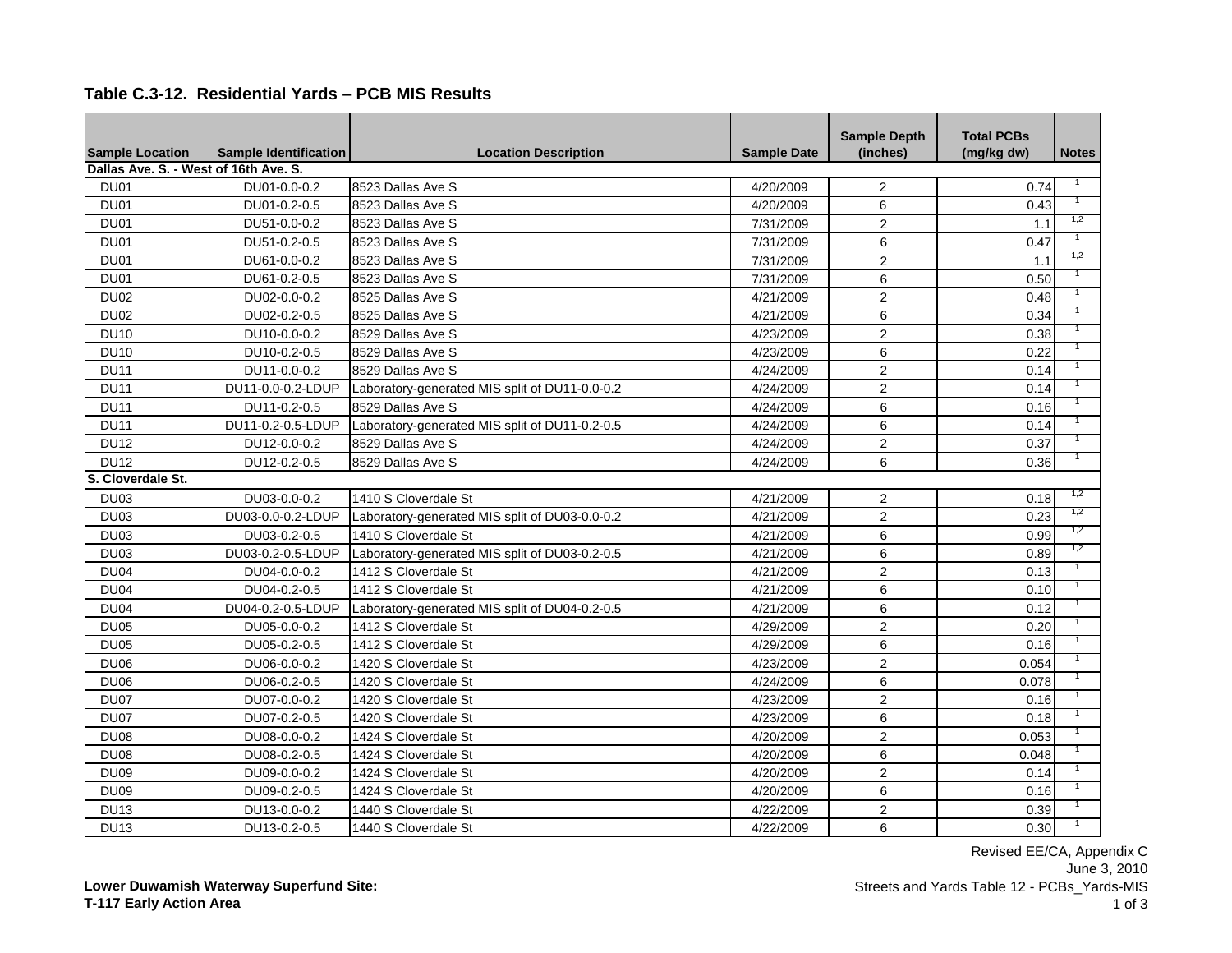**Table C.3-12. Residential Yards – PCB MIS Results**

| <b>Sample Location</b> | <b>Sample Identification</b> | <b>Location Description</b>                    | <b>Sample Date</b> | <b>Sample Depth</b><br>(inches) | <b>Total PCBs</b><br>(mg/kg dw) | <b>Notes</b> |
|------------------------|------------------------------|------------------------------------------------|--------------------|---------------------------------|---------------------------------|--------------|
| <b>DU14</b>            | DU14-0.0-0.2                 | 1440 S Cloverdale St                           | 4/22/2009          | 2                               | 0.73                            |              |
| <b>DU14</b>            | DU14-0.2-0.5                 | 1440 S Cloverdale St                           | 4/22/2009          | $6\phantom{a}$                  | 0.17                            |              |
| <b>DU14</b>            | DU64-0.0-0.2                 | 1440 S Cloverdale St                           | 4/22/2009          | 2                               | 0.91                            |              |
| <b>DU14</b>            | DU64-0.2-0.5                 | 1440 S Cloverdale St                           | 4/22/2009          | 6                               | 0.18                            |              |
| <b>DU14</b>            | DU74-0.0-0.2                 | 1440 S Cloverdale St                           | 4/22/2009          | 2                               | 1.2                             |              |
| <b>DU14</b>            | DU74-0.2-0.5                 | 1440 S Cloverdale St                           | 4/22/2009          | 6                               | 0.19                            |              |
| <b>DU32</b>            | DU32-0.0-0.2                 | 1445 S Cloverdale St                           | 8/5/2009           | 2                               | 2.1                             |              |
| <b>DU32</b>            | DU32-0.2-0.5                 | 1445 S Cloverdale St                           | 8/5/2009           | 6                               | 1.4                             |              |
| <b>DU33</b>            | DU33-0.0-0.2                 | 1445 S Cloverdale St                           | 7/24/2009          | $\overline{2}$                  | 0.59                            |              |
| <b>DU33</b>            | DU33-0.2-0.5                 | 1445 S Cloverdale St                           | 7/24/2009          | $\,6\,$                         | 0.17                            |              |
| <b>DU33</b>            | DU83-0.0-0.2                 | 1445 S Cloverdale St                           | 7/24/2009          | $\overline{2}$                  | 0.68                            |              |
| <b>DU33</b>            | DU83-0.2-0.5                 | 1445 S Cloverdale St                           | 7/24/2009          | $\,6\,$                         | 0.14                            |              |
| DU33                   | DU93-0.0-0.2                 | 1445 S Cloverdale St                           | 7/27/2009          | $\sqrt{2}$                      | 0.30                            |              |
| DU33                   | DU93-0.2-0.5                 | 1445 S Cloverdale St                           | 7/27/2009          | $\,6$                           | 0.10                            |              |
| <b>DU34</b>            | DU34-0.0-0.2                 | 1429 S Cloverdale St                           | 7/31/2009          | $\overline{2}$                  | 0.24                            |              |
| <b>DU34</b>            | DU34-0.0-0.2-LDUP            | Laboratory-generated MIS split of DU34-0.0-0.2 | 7/31/2009          | $\overline{2}$                  | 0.25                            |              |
| <b>DU34</b>            | DU34-0.2-0.5                 | 1429 S Cloverdale St                           | 7/31/2009          | $\,6\,$                         | 0.40                            |              |
| <b>DU34</b>            | DU34-0.2-0.5-LDUP            | Laboratory-generated MIS split of DU34-0.2-0.5 | 7/31/2009          | $\,6\,$                         | 0.32                            |              |
| <b>DU35</b>            | DU35-0.0-0.2                 | 1425 S Cloverdale St                           | 7/20/2009          | $\overline{2}$                  | 0.84                            |              |
| <b>DU35</b>            | DU35-0.2-0.5                 | 1425 S Cloverdale St                           | 7/20/2009          | $\,6\,$                         | 1.7                             | 1,2          |
| <b>DU36</b>            | DU36-0.0-0.2                 | 1421 S Cloverdale St                           | 7/20/2009          | $\overline{2}$                  | 0.18                            |              |
| <b>DU36</b>            | DU36-0.2-0.5                 | 1421 S Cloverdale St                           | 7/20/2009          | $\,6\,$                         | 0.17                            |              |
| <b>DU37</b>            | DU37-0.0-0.2                 | 1417 S Cloverdale St                           | 7/20/2009          | $\overline{2}$                  | 0.18                            |              |
| <b>DU37</b>            | DU37-0.2-0.5                 | 1417 S Cloverdale St                           | 7/20/2009          | $6\phantom{1}$                  | 0.14                            |              |
| S. Donovan St.         |                              |                                                |                    |                                 |                                 |              |
| <b>DU22</b>            | DU22-0.0-0.2                 | 1442, 1446, 1450 S Donovan St.                 | 8/5/2009           | $\overline{2}$                  | 0.045                           |              |
| <b>DU22</b>            | DU22-0.0-0.2-LDUP            | Laboratory-generated MIS split of DU22-0.0-0.2 | 8/5/2009           | $\overline{2}$                  | 0.043                           |              |
| <b>DU22</b>            | DU22-0.2-0.5                 | 1442, 1446, 1450 S Donovan St.                 | 8/5/2009           | $\,6\,$                         | 0.072                           |              |
| <b>DU22</b>            | DU22-0.2-0.5-LDUP            | Laboratory-generated MIS split of DU22-0.2-0.5 | 8/5/2009           | $\,6\,$                         | 0.076                           |              |
| <b>DU23</b>            | DU23-0.0-0.2                 | 1430 S Donovan St                              | 7/22/2009          | $\overline{2}$                  | 0.62                            |              |
| <b>DU23</b>            | DU23-0.2-0.5                 | 1430 S Donovan St                              | 7/22/2009          | $\,6\,$                         | 0.16                            |              |
| <b>DU23</b>            | DU173-0.0-0.2                | 1430 S Donovan St                              | 7/23/2009          | 2                               | 0.78                            |              |
| <b>DU23</b>            | DU173-0.2-0.5                | 1430 S Donovan St                              | 7/23/2009          | $\,6\,$                         | 0.25                            |              |
| <b>DU23</b>            | DU183-0.0-0.2                | 1430 S Donovan St                              | 7/22/2009          | $\overline{2}$                  | 0.89                            |              |
| <b>DU23</b>            | DU183-0.2-0.5                | 1430 S Donovan St                              | 7/22/2009          | 6                               | 0.32                            |              |
| DU24                   | DU24-0.0-0.2                 | 1426 S Donovan St                              | 8/3/2009           | $\overline{2}$                  | 0.060                           |              |
| <b>DU24</b>            | DU24-0.2-0.5                 | 1426 S Donovan St                              | 8/3/2009           | 6                               | 0.079                           |              |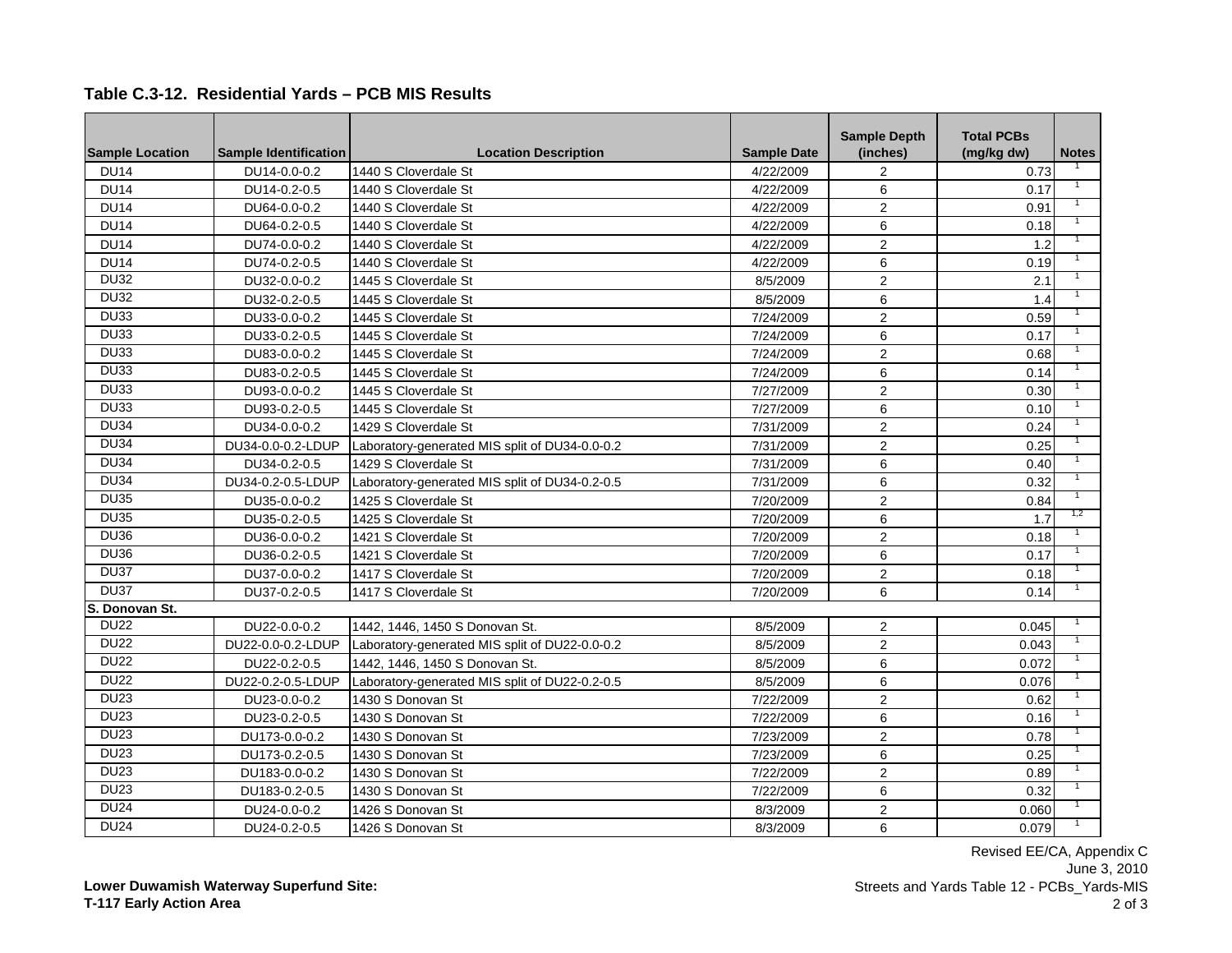**Table C.3-12. Residential Yards – PCB MIS Results**

| <b>Sample Location</b> | <b>Sample Identification L</b> | <b>Location Description</b> | <b>Sample Date</b> | <b>Sample Depth</b><br>(inches) | <b>Total PCBs</b><br>(mg/kg dw) | <b>Notes</b> |
|------------------------|--------------------------------|-----------------------------|--------------------|---------------------------------|---------------------------------|--------------|
| <b>DU25</b>            | DU25-0.0-0.2                   | 1418 S Donovan St           | 8/3/2009           |                                 | 0.81                            |              |
| <b>DU25</b>            | DU25-0.2-0.5                   | 1418 S Donovan St           | 8/3/2009           |                                 | 0.80                            |              |
| <b>DU26</b>            | DU26-0.0-0.2                   | 1412 S Donovan St           | 8/3/2009           |                                 | 0.13                            |              |
| <b>DU26</b>            | DU26-0.2-0.5                   | 1412 S Donovan St           | 8/3/2009           |                                 | 0.14                            |              |

Notes:

LDUP - laboratory duplicate sample

MIS - multi-incremental sample

PCBs - Polychorinated biphenyls

<sup>1</sup> Data Source: Integral 2009. PCB boundary refinement data report (draft), Terminal 117, Seattle, Washington. October 22, 2009. Prepared for the Port of Seattle and the City of Seattle. Integral Consulting Inc., Seattle, WA.

 $^{2}$  Aroclor 1260 was the only Aroclor detected in samples analyzed from the Yards, with the exception of these samples footnoted. Aroclor 1254 was detected in samples DU51-0.0-0.2 (0.15 mg/kg), DU61-0.0-0.2 (0.17 mg/kg), DU03-0.0-0.2 (0.098 mg/kg), DU03-0.0-0.2LDUP (0.14 mg/kg), DU03-0.2-0.5 (0.99 mg/kg), DU03-0.2-0.5LDUP (0.89 mg/kg) DU25- 0.0-0.2 (0.31 mg/kg), DU25-0.2-0.5 (0.33 mg/kg), and DU35-0.0-0.2 (1.3 mg/kg).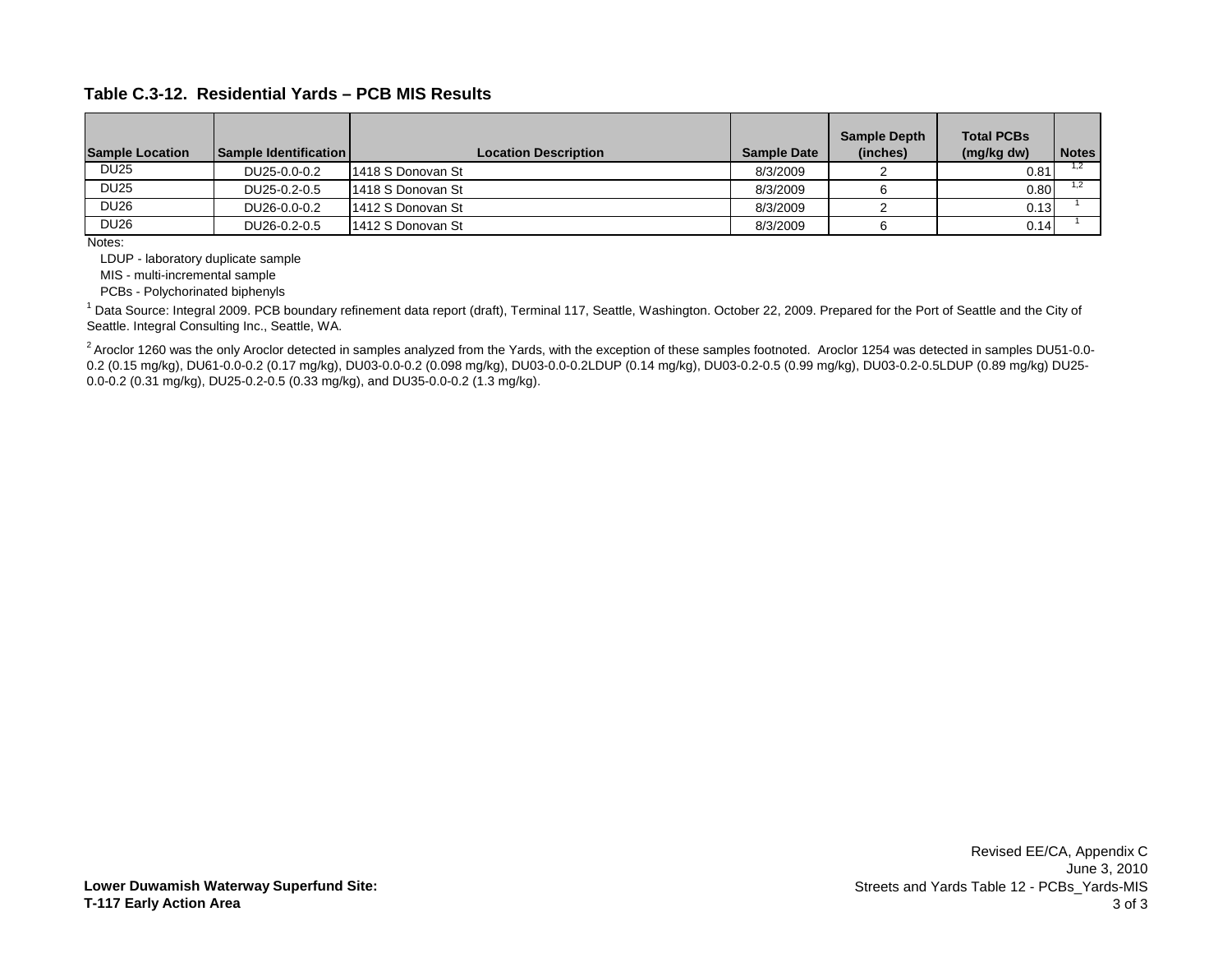#### **Table C.3-13. Residential Yard – Dioxin TEQ Results**

|                                       | <b>Sample</b>         |                                                                  | <b>Sample</b> | <b>Sample Depth</b> |                      | <b>Dioxin TEQ</b> |                | <b>Superseded</b>        |
|---------------------------------------|-----------------------|------------------------------------------------------------------|---------------|---------------------|----------------------|-------------------|----------------|--------------------------|
| <b>Sample Location</b>                | <b>Identification</b> | <b>Location Description</b>                                      | <b>Date</b>   | (inches)            | Removed <sup>a</sup> | $(ng/kg dw)^{1}$  | <b>Notes</b>   | by MIS                   |
| Dallas Ave. S. - West of 16th Ave. S. |                       |                                                                  |               |                     |                      |                   |                |                          |
| HA <sub>1</sub>                       | HA1-0.0-1.0           | 16th Avenue S, immediately south of                              | 8/21/2008     | 12                  | No                   | 11.5<br>IJ        |                | <b>DU13</b>              |
| YC02abc                               | YC02-0.0-0.5          | 8523 Dallas Ave S                                                | 8/22/2008     | 6                   | <b>No</b>            | 27.1              |                | <b>DU01</b>              |
| YC03abc                               | YC03-0.0-0.5          | 8525 Dallas Ave S                                                | 8/25/2008     | 6                   | <b>No</b>            | $50.0$ J          |                | <b>DU02</b>              |
| YC04abc                               | YC04-0.0-0.5          | 8529 Dallas Ave S                                                | 8/21/2008     | 6                   | <b>No</b>            | 22.0              |                | <b>DU10</b>              |
| YC05abc                               | YC05-0.0-0.5          | 1440 S Cloverdale St (back yard)                                 | 8/21/2008     | 6                   | <b>No</b>            | $12.4$ J          |                | <b>DU13</b>              |
| YC07abc                               | YC07-0.0-0.5          | 8529 Dallas Ave S                                                | 8/21/2008     | 6                   | <b>No</b>            | $27.9$ J          |                | DU11, DU12               |
| YC17abc                               | YC17-0.0-0.5          | 8603 Dallas Ave S, in boatyard                                   | 8/20/2008     | 6                   | No                   | 6.42              |                |                          |
| 17th Ave. S.                          |                       |                                                                  |               |                     |                      |                   |                |                          |
| YC19abc                               | YC19-0.0-0.5          | 8601 17th Ave S                                                  | 8/18/2008     | 6                   | <b>No</b>            | 11.8              |                | $\sim$ $\sim$            |
| YC20abc                               | YC20-0.0-0.5          | 8609 17th Ave S                                                  | 8/18/2008     | 6                   | <b>No</b>            | 7.88U             |                | $\overline{\phantom{a}}$ |
| 16th Ave. S.                          |                       |                                                                  |               |                     |                      |                   |                |                          |
| YC18abc                               | YC18-0.0-0.5          | Vegetated area immediately S of boatyard at<br>8603 Dallas Ave S | 8/20/2008     | 6                   | <b>No</b>            | 6.60J             |                | $\overline{\phantom{a}}$ |
| S. Cloverdale St.                     |                       |                                                                  |               |                     |                      |                   |                |                          |
| YC06abc                               | YC06-0.0-0.5          | 1440 S Cloverdale St (front yard)                                | 8/21/2008     | 6                   | <b>No</b>            | 18.6              |                | <b>DU14</b>              |
| YC08a                                 | YC08a-0.2-0.5         | 1424 S Cloverdale St (front yard)                                | 8/26/2008     | 6                   | <b>No</b>            | $1.81$ J          | $\mathbf{1}$   | <b>DU09</b>              |
| YC08a                                 | YC08a-0.2-0.5DUP      | Field split of YC08a-0.2-0.5                                     | 8/26/2008     | 6                   | <b>No</b>            | 2.99              |                | <b>DU09</b>              |
| YC08b                                 | YC08b-0.2-0.5         | 1424 S Cloverdale St (front yard)                                | 8/26/2008     | 6                   | <b>No</b>            | 14.4              |                | <b>DU09</b>              |
| YC08abc                               | YC08-0.0-0.5          | 1424 S Cloverdale St                                             | 8/26/2008     | 6                   | No                   | 395               |                | <b>DU09</b>              |
| YC09abc                               | YC09-0.0-0.5          | 1420 S Cloverdale St                                             | 8/22/2008     | 6                   | <b>No</b>            | 12.5              |                | DU07                     |
| YC10abc                               | YC10-0.0-0.5          | 1412 S Cloverdale St                                             | 8/25/2008     | 6                   | <b>No</b>            | 15.6J             | $\overline{1}$ | <b>DU05</b>              |
| YC11abc                               | YC11-0.0-0.5          | 1410 S Cloverdale St                                             | 8/25/2008     | 6                   | <b>No</b>            | $6.32$ J          |                | DU <sub>03</sub>         |
| YC12abc                               | YC12-0.0-0.5          | 1417 S Cloverdale St                                             | 8/26/2008     | 6                   | <b>No</b>            | 16.0              | $\mathbf{1}$   | $\overline{\phantom{a}}$ |
| YC13abc                               | YC13-0.0-0.5          | 1421 S Cloverdale St                                             | 8/25/2008     | 6                   | <b>No</b>            | 11.5              |                | $\overline{\phantom{a}}$ |
| YC14abc                               | YC14-0.0-0.5          | 1425 S Cloverdale St                                             | 8/22/2008     | 6                   | <b>No</b>            | 13.4              | $\overline{1}$ | $\overline{\phantom{a}}$ |
| YC15abc                               | YC15-0.0-0.5          | 1429 S Cloverdale St                                             | 8/25/2008     | 6                   | <b>No</b>            | 8.63              |                | $\overline{\phantom{a}}$ |
| YC16abc                               | YC16-0.0-0.5          | 1445 S Cloverdale St                                             | 8/20/2008     | 6                   | <b>No</b>            | 4.69 J            |                | $\overline{\phantom{a}}$ |

J - estimated value

TEQ - 2,3,7,8-tetrachlorodibenzo-p-dioxin toxicity equivalency quotient

**Bold** values indicate concentrations that exceed the MTCA Method A screening criteria for unrestricted land use (1 mg/kg dw).

<sup>a</sup> If yes, sample was removed as part of Interim Cleanup Actions in 2004 and 2005.

Notes:

<sup>1</sup> Data Source: Windward and Integral 2009. Dioxin investigation and PCB sediment removal boundary delineation data report (final), Terminal 117, Seattle, Washington. May 8, 2009. Prepared for the Port of Seattle and the City of Seattle. Windward Environmental, Seattle, WA.

Sample Types:

 $HA = Hand$ 

P = Direct Push

Y = Yard Sample